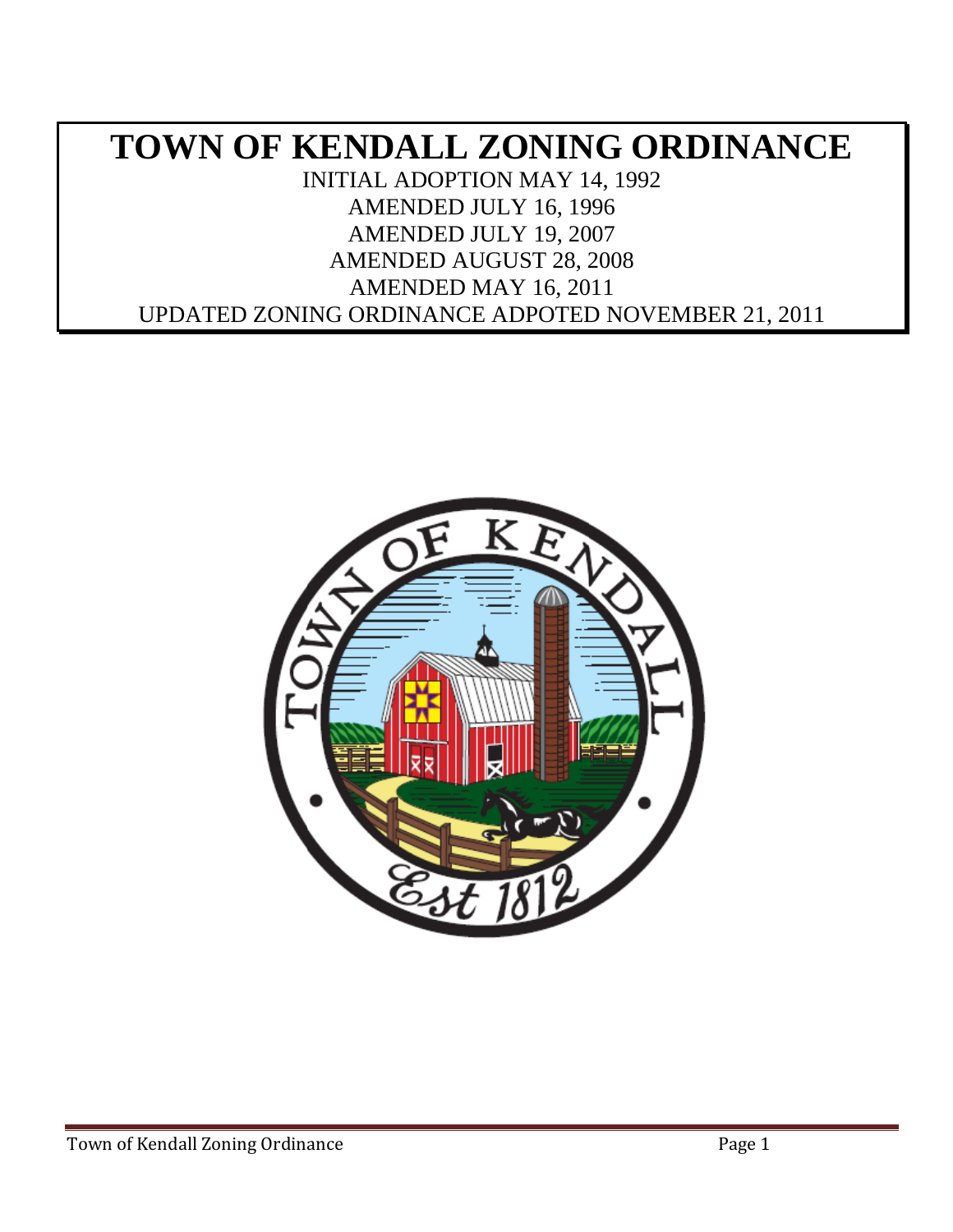### **TOWN OF KENDALL ZONING ORDINANCE INITIAL ADOPTION MAY 14, 1992 AMENDED JULY 16, 1996 AMENDED JULY 19, 2007 AMENDED AUGUST 28, 2008 AMENDED MAY 16, 2011 AMENDMENTS EFFECTIVE NOVEMBER 21, 2011**

### TOWN OF KENDALL BOARD MEMBERS

Daniel Gaesser, Supervisor Bart Joseph Donn Pritchard David Schuth Margaret Lynn Szozda

#### TOWN OF KENDALL PLANNING BOARD

Paul Gray, Chairperson Jeff Conte Phil D'Agostino Joyce Henry Bruce Newell

#### TOWN OF KENDALL ZONING BOARD OF APPEALS

Keven Banker, Chairperson Patrick Bolton Anthony Cammarata Fletcher Rowley Gay Smith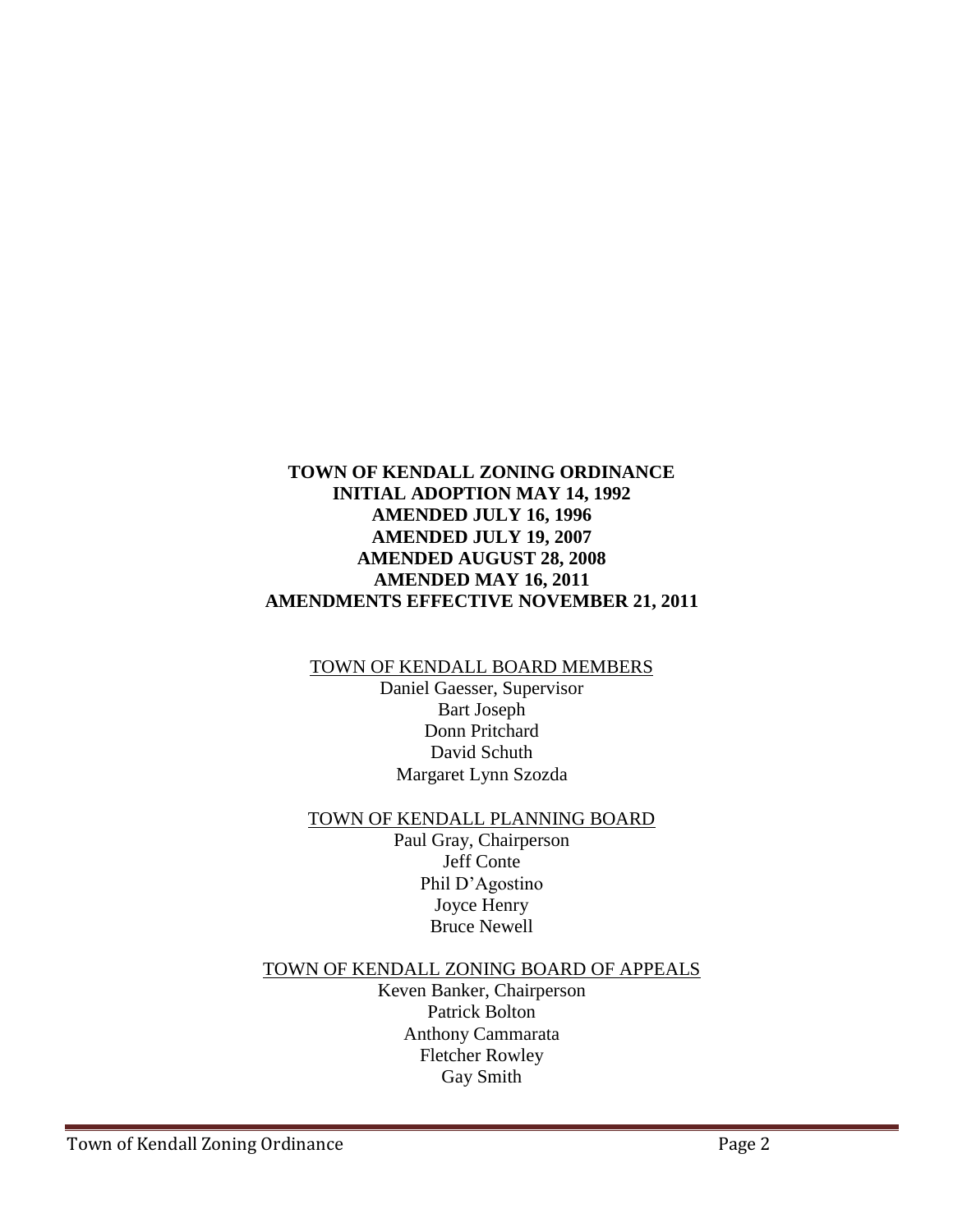### TOWN OF KENDALL CLERK Amy Richardson

### TOWN OF KENDALL ZONING ENFORCEMENT OFFICER Larry Gursslin Paul Hennekey, Deputy Enforcement Officer

### TOWN OF KENDALL HIGHWAY SUPERINTENDENT Warren Kruger

### TOWN OF KENDALL ASSESSOR Gene Massey

## **TABLE OF CONTENTS**

## **ARTICLE I GENERAL PROVISIONS**

### Section

| 101 Title                              | 8 |
|----------------------------------------|---|
| 102 Purpose                            | 8 |
| 103 Conflict with Other laws           | 8 |
| 104 Validity and Severability          | 8 |
| 105 Fees                               | 8 |
| 106 Violations and Penalties           | 8 |
| 107 Actions                            | 9 |
| 108 Enforcement of Comprehensive Plans |   |

#### **ARTICLE II DEFINITIONS**

### Section 200 Words, Terms, and Definitions 10 210 Definitions 10

#### **ARTICLE III PERMITS AND PROCEDURES**

#### Section

| 300 Permits Required                               | 27 |
|----------------------------------------------------|----|
| 301 Pre-application Conference with Planning Board | 27 |
| 302 Application Procedure and Required Information | 27 |
|                                                    |    |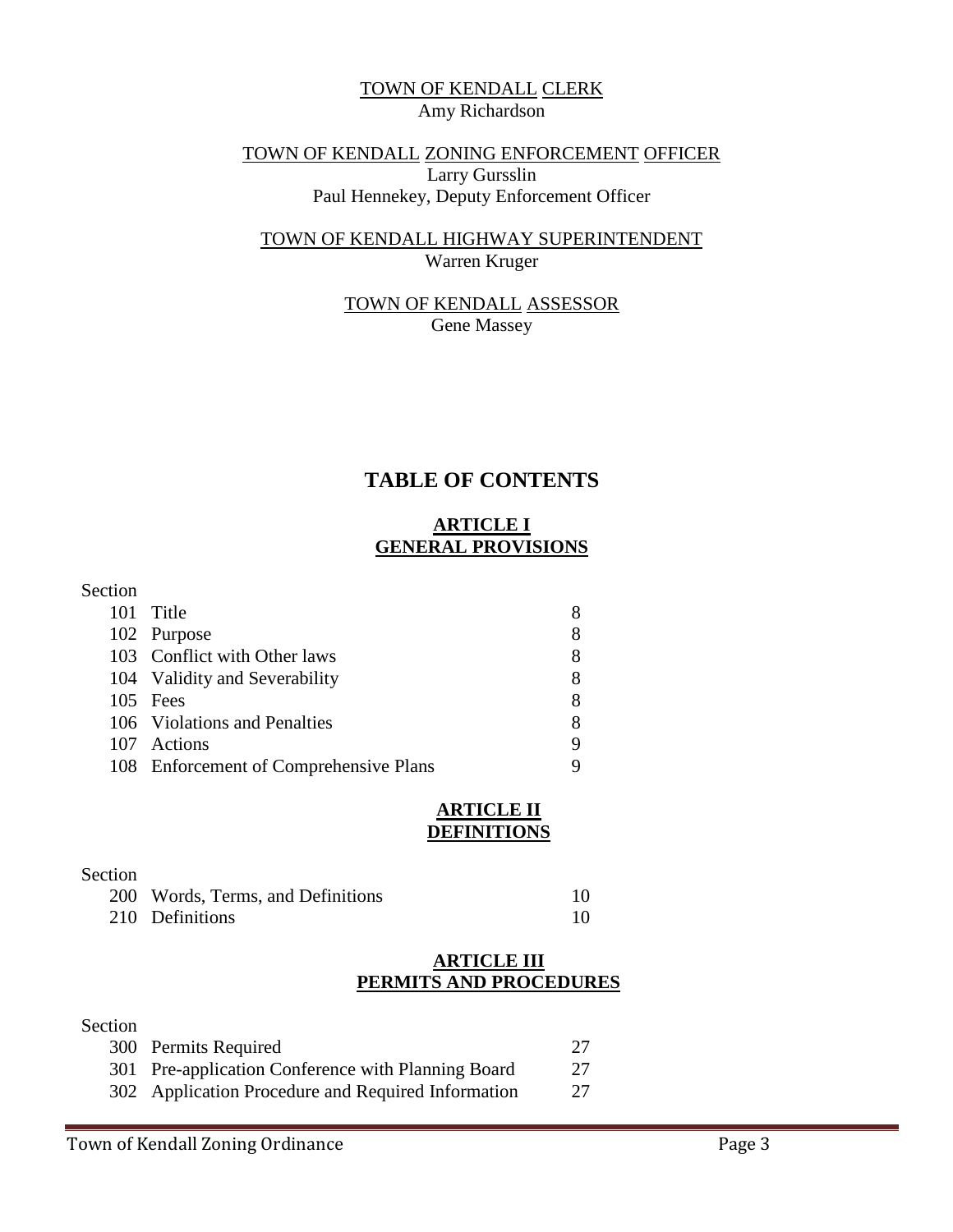| 303 Building Permit Types     | 28 |
|-------------------------------|----|
| 304 Building Permit Granted   | 28 |
| 305 Termination of Permit     | 28 |
| 306 Certificate of Conformity | 28 |
| 307 Stop Work Order           | 28 |

### **ARTICLE IV ESTABLISHMENT AND DESIGNATION OF LAND USE DISTRICTS**

| Section |                                             |    |
|---------|---------------------------------------------|----|
|         | 400 Establishment of Districts              | 29 |
|         | 401 Zoning Map                              | 29 |
|         | 402 Determination of Location of Boundaries | 29 |

## **ARTICLE V DISTRICT REGULATIONS**

| Section |                                                      |    |  |
|---------|------------------------------------------------------|----|--|
|         | 500 Residential/Hamlet District (RH)                 | 30 |  |
|         | 30<br>501 Purpose                                    |    |  |
|         | 502 Permitted Uses                                   | 30 |  |
|         | 503 Conditional uses requiring a Special Permit      |    |  |
|         | Issued by the Planning Board                         |    |  |
|         | (Subject to Special Permit Regulations, Article VII) | 30 |  |
| 504     | <b>Permitted Accessory Uses</b>                      | 30 |  |
| 505     | Specifications                                       | 31 |  |
|         | 506 Other Provisions and Requirements                | 31 |  |
|         | 507 Residential/Agricultural District (RA)           | 32 |  |
|         | 508 Purpose                                          | 32 |  |
|         | 509 Permitted Uses                                   | 32 |  |
|         | 510 Permitted Accessory Use                          | 32 |  |
|         | 511 Conditional uses requiring a Special Permit      |    |  |
|         | Issued by the Planning Board                         |    |  |
|         | (Subject to Special Permit Regulations, Article VII) | 32 |  |
|         | 512 Specifications                                   | 33 |  |
|         | 513 Rural Residential District                       | 33 |  |
|         | 514 Purpose                                          | 33 |  |
|         | 515 Permitted Uses                                   | 33 |  |
|         | 516 Permitted Accessory Uses                         | 33 |  |
| 517     | Conditional Uses Requiring a Special Permit          |    |  |
|         | Issued by the Planning Board                         |    |  |
|         | (Subject to Special Permit Regulations, Article VII) | 33 |  |
|         |                                                      |    |  |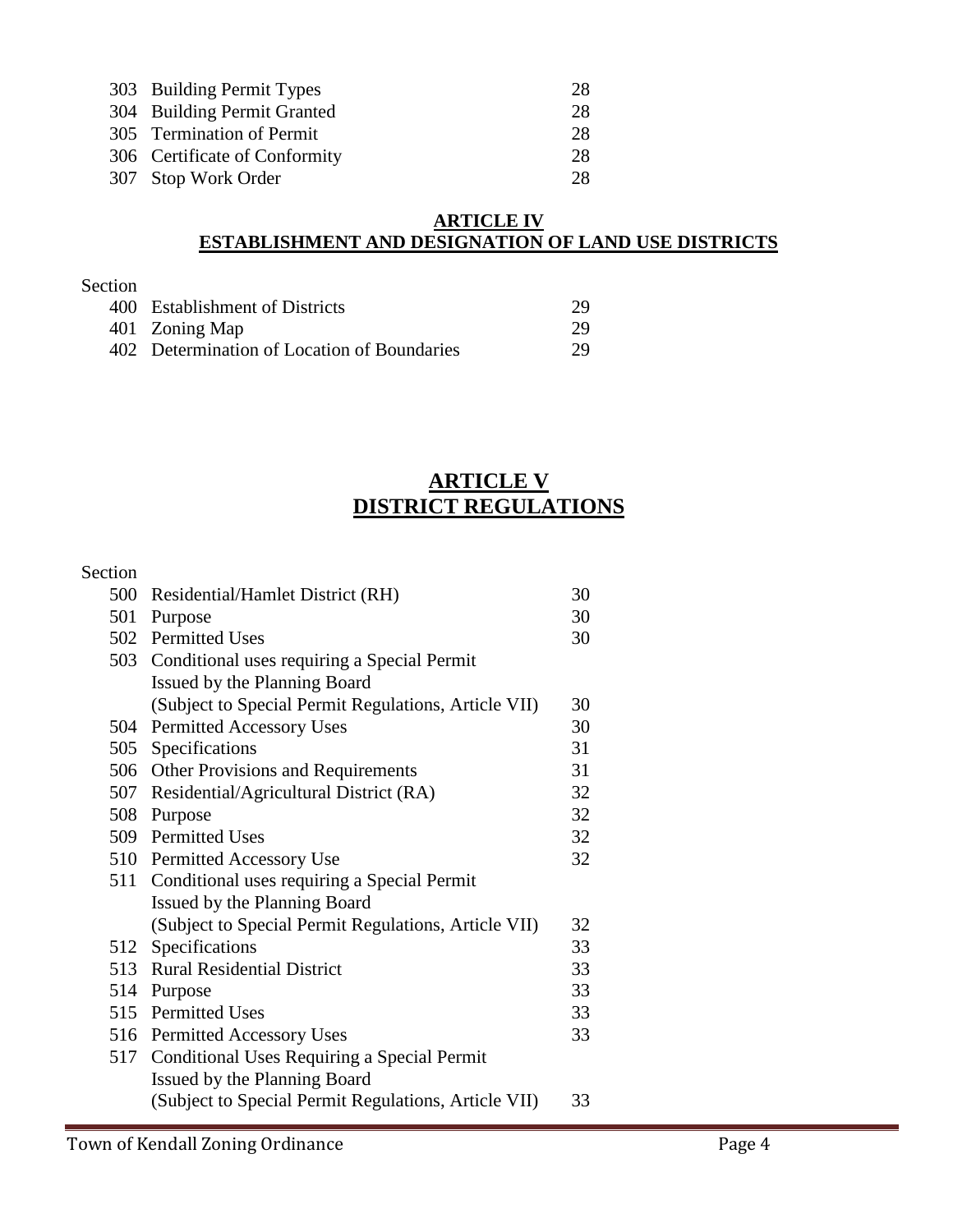| 518 | Specifications                                       | 34 |
|-----|------------------------------------------------------|----|
|     | 519 General Business District (B)                    | 34 |
| 520 | Purpose                                              | 34 |
|     | 521 Permitted Uses                                   | 34 |
|     | 522 Permitted Accessory Use                          | 34 |
|     | 523 Condition uses requiring a Special Permit        |    |
|     | Issued by the Planning Board                         |    |
|     | (Subject to Special Permit Regulations, Article VII) | 34 |
| 524 | <b>Other Provisions and Requirements</b>             | 35 |
|     | 525 Specifications                                   | 35 |
|     | 533 Light Industrial Use                             | 35 |
|     | 534 Purpose                                          | 35 |
|     | 535 Permitted Uses                                   | 35 |
|     | 536 Permitted Accessory Use                          | 36 |
| 537 | Provisions and Requirements                          | 36 |
| 538 | Specifications                                       | 37 |
| 549 | Conservation District (C)                            | 37 |
|     | 550 Purpose                                          | 37 |
|     | 551 Applicability                                    | 37 |
|     | 552 Historic District (H)                            | 37 |
|     | 553 Applicability                                    | 37 |
|     | 554 Other Provisions and Requirements                | 37 |
|     | 555 Waterfront Residential District (WR)             | 38 |
| 556 | Purpose                                              | 38 |
| 557 | <b>Permitted Uses</b>                                | 39 |
| 558 | <b>Permitted Accessory Uses</b>                      | 39 |
| 559 | Conditional Uses requiring a Special Permit          |    |
|     | Issued by the Planning Board                         |    |
|     | (Subject to Special Permit Regulations, Article VII  | 39 |
|     | 560 Specifications                                   | 39 |
| 561 | Other Provisions and Requirements.                   | 41 |
| 562 | Waterfront Development District (WD)                 | 43 |
|     | 563 Purpose                                          | 43 |
|     | 564 Permitted Uses                                   | 44 |
| 565 | Permitted Accessory uses                             | 44 |
|     | 566 Conditional Uses Requiring a Special Permit      |    |
|     | <b>Issued by The Planning Board</b>                  |    |
|     | (Subject to Special Permit Regulations, Article VII  | 44 |
| 567 | Specifications                                       | 45 |
| 568 | <b>Other Provisions and Requirements</b>             | 47 |

#### **ARTICLE VI REGULATIONS APPLICABLE TO ALL ZONING DISTRICTS**

| Section |                            |    |
|---------|----------------------------|----|
|         | 600 Signs                  | 50 |
|         | 601 General Sign Standards | 50 |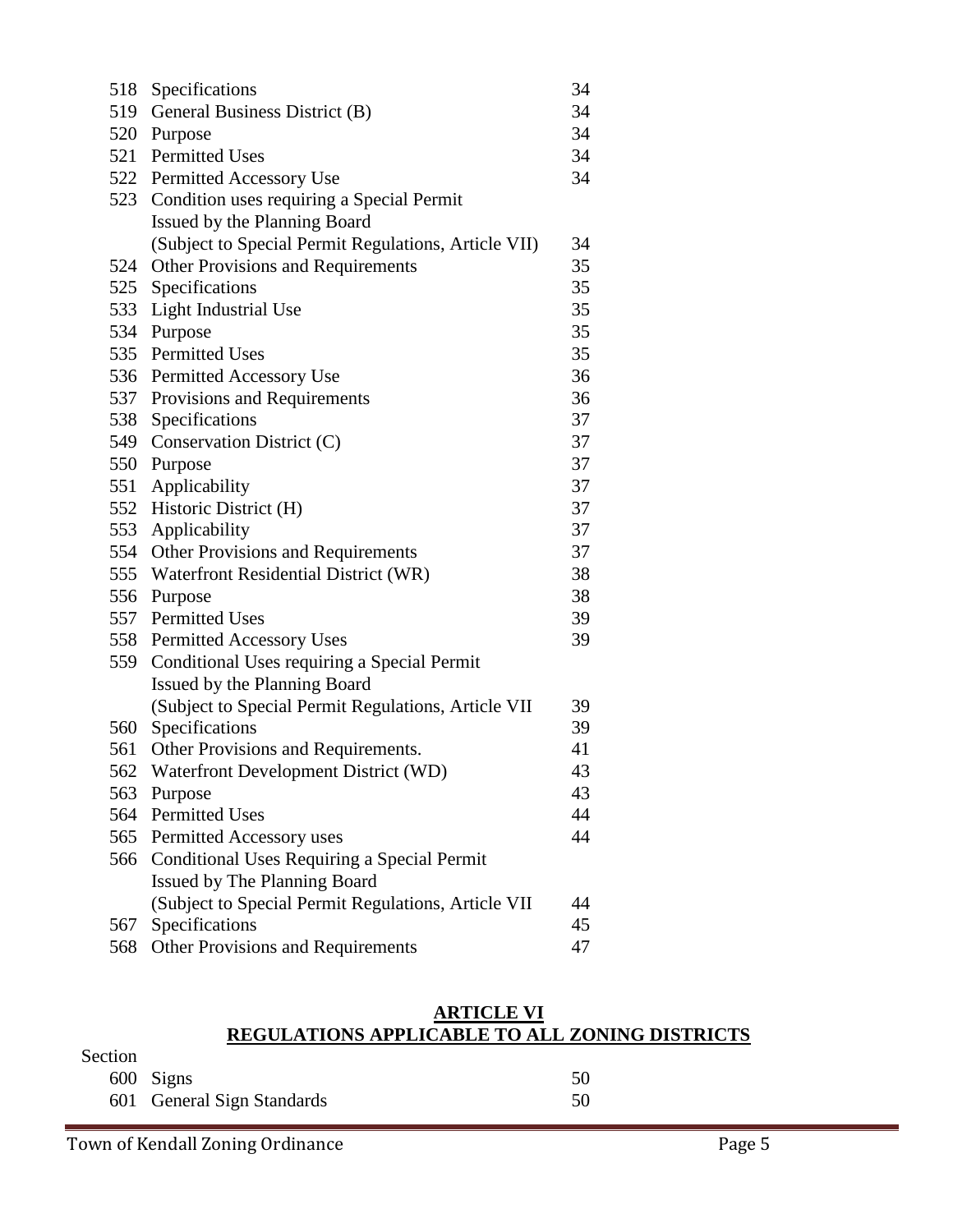| 605 | Parking                                          | 51 |
|-----|--------------------------------------------------|----|
|     | 606 Minimum Parking Standards                    | 51 |
|     | 607 Off-Street Loading                           | 51 |
|     | 608 Utility Shed                                 | 51 |
| 610 | Fences                                           | 52 |
|     | 620 Individual Mobile Homes                      | 54 |
|     | 625 Camping Units                                | 54 |
| 630 | <b>State Environmental Quality Review (SEQR)</b> | 54 |
| 640 | Non-Conforming Uses, Lots and Structures         | 55 |
| 650 | Pinball and Video Game Arcades                   | 56 |
| 660 | <b>Alternate Energy Systems</b>                  | 56 |
| 670 | Habitation                                       | 57 |
|     | 675 Emergency Housing                            | 57 |
| 680 | <b>Swimming Pools</b>                            | 57 |
|     | 690 Satellite Parabolic Antenna                  | 58 |
|     | 695 Home Occupations                             | 58 |

### **ARTICLE VII SPECIAL PERMIT USE REGULATIONS**

| Section |                                                |    |
|---------|------------------------------------------------|----|
| 700     | Airports                                       | 59 |
|         | 701 Camping Grounds                            | 60 |
|         | 703 Clubs                                      | 61 |
|         | 704 Day Care Centers                           | 61 |
|         | 705 Drive-in Business                          | 61 |
|         | 706 Essential Services                         | 62 |
|         | 707 Excavation and Mining                      | 63 |
|         | 708 Farm Labor Camps                           | 64 |
|         | 709 Home Business                              | 64 |
|         | 710 Hotels and Motels                          | 65 |
|         | 711 Junkyards                                  | 65 |
|         | 712 Kennels and Animal Hospitals               | 66 |
|         | 713 Mobile Home Parks                          | 66 |
|         | 714 Multiple Family Dwellings                  | 68 |
|         | 715 Motor Vehicle Repair Shop                  | 69 |
|         | 716 Public and Semi-Public Buildings & Grounds | 69 |
|         | 717 Retail Fuel Outlet                         | 70 |
|         | 718 Charter Boat Service                       | 70 |
|         | 720 Accessory Building Used For Animal Housing | 70 |
|         | 721 Fish Cleaning Station                      | 71 |
|         | 722 Bed & Breakfast                            | 71 |
|         | 723 Automobile Sales/Rental                    | 72 |
|         | 724 Meteorological Test Towers (Met Towers)    | 72 |
|         | 725 Wind Energy Overlay District               | 75 |
| 726     | Wind Energy Conversion System                  | 75 |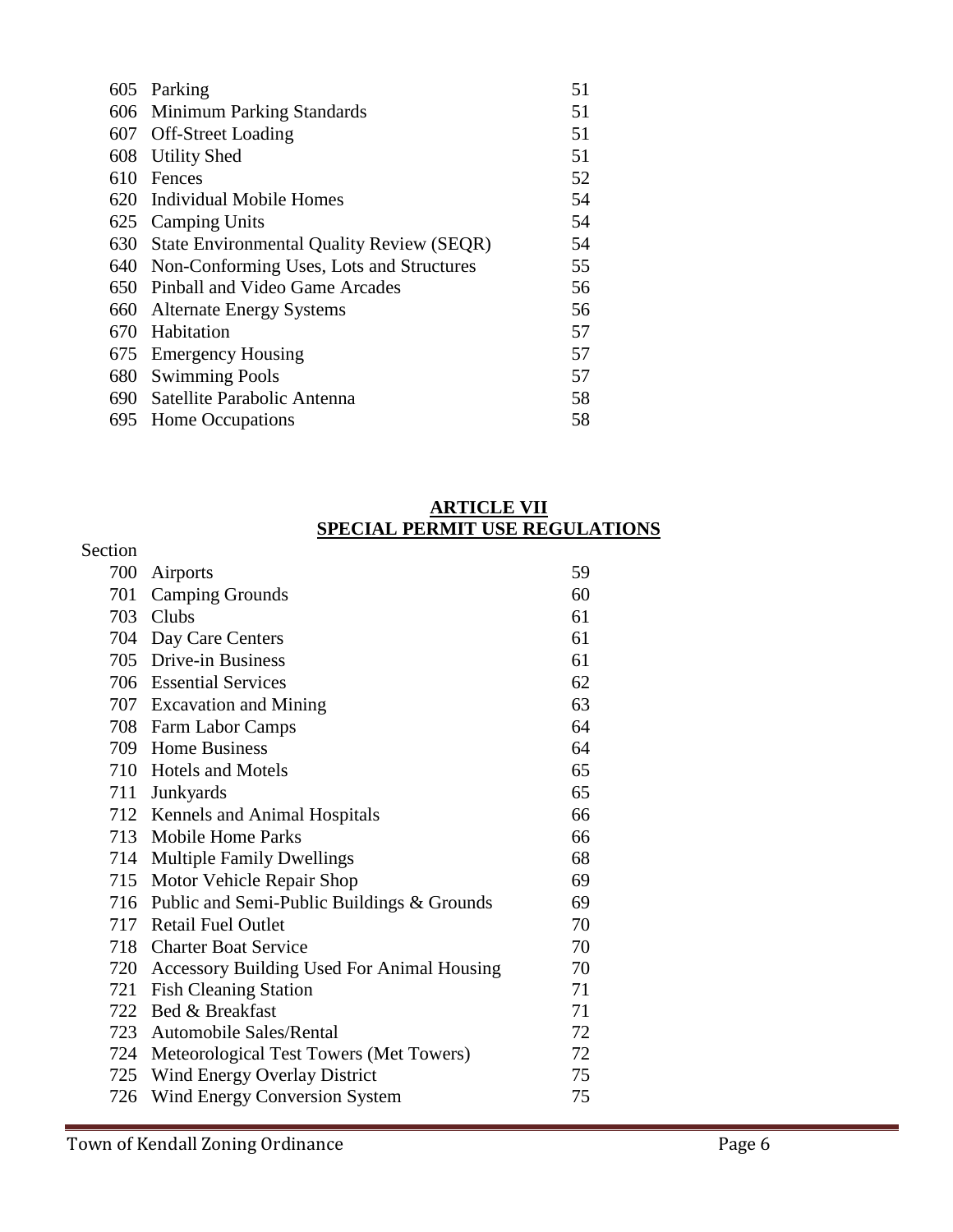|  | 727 Commercial Wind Energy Conversion System |  |  |  |  | 76 |
|--|----------------------------------------------|--|--|--|--|----|
|--|----------------------------------------------|--|--|--|--|----|

- Residential Wind Energy Conversion System 88
- Agricultural Wind Energy Deriving System 93
- Enforcements; Penalties; Abatements; Limitations; Bonds; Funds and Remedies for Violation for all WECS. 98

### **ARTICLE VIII ADMINISTRATION AND ENFORCEMENT**

| Section |                                                 |     |
|---------|-------------------------------------------------|-----|
| 800     | Enforcement                                     | 101 |
| 801     | Duties and Procedures of the ZEO                | 101 |
| 810     | <b>Planning Board</b>                           | 101 |
| 812     | Officers, Rules and Expenses                    | 101 |
| 813     | Functions of the Planning Board                 | 102 |
| 814     | <b>County Planning Board Representatives</b>    | 102 |
| 820     | Zoning Board of Appeals                         | 102 |
| 821     | Appointment of Zoning Board of Appeals          | 102 |
|         | 822 Officers, Rules and Expenses                | 102 |
| 823     | Functions of the Zoning Board of Appeals        | 103 |
| 830     | Appeals for Variances through the ZBA           | 103 |
| 831     | Variance Policy                                 | 103 |
| 832     | Granting Area or Dimensional Variances          | 103 |
| 833     | <b>Granting Use Variances</b>                   | 103 |
| 834     | Procedures for Granting a Variance              | 104 |
| 835     | Notice of Public Hearing                        | 104 |
| 836     | Meetings of the Board                           | 104 |
| 840     | Required Referrals to the County Planning Board | 105 |
| 845     | <b>Effect of County Planning Board Review</b>   | 105 |
| 846     | Report on Final Local Action                    | 105 |
| 847     | <b>Agricultural Data Statement</b>              | 105 |

#### **ARTICLE IX SPECIAL PERMITS**

| Section |                    |     |
|---------|--------------------|-----|
|         | 900 Purpose        | 107 |
|         | 901 Administration | 107 |
|         | 902 Procedure      | 107 |
|         | 903 Findings       | 107 |

#### **ARTICLE X SITE PLAN REVIEW**

| Section                         |     |
|---------------------------------|-----|
| 1000 Purpose                    | 109 |
| 1001 Applications               | 109 |
| 1002 Procedure                  | 109 |
| 1003 Pre-application Conference | 109 |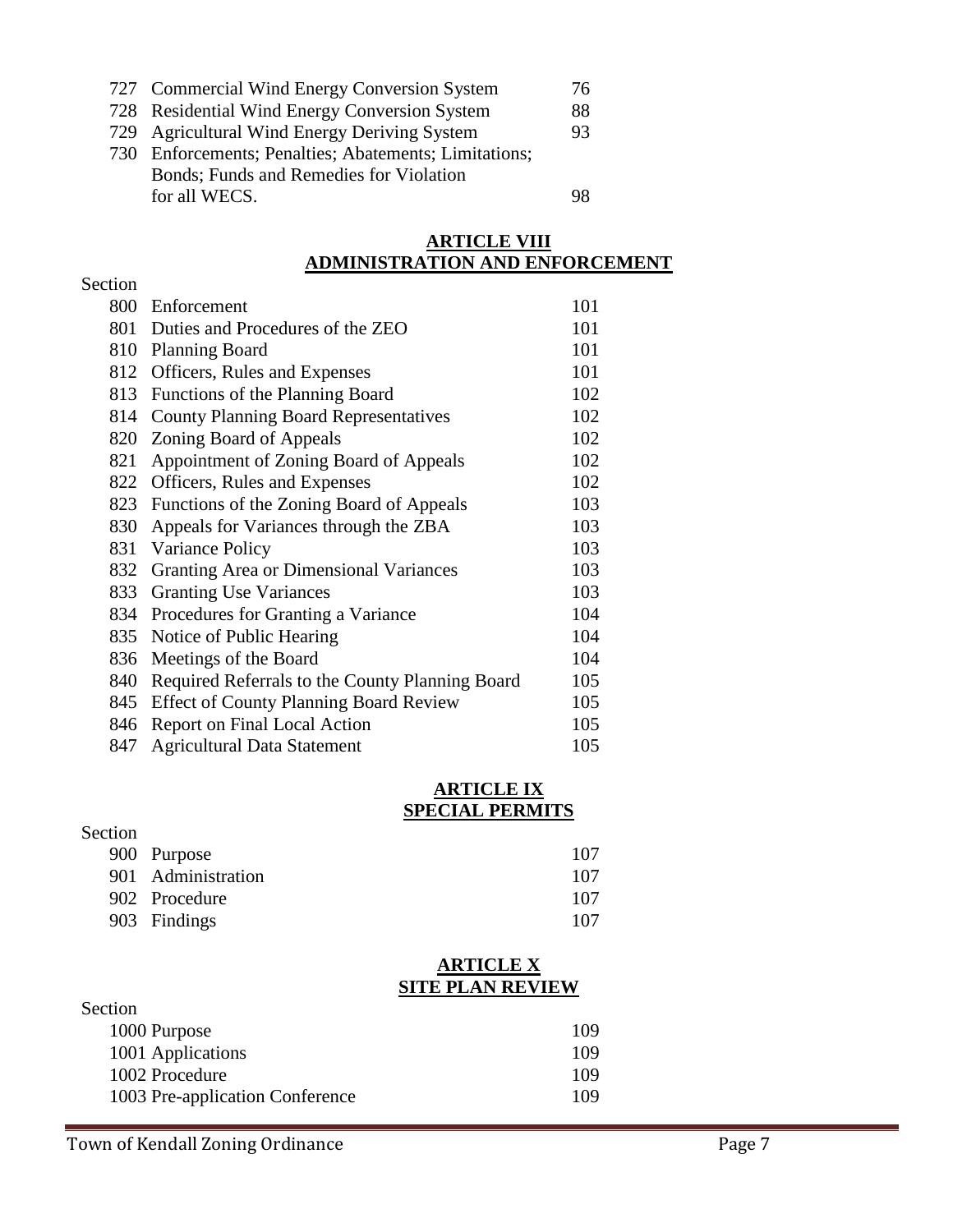| 1004 Application for Site Approval      | 110 |
|-----------------------------------------|-----|
| 1005 Planning Board Review of Site Plan | 110 |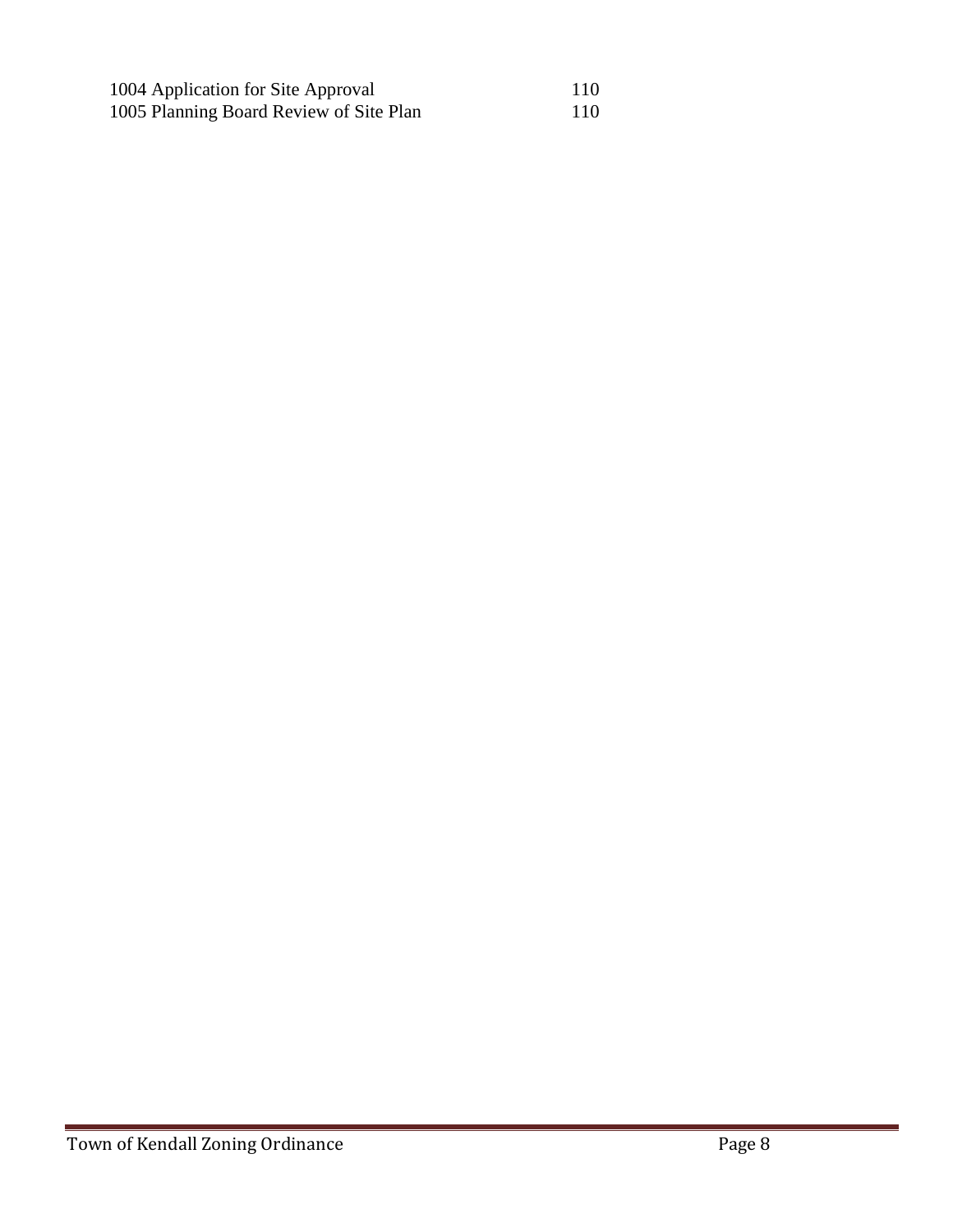## **ARTICLE I GENERAL PROVISIONS**

## **SECTION 101 TITLE**

The title of this code is the 'Town of Kendall Zoning Ordinance, Orleans County, New York", and shall include this text and zoning map. All existing Zoning Ordinances of the Town of Kendall, Orleans County, New York, are hereby repealed upon the effective date of this Ordinance.

## **SECTION 102 PURPOSE**

This Zoning Ordinance is adopted pursuant to the Town Law of the State of New York, to promote and protect the public health, safety and general welfare, and in furtherance of the following related and more specific purposes:

- 1.) To protect the open, rural and natural character of the land.
- 2.) To preserve the town's natural resources and habitats.
- 3.) To guide and regulate the orderly growth, development and redevelopment of the Town of Kendall in accordance with a well-considered plan and with long-term objectives, principles and standards deemed beneficial to the interests and welfare of the people.
- 4.) To encourage the use of alternative energy systems and to protect solar and wind access.
- 5.) To encourage the use of the Lake Ontario Coastal Zone in Orleans County as a unique resource and to protect it from incompatible uses that may compromise the aesthetic quality of the area, increase the potential for flooding and erosion, or damage the natural environment in a way that restricts its use and enjoyment by the residents of the town.

## **SECTION 103 CONFLICT WITH OTHER LAWS**

Whenever the requirements of this Ordinance are in conflict with the requirements of any other lawfully adopted rules, regulations, codes or ordinances, the most restrictive of such rules, regulations, codes, or ordinances, or those imposing the higher standards, shall govern.

## **SECTION 104 VALIDITY AND SEVERABILITY**

Should any section of, or provision of, this Ordinance be decided by a court of competent jurisdiction to be unconstitutional or otherwise invalid, such decision shall not affect the validity of the ordinance as a whole or any part thereof, other than the part so decided to be unconstitutional or otherwise invalid.

### **SECTION 105 FEES**

Permit fees shall be collected and paid according to the fee structure in effect at the time of application. A fee schedule is posted at the Town Clerk's office.

### **SECTION 106 VIOLATIONS AND PENALTIES**

A.) Any person, firm or corporation, who violates, disobeys, neglects or refuses to comply with any provision of this ordinance, shall be guilty of an offense, and upon conviction thereof; shall be subject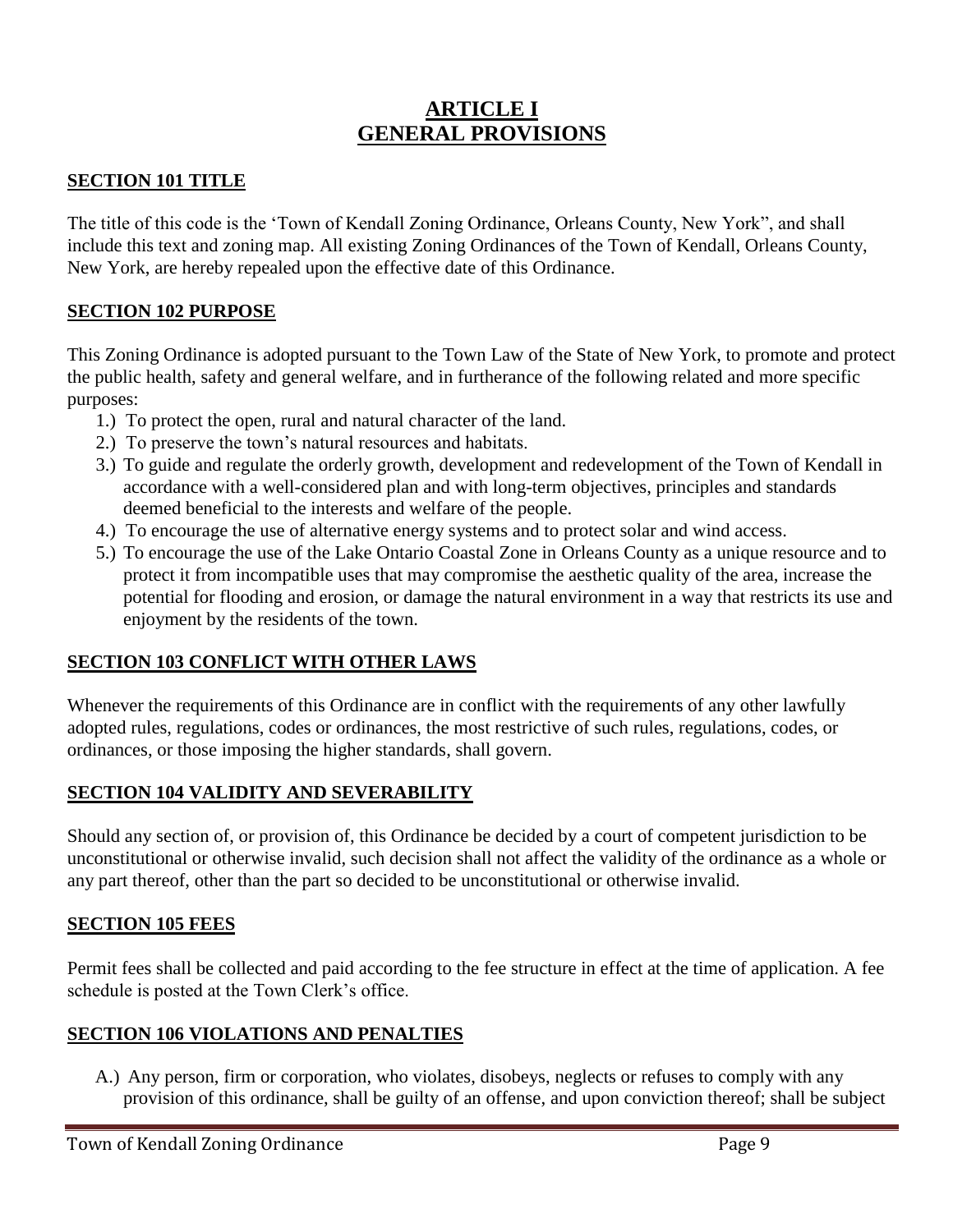to a fine of not more than \$250.00 or imprisonment for a period not more than six (6) months or both. Each week a violation is continued shall be deemed a separate offense.

B.) Any person owning, controlling, or managing any building, structure, or land, who shall undertake a wind energy conversion facility in violation of this ordinance or in noncompliance with the terms and conditions of any Wind Energy Conversion System permit issued pursuant to this ordinance, or any order of the enforcement officer, and any person who shall assist in so doing, shall be guilty of an offense and subjected to penalties per Section 730 subsection B of this ordinance. (Amended 08.28.08)

## **SECTION 107 ACTIONS**

The town may maintain an action for a temporary restraining order, temporary injunction, or injunction to restrain, correct, or abate any violation of this Ordinance or any failure to comply with any of the provisions of this Ordinance.

## **SECTION 108 ENFORCEMENT OF COMPREHENSIVE PLANS**

The provisions and regulations of this zoning ordinance and interpretations thereof, shall be made in accordance with the objectives of the town's comprehensive land development plan, pursuant to Section 813 (A), Article VII, and shall be consistent with the adopted Local Waterfront Revitalization Program (LWRP), which, with its policies, maps and uses, is hereby adopted by reference and declared to be a part of this zoning ordinance. Any development that falls within the boundaries of the Local Waterfront Revitalization Program (LWRP), in any district classification, shall be coordinated with the policies and plans of the LWRP as are adopted by the Town Board, including any amendments thereto.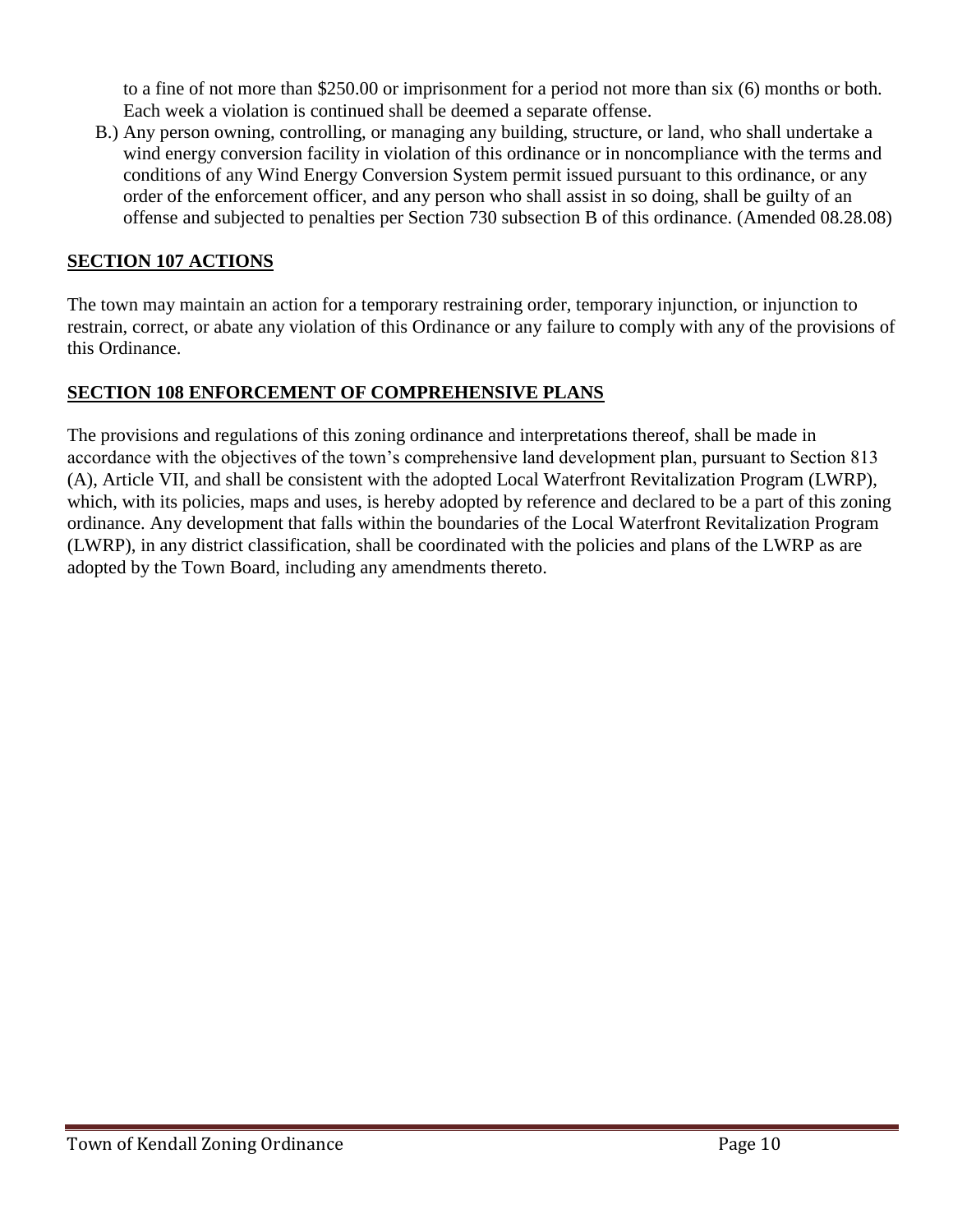## **ARTICLE II DEFINITIONS**

### **SECTION 200 WORD TERMS AND DEFINITIONS**

For the purpose of this Ordinance, certain terms or words used herein shall be interpreted as follows:

- The word "person" includes a firm, association, partnership, trust, company or corporation as well as an individual.
- Words used in the present tense include the future tense. The singular includes the plural.
- The words "shall" and "must" are mandatory.
- The words "used" or "occupied" include the words intended, designed or arranged to be used or occupied.
- The word "lot" includes the words plot or parcel.

## **SECTION 210 DEFINITIONS**

ACCESSORY BUILDING OR STRUCTURE: A detached building or structure which:

- 1.) Is located on the same parcel as the principal building.
- 2.) Is customarily incidental and subordinate to, and serves a principal building.
- 3.) May not provide living space nor shall be used as a dwelling.
- 4.) Contributes to the comfort, convenience or necessity of occupants of the principal building use.
- 5.) This definition shall include detached decks.
- 6.) This definition does not include devices previously used or intended for highway use. (Amended 05.16.2011)

ADULT ARCADE: Any place to which the public is permitted or invited wherein coin operated or slugoperated or electronically, electrically or mechanically controlled still or/motion-picture machines, projectors or other image-producing devices are maintained to show images to five (5) or fewer persons per machine at any one (1) time and where the images so displayed are distinguished or characterized by the depicting or describing specified sexual activities or specified anatomical areas. (Amended 06.08.06)

ADULT ART FORM : That which stresses technical knowledge and proficiency, cunning, ingenuity and subtlety in devising, inventing or executing acts or displays, which the depicting of specified sexual activities, states of nudity or exposure of anatomical areas characterizes. (Amended 06.08.06)

ADULT BOOKSTORE or ADULT VIDEO STORE: A commercial establishment which, as one (1) of its principal business purposes, offers for sale or rental of any form of consideration any one (1) or more of the following:

- 1.) Books, magazines, periodicals or other printed matter or photographs, films, motion pictures, DVD's, video cassettes or video reproductions, slides or other visual representations, or any future technology, which depict or described specified sexual activities or specified anatomical areas.
- 2.) Instruments, devices or paraphernalia that are designed for use in connection with specified sexual activities. A commercial establishment may have other principal business purposes that do not involve the offering for sale or rental of material depicting or describing specified sexual activities or specified anatomical areas and still be categorized as "adult bookstore" or "adult video store" so long as one (1) of its principal business purposes is the offering for sale or rental for consideration the specified materials which depict or describe specified sexual activities or specified anatomical areas.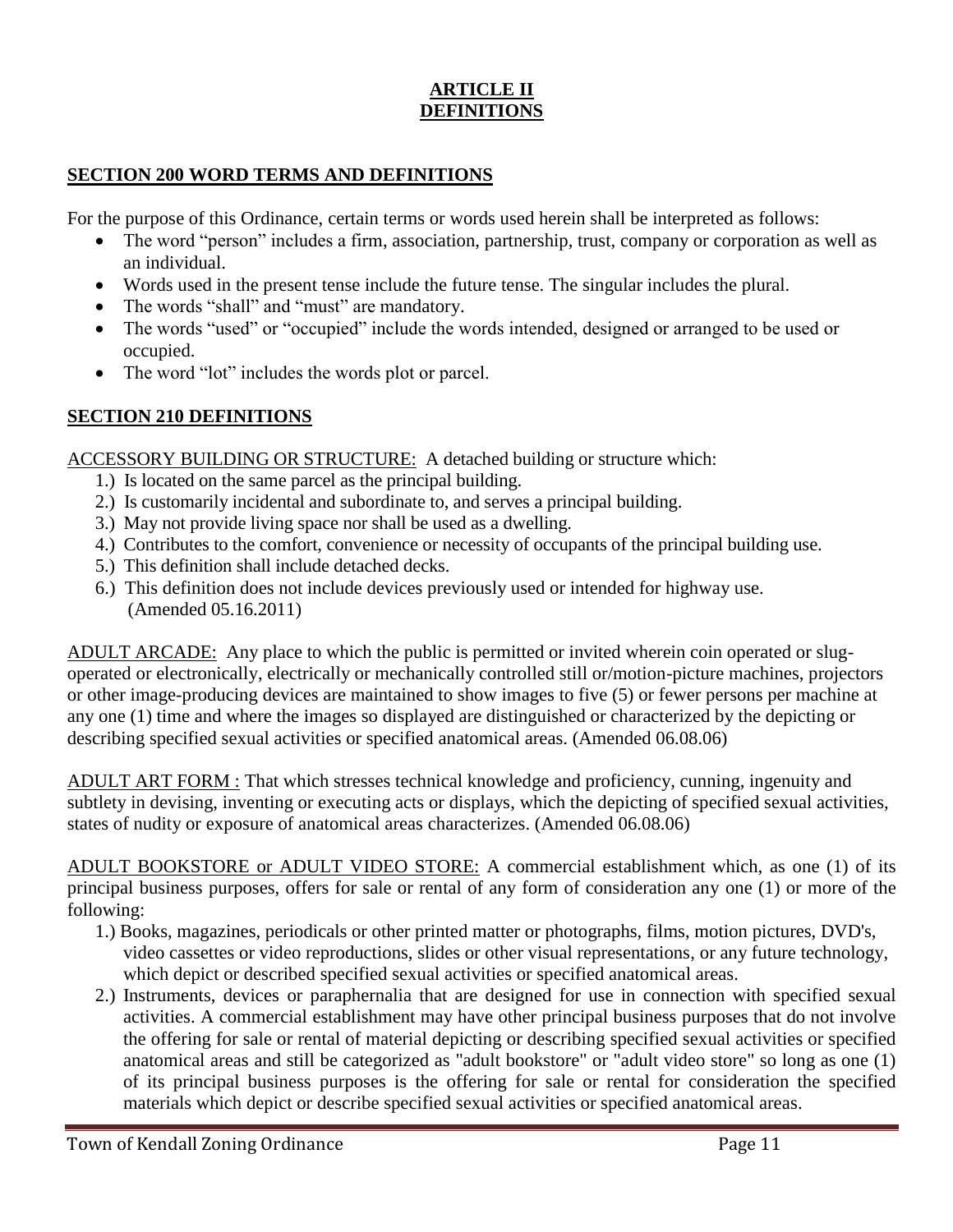3.) Adult Internet Usage - A commercial establishment which as one of its principal business purposes offers the usage of computer for personal use to access the internet either for free or rental, for a preset amount of time at a preset rate. (Amended 06.08.06)

ADULT CABARET: A nightclub, bar, restaurant or similar commercial establishment which regularly features:

- 1.) Persons who appear in a state of nudity; or seminude;
- 2.) Live performances which are characterized by the exposure of specified anatomical areas or by specified sexual activities; or
- 3.) Films, motion pictures, videocassettes, slides or other photographic reproductions which are characterized by the depicting or description of specified sexual activities or specified anatomical areas. (Amended 06.08.06)

ADULT MOTEL: A hotel, motel or similar commercial establishment which:

- 1.) Offers accommodations to the public for any form of consideration; provides patrons with closedcircuit television transmissions, films, motion pictures, video cassettes, slides or other photographic reproductions which are characterized by the depiction or description of specified sexual activities or specified anatomical areas; and has a sign visible from the public right-of-way which advertises the availability of this adult type of photographic reproductions;
- 2.) Offers a sleeping room for rent for a period of time that is less than ten (10) hours; or
- 3.) Allows a tenant or occupant of a sleeping room to sub-rent the room for a period of time that is less than ten (10) hours. (Amended 06.08.06)

ADULT MOTION-PICTURE THEATER : A commercial establishment where, for any form of consideration, films, motion pictures, video cassettes, slides or similar photographic reproductions are regularly shown which are characterized by the depiction or description of specified sexual activities or specified anatomical areas. (Amended 06.08.06)

ADULT THEATER : A theater, concert hall, auditorium or similar commercial establishment which regularly features persons who appear in a state of nudity or live performances which are characterized by the exposure of specified anatomical areas or by specified sexual activities. (Amended 06.08.06)

AGRICULTURE/ (FARMING): The use of land for agricultural production purposes including, tilling of the soil, dairying, pasture, animal and poultry husbandry, apiculture, arboriculture, horticulture, floriculture, viticulture, and accessory uses for packing, storing, processing and retail sales of agricultural products, provided that the operation of any such accessory uses shall be secondary to that of the principal agricultural production activities. (Amended 05.16.2011)

AGRICULTURAL BUSINESS ESTABLISHMENTS (AGRI BUSINESS): A business engaged in performing agriculture, animal husbandry, or horticulture business on a fee or contract basis. (Amended 08.28.08)

AGRICULTURAL WIND ENERGY FACILITY: A system consisting of supporting tower(s) and wind turbine(s), with associated plant and equipment, used primarily to generate electrical power for agricultural purposes, to include all farm uses and residence of farm owner or tenant of property; regulated and taxable as farm asset. The farm operation shall be seven (7) acres or larger and generate annually a minimum of ten thousand (\$10,000) dollars of farm income.

AIRPORT: Any facility for the purpose of engaging aircraft to flight.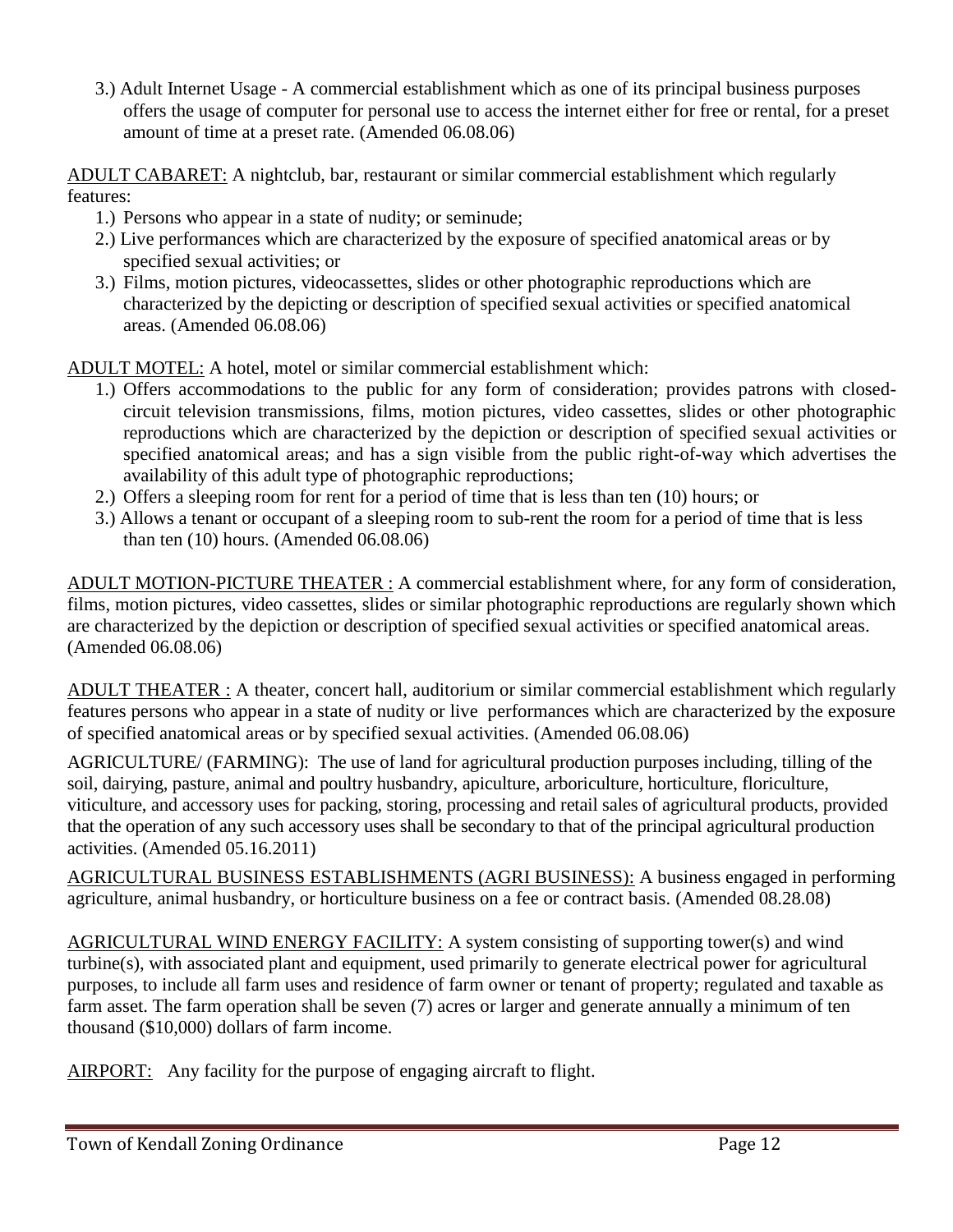ALTERATIONS: As applied to a building or structure, a change or rearrangement in the structural parts, or an enlargement, whether by extending on a side or by increasing in height, or the moving from one location to another.

ALTERNATIVE ENERGY SYSTEMS: Structures, equipment, devices or construction techniques used for the production of heat, light, cooling, or electricity or other forms of energy on-site, and may be attached to or separate from the principal structure. Current examples include windmills, solar collectors and solar green houses, heat pumps or other related devices. (Amended 08.28.08)

AMUSEMENT CENTER: Any indoor place or enclosure which is maintained or operated for the amusement, patronage, or recreation of the public, with three (3) or more coin-controlled amusement devices, including the types commonly known as bagatelle, baseball, football, pinball, and video games.

ANEMOMETER is an instrument used for the measuring of wind force, direction and velocity.

ANIMAL HOSPITAL: A business that treats animals and regularly houses them on the premises overnight and for extended periods for treatment.

AS BUILT: When construction conditions require changes to contract drawings, they are so noted and described on final drawings of record. (Amended 08.28.08)

BAIT AND TACKLE SHOP: Store for retail sales of live bait, fishing equipment and small fishing accessories.

BASEMENT: That space of a building that is partly below grade, which has more than half of its height, measured from floor to ceiling, below the average established curb level or finished grade of grounds adjoining the building.

BED AND BREAKFAST: A single-family, owner-occupied dwelling where overnight lodging, with or without the service of meals, is offered to a maximum of eight  $(8)$  transient guests for compensation. Such use shall be clearly incidental and secondary to the principal use of the dwelling. This term includes hostels and Tourist Home establishments, but does not include motels, hotels, tourist courts, motor lodge, tourist cabins or similar terms.

BUILDING: Any structure that is permanently affixed to the land, has one or more floors and a roof, and is intended for the shelter, housing or enclosure of persons, animals, property or the operation of a business. (Amended 05.16.2011)

BUILDING, FARM: Any building used for the housing of agricultural equipment, produce, livestock or poultry, or for the incidental or customary processing of farm products, and provided that such building is located on, operated in conjunction with, and necessary to the operating of the farm as defined herein. (Amended 05.16.2011)

BUILDING, PRINCIPAL: A building in which is conducted the main or principal use of the lot on which said building is situated. In any residential district any dwelling shall be deemed to be a principal building on the lot on which it is located. (Amended 05.16.2011)

BUILDING HEIGHT: The vertical distance measured, in the case of a building with a flat roof, from the curb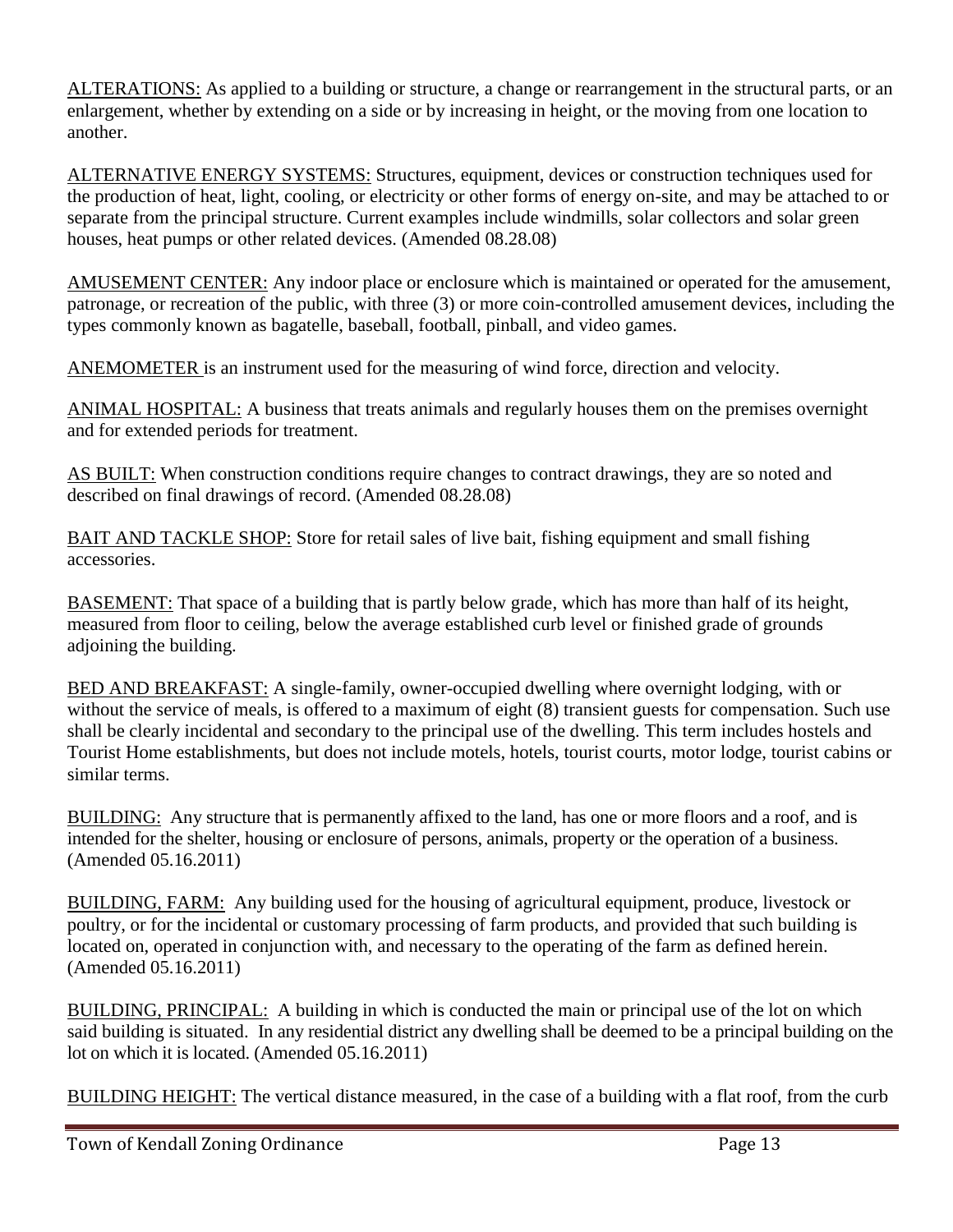level to the level of the highest point of the roof beams, and, in the case of a building with a pitched roof, from the curb level halfway between the top of the plate and the ridge, but not including chimneys, spires, mechanical penthouses, towers, tanks, and similar projections.

BUSINESS: Includes the purchase, sale or any other transaction involving the handling, servicing or disposition of any article, substance, commodity, or service, tangible or intangible, and includes offices and commercial buildings, recreational and amusement enterprises, and any operation where the above-described activities are conducted in return for remuneration or consideration of any type. For the purpose of this ordinance, "business" shall have the same meaning as "commercial," and reference to commercial districts or zones shall be interpreted as referring to business districts. (Amended 05.16.2011)

BUSINESS, CONVENIENCE: Small commercial establishments catering primarily to nearby residential areas providing convenience goods and services including but not limited to grocery stores (of less than 6,000 square feet in gross floor area), drug stores, beauty salons, barber shops, carryout dry cleaning and laundry pickup stations.

BUSINESS, GENERAL: Any establishment engaged in sale of goods or services not otherwise identified in this section.

BUSINESS, DRIVE-IN: A traffic-generating facility where a product is sold or a service is performed for customers who enter the premises or while they are in or near their motor vehicles in off-street parking or service areas. This term shall include drive-in outdoor theaters, drive-in banking, drive-in photo processing, fast food establishments, auto washing facilities, restaurants, taverns, refreshment stands, and similar uses. This term shall not include retail fuel outlets.

BUSINESS, SERVICE: A commercial establishment primarily providing services rather than selling products.

CAMPING UNITS: Any vehicles used or arranged for temporary living or sleeping purposes, mounted on wheels and drawn by a power-driven vehicle, or such a vehicle having its own wheels removed, or selfpropelled unit.

CAMPGROUND: A parcel of land used or intended to be used, let, or rented for occupancy by campers or for occupancy by or of trailers, tents or movable or temporary dwellings, rooms or sleeping quarters of any kind.

CARPORT: A roofed structure without enclosing walls, used for the storage of one or more motor vehicles.

CHARTER BOAT SERVICE: A waterfront facility having docks and moorings for small boats, where engagement of services include a boat, crew, and captain for a fee, or other remuneration.

CHURCH: Any structure used for worship or religious instruction including social and administrative rooms accessory thereto.

CLUB: Any organization catering to members and their guests, or a building or premises used for recreational, general, social, or athletic purposes not open to the general public. Clubs shall not be conducted primarily for gain, and vending stands, merchandising, or commercial activities shall not be conducted except as required for membership and purposes of such club. For the purpose of this Ordinance, this term shall include religious organizations, lodges, fraternal organizations, mutual benefit societies, and other like organizations.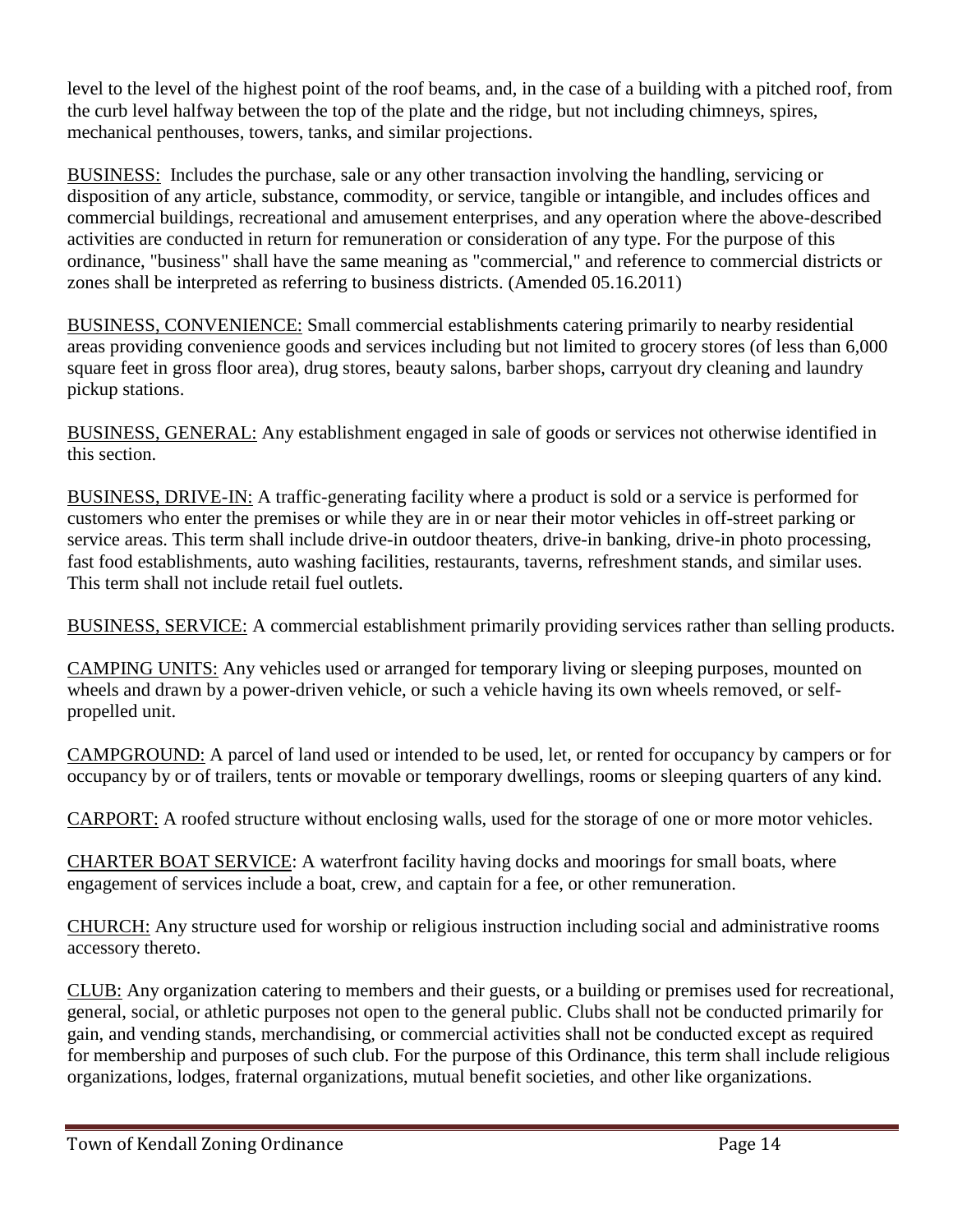COMMERCIAL WIND ENERGY CONVERSION SYSTEM: (also CWECS) A wind energy conversion system (WECS) consisting of one wind turbine, one tower, and associated control or conversion electronics and delivery system, which has a rated capacity greater than 250 kilowatts and a total height of no more than four hundred fifty (450) feet. (Amended 08.28.08)

COMMUNICATION TOWER (CELL TOWER): A tower constructed for the purpose of initiating or improvement to cellular communications.

CONDOMINIUM: A Condominium shall be regulated as a Dwelling. It shall be regulated as a Dwelling, Two-Family, if it contains two dwelling units. It shall be regulated as a Dwelling, Multiple-Family, if it contains three or more dwelling units.

DAY CARE: Care provided for three (3) or more children away from their own home for more than 3 hours but less than 24 hours per day per child, which care is provided with or without compensation or payment.

DAY CARE HOME (FAMILY): Day care of not more than six (6) children provided in a family home.

DAY CARE CENTER: A place other than an occupied residence which provides day care of children. An occupied residence which provides group care for seven (7) or more children away from their own homes.

DEVELOPMENT: Any change made to improved or unimproved real estate including but not limited to buildings or other structures, mining, dredging, filling, grading, paving, excavation or drilling operations, excluding normal maintenance to farm roads.

DRY DOCKING of BOATS: The process of moving a ship or boat from the water to dry land or removing water around a ship to enable work to be performed on the exterior part of the ship below the waterline. Dry docks are used for the construction, maintenance, and repair of ships, boats, and other watercraft. (Amended 05.16.2011)

DWELLING: Any building or portion thereof designed or used exclusively as a residence or sleeping place for one (1) or more persons. Structures which do not have permanent or approved sanitation facilities shall not be considered a residential dwelling. In addition, no basement sited independently of a structure shall be used exclusively as a dwelling. The minimum gross habitable floor area of any dwelling shall not be less than seven-hundred-sixty-eight (768) square feet.

SINGLE FAMILY: A detached residential dwelling designed for and occupied by one family only.

TWO-FAMILY: A detached residential building containing two dwelling units, designed for occupancy by not more than two families. This term shall include Duplexes.

MULTIPLE-FAMILY: A residential building designed for or occupied by three or more families with the number of families in residence not exceeding the number of dwelling units provided.

SEASONAL HOME: A dwelling unit intended for occupancy only during certain seasons of the year, principally for recreational use by the owner, including beach cottages, hunting cabins, vacation cottages, summer cottages and vacation lodges.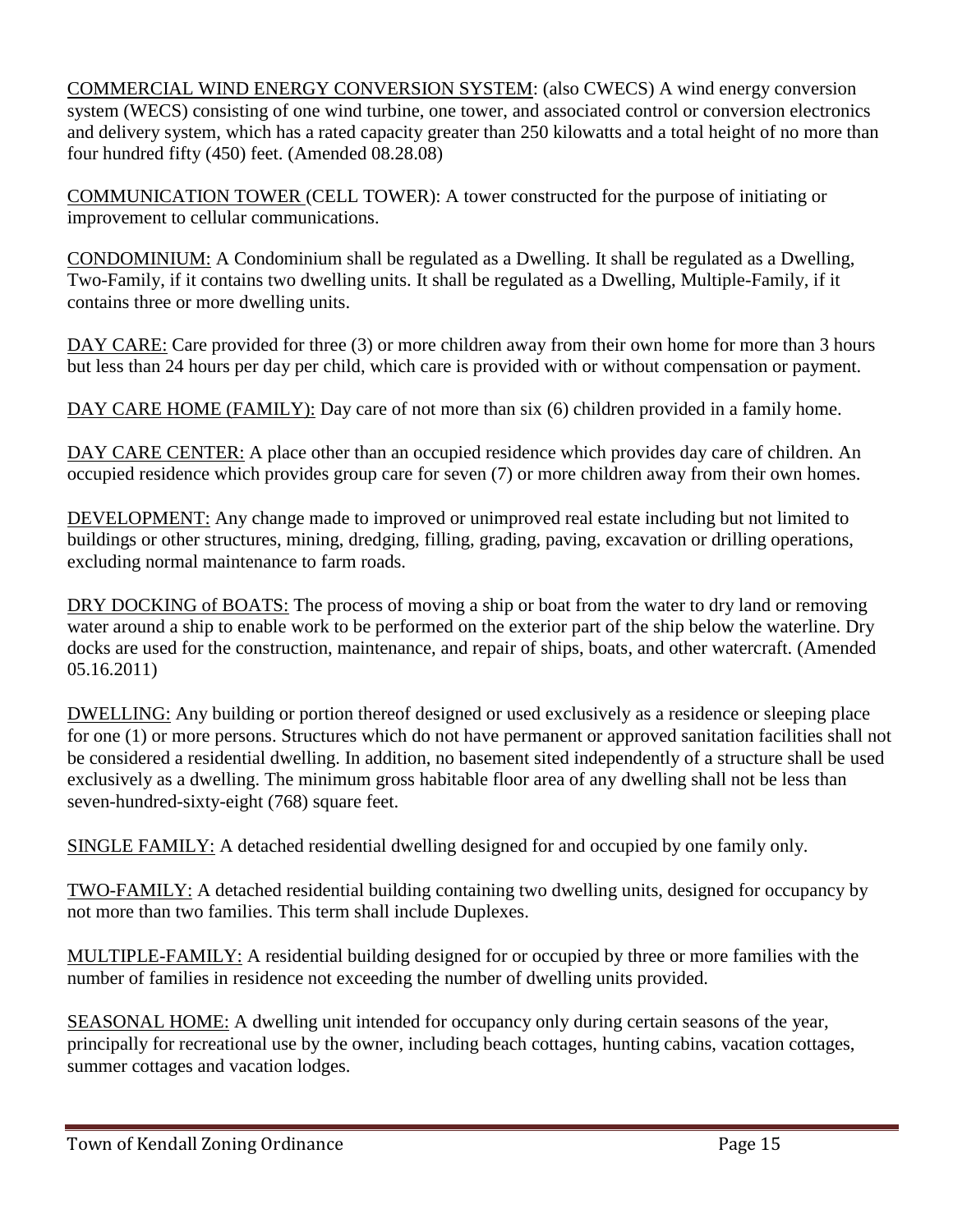DWELLING UNIT: One room or rooms connected together for owner occupancy or rental or lease on a weekly, monthly or longer basis, and physically separated from any other rooms or dwelling units which may be in the same structure and containing independent cooking and sleeping facilities, designed for occupancy by one family.

ELECTRONIC AND ELECTRONIC MAGNETIC INTERFERENCE: Interference to satellite towers, microwave transmissions, cell communication towers and "ghosting" of television reception caused by electronic reflections of electrical generating facilities. (Amended 08.28.08)

ESCORT: A person who, for consideration, agrees or offers to act as a companion, guide or date for another person or who agrees or offers to privately model lingerie or to privately perform a striptease for another person. (Amended 06.08.06)

ESCORT AGENCY: A person or business association, who furnishes, offers to furnish or advertises to furnish escorts as one (1) of its primary business purposes for a fee, tip or other consideration. (Amended 06.08.06)

ESSENTIAL SERVICES AND PUBLIC UTILITIES: Erection, construction, operation, or maintenance by municipal agencies or public utilities of telephone dial equipment centers, electrical or gas substations, water treatment or storage facilities, pumping stations and similar facilities, but shall not include telecommunication facilities as defined herein, and shall not include wind energy facilities (including infrastructure supporting wind energy facilities), landfills, waste transfer stations or other facilities with the primary purpose of handling or disposing of household or industrial waste. (Amended 08.28.08)

ESTABLISHMENT: Includes any of the following:

- 1.) The opening or commencement of any sexually oriented business as a new business;
- 2.) The conversion of an existing business, whether or not a sexually oriented business, to any sexually oriented business;
- 3.) The addition of any sexually oriented business to any other existing sexually oriented business; or
- 4.) The relocation of any sexually oriented business (Amended 06.08.06)

EXCAVATION (Quarry, Sand Pit, Gravel Pit): A lot or land or part thereof used for the purpose of extracting stone, sand, or gravel for sale, as an industrial or commercial operation, but does not include the process of grading a lot preparatory to the construction of a building which has an approved zoning permit. The stripping and sale of topsoil shall not be allowed.

FAA: Means the Federal Aviation Administration.

FALL ZONE: Means an area designed to contain the accidental failure of a vertical structure should be it toppled by vandalism, structural or unknown reasons.

FALL ZONE (FOR WIND ENERGY SYSTEMS): A distance of one and a half times (150%) the Wind Energy System height as measured as a vertical distance from the preconstruction or post construction grade, whichever is lower, at the tower base to the highest point (apex) of the rotor blade. (Amended 08.28.08)

## FAMILY:

1.) A householder plus one or more persons related by blood, marriage or adoption and limited to the spouse, parents, grandparents, children, grandchildren, brothers or sisters of, the householder, or of the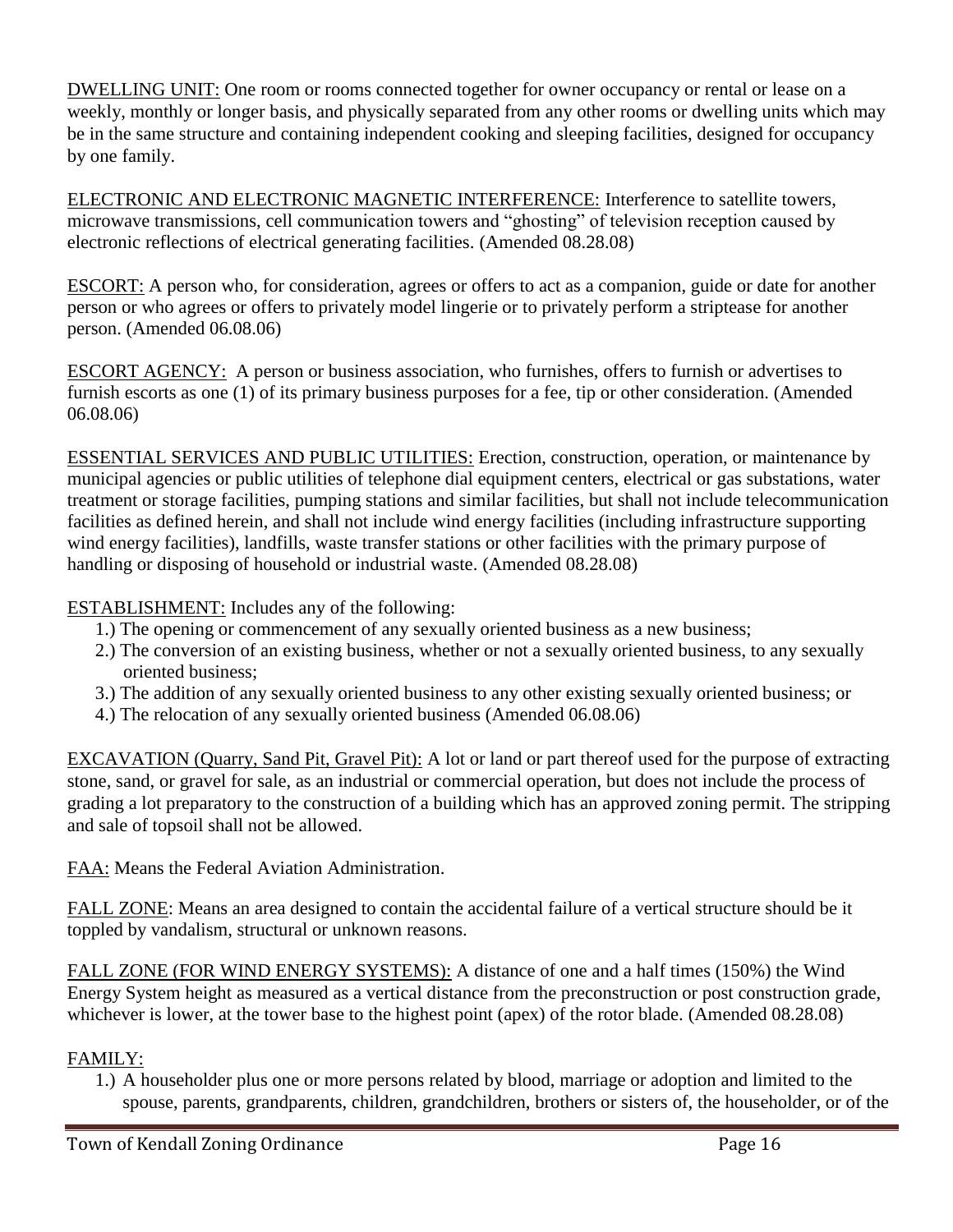householder's spouse, living together as a single, not-for-profit housekeeping unit sharing kitchen facilities; or

- 2.) A group of persons headed by a householder caring for a reasonable number of children in a familylike living arrangement which to all outward appearances is the functional equivalent of a family of related persons; or
- 3.) A maximum of two persons not sharing a relationship as described above.

FARM: See AGRICULTURE (Amended 05.16.2011)

FARM LABOR CAMP: Any structure or combination of structures, building or buildings in which people are housed on a farmer's own land who are employed in the individual farmer's personal farming operation, on that farmer's land or land that he has under his control by a valid and existing lease.

FARM OPERATIONS: The land and on-farm buildings, equipment, manure processing and handling facilities, and practices which contribute to the production, preparation and marketing of crops, livestock and livestock products as a commercial enterprise, including commercial horse boarding operations, timber processing, compost, mulch or other biomass crops. A farm operation shall also include the production, management and harvesting of farm woodland. For purposes of this section a Farm Operation is defined in Article 25AA, Section 301 subdivision eleven and Section 301 subdivision two of the New York State Agricultural and Markets Law. Farm operations may consist of one or more parcels of owned or rented land, which parcels may be contiguous or noncontiguous to each other. (Amended 05.16.2011)

FENCE: An enclosure or barrier, made of wooden or metal posts, boards, rails, plastic, chain link mesh or similar type materials, used as a boundary, decorative enclosure, means of protection, or confinement. (Amended 05.16.2011)

FISH CLEANING STATION: A structure designed for the sanitary wash down, gutting, and filleting of fish, as well as the storage and disposal of wastes associated with the fish cleaning process.

HOUSEHOLDER: An individual who resides in a dwelling unit and who owns rents or otherwise has legal possession of such unit.

FLOOD HAZARD DISTRICT: Refer to the Town of Kendall Local Law No. 1- A Local Law for Flood Damage Prevention, 1987 as authorized by the New York State Constitution, Article IX, Section 2, and Environmental Conservation Law, Article 36.

FLOOR AREA, GROSS: For the purpose of applying the requirements for off-street parking and loading, gross floor area in the case of offices, merchandising or service types of uses, shall mean the total floor area to be used or intended to be used by tenants, or for service to the public as customers, patrons, clients or patients, including areas occupied by fixtures and equipment used for display or sales or merchandise. It shall not include areas used principally for non-public purpose such as storage, incidental repair, restrooms, fitting or alteration rooms or general maintenance of enclosed pedestrian malls or corridors.

FLOOR AREA, HABITABLE: The sum of the gross horizontal areas of the floor or floors of a building which are enclosed and usable for human occupancy or the conduct of business.

FRONTAGE: All of the property abutting on one side of a road, street, or thoroughfare, measured along the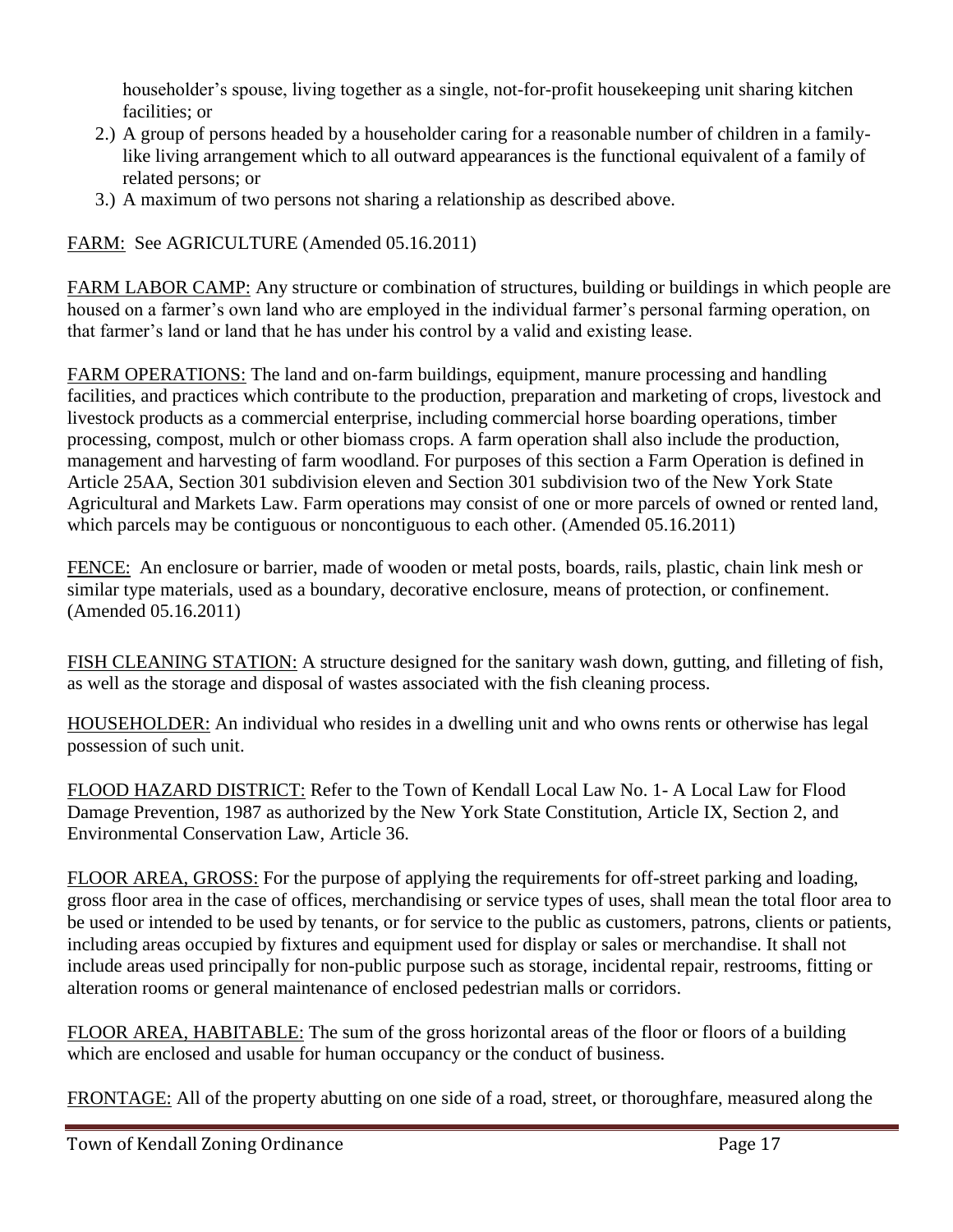road, street or thoroughfare line.

GARAGES, PUBLIC: Any garage other than a private garage, operated for gain, available on a rental basis for the storage of motor vehicles, recreational vehicles, boat and other tangible personal property. Private garages shall be regulated as accessory buildings.

GLOBAL POSITIONING SATELLITE (GPS): Satellite placed, monitored by governments, to accurately reference electronically, instrument locations on the earth's surface. (Amended 08.28.08)

GROUND CLEARANCE: The minimum distance between the lowest point of the rotor blade rotation and ground at the base of a tower. (Amended 08.28.08)

HOME BUSINESS: Except as stated in Section 709L, an accessory use conducted within a single family, occupied dwelling or an attached or detached accessory structure (including a barn) for gainful employment involving the manufacture, provision, or sale of goods and services principally on the premises.

HOME OCCUPATION: An accessory use conducted within a single-family, occupied home or attached accessory structure for gainful employment involving performance of services which are primarily provided away from the premises.

HUB HEIGHT: Center of rotational axis of rotor blades and gearbox (nacelle). (Amended 08.28.08)

INDUSTRIAL WIND ENERGY FACILITY: Shall be considered to be the same as CWECS and regulated as such. (Amended 08.28.08)

INFRASOUND: Sounds produced by such devices as wind generating equipment below the sound level of the audible level of human hearing, about 20 hertz (Hz), which produces tactful sensation of pressure for some humans and travels farther than higher frequencies. (Amended 08.28.08)

JUNK YARD: A lot, land or structure or part thereof used for the collection, storage, disassembly, packing, sorting, salvaging, buying, selling or exchange of waste paper, rags, scrap, or discarded material or machinery, or parts of any sort. More than two (2) abandoned, unregistered, disabled, dismantled, or partly dismantled vehicles or pieces of equipment, allowed to remain unhoused on a premise for a period of more than thirty (30) days shall constitute a junkyard. Also, the unhoused storage, sale, abandonment of waste paper, rags, scrap metal, discarded materials, or the collecting, dismantling, storing, salvaging or abandonment of machinery, appliances or vehicles not in operating condition shall constitute a junkyard. Automobile junk yards as defined in General Municipal Law, Section 136 shall be included within this definition.

KENNEL: Any lot or premises on which four (4) or more domestic animals more than four (4) months of age are housed, groomed, bred, boarded, trained, or sold.

KILOWATT (KW): A unit of measurement of electrical power equal to one thousand (1,000) Watts. (Amended 08.28.08)

LAKE ONTARIO HIGH WATER MARK: The waterside boundary of the Town of Kendall that coincides with the mean high landward line along Lake Ontario as measured at 248.8 feet above sea level on the International Great Lakes Datum. (Amended 05.16.2011)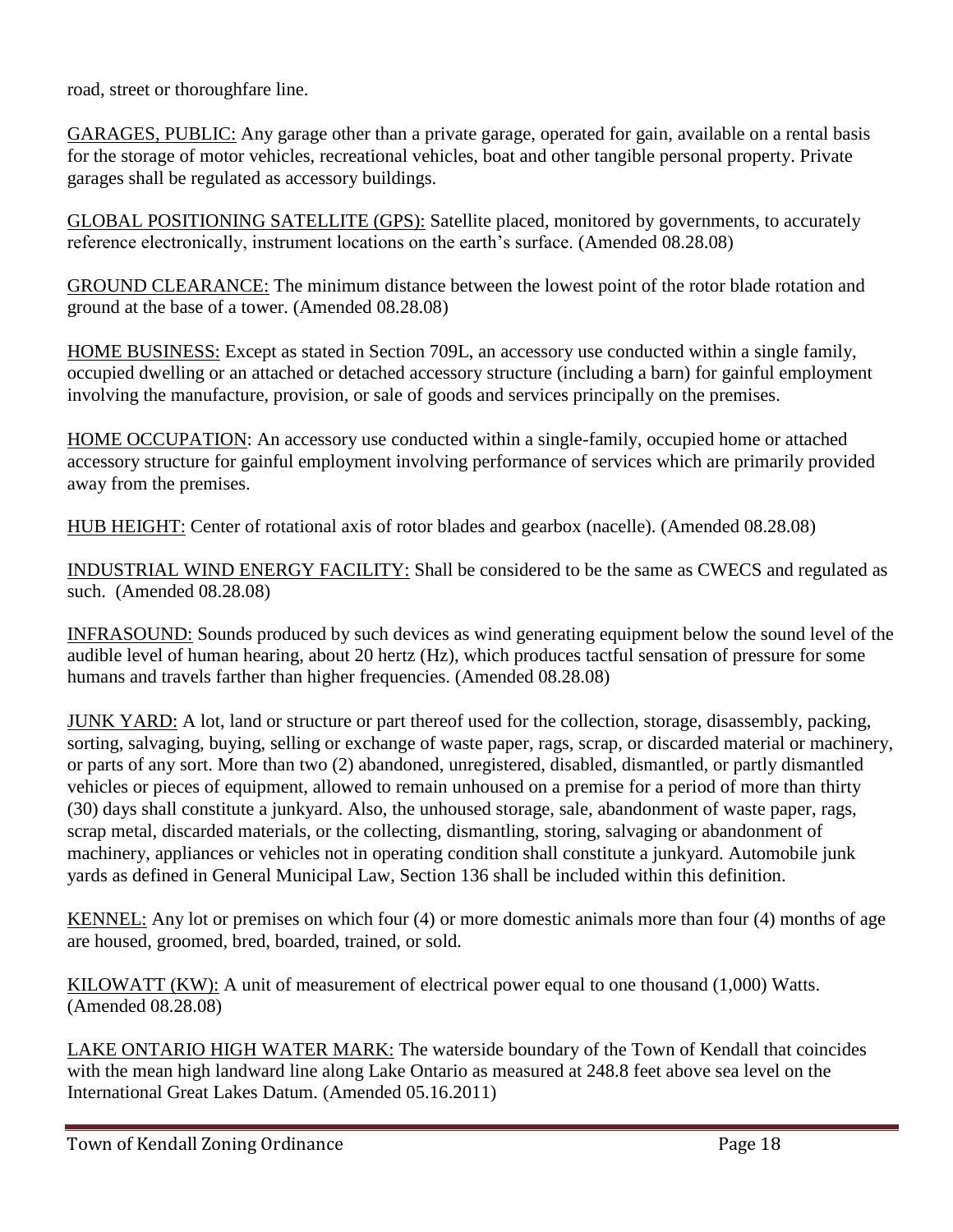LAKE ONTARIO PROPERTY: Residential property located in the Waterfront Residential (WR) and Waterfront Development (WD) districts that have setbacks, conditions, or requirements unique to the Lakeshore, and shall have the following classifications:

1.) Lakeshore Property

Property that adjoins the Lake Ontario shoreline and is provided access by a Private or Town road that runs parallel to the shoreline.

2.) Lakeview Property

Property whose front adjoins the Private or Town road that is shared and common with Lakeshore property.

3.) Combined Lakeshore and Lakeview property

Lakeview property that is combined with Lakeshore property to increase the size of a Lakeshore lot. A Private or Town road generally goes through the middle of the combined lots and provides access to the property. (Amended 05.16.2011)

LOCAL WATERFRONT REVITALIZATION AREA: This area is defined on the maps that are included in the Town's Local Waterfront Revitalization Program (LWRP).

LOCAL WATERFRONT REVITALIZATION PROGRAM (LWRP): Means provisions of the Waterfront Revitalization of Coastal Areas and Inland Waterways Act (Executive Law, Article 42) and implementing regulations (6NYCRR 601) concurrent with U.S. Coastal Zone Management Act of 1972 as amended.

LOT: A parcel or area of land, the dimensions and extent of which are determined by the latest official records or recordings.

LOT AREA: The square footage or acreage contained within the boundaries of a lot determined by the latest official records or recordings. Any portion of the lot that includes a public or private road, street or highway right-of-way shall not be included in calculating lot area. Due to continued Lake Ontario erosion, the Lakeshore property lot area used to determine accessory structure ground floor footage shall include only land up to the current embankment at the waters edge.

LOT (CORNER): A parcel of land at the junction of, and fronting on two or more intersecting street, roads, or thoroughfares.

LOT (THROUGH): An interior lot having frontage on two parallel of approximately parallel streets, roads, or thoroughfares.

LOT DEPTH: The mean distance from the center line of the street to the lots opposite rear line measured in the general direction of side lines of the lot.

LOT FRONTAGE: The front of a lot shall be construed to be the portion nearest the highway. For the purposes of determining yard requirements on corner lots and through lots, all sides of a lot adjacent to highways shall be considered frontage, and yards shall be provided as indicated under, "YARDS", in these definitions.

LOT LINE: Any boundary line of a lot.

LOT WIDTH: The width of the lot between side lot lines at the front building line as prescribed by the front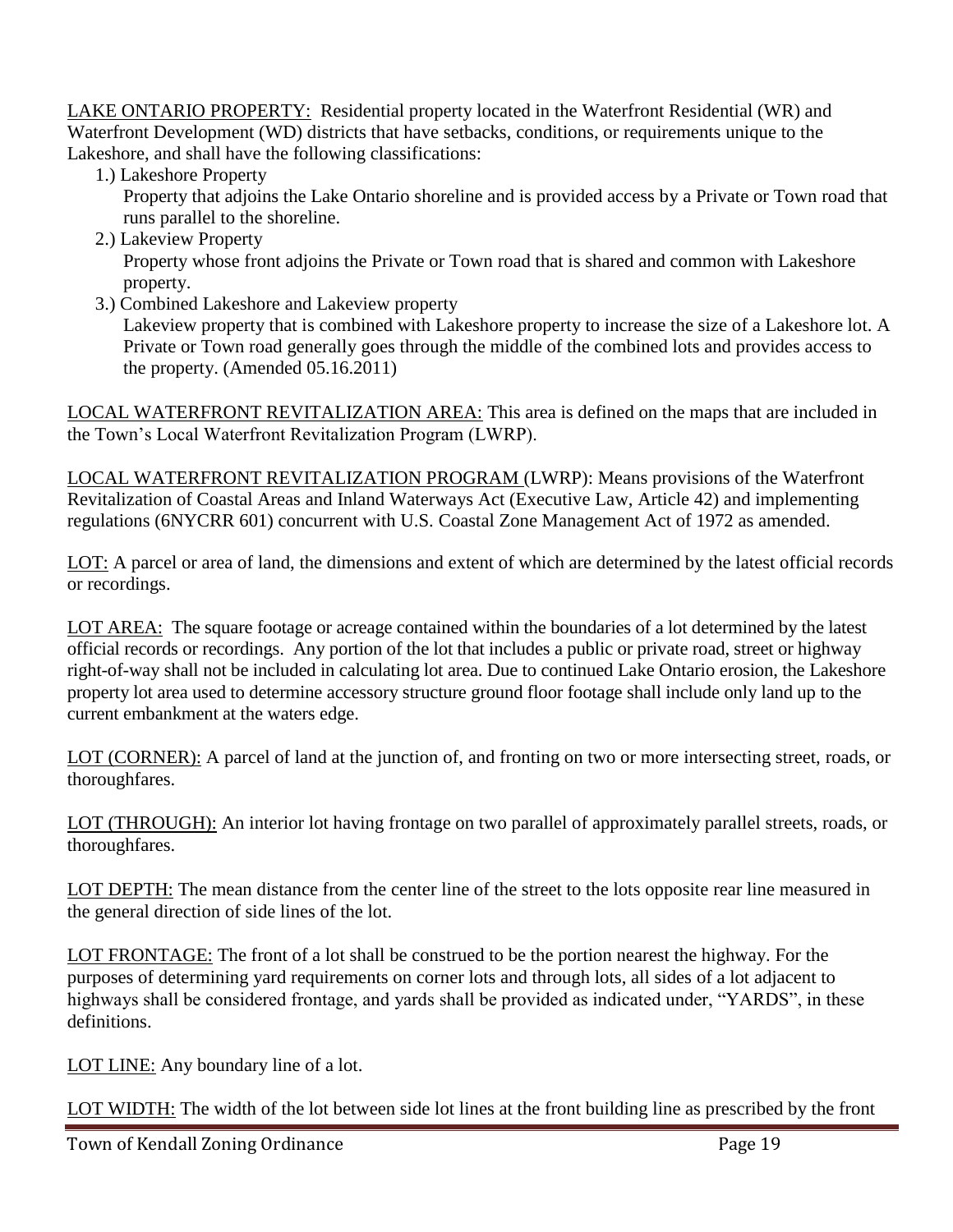yard regulations.

MARINA: A lot, building, structure, pier, dock or portion thereof located with shoreline frontage and access to navigable water and used for the launching, mooring, rental, sale, fueling and/or repair of watercraft and may include boat storage, boat launch facilities, and such sales of bait, tackle and marine supplies as may be accessory to such marinas. The term "marina" shall include "yacht club," but shall exclude non-commercial facilities that are accessory to a single or multiple-family residence.

MEGAWATT (MW): A unit of measurement of electrical power equal to one million (1,000,000) Watts.

METEOROLOGICAL TOWERS: (also MET Towers) Any commercial equipment and tower used to collect atmospheric data such as temperature, wind speed and direction. The data is used to evaluate the feasibility of installing COMMERCIAL WIND ENERGY CONVERSION SYSTEMS (CWECS). MET Towers are temporary structures and are intended to be removed at the end of the data collection period.

MICROWAVE TOWERS: Means directional parabolic shaped equipment placed on towers used to transmit "high frequency signals" beamed from one point to another.

MINING: The use of an area of land to remove minerals, metals or other items of value from the ground for a profit, including gas, and oil wells.

MOBILE MANUFACTURED HOME: A factory-manufactured home, built on a permanent steel-framed chassis and designed to be transported to a site in one or more sections, which is intended to be used as permanent living quarters by a single family unit when connected to the required plumbing, heating and electrical utilities. For the purposes of this ordinance, the removal of transport wheels and/or the anchoring of the home to a permanent foundation shall not remove it from this definition. This term shall include doublewide mobile/manufactured homes.

MOBILE HOME PARK: Any site, lot, field, plot, parcel or tract of land on which two (2) or more mobile/manufactured homes are parked or located, and for which either the said premises or mobile/manufactured homes are offered to the public for a fee of any type, including cost sharing. This includes the rental of the said premises and/or the mobile/manufactured homes.

MODULAR HOME: A factory-manufactured home having no permanent support frame and designed to be transported to a site in one or more sections for erection, construction, or installation as a permanent structure. Modular Homes shall be affixed to a permanent site-built foundation and shall meet the requirements of the New York State Uniform Fire Prevention and Building Code. For the purposes of this ordinance, Modular Homes shall be regulated as a dwelling.

MOTEL: A building or group of buildings, whether detached or in connected units, containing transient and/or permanent lodging facilities for 9 or more guests. Accessory facilities such as such as restaurants, meeting rooms, retail business activities and other similar services, which solely accommodate the motel patrons and not the general public, are allowed. The term motel includes buildings designated as auto cabins, auto courts, motor lodges, tourist courts, hotels and similar terms.

MOTOR VEHICLE: Any vehicle designed to be propelled or drawn by power other than muscle power. This term shall include automobiles, trucks, buses, motorcycles, tractor-trailers, motor homes, snowmobiles, garden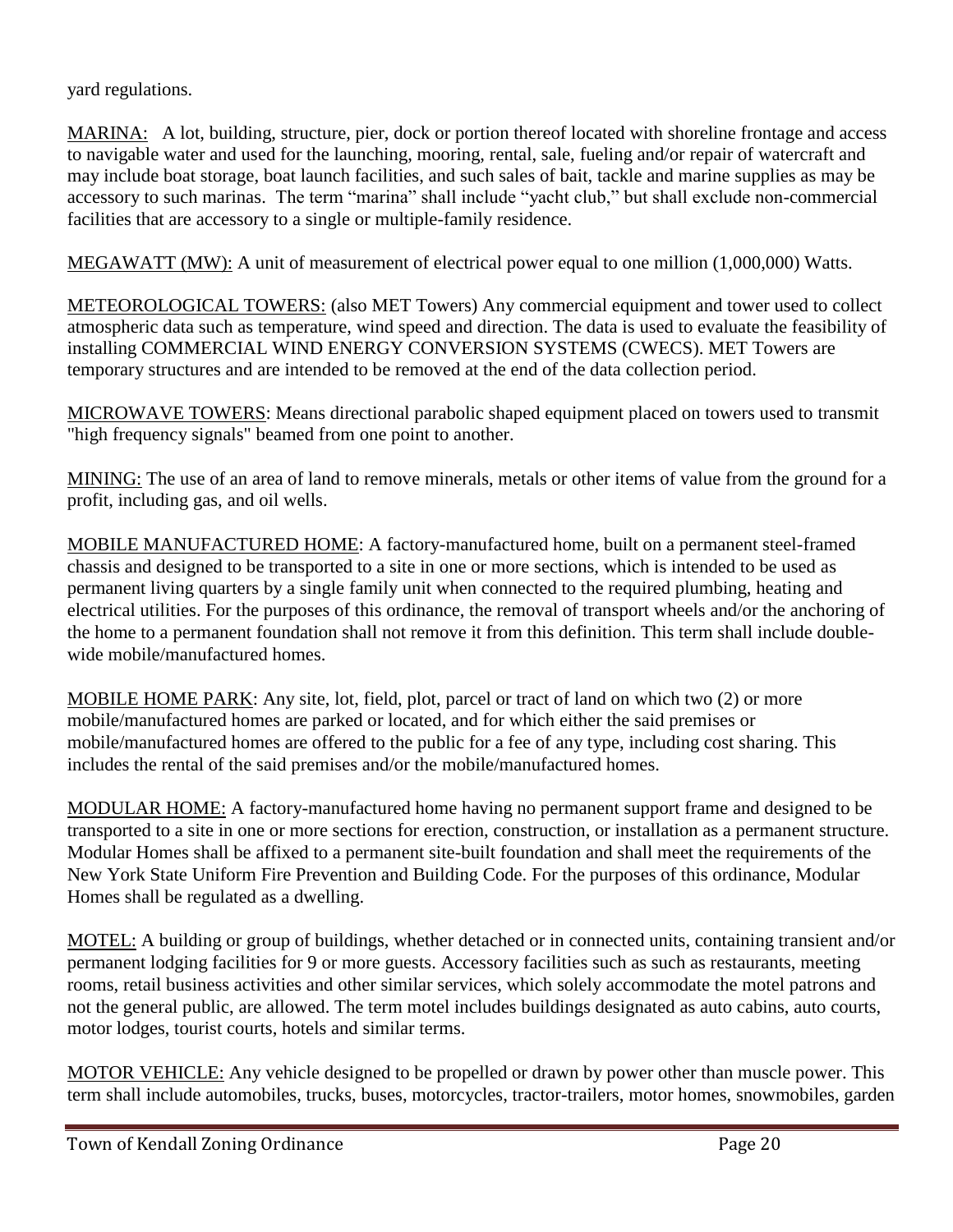and lawn tractors. This term shall not include equipment used solely for agricultural purposes.

MOTOR VEHICLE REPAIR SHOP: A building, or portion of a building, arranged, intended or designed to be used for making repairs to motor vehicles for compensation.

NACELLE: Large enclosure placed at the top of supporting tower, housing equipment such as the generator, gearbox, drive train, rotor blades and hub and breaking system. (Amended 08.28.08)

NET-METERING: An exchange of excess electricity between owner of generating facility and utility company. The utility company may accept over generation beyond the owner's needs and allows the metering system to reverse spin, thereby crediting producer under an interconnection agreement (Amended 08.28.08)

NON-CONFORMING USE: A use of land legally existing at the time of enactment of this Ordinance and which does not legally conform to the regulations of the district or zone in which it is located.

NON-CONFORMING LOT, BUILDING, OR STRUCTURE: A lot, building, or structure legally existing at the time of enactment of the Ordinance or any amendment thereto, and which does not conform to the area regulations of the district or zone in which it is situated.

NUDE MODEL STUDIO : Any place where a person who appears in a state of nudity or displays specified anatomical areas is provided to be observed, sketched, drawn, painted, sculptured, photographed or similarly depicted by other persons who pay money or any form of consideration. (Amended 06.08.06)

NUDITY or STATE OF NUDITY: The appearance of a human bare buttocks, anus, male genitals, female genitals or full female breast. (Amended 06.08.06)

OVERLAY DISTRICT: A district that encompasses one or more underlying districts and that imposes additional requirements above that required by the underlying district. (Amended 08.28.08)

PARKING SPACE: Space available for the parking of one motor vehicle and having an area of not less than 200 square feet (10 by 20 feet), exclusive of passageways and driveways giving access thereto.

PARKING SPACE, OFF-STREET: An off-street area with an appropriate means of vehicular access to a street, intended for the temporary storage of vehicles.

PERMITTEE and/or LICENSEE: A person in whose name a permit and/or license to operate a sexually oriented business has been issued, as well as the individual listed as an applicant on the application for a permit and/or license. (Amended 06.08.06)

PERMITTED USE: A land use allowed under the regulations of this Ordinance.

PERSON: An individual, proprietorship, partnership, corporation, association or other legal entity. (Amended 06.08.06)

PILOT PROGRAM: (Payment In Lieu of Taxes) A program implemented as replacement of revenue lost to towns by State of New York Tax Exemption Law for renewable energy systems (Real Property Tax Law 487). (Amended 08.28.08)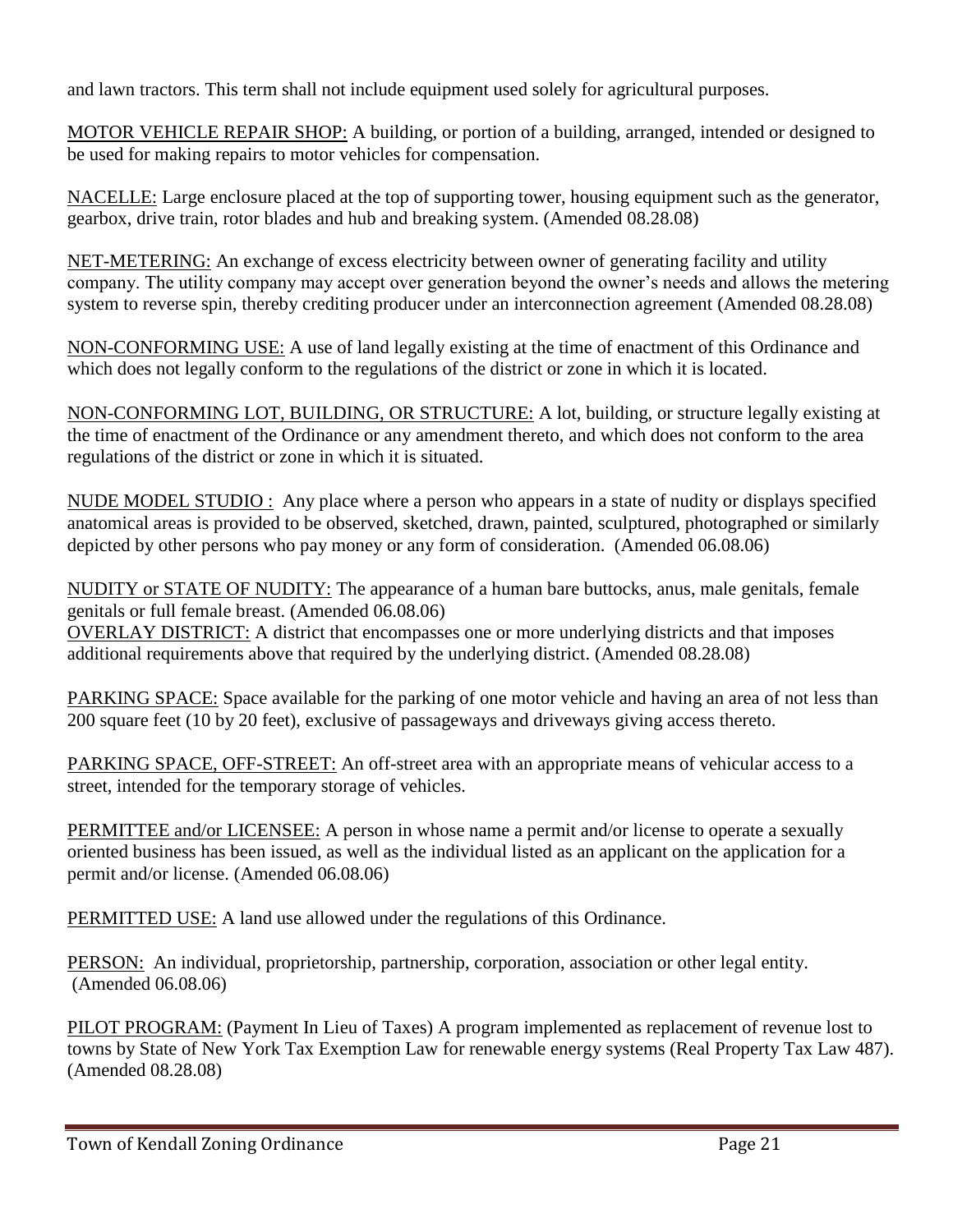PREMISE: A tract of land and the buildings and structures thereon. (Amended 08.08.96)

PROFESSIONAL OFFICES: The office or place of business where professional services are offered and does not involve the sale of goods, or the keeping of a stock in trade. Professional offices include but are not limited to, medical doctors, dentists, surgeons, attorneys, architects, engineers, planners, accountants, real estate brokers, insurance brokers, psychologists and chiropractors.

PROFESSIONAL SERVICE: A specific activity performed by a qualified person(s) which requires training and/or specialized study.

PRIVATE AIRPORTS: Airports for the exclusive use of the owner, householder or family members thereof.

PUBLIC AND SEMI-PUBLIC BUILDING AND GROUNDS: This definition is designated to, but not limited to, any one (1) or more of the following uses, including grounds and accessory buildings necessary for their uses:

- 1.). Churches, places of worship, parish houses and convents.
- 2.) Public parks, playgrounds and recreational areas when authorized or operated by a governmental authority.
- 3.) Nursery schools, elementary schools, high schools, colleges or universities.
- 4.) Golf courses and country clubs, however, not including clubs whose activities include the maintenance, storage or takeoffs or landings of aircraft.
- 5.) Public libraries and museums.
- 6.) Not-for-profit fire, ambulance and public safety buildings.
- 7.) Proprietary or not-for-profit hospitals for the care of human beings, nursing homes, convalescent homes, homes for adults, homes for the aged as the same are defined under the Public Health Law or the Social Services Law of New York.
- 8.) Not-for-profit membership corporation established for cultural, social, or recreational purposes.
- 9.) Recreational facilities, either for profit or not-for-profit, such as swimming, tennis, platform tennis, bowling, hockey, ice skating, or other indoor or outdoor sports.

RECREATION AREA: Recreation area is the sum of all open or covered areas used for recreation purposes.

RESIDENTIAL WIND ENERGY CONVERSION SYSTEM: A wind energy conversion system consisting of one wind turbine, one tower, and associated control or conversion electronics, which has a maximum rated capacity of 30 kilowatts (30KW) and a total height not to exceed 65 feet on parcels between two and less than five acres and 120 feet on parcels of five or more acres. (Amended 08.28.08)

RESTAURANT: Any establishment, however designated, at which food or drink is sold for consumption to patrons seated within an enclosed building or on the premises. Restaurants shall be regulated as a Business, Drive-In.

RETAIL, FUEL OUTLET: Any establishment that sells gasoline, diesel, kerosene, propane, or similar fuels to the public. This includes service stations, convenience stores, car washes or any other facility that sells fuels.

RIDING STABLE: Any use housing animal livestock, such as horses, and providing such livestock to the public for riding on a pay per use or fixed fee basis.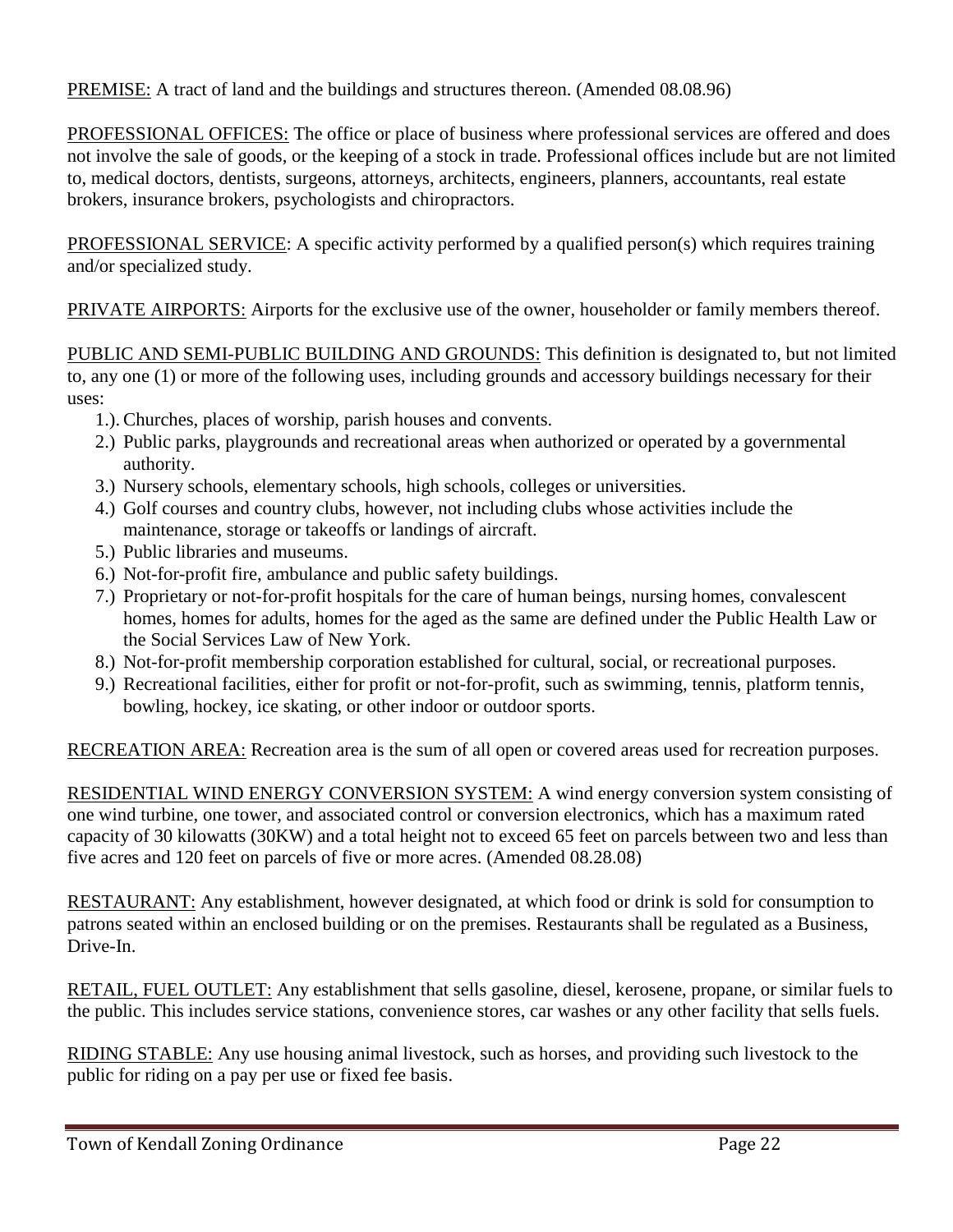RIGHT-OF-WAY: Land set aside for use as a street, alley, or other means of travel.

ROAD, MAJOR: Streets or highways connecting through roads with each other.

ROAD, SECONDARY: Streets or highways connecting through roads with each other.

ROAD, LOCAL: Streets which primarily function to give direct access to abutting property. Local roads are the internal part of the system to provide movement within residential or to other land use areas.

ROADSIDE STAND: A partially enclosed temporary structure generally utilized for the sale of farm produce. Such stands shall be situated so as to permit patrons to drive completely off the roadway while purchasing products. No stand shall operate in excess of six months per year. Any stand operating in excess of six months per year shall be regulated as a Home Business.

SATELLITE PARABOLIC ANTENNAE: A dish-shaped accessory structure capable of receiving, for the sole benefit of the principal use, radio or television signals from a satellite in planetary orbit.

SEASONAL SERVICE RESTAURANT: A restaurant which operates only seasonally and has a seating capacity of twenty five (25) or less people. Included are coffee shops, lunch counters, and ice cream parlors.

SEMINUDE : A state of dress in which clothing covers no more than the genitals, pubic region and areola of the female breast, as well as portions of the body covered by supporting straps or devices. (Amended 06.08.06)

SETBACK, BACK: The required open, unoccupied space measured from the rear lot line to the nearest part of the main or accessory structure.

SETBACK, FRONT: The required open space between the center of the road and the front of the main structure, but not including entrance steps. Parcels with Lake Ontario frontage in the Waterfront Development (WD) and Waterfront Residential (WR) Districts shall have their front setbacks measured from the Lake Ontario high water mark. (Amended 08.05.96)

SETBACK, SIDE: The required open, unoccupied space measured from the side lot lines to the nearest part of the main or accessory structure.

SEXUAL ENCOUNTER CENTER: A business or commercial enterprise that, as one (1) of its primary business purposes, offers for any form of consideration:

- 1.) Physical contact in the form of wrestling or tumbling between persons of the opposite sex; or
- 2.) Activities between male and female person and / or persons of the same sex when one (1) or more of the person is in a state of nudity or seminude. (Amended 06.08.06)

SEXUALLY ORIENTED BUSINESS: An adult arcade, adult bookstore or adult video store, adult cabaret, adult motel, adult motion-picture theater, adult theater, escort agency, nude model studio or sexual encounter center. (Amended 06.08.06)

SHADOW AND FLICKER: Effect of sunrays passing the rotating blades of a wind energy generating system similar to the effect of strobe lighting. (Amended 08.28.08)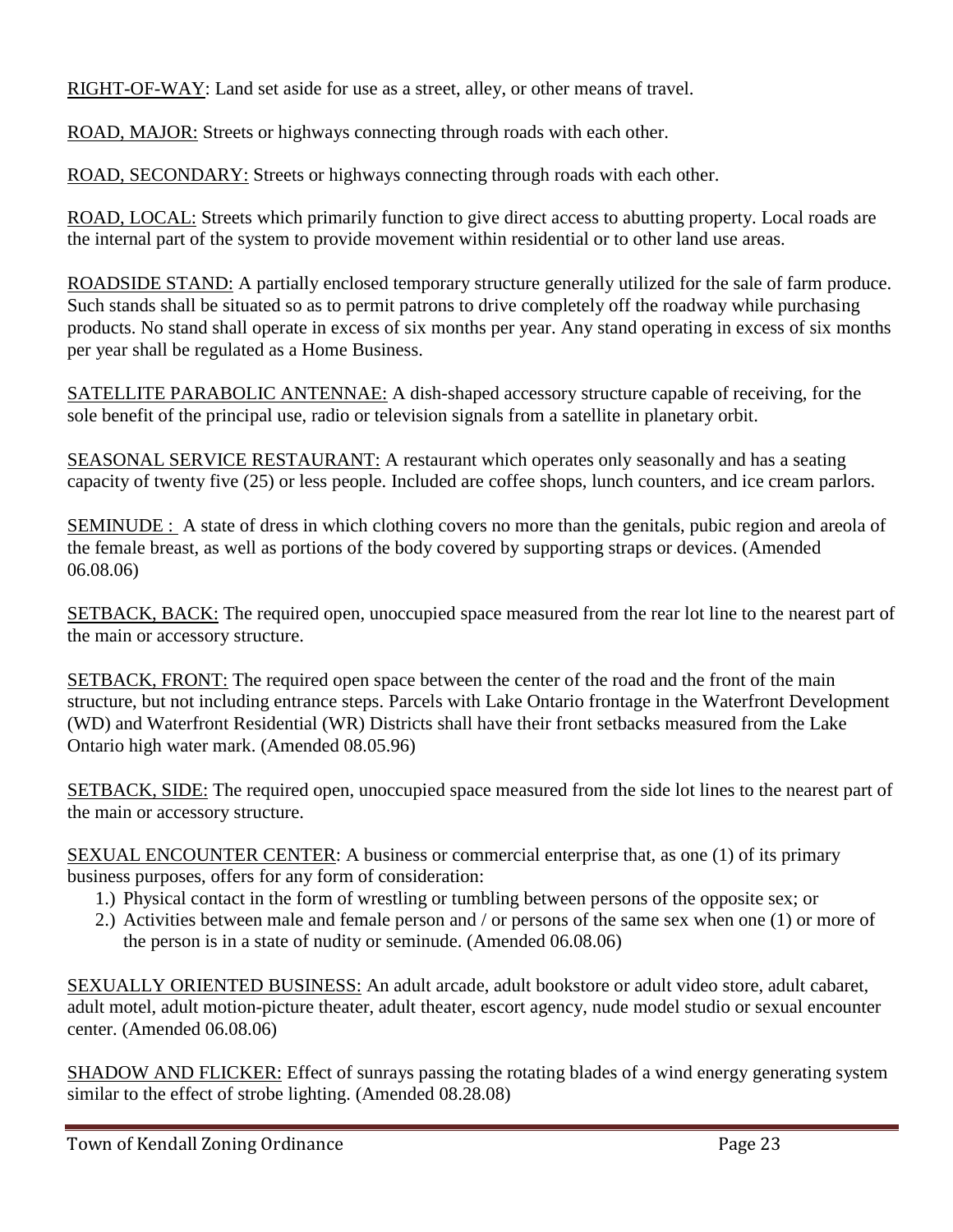## SHED: See Utility Building (Amended 05.16.2011)

SIGN: Any device, structure, or object for visual communication that is used for the purpose of bringing the subject thereof to the attention of others.

SIGN AREA: The area defined by the frame or edge of a sign. Where there is no geometric frame or edge of the sign, the area shall be defined by a projected, enclosed, four-sided (straight sides) geometric shape which most closely outlines the said sign.

SITE PLAN: A plan of a lot or subdivision on which is shown topography, location of all buildings, structures, roads, right-of-ways, boundaries, all essential dimensions and bearings, and any other information deemed necessary by the Planning Board.

SITE PLAN REVIEW: A review and approval process, conducted by the Planning Board, whereby Site Plans are reviewed utilizing criteria stated in this Ordinance.

SOLAR ACCESS: Space open to the sun and clear of overhangs or shade.

SOUND PRESSURE LEVEL OR SOUND LEVEL (dBA): A logarithmic measurement of sound pressure (sound level) fluctuation produced by a particular source of sound as compared to a reference (background) sound pressure level. Sound pressure shall be expressed in decibels, using A-frequency weighting (dBA), which is the most commonly used standard in the United States for the measurement of environmental noise. With

human hearing, low and high frequency sounds appear to be less loud. A-weighting (A frequency weighting) reduces the level of low and high frequencies to produce a reading that corresponds approximately to what humans hear. The measurement of sound pressure levels shall be performed in accordance with the latest revision of International Standards for acoustic noise measurement techniques for Wind Generators (IEC 61400-11) or other industry accepted procedures. (Amended 08.28.08)

SPECIAL PERMIT USES: Those particular uses which are specifically permitted in a given district only when conditioning criteria enumerated in this Ordinance are met.

SPECIFIED ANATOMICAL AREAS: The male genitals and/or the vulva or more intimate parts of the female genitals. (Amended 06.08.06)

SPECIFIED SEXUAL ACTIVITIES: Includes any of the following:

- 1.) The fondling or other erotic touching of human genitals, pubic region, buttocks, anus or female breasts;
- 2.) Sex acts, normal or perverted, actual or simulated, including intercourse, oral copulation or sodomy;
- 3.) Masturbation, actual or simulated; or
- 4.) Excretory functions as part of or in connection with any of the activities set forth in Subsections A through C above. (Amended 06.08.06)

STOCK ANIMAL: This term shall include horses, cows, goats, sheep, pigs, rabbits, fowl, and other like animals.

STAND ALONE SYSTEM: Not connected to power grid or net-metered. (Amended 08.28.08)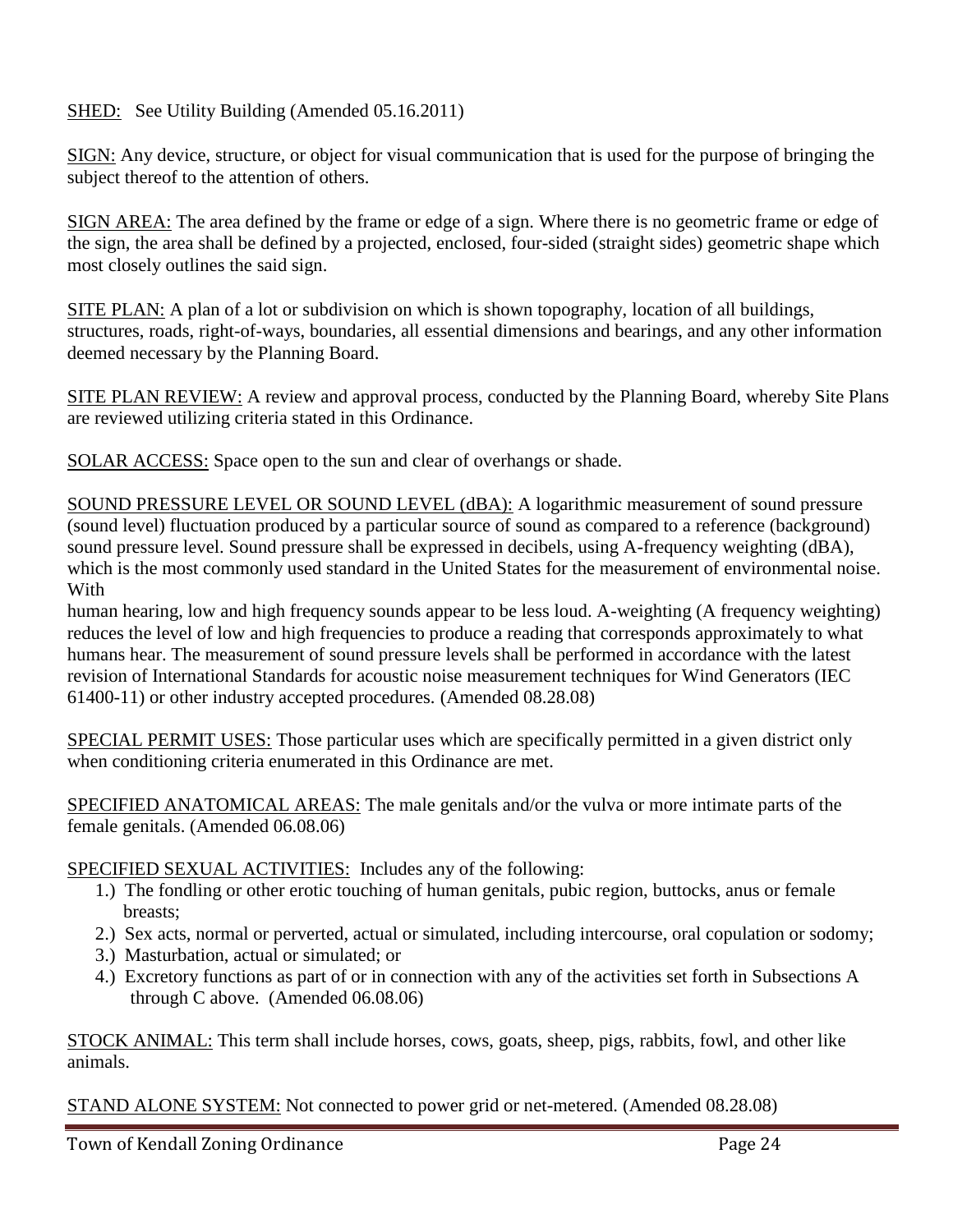**STREETLINE:** The limit of the street width or highway right-of-way, whichever is greater.

STRUCTURE: Anything constructed or erected with a fixed location on the ground or attached to something having a fixed location on the ground. For example, structures include buildings, mobile homes, walls, fences, signs, sheds, billboards and poster panels, docks, and/or similar construction types.

SWIMMING POOL: Any body of water, or receptacle for water, having a capability of a depth of eighteen (18) inches or more at any point, used or capable to be used for swimming, bathing, or wading, and permanently installed or constructed either above or below ground.

SUBSTANTIAL ENLARGEMENT OF A SEXUALLY ORIENTED BUSINESS: The increase in floor areas occupied by the business by more than twenty-five percent (25 %), as the floor areas exists on date of enactment. (Amended 06.08.06)

SUBSTANTIAL IMPROVEMENT: Any repair, reconstruction or improvement of a structure, the cost of which equals or exceeds 50 percent (50%) of the market value of the structure either (a) before the improvement or repair is started, or (b) if the structure has been damaged and is being restored, before the damage occurred.

TAVERN: Any establishment, licensed by the State of New York that engages in the sale for on-premise consumption of alcoholic and non-alcoholic beverages. For the purpose of this ordinance, this use shall be regulated as a Business, Drive-In.

TEMPORARY USE: An activity or use conducted for a specified limited period of time, not exceeding six months. This term shall include those uses incidental to construction projects, festival tents/refreshment stands, temporary real estate sales offices incidental to a subdivision project, and similar type uses.

TOTAL HEIGHT: (also TIP HEIGHT or MAXIMUM OVERALL HEIGHT) The vertical distance from the pre-construction or post construction grade, whichever is lower, at the tower base to the highest point (apex) of the rotor blade. (Amended 08.28.08)

TOWER: The support structure, including guyed, monopole and lattice types, upon which a wind turbine, nacelle, generator and other mechanical and electrical devices are mounted. (Amended 08.28.08)

TOWER HEIGHT: The vertical distance from the pre-construction or post construction grade, whichever is lower, at the tower base to the center of the horizontal axis of the rotor blade. (Amended 08.28.08)

### TRANSFER OF OWNERSHIP OR CONTROL OF A SEXUALLY ORIENTED BUSINESS: Includes any of the following:

- 1.) The sale, lease or sublease of the business;
- 2.) The transfer of securities, which constitute a controlling interest in the business whether by sale, exchange or similar means; or
- 3.) The establishment of a trust, gift or other similar legal devises which transfers the ownership or control of the business, except for transfer by bequest or other operation of law upon the death of the person possessing the ownership or control. (Amended 06.08.06)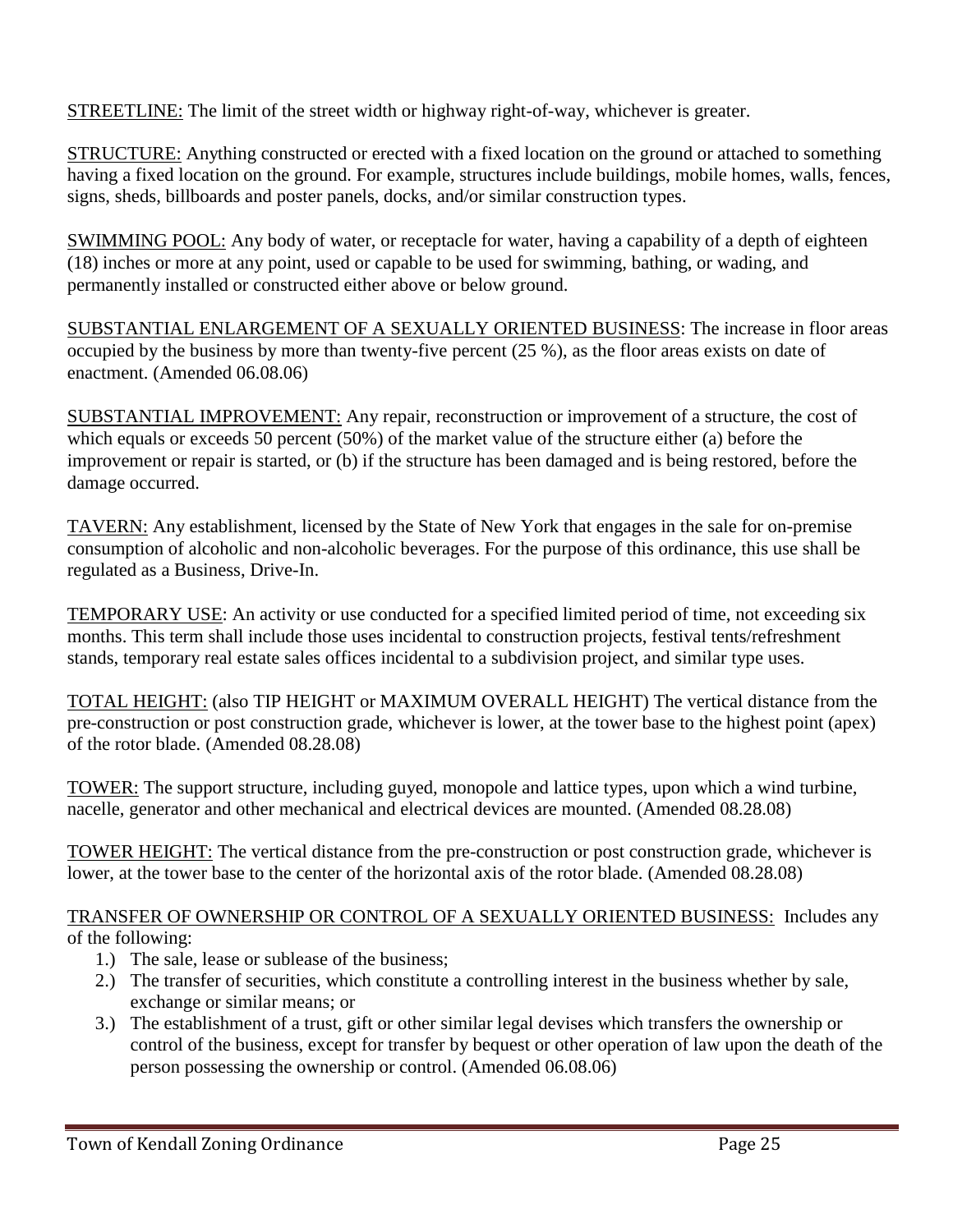TRANSMISSION LINES: Conductive lines delivering derived power to the electrical grid. These conductors of electrical energy can be installed underground and overhead. (Amended 08.28.08)

USE: The specific purposes for which land or a building is designed, arranged, intended, or for which it is or may be occupied or maintained.

UTILITY BUILDING: A building, also called a shed or utility shed, made of wood, metal, masonry or manmade materials, used for the storage of personal property. Sheds and utility buildings do not require a wood or cement base or a foundation but must be anchored in such a manner as necessary to militate against wind damage. A utility building shall not be used as a garage for the purpose of parking automobiles and trucks. (Amended 05.16.2011)

VARIANCE: A variance is any departure from the strict letter of these regulations granted by the Zoning Board of Appeals as it applies to a particular piece of property. Variances run with the land and are not particular to any one landowner.

VERTICAL AXIS WIND TURBINE: (also VAWT) One or more mechanical devices, such as wind turbines, with multiple caged blades which are designed and used to convert the kinetic energy of wind into a usable form of energy. The turbine rotates on a vertical axis. The VAWT includes all parts of the system except the tower and transmission equipment. (Amended 08.28.08)

WATER DEPENDENT USES: Land uses, structures, and/or economic activities that would not exist without a waterfront location.

WATER ENHANCED USES: Land uses that receive added value or importance because of proximity to a shoreline, often functioning as support services for water uses and water dependent uses.

WATERFRONT: Property that has a shoreline which physically touches public waterways or large bodies of water. Ponds shall be excluded from this definition. (Amended 05.16.2011)

WIND ENERGY OVERLAY DISTRICT: An overlay district which encompasses part or parts of one or more underlying districts and establishes requirements limited to Commercial Wind Energy Conversion Systems. (Amended 08.28.08)

WIND ENERGY FACILITY: Any Wind Energy Conversion System, including Commercial Systems, Agricultural Systems, Residential Systems or Meteorological Towers (MET Towers), including all related infrastructure, electrical lines and substations, access roads, and accessory structures. (Amended 08.28.08)

WIND ENERGY CONVERSION SYSTEM: The equipment that converts and then stores or transfers energy from the wind into usable forms of energy and includes any base, blade, foundation or support, generator, infrastructure, nacelle, rotor, tower, transformer, turbine, vane, wire, substation, or control facilities or other components used in the system. The turbine or windmill may be on a horizontal or vertical axis. A wind energy conversion system may consist of one or more wind turbines. (Amended 08.28.08)

YARD: An open space on the same lot with a building, unoccupied and unobstructed from the ground upward except as otherwise provided herein.

YARD, FRONT: The space within and extending the full width of the lot from the front lot line to the part of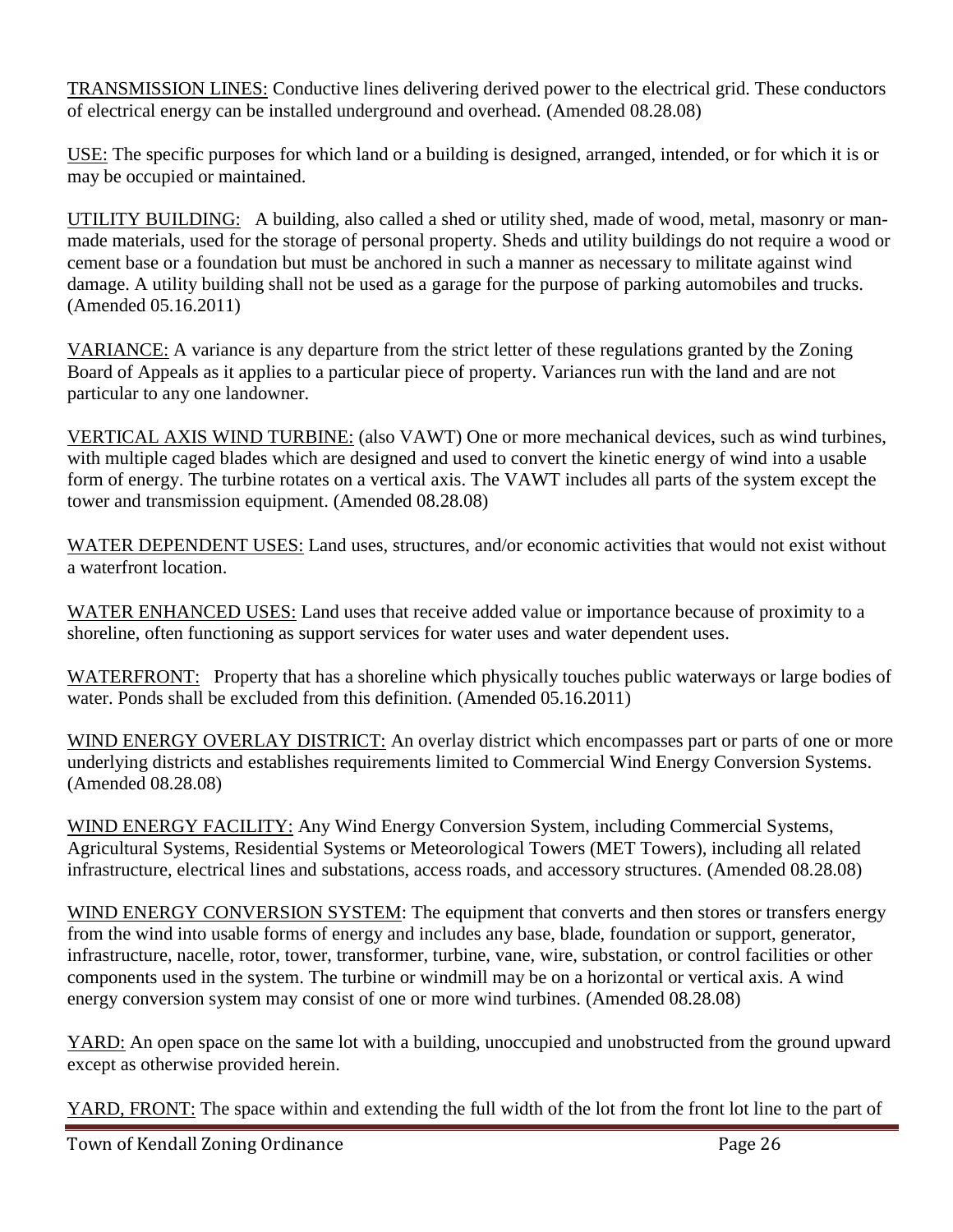the principal building which is nearest to such front line.

YARD, REAR: An open space extended across the entire width of the lot between the rear wall of the principal building and the rear line of the lot, and unoccupied except for accessory building and open porches.

YARD, SIDE: An open space on the lot with a principal building between the principal building and the side line of the lot extending through from the front yard to the rear yard, into which space there shall be no extension of building parts other than two (2) feet for rain water leaders, window sills, and other such fixtures and open steps.

YARD SALE: The temporary displaying of household items and clothing for sale on a yard, porch or in a barn or garage. No yard sale shall continue at the same location in excess of three weeks per year, after which time the provisions of Home Occupation shall be met. This term shall include garage sales, barn sales, porch sales, and sales similar in nature.

ZONING CERTIFICATE OF COMPLIANCE: A certificate issued by the Zoning Officer stating that a structure of the use thereof is in compliance with this Ordinance.

ZONING ENFORCEMENT OFFICER: The official designated to administer and enforce this Ordinance.

ZONING PERMIT: A document issued by the Zoning Officer authorizing the use of lots, structures, uses of land and structures, and the characteristics of the uses in conformity with this Ordinance.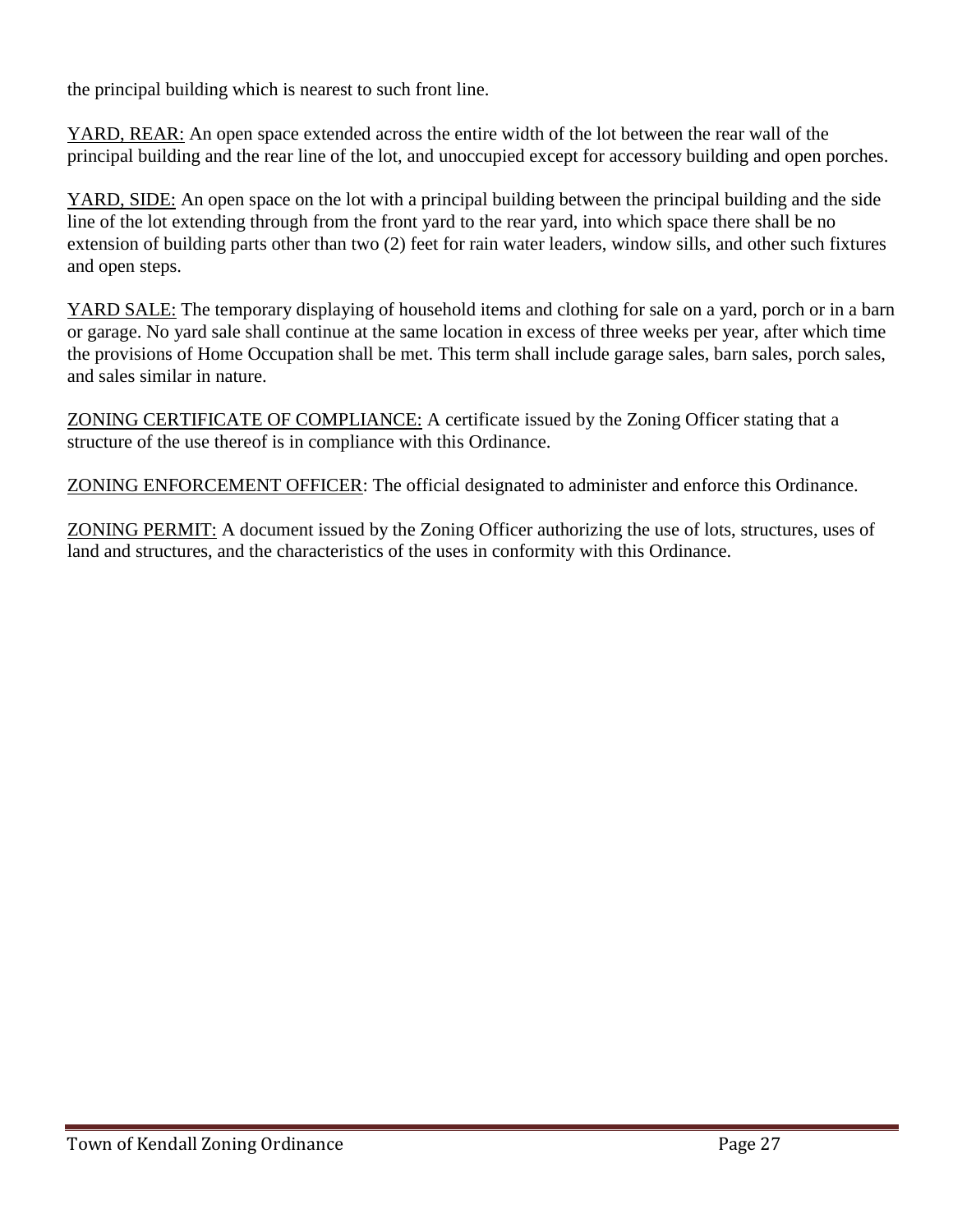## **ARTICLE III PERMITS AND PROCEDURES**

## **SECTION 300 PERMITS REQUIRED**

No use or structure shall be established, erected nor land developed until a permit has been issued by the Zoning Enforcement Officer, who shall issue such permits in accordance with regulations in the ordinance. Permit applications shall be filed with the Town Clerk.

### **SECTION 301 PREAPPLICATION CONFERENCE WITH PLANNING BOARD**

Preapplication conferences with the Town's Planning Board are encouraged for all applications seeking permits for non-residential uses or nonfarm uses.

## **SECTION 302 APPLICATION PROCEDURE AND REQUIRED INFORMATION**

- A.) Application: Application must be made with the Town Clerk on forms approved by the Town Board, and be made available at the Office of the Town Clerk, or Zoning Enforcement Officer. For proposed actions that are located within the town's Local Waterfront Revitalization Program (LWRP) area, applications for permits shall be reviewed by the Planning Board in accordance with the approved LWRP, and any amendments thereto, to insure unified development, enhance water-related uses, preserve public access to the waterfront, and promote the overall improvement of the waterfront and its attractiveness. The Planning Board shall recommend approval, approval with conditions, or denial of the application to the Town Board, which shall have final approval authority. A certificate of consistency with the LWRP will be issued by the Town Board prior to the issuance of a permit.
- B.) Information: All information on the application form must be completed. In addition, the following information is also required to constitute a complete application:
	- 1.) Map.

Two copies of a property map shall be submitted with all applications. The map shall be either a: a.) Sketch Map

A sketch map is required with all applications for one or two family dwellings, their customary accessory uses, or farm use. The sketch map shall be drawn to scale and show the dimensions and location of the lot, exact size and location of all existing and proposed buildings on the lot, proposed location of water and sewage disposal systems, parking areas and driveway location, natural watercourses, ponds, surface drainage patterns and location of existing or proposed easements.

b.) Site Plan:

A site plan is required with applications for all other uses, including application for residential uses in a Historic Zone. The requirements and procedure for site plan approval are in Article X.

- 2.) Coastal Assessment Form Required. No permit shall be issued in the Local Waterfront Revitalization Program (LWRP) area unless the application is accompanied by a completed Coastal Assessment Form (CAF). Such form shall be reviewed by the Planning Board and certified as consistent with the Local Waterfront Revitalization Program prior to issuance of a Zoning Permit.
- C.) Approval of Water and Sewage Disposal Systems: Evidence of approval of the water supply and the sewage disposal system plans by the Orleans County Health Department, or its agent, must be submitted at the time of application. Applications lacking such information shall not be accepted.
- D.) Evidence of Property Ownership or Intent to Purchase: Copies of deeds, titles, purchase agreements,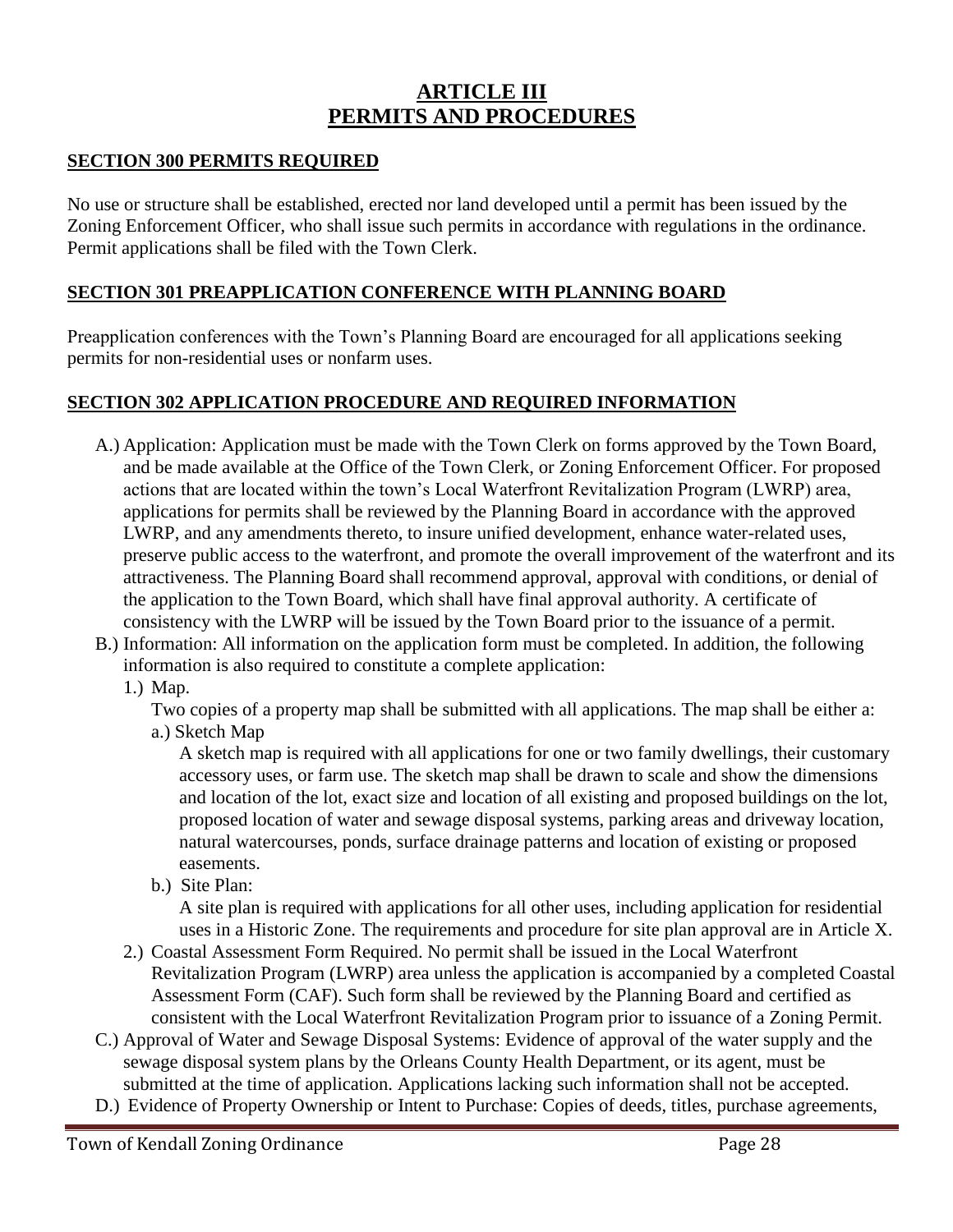or other proof of ownership or intent to purchase must be attached to an application before it will be accepted.

- E.) Licenses: Any use currently licensed by Federal, State, County or Town Agencies and already operating within the Town shall present evidence or currently valid licenses before any expansion permits are considered.
- F.) Fee: The appropriate non-refundable fee established by the Town Board in its fee structure shall be collected at the time of application. This fee structure shall be filed and posted at the Office of the Town Clerk.
- G.) Wind Energy Systems: All additional information as required to complete a wind energy application per SECTIONS 724,727,728 or 729. (Amended 08.28.08)

## **SECTION 303 BUILDING PERMIT TYPES**

Under the terms of this Ordinance, the following types of Building Permits may be issued:

- 1.) Permitted Use. A building permit for a permitted use may be issued by the Zoning Enforcement Officer on his own authority.
- 2.) Special Permit Uses and/or Site Plan Approval. A building permit for a special permit use may be issued by the Zoning Enforcement Officer after special permit or site plan approval from the Planning Board.
- 3.) Building Permit after an Appeal or Request for Variance. A building permit use may be issued by the Zoning Enforcement Officer upon order of the Zoning Board of Appeals after a public hearing as more fully described in Article VIII.

## **SECTION 304 BUILDING PERMIT GRANTED**

When all requirements of this Ordinance have been met, the Zoning Enforcement Officer shall issue a building permit and return one approved copy of the map no later than fifteen (15) days after approval. The Zoning Enforcement Officer shall file one copy of the approved permit in the Town Clerk's office.

## **SECTION 305 TERMINATION OF PERMIT**

Any building permit, or conditional use permit, for which construction or use has not commenced one (1) year after issuance, shall be automatically revoked.

## **SECTION 306 CERTIFICATE OF CONFORMITY**

The applicant shall notify the Town Clerk when the structure or use is ready for final inspection. The Zoning Enforcement Officer shall then make a final inspection. If satisfied that the regulations pertaining to the project have been complied with and that the project has been completed as specified on the approved application, the Zoning Enforcement Officer shall issue a certificate of conformity with the Zoning Laws, granting permission to occupy or use the structure.

## **SECTION 307 STOP WORK ORDER**

A stop work order shall be issued if and when the Zoning Enforcement Officer discovers a project commencing without the required permits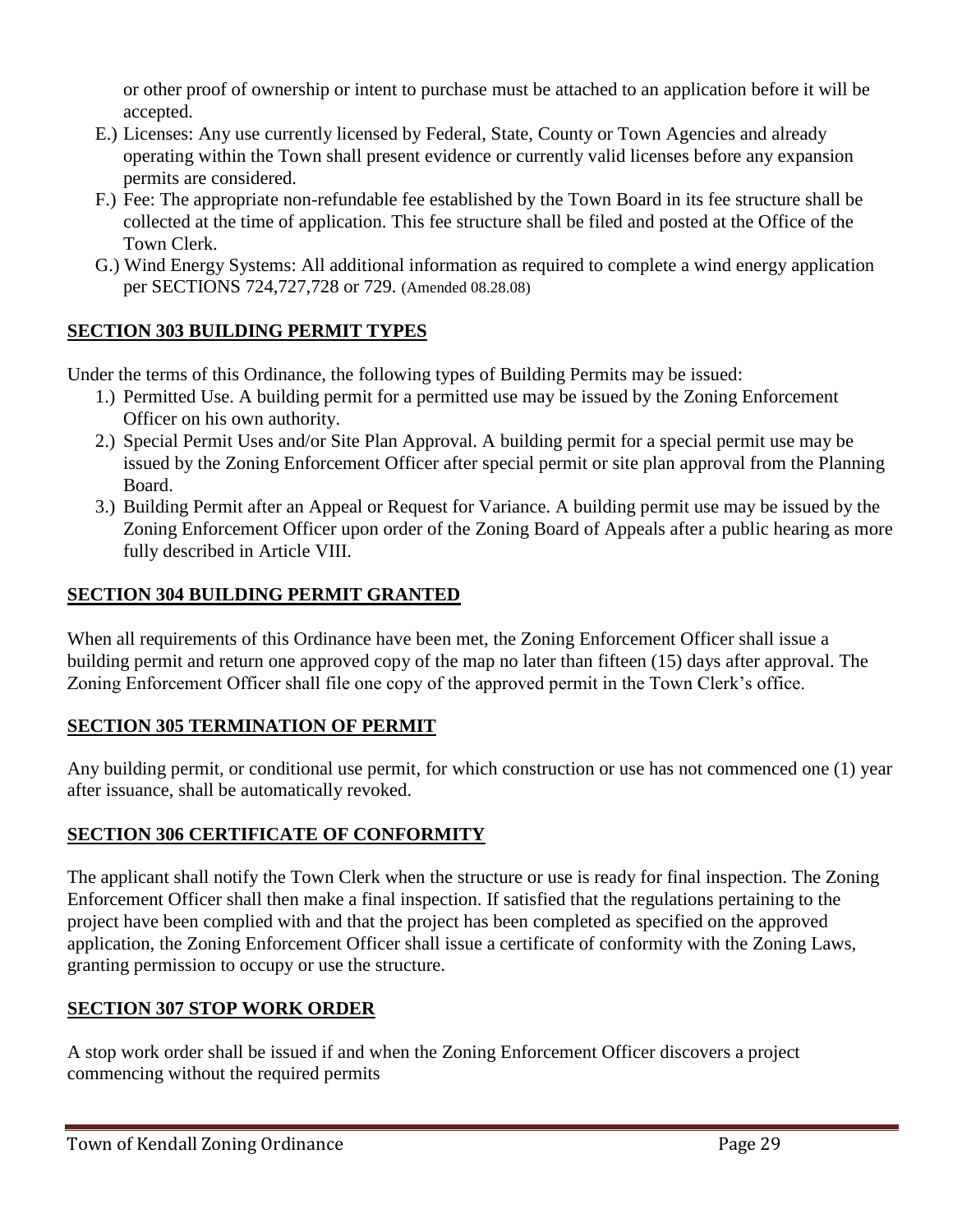## **ARTICLE IV ESTABLISHMENT AND DESIGNATION OF LAND USE DISTRICTS**

### **SECTION 400 ESTABLISHMENT OF DISTRICTS**

For the purpose of promoting the public health, safety, morals, and general welfare of the Town of Kendall, the Town is hereby able to be divided into the following types of districts:

RH - Residential/Hamlet RA - Residential/Agricultural RR - Rural/Residential WD - Waterfront Development WR - Waterfront Residential IL - Light Industrial B - General Business C - Conservation H - Historic

## **SECTION 401 ZONING MAP**

Said districts are bounded as shown on the map entitled "Zoning Map of the Town of Kendall", as certified by the Town Clerk. The map and all explanatory matter, is hereby made a part of the ordinance.

### **SECTION 402 DETERMINATION OF LOCATION OF BOUNDARIES**

In case of uncertainty as to the true location of a district boundary line in a particular instance, the Zoning Enforcement Officer shall request the Zoning Board of Appeals to render its determination.

- 1.) Interpretation of District Boundaries: Where uncertainty exists with respect to the boundaries of any of the afore said districts as shown on the Zoning Map of the Town of Kendall, the following rules shall apply:
	- a.) Where district boundaries are indicated as approximately following the center lines of streets or highways, street lines or highway right-of-way lines, such center lines, street lines, or highway right-of-way lines shall be construed to be such boundaries.
	- b.) Where district boundaries are indicated as approximately following lot lines, such lot lines shall be construed to be such boundaries.
	- c.) Where district boundaries are indicated as being approximately parallel to the center lines or rightof-way lines of streets or highways, such district boundaries shall be construed as being parallel thereto and at such distances there from as indicated on the zoning map. If no distance is given, such dimensions shall be determined by the use of the scale shown on said zoning map.
	- d.) Where a district boundary is indicated as approximately following a railroad line, such boundary shall be deemed to be located midway between the outer tracks of said railroad line.
	- e.) Where a district boundary is indicated as approximately following a stream, lake or other body of water, said boundary line shall be deemed to be at the limit of the jurisdiction of the Town of Kendall.
- 2.) Split Lots: Where a district boundary line divides a lot in single ownership at the effective date of this Ordinance, the Board of Appeals may permit the less restricted use to extend to the entire lot, but not more than 50 feet beyond the boundary line of the district in which such use is authorized.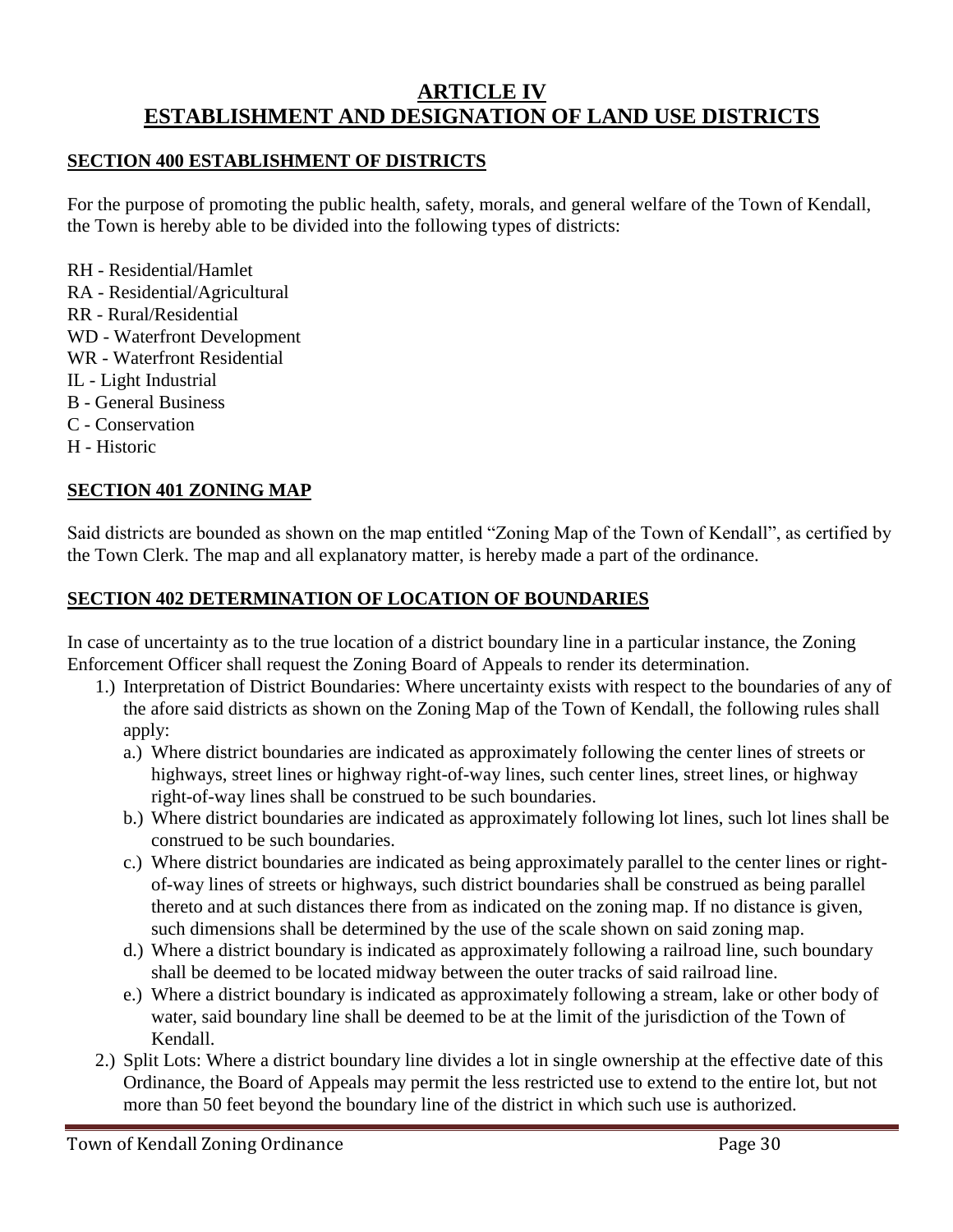## **ARTICLE V DISTRICT REGULATIONS**

### **SECTION 500 RESIDENTIAL/HAMLET DISTRICT (RH)**

## **SECTION 501 PURPOSE**

The purpose of the Residential/Hamlet District is to recognize that the crossroads community is a unique area where residential and commercial business uses exist in harmony, providing necessary basic services for the residences and businesses in and around the surrounding community. (Amended 05.16.2011)

### **SECTION 502 PERMITTED USES**

Day Care Home (Family) Home Occupations One and Two Family Dwellings Business, Convenience Professional Offices (Amended 08.05.96)

### **SECTION 503 CONDITIONAL USES REQUIRING A SPECIAL PERMIT ISSUED BY THE PLANNING BOARD (SUBJECT TO SPECIAL PERMIT REGULATIONS, ARTICLE VII)**

Bed and Breakfast Drive-in Business Retail Fuel Outlet Multiple-Family Dwelling Clubs Home Business Essential Services Public & Semi-Public Buildings and Grounds Motor Vehicle Repair Shop Accessory Building Used For Animal Housing Day Care Center

### **SECTION 504 PERMITTED ACCESSORY USES**

Accessory Structures Non-wind generated Alternative Energy Systems (Amended 08.28.08) Roadside Stands Temporary Structures Yard Sales Other Similar Type Uses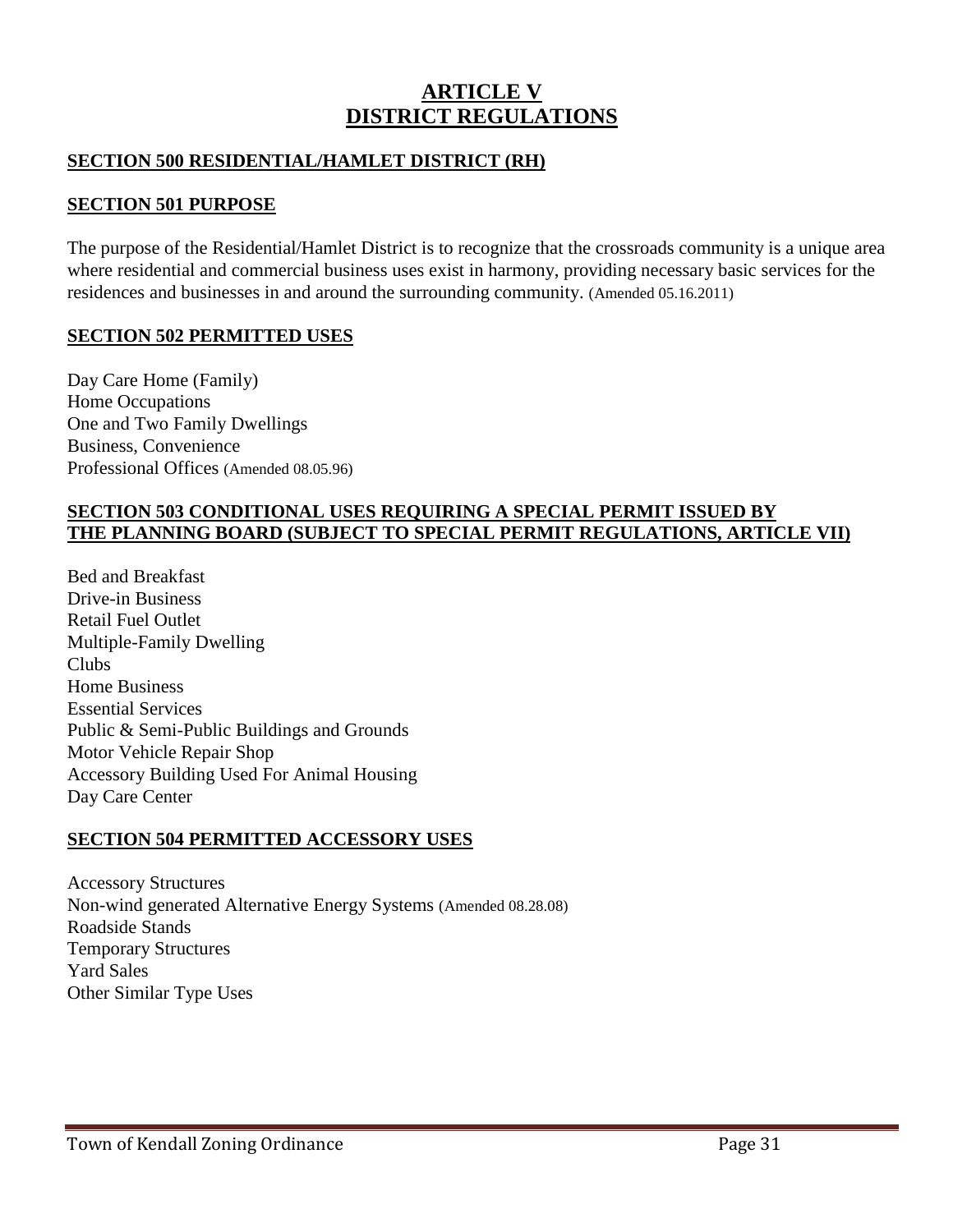### **SECTION 505 SPECIFICATIONS** (Amended 05.16.2011)

| <b>Minimum Setback Requirements</b> |                                                                                                                                                      |  |
|-------------------------------------|------------------------------------------------------------------------------------------------------------------------------------------------------|--|
| Front (See Note 1):                 | 35 Feet from Town roads                                                                                                                              |  |
|                                     | 26.5 feet from County and State highways                                                                                                             |  |
| Side:                               | 15 feet                                                                                                                                              |  |
| Rear:                               | 20 feet (principal and accessory structures)                                                                                                         |  |
| Lot Width:                          | $100$ feet                                                                                                                                           |  |
| Road Frontage:                      | $100$ feet                                                                                                                                           |  |
| Minimum Lot Size:                   | 20,000 Square Feet with public sewer, or a lot size<br>sufficient to provide Health Department specifications<br>for adequate sewage/septic disposal |  |
| <b>Building Height:</b>             | 35 Feet (except Agricultural Storage Facilities)                                                                                                     |  |

Note (1): Front setbacks are to be measured either from the right-of-way or measured from the center of the public roadway in existence at the time of the application. If measured from the center of the roadway, add 24.5 feet for Town roads, 33 feet for County highways and 33 feet for State highways.

## **SECTION 506 OTHER PROVISIONS AND REQUIREMENTS**

- A.) Buffer Strip. Commercial structures shall provide a natural buffer strip to be perpetually maintained so as to provide visual screening and separation between commercial and residential uses.
- B.) Refuse Containers. Commercial structures shall provide a commercial type refuse container on site. Such containers shall be placed on concrete or/stone areas and visually screened, and shall provide rodent control.
- C.) All accessory structures must be located at or behind the front main foundation on the same parcel as the principal building. (Amended 05.16.2011)
- D.) One private detached garage, carport or barn for the parking of vehicles or storage of property belonging to residents on the premises shall be allowed. The maximum allowed ground floor footage of an accessory building shall be determined by calculating the rate of 5% of the lot area in square feet, excluding all right-of-ways, and shall not exceed a total of 1200 square feet in size. (Amended 05.16.2011)
- E.) Sheds used for the storage of personal property shall be allowed. (Amended 05.16.2011)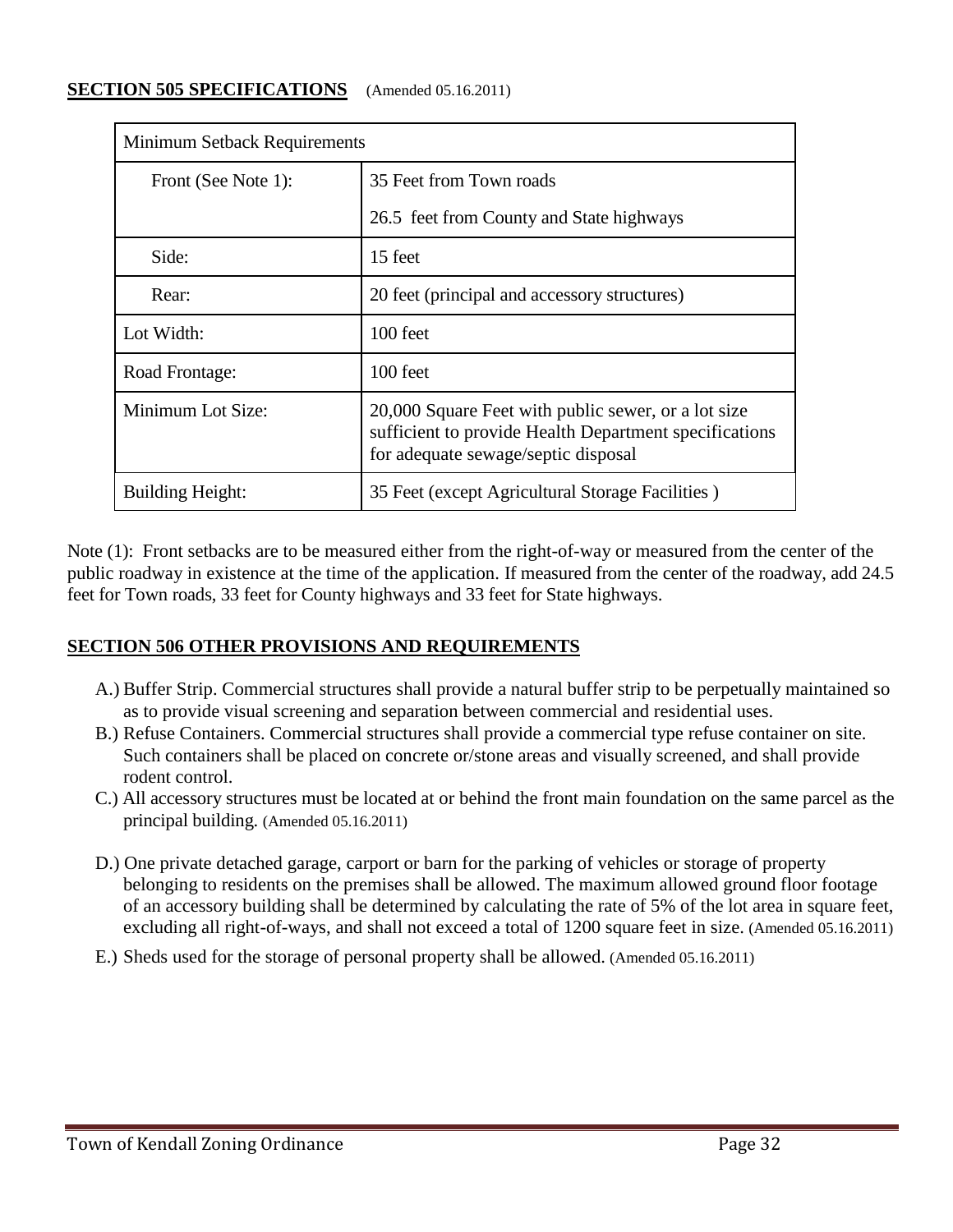## **SECTION 507 RESIDENTIAL/AGRICULTURAL DISTRICT (RA)**

### **SECTION 508 PURPOSE**

The purpose of the Residential/Agricultural District is to protect agricultural lands and uses from incompatible uses and development, and to promote development in areas best suited by reason of the availability of public services.

### **SECTION 509 PERMITTED USES**

Agriculture and Agri-Business Agricultural Wind Energy Systems (Amended 08.28.08) One and Two Family Dwellings Home Occupation Riding Stables Day Care Home (Family)

### **SECTION 510 PERMITTED ACCESSORY USES**

Accessory Structures Non-wind generated Alternative Energy Systems (Amended 08.28.08) Public Garages Roadside Stand Temporary Structures Yard Sales Other Similar Type Uses

### **SECTION 511 CONDITIONAL USES REQUIRING A SPECIAL PERMIT ISSUED BY THE PLANNING BOARD (SUBJECT TO SPECIAL PERMIT REGULATIONS, ARTICLE VII)**

Home Business Airports Camp Grounds Day Care Center Commercial Wind Energy Systems (Amended 08.28.08) Excavation and Mining Farm Labor Camps Kennels Essential Services Bed and Breakfast Mobile/Manufactured Home Park Motor Vehicle Repair Shop Residential Wind Energy Systems (Amended 08.28.08)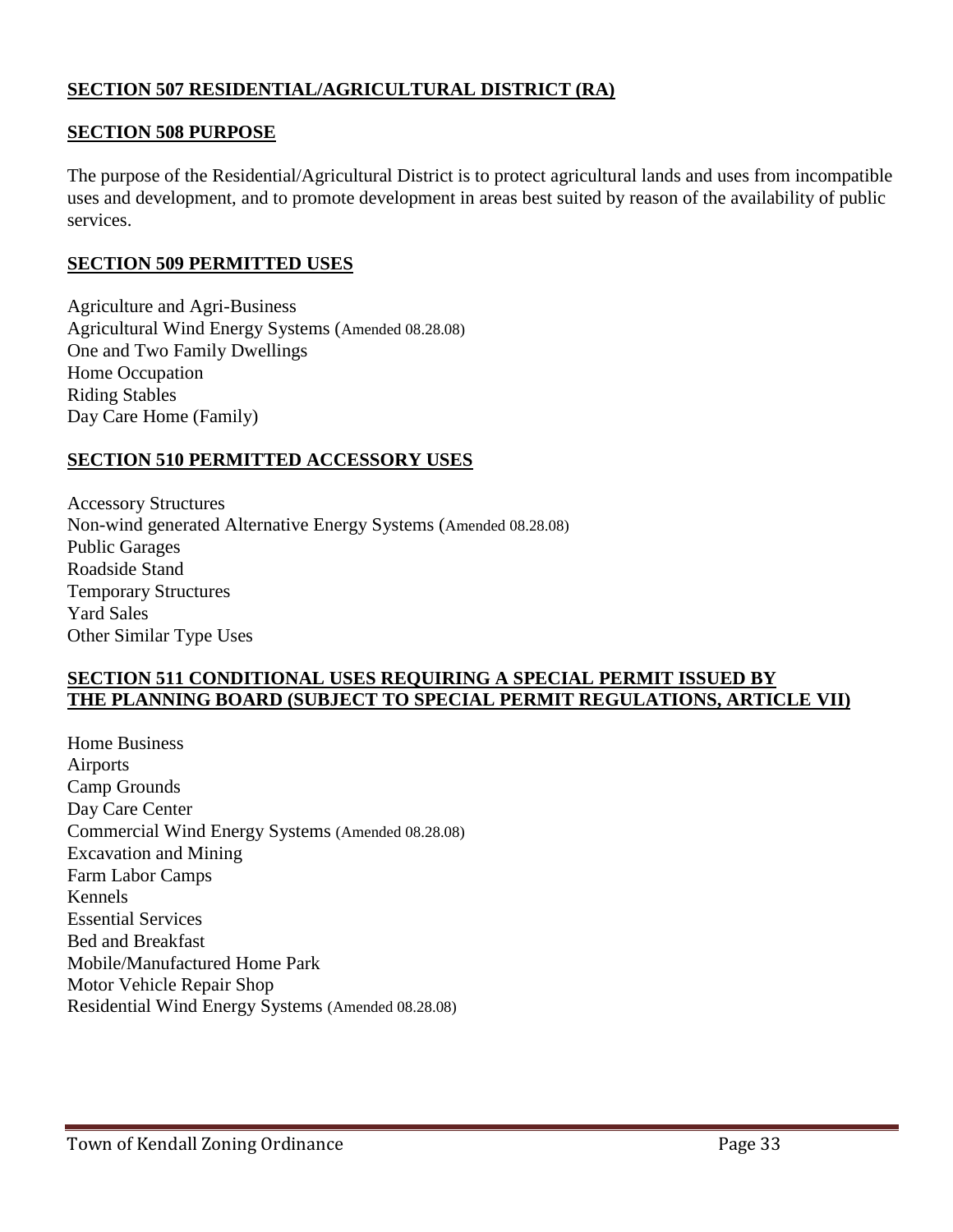## **SECTION 512 SPECIFICATIONS**

Setback Requirements: Front: 90 Feet Side: 30 Feet Rear: 30 Feet Frontage: 200 Feet Minimum Lot Size: 60,000 Square Feet (Amended 08.05.96) Height: 35 Feet except Agricultural Storage Facilities and Airport Structures.

## **SECTION 513 RURAL RESIDENTIAL DISTRICT (RR)**

### **SECTION 514 PURPOSE**

The purpose of the Rural Residential District is to provide a stable environment for rural residential development, free from incompatible uses. Uses in this district are either served by public-water and/or sewer or have land densities high enough to support such facilities if growth occurs.

### **SECTION 515 PERMITTED USES**

Agriculture and Agri-Business Agricultural Wind Energy Systems (Amended 08.28.08) One and Two Family Dwellings Recreation Areas Home Occupation Day Care Home (Family) Business, Convenience

### **SECTION 516 PERMITTED ACCESSORY USES**

Accessory Structures Non-wind generated Alternative Energy Systems (Amended 08.28.08) Roadside Stands Temporary Structures Yard Sales Other Similar Type Uses

### **SECTION 517 CONDITIONAL USES REQUIRING A SPECIAL PERMIT ISSUED BY THE PLANNING BOARD (SUBJECT TO SPECIAL PERMIT REGULATIONS, ARTICLE VII)**

Commercial Wind Energy Systems (Amended 08.28.08) Home Business Motor Vehicle Repair Shop Day Care Centers Multiple Family Dwellings Essential Services Bed and Breakfast

Town of Kendall Zoning Ordinance **Page 34**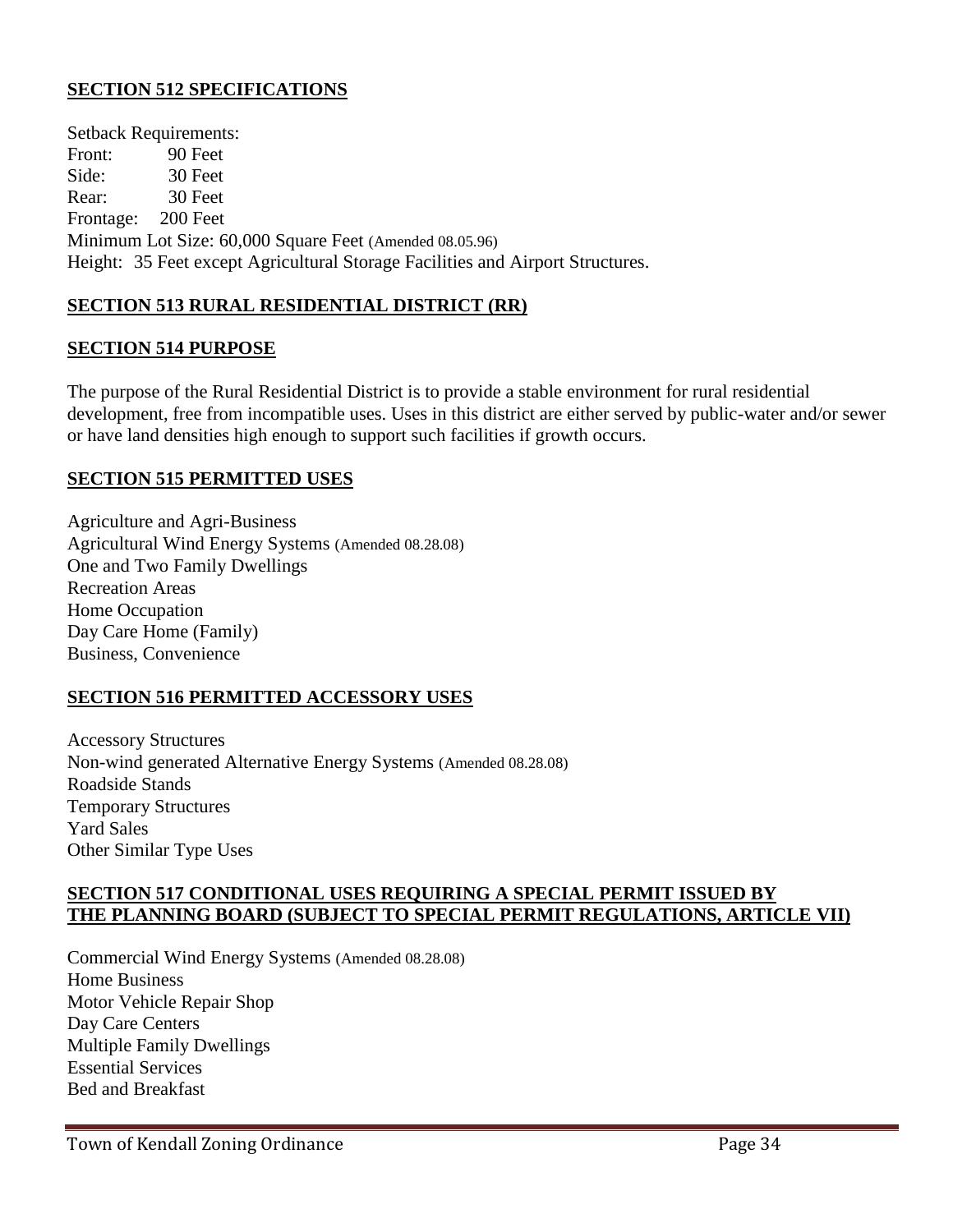Public & Semi-Public Buildings and Grounds Residential Wind Energy Systems (Amended 08.28.08)

### **SECTION 518 SPECIFICATIONS**

Setback Requirements: Front: 90 Feet Side: 25 Feet Rear: 25 Feet Frontage: 140 Feet Height: 35 Feet Minimum Lot Size: 20,000 Square Feet with Public Sewer; 28,000 Square Feet with Septic Tank System

### **SECTION 519 GENERAL BUSINESS DISTRICT (B)**

### **SECTION 520 PURPOSE**

The purpose of the General Business District is to provide for business establishments serving the needs of area residents, especially retail and service businesses. Permitted uses are intended to create a business district free from conflicting land uses.

### **SECTION 521 PERMITTED USES**

Agriculture & Agri-Business One and Two Family Dwelling Day Care Home (Family) Recreation Areas Home Occupations Business, General Business, Service Business, Convenience Professional Offices

### **SECTION 522 PERMITTED ACCESSORY USES**

Accessory Structure Non-wind generated Alternative Energy Systems (Amended 08.28.08) Public Garages Temporary Structure Other Similar Type Uses

### **SECTION 523 CONDITIONAL USES REQUIRING A SPECIAL PERMIT ISSUED BY THE PLANNING BOARD (SUBJECT TO SPECIAL PERMIT REGULATIONS, ARTICLE VII)**

Motels and Hotels Motor Vehicle Repair Shop

Town of Kendall Zoning Ordinance **Page 35**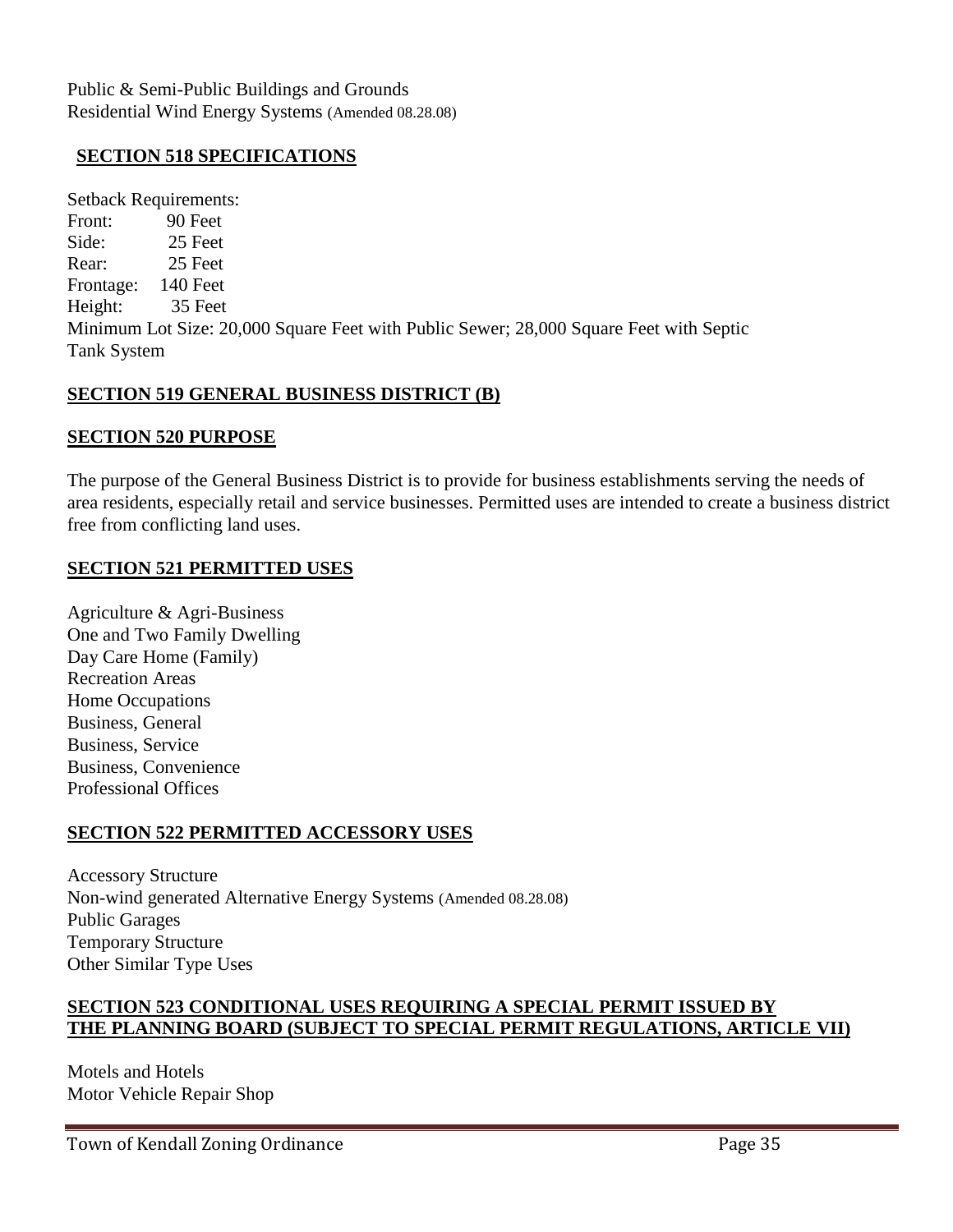Essential Services Automobile Sales/Rental Home Business Day Care Centers Multiple Family Dwelling Bed and Breakfast Public and Semi-Public Building and Grounds Residential Wind Energy System (Amended 08.28.08)

## **SECTION 524 OTHER PROVISIONS AND REQUIREMENTS**

- A.) Buffer Strip: Commercial structures shall provide a natural buffer strip to be perpetually maintained so as to provide visual screening and separation between commercial and residential uses.
- B.) Refuse Containers: Commercial structures shall provide a commercial type refuse container on site. Such containers shall be placed on concrete or stone areas and visually screened, and shall provide rodent control.
- C.) Residential Lot Line: No commercial structure shall be permitted within fifty (50) feet of the nearest lot line of any residential district.
- D.) Off-street parking, loading and unloading facilities subject to the provisions of Article VI of this ordinance.
- E.) One (1) sign shall be permitted per business for each street and parking area upon which said use fronts. Said sign shall not exceed thirty-two (32) square feet.

## **SECTION 525 SPECIFICATIONS**

Setback Requirements:

Front: 50 Feet Side: 15 Feet Rear: 50 Feet Frontage: 100 Feet

Height: 35 Feet

Minimum Lot Size: 20,000 Square Feet with Public Sewer, or a lot size sufficient to provide Health Department Specifications for adequate sewage/septic disposal.

## **SECTION 533 LIGHT INDUSTRIAL DISTRICT (IL)**

## **SECTION 534 PURPOSE**

The purpose of the Light Industrial District is to provide for light manufacturing, assembly and storage type facilities.

## **SECTION 535 PERMITTED USES**

A.) The following are permitted uses: Agriculture and Agri-Business Day Care Home (Family) Recreation Areas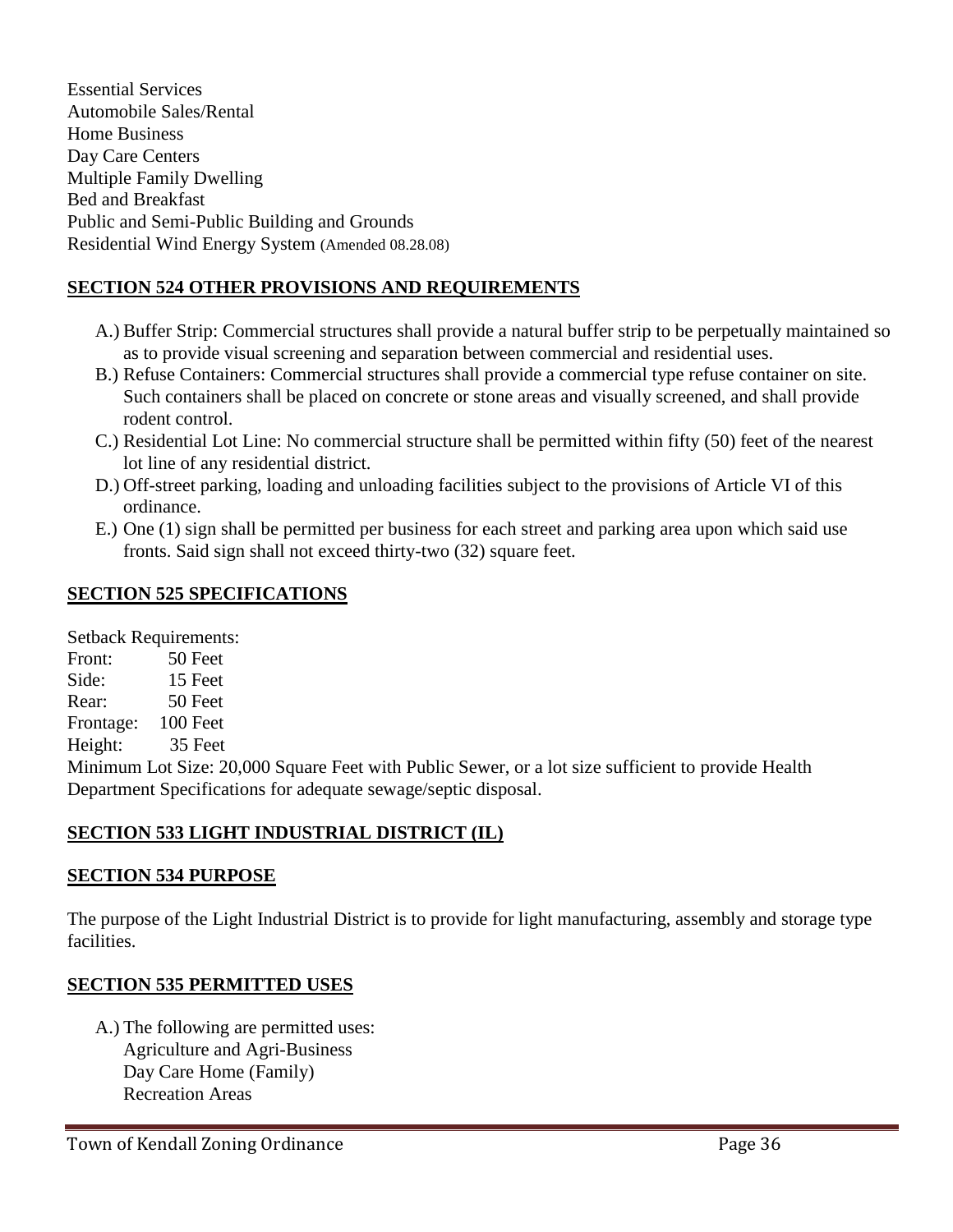Business, Service Business, General Business, Convenience Professional Offices

- B.) Scientific research or experimental development of materials, methods or products including engineering and laboratory research.
- C.) Administrative, educational and other related activities and facilities in conjunction with a permitted use.
- D.) Manufacture or assembly of electric, electronic or optical instruments or devices.
- E.) Light manufacturing, assembling, fabricating or packaging of products from previously prepared materials such as cloth, plastic, paper, leather, precious or semi-precious metals or stone.
- F.) Manufacturing of food products, pharmaceuticals and the like but not including the production of fish, meat or dairy products, or fermented foods such as sauerkraut, vinegar, or the like, the rendering of fats and oils.
- G.) Precision machining, tool and die work.
- H.) Other uses which, in the opinion of the Zoning Board of Appeals are similar in nature and scale to those permitted above.

## **SECTION 536 PERMITTED ACCESSORY USES**

Accessory Structures Alternative Energy Systems Public Garages Temporary Structures Other Similar Type Uses

## **SECTION 537 PROVISIONS AND REQUIREMENTS**

- A.) All assembly, research, engineering, administration, storage and other related activities shall be conducted wholly within enclosed buildings.
- B.) At no time shall any use result in or cause dissemination of dust, smoke, smog, observable gas, fumes, odors, radiation or other atmospheric pollution, objectionable noise, glare or vibrations or hazard of fire or explosive or any other physical hazard to any adjacent buildings or to any plant growth or any land adjacent to the site.
- C.) The architectural treatment and general appearance of all buildings and grounds shall be in keeping with the purpose of this district and shall be of such quality and design as to be a visual asset to the area in which they are located as well as to adjacent development.
- D.) Off-street loading facilities shall be subject to provisions of Article VI Section 607 of this Ordinance.
- E.) Industrial structures shall be located so as to be a minimum of seventy-five (75) feet from any nonindustrial district. A natural buffer strip shall be placed and maintained so as to provide visual screening and separation between industrial and non-industrial uses.
- F.) Signs shall be permitted for advertising industrial activities on the premises which shall not exceed in aggregate, five (5%) percent of the area of the front facade of the building. Such signs may be illuminated but shall not be of the flashing type.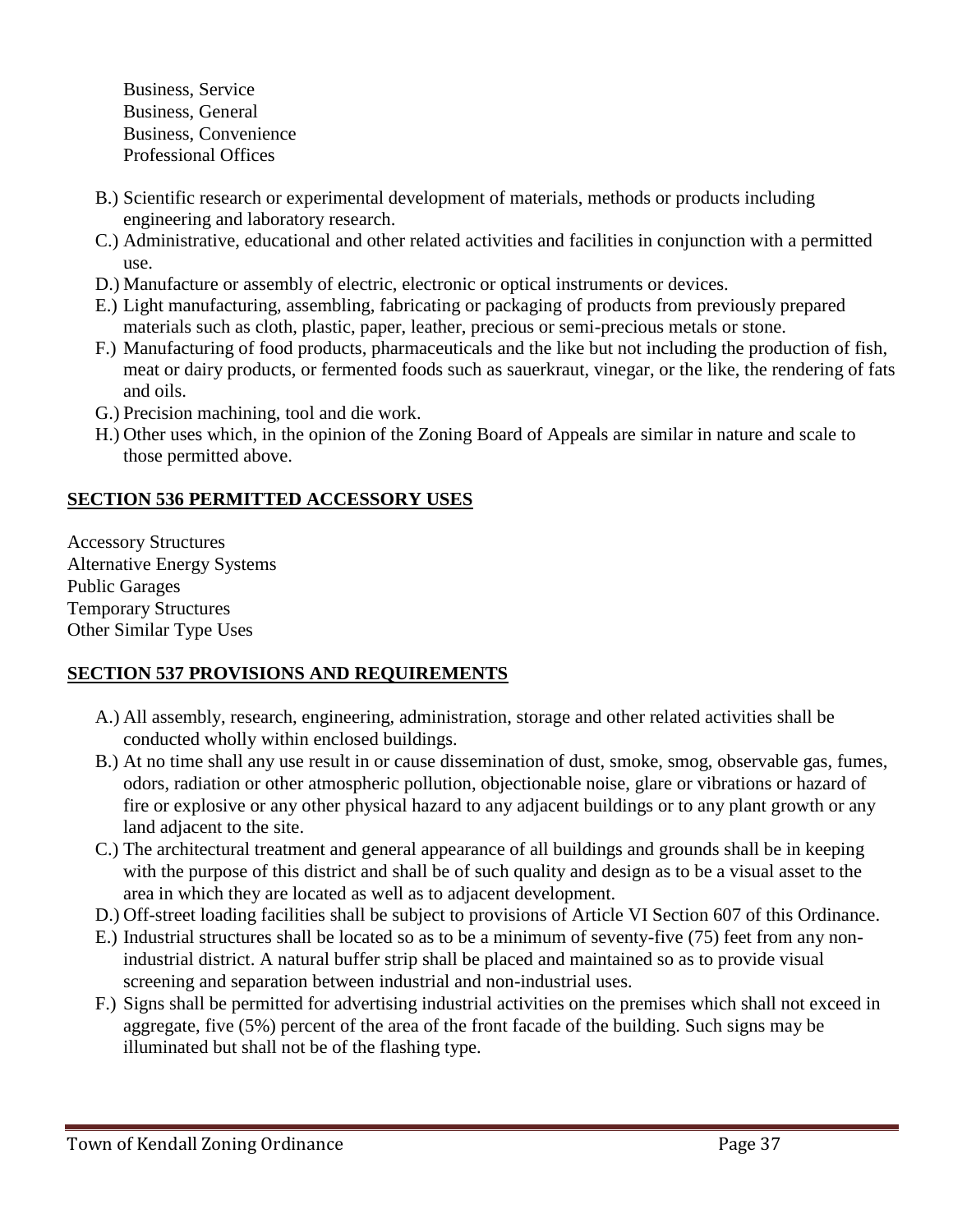### **SECTION 538 SPECIFICATIONS**

Setback Requirements: Front: 100 Feet Side: 50 Feet Rear: 50 Feet Height: 35 Feet Frontage: 200 Feet Minimum Lot Size: One (1) acre.

### **SECTION 549 CONSERVATION DISTRICT (C)**

#### **SECTION 550 PURPOSE**

The purpose of the Conservation District is to protect the unique and irreplaceable wetlands, wildlife habitats, geological formations, lakeshores, and stream banks of the Town of Kendall.

#### **SECTION 551 APPLICABILITY**

- A.) The Conservation District is an overlay zone designated on the Zoning Map of the Town of Kendall. The district includes all Freshwater Wetlands over 12.4 acres, and those of smaller areas which have been determined to be of unusual local importance as defined and protected by Article 24 and Title 23 of Article 71 of the Environmental Conservation Law - the Freshwater Wetlands Act.
- B.) The provisions of this district take precedence over any other zoning district.
- C.) The Town of Kendall hereby adopts and incorporates by reference (unless contrary to Town Ordinances) the provisions of the Freshwater Wetlands Act that are in effect as of the adoption date of this Ordinance.

#### **SECTION 552 HISTORIC DISTRICT (H)**

The purpose of the Historic District is to preserve certain areas of historical or cultural significance in the Town of Kendall. Development in these areas should be consistent with the architectural, cultural, historic character of the area.

#### **SECTION 553 APPLICABILITY**

The Historic District is designated on the Zoning Map of the Town of Kendall. The provisions of this district take precedence over any other zoning district (except Flood Hazard and Conservation) to the extent that the provisions of this zone are inconsistent with such other provisions.

#### **SECTION 554 OTHER PROVISIONS AND REQUIREMENTS**

- A.) All building permits, including residential exterior alteration resulting in an essential change in the building shall require Site Plan Approval.
- B.) All demolition or substantial exterior alteration resulting in an essential change in the building shall require Site Plan Approval.
- C.) Site Plan Review as conducted by the Town Planning Board must demonstrate the following additional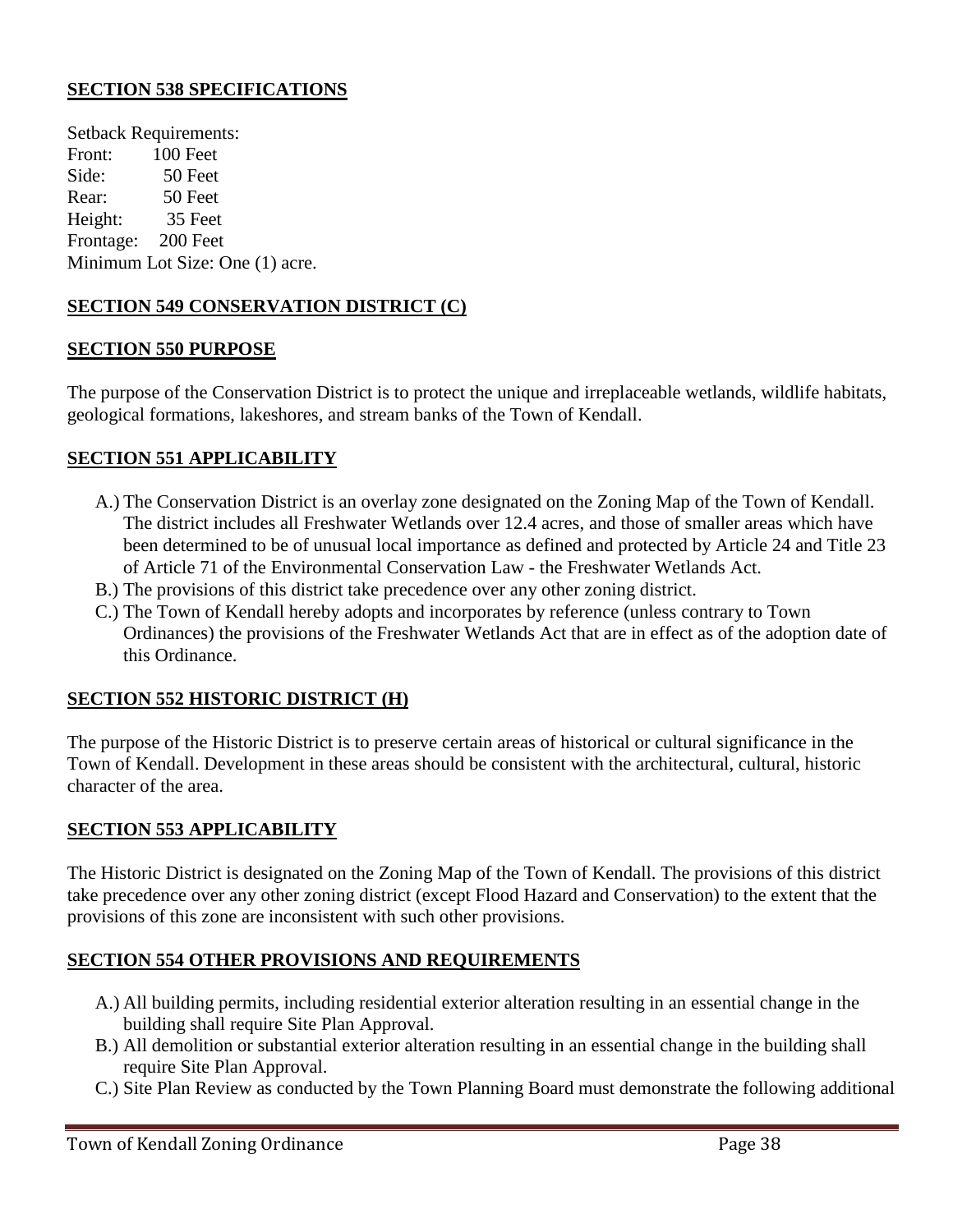requirements in its findings.

- 1.) The building or use is consistent with the architecture and historic significance of the area.
- 2.) The building or use does not encroach, diminish or otherwise lessen the significance of other structures of uses within the district.
- 3.) The demolition permits evidence of overwhelming construction or structural problems must be shown to preclude any reasonable effort at rehabilitation, restoration, or preservation. Evidence must be in the form of a written contractor's estimate.
- 4.) The Planning Board may consult historic experts to aid in demonstrating the requirements of Part C, above.

## **SECTION 555 WATERFRONT RESIDENTIAL DISTRICT (WR)**

### **SECTION 556 PURPOSE** (Amended 05.16.2011)

The purpose of the Waterfront Residential District is to recognize the Lake Ontario Shoreline and its tributaries, as a unique resource and to control future growth in a manner which respects the environmental limitations of the waterfront and affords maximum public enjoyment of the area.

The Town of Kendall recognizes the changing needs of the residents along the Lake Ontario Shoreline with cottages turning into larger year round homes and a need for ever larger accessory structures. Property located along the lake shall be classified as:

- 1.) Lakeshore Property Property that adjoins the Lake Ontario shoreline and is provided access by a Private or Town road that runs parallel to the shoreline.
- 2.) Lakeview Property Property whose front adjoins the Private or Town road that is shared and common with Lakeshore property.
- 3.) Combined Lakeshore and Lakeview property

Lakeshore property that is combined with Lakeview property to increase the size of a Lakeshore lot. A Private or Town road generally goes through the middle of the combined lots and provides access to the property.

The Town of Kendall recognizes and wishes to preserve and protect the unique scenic character of the Lake Ontario shoreline. The Town of Kendall also recognizes the importance of maintaining view lines to the lake from Lakeshore residences by ensuring that future development may not obstruct view lines.

### Shoreline Vistas

In order to establish the importance of maintaining the view lines and vistas of residences with lakeshore property the following requirements shall be used to maintain shoreline vistas:

- 1.) During a site plan review of a building permit application, the Zoning Enforcement Officer shall determine vista site lines. A vista site line shall be based on the set backs of the front main foundations of principal structures, limited to three lot widths on each side of the new construction, and shall be used as a "shoreline three-lot-width vista".
- 2.) The placing of a principle structure, accessory structure, or building addition closer than the setback of neighboring properties that has the effect of reducing a three-lot-width vista site line shall not be allowed.
- 3.) Adding additions to existing primary or accessory structures must not affect nor obstruct the existing vistas as observed from the front main foundation of primary residence within the "shoreline three-lotwidth vista".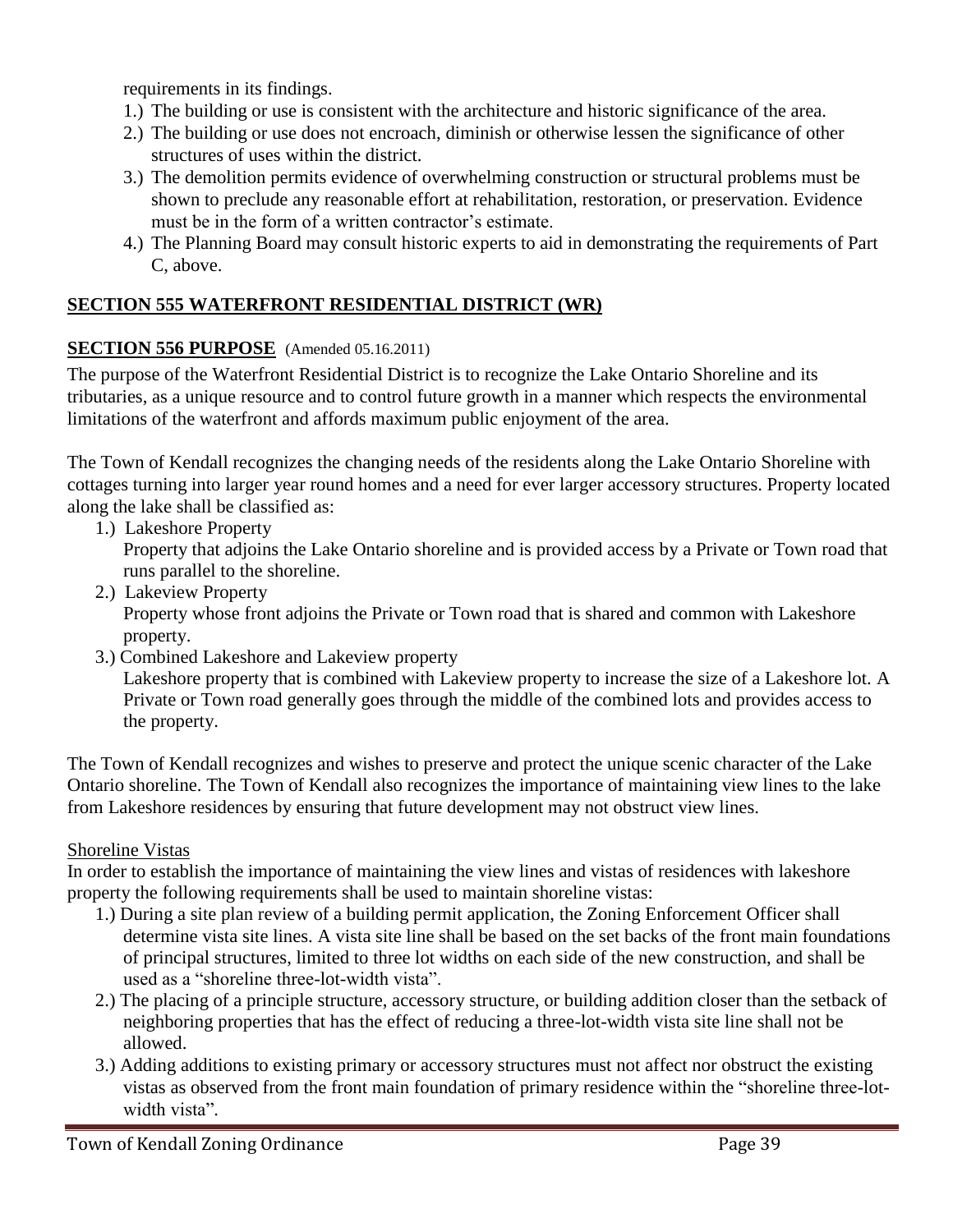- 4.) If setbacks, required to comply with the Lot Front Setback, New York State Coastal Erosion Hazard Area Act, New York State Building Codes, or Orleans County Health Department are met and allow a structure to be placed closer to the shoreline than the "shoreline three-lot-width vista", the shoreline vista site line shall govern and become the minimum setback requirement.
- 5.)If setbacks, required to comply with Front Lot Setbacks, New York State Coastal Erosion Hazard Area Act, New York State Building Codes or the Orleans County Health Department, require that the front setback be placed closer to the shoreline than the neighboring front foundations or "shoreline three-lotwidth vista", the mandated setbacks shall govern the vista requirements*.*

#### **SECTION 557 PERMITTED USES**

One and Two Family Dwelling

#### **SECTION 558 PERMITTED ACCESSORY USE**

Accessory Structures Non-wind generated Alternative Energy Systems (Amended 08.28.08) Temporary Structures Other Similar Type Structure

# **SECTION 559 CONDITIONAL USES REQUIRING A SPECIAL PERMIT ISSUED BY THE PLANNING BOARD (SUBJECT TO SPECIAL PERMIT REGULATIONS, ARTICLE VII)**

(Amended 05.16.2011)

Multiple Family Dwellings Essential Services Charter Boat Service Bed and Breakfast

### **SECTION 560 SPECIFICATIONS** (Amended 05.16.2011)

For the purpose of this section:

- A.) Lakeshore Property shall be defined as property with:
	- 1.) Lot Line, Front: The linear distance along a lot line that adjoins the Lake Ontario shoreline.
	- 2.) Lot Line, Rear: The lot line opposite and most distance from the front line and adjoins a Private or Town road which provides access to the lot.
	- 3.) Lot line, Side: Any lot line other than a front or rear lot line.
- B.) Lakeview Property (Non-Lakeshore Property) shall be defined as property with:
	- 1.) Lot Line, Front: The linear distance along a lot line which adjoins a Private or Town road that is shared and common with Lakeshore property and provides access to the lot.
	- 2.) Lot Line, Rear: The lot line opposite and most distance from the front lot line.
	- 3.) Lot line, Side: Any lot line other than a front or rear lot line.
- C.) Combined Lakeshore and Lakeview property shall be defined as property with:
	- 1.) Lot Line, Front: The linear distance along a lot line that adjoins the Lake Ontario shoreline.
	- 2.) Lot Line, Rear: The lot line opposite and most distance from the front lot line and a Private or Town road.
	- 3.) Lot line, Side: Any lot line other than a front or rear lot line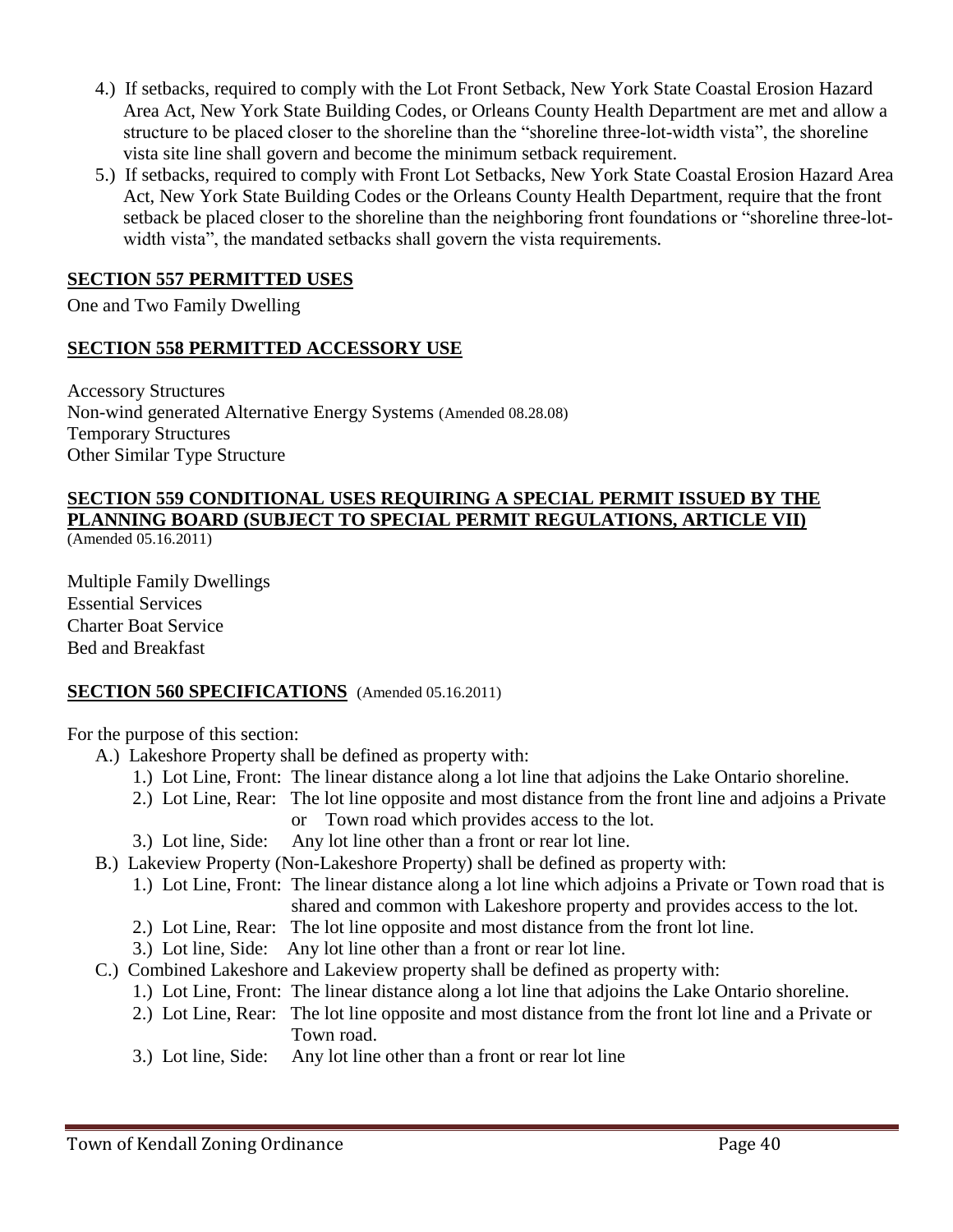#### SPECIFICATIONS (Amended 05.16.2011) Minimum Setback Requirements

#### Lakeshore Property (Not combined with Lakeview Property)

| Front Setback from mean high water mark | Principal Structure: 60 feet, plus any setback     |
|-----------------------------------------|----------------------------------------------------|
|                                         | required to comply with the New York State Coastal |
|                                         | Erosion Hazard Area Act with the exception of      |
|                                         | flood and erosion protection structures. See also  |
|                                         | Section 556 – Vistas.                              |
| Side Setback:                           | 5 Feet (principal and accessory structures) See    |
|                                         | Section 561 subdivision F.                         |
| Rear Setback (See Note 1):              | 20 feet (principal and accessory structures) from  |
|                                         | Private or Town Road.                              |

#### Lakeview Property (Non-Lakeshore Property)

| Front Setback (roadside) See Note 1: | 35 feet (principal and accessory structures) from<br>Private or Town road. 90 feet from the center of a<br>State or County Road. See Section 561 subdivision<br>Н. |
|--------------------------------------|--------------------------------------------------------------------------------------------------------------------------------------------------------------------|
| Side Setback:                        | 5 Feet (principal and accessory structures)                                                                                                                        |
| Rear Setback:                        | 20 feet (principal and accessory structures)                                                                                                                       |

#### Combined Lakeshore and Lakeview Property

| Front Setback from mean high water mark             | Principal Structure: 60 feet, plus any setback<br>required to comply with the New York State Coastal<br>Erosion Hazard Area Act with the exception of                                                                                                |
|-----------------------------------------------------|------------------------------------------------------------------------------------------------------------------------------------------------------------------------------------------------------------------------------------------------------|
|                                                     | flood and erosion protection structures. See also<br>Section 563 – Vistas.                                                                                                                                                                           |
| Side Setback:                                       | 5 feet (principal and accessory on Lakeshore side).<br>If an accessory structure is located on the Lakeview<br>side: See Section 568 subdivision C.                                                                                                  |
| Rear Setback:                                       | 20 feet (principal and accessory structure) from rear<br>lot line                                                                                                                                                                                    |
| Distance from Private or town Road<br>(See Note 1): | 20 feet (principal and accessory structures) from the<br>lakeshore side of the right-of-way of a Private or<br>Town Road. 35 feet (principle and accessory<br>structures) from the lake view side of the right-of-<br>way of a Private or Town Road. |

#### All other Properties

| Minimum Front Setback (non-Lakeshore and<br>Lakeview Property): | 90 Feet                                            |
|-----------------------------------------------------------------|----------------------------------------------------|
| Side Setback (non-Lakeshore and Lakeview)                       |                                                    |
| Property):                                                      | 25 Feet                                            |
| Rear Setback:                                                   | 25 Feet                                            |
| Minimum Road Frontage:                                          | 140 feet                                           |
| Maximum Building Height:                                        | 35 Feet                                            |
| Minimum Lot Size:                                               | 20,000 square feet with public Sewer, 28,000       |
|                                                                 | Square Feet with Septic Tank System or larger if   |
|                                                                 | necessary to meet Health Department specifications |
|                                                                 | for adequate sewage/ septic tank disposal.         |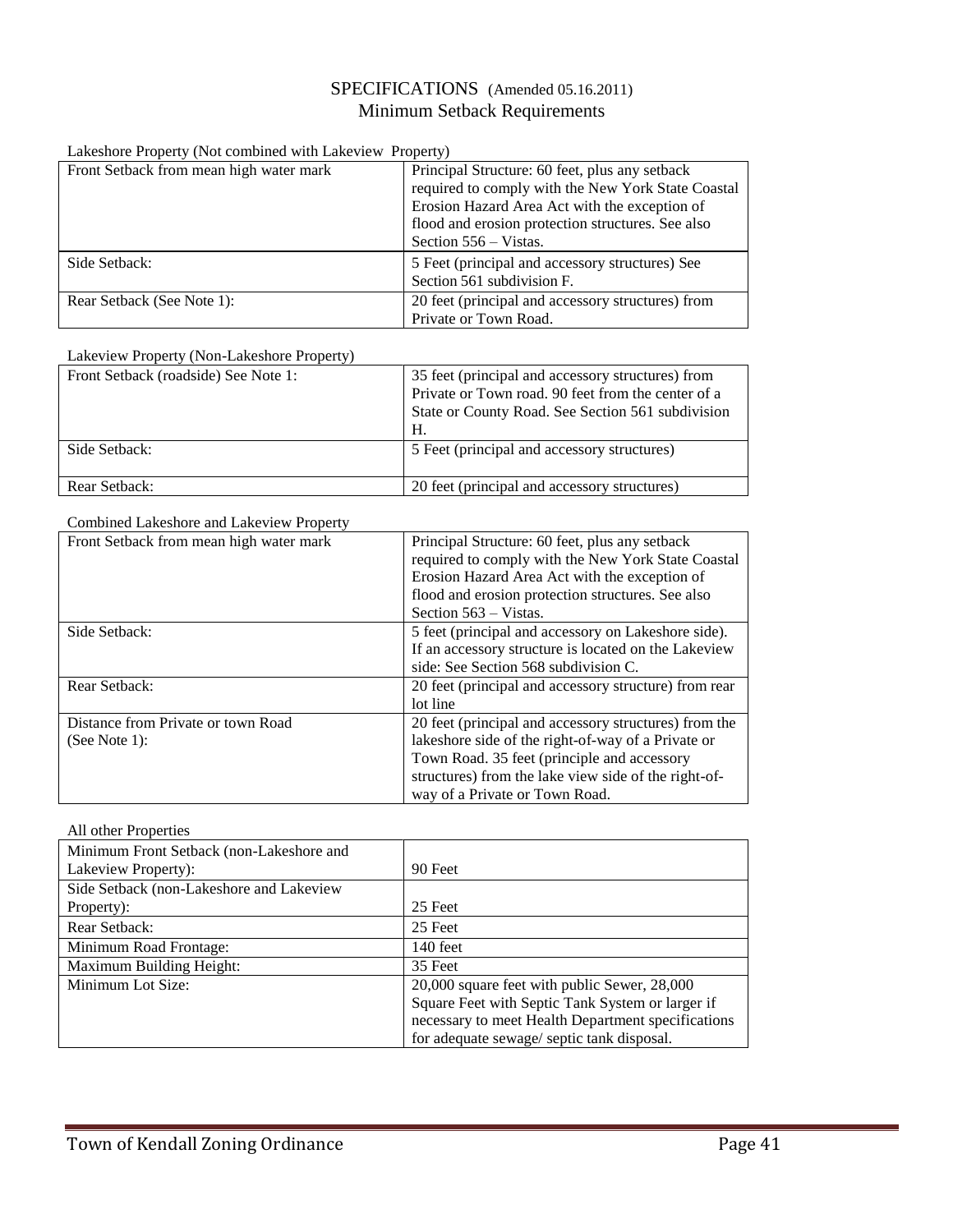Note 1:

Front or roadside setbacks are to be measured either from the right-of-way or measured from the center of the public or private roadway in existence at the time of the application. If measured from the center of the roadway, add one half the width of the right–of–way for a private road, town road, county highway or State highway.

### **SECTION 561 OTHER PROVISIONS AND REQUIREMENTS**

- A.) Where applicable, the provisions of the Conservation Overlay District specified in Section 549 shall be maintained.
- B.) Site plans for development in this district shall be designed to preserve the scenic qualities of the shoreline and vistas.
- C.) The use of common easements and cluster development is encouraged to maximize public access to and enjoyment of the lakeshore**.**
- D.) Roadways shall be planned to provide the most effective access to individual parcels and lots and the land area devoted to roadways should utilize the minimum land area required to provide such access.
- E.) No new roadway or an extension of an existing roadway shall be permitted within three hundred (300) feet of Lake Ontario, except to allow for a private road to be dedicated to the Town or where extreme need is shown or as permitted by law. (Amended 05.16.2011)
- F.) Requirements for Lakeshore property (not combined with Lakeview property): (Amended 05.16.2011)
	- 1.) All accessory structures must be located at or behind the front main foundation on the same parcel as the principal building. For the purpose of this section an attached deck is not considered an accessory structure.
	- 2.) In order to allow construction-type vehicles access to the Lake Ontario shoreline for erosion control or repair and alteration of a structure, the following standard shall apply:
		- a.) Where a lot has a width of 60 or more feet at the time of the enactment of this section, the side yard requirements shall be modified so that one side yard shall have a setback of not less than 5 feet and the other side yard shall have a continuous setback of not less than 12 feet. Where a lot has a width of less than 60 feet at the time of the enactment of this chapter, the side yard requirements shall have a setback of not less than 5 feet. A minimum of ten feet clearance must be maintained between structures located on the same lot and between structures located on adjoining properties.
	- 3.) One private detached garage, carport or barn for the parking of vehicles or storage of property belonging to residents on the premises shall be allowed. The maximum allowed ground floor footage of an accessory building shall be determined by calculating the rate of 5% of the lot area in square feet, excluding all right-of-ways. The ground floor footage shall not exceed a total of 1200 square feet in size.
	- 4.) An attached private garage may provide living space on the second floor subject to all New York State building codes. A detached garage or other accessory building may not provide living space nor shall be used as a dwelling.
	- 5.) Sheds and similar structures Sheds, cabanas, gazebos and similar or other accessory structures are permitted, provided that such structures are incidental to the principal or primary residential use on the property and are subject to the following restrictions:
		- a.) Sheds, cabanas, gazebos or similar accessory structure must be erected behind the front main foundation line of the principal dwelling on any lot. All roadside and side setback requirements shall be maintained.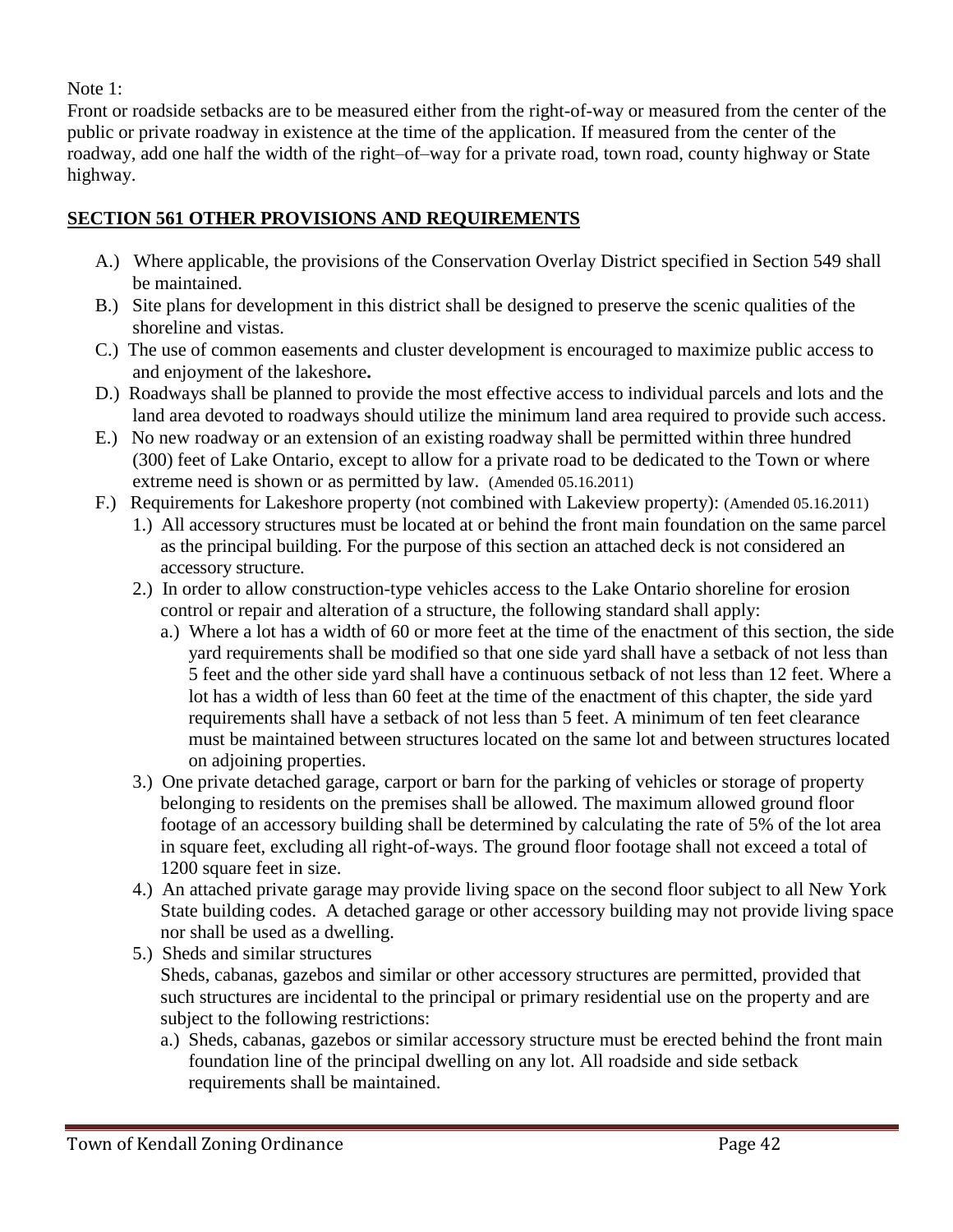- G.) Requirements for accessory structures added to Combined Lakeshore and Lakeview property. (Amended 05.16.2011)
	- 1.) One private detached garage, carport or barn for the parking of vehicles or storage of property belonging to residents on the premises sited on the Lakeview side of a Private or Town road shall be allowed. The accessory structure shall:
		- a.) Have the maximum ground floor footage of the accessory building be determined by calculating the rate of 5% of the combined lot area in square feet excluding all right-ofways. The ground floor footage shall be limited in size to no more than 1200 square feet.
		- b.) Not be placed closer than 35 feet to the right-of-way of the Private or Town Road.
		- c.) Not be placed closer to a side property line than 15 feet. For each additional foot the height of such building exceeds 15 feet, the offset from the rear and side property line shall be increased by one foot. Where a lot has a width of less than 60 feet at the time of the enactment of this chapter, the side yard requirements shall have a set back of not less than 5 feet. A minimum clearance of ten feet must be maintained between structures located on the same lot and between structures located on adjoining properties.
		- d.) Not be placed closer than 20 feet to the rear property line.
		- e.) Not be placed closer to a side street center line than 55 feet or ½ the width of the lot, whichever is less.
	- 2.) Sheds and similar structures

Sheds and similar or other accessory structures are permitted, provided that such structures are incidental to the principal or primary residential use on the property and subject to the following restrictions:

- a.) Sheds, cabanas, gazebos or similar accessory structure must be erected behind the front main foundation line of the principal dwelling on any lot. All roadside and side setback requirements shall be maintained.
- H.) Requirements for Lakeview property (not combined with Lakeshore property).(Amended 05.16.2011)
	- 1.) All accessory structures must be located at or behind the front main foundation on the same parcel as the principal building. For the purpose of this section an attached deck is not considered a structure.
	- 2.) One private detached garage, carport or barn for the parking of vehicles or storage of property belonging to residents on the premises shall be allowed. Maximum ground floor footage of the accessory building will be determined by calculating the rate of 5% of the square feet of the lot size excluding all right-of-ways. Maximum ground floor footage shall not exceed a total of 1200 square feet in size.
	- 3.) An attached private garage may provide living space on the second floor subject to all New York State building codes. A detached garage or other accessory building may not provide living space nor shall be used as a dwelling.
	- 4.) Sheds and similar structures

Sheds, cabanas, gazebos and similar or other accessory structures are permitted, provided that such structures are incidental to the principal or primary residential use on the property and subject to the following restrictions:

a.) All roadside setback requirements shall be maintained.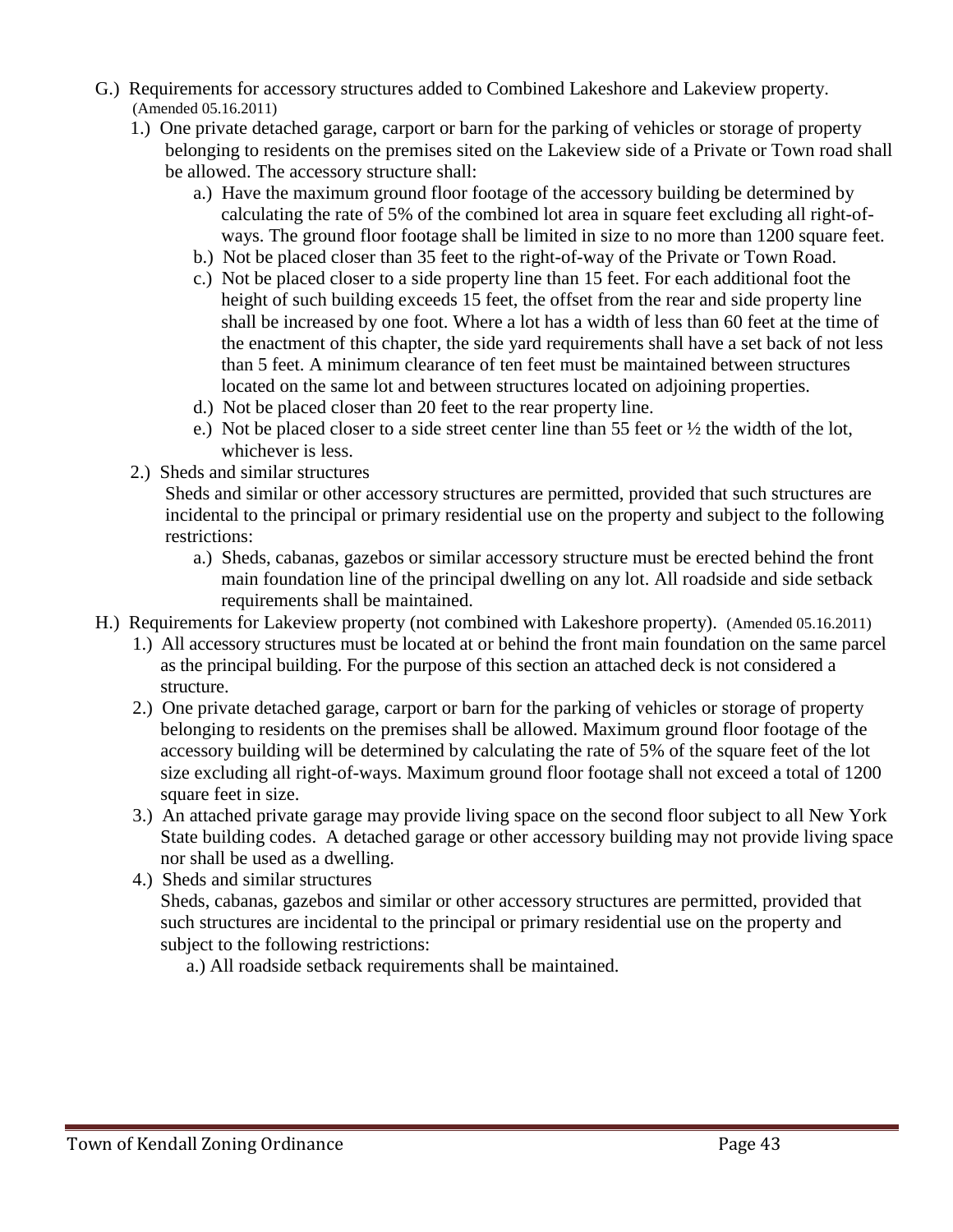# **SECTION 562 WATERFRONT DEVELOPMENT DISTRICT (WD)**

### **SECTION 563 PURPOSE** (Amended 05.16.2011)

The purpose in establishing a Waterfront Development (WD) District is to provide for mixed residential, recreational and commercial uses that relate directly to and complement water-dependent and water-enhanced uses, and to accommodate the planned uses of the Town's Local Waterfront Revitalization Program (LWRP).

The Town of Kendall recognizes the changing needs of the residents along the Lake Ontario Shoreline with cottages turning into larger year-round homes and a need for ever larger accessory structures. Property located along the lake shall be classified as:

1.) Lakeshore Property

Property that adjoins the Lake Ontario shoreline and is provided access by a Private or Town road that runs parallel to the shoreline.

2.) Lakeview Property

Property whose front adjoins the Private or Town road that is shared and common with Lakeshore property.

3.) Combined Lakeshore and Lakeview property

Lakeshore property that is combined with Lakeview property to increase the size of a Lakeshore lot. A Private or Town road generally goes through the middle of the combined lots and provides access to the property.

The Town of Kendall recognizes and wishes to preserve and protect the unique scenic character of the Lake Ontario shoreline. The Town of Kendall also recognizes the importance of maintaining view lines to the lake from Lakeshore residences by ensuring that future development may not obstruct view lines.

### Shoreline Vistas

In order to establish the importance of maintaining the view lines and vistas of residences with lakeshore property the following requirements shall be used to maintain shoreline vistas:

- 1.) During a site plan review of a building permit application, the Zoning Enforcement Officer shall determine vista site lines. A vista site line shall be based on the set backs of the front main foundations of principal structures, limited to three lot widths on each side of the new construction, and shall be used as a "shoreline three-lot-width vista".
- 2.) The placing of a principle structure, accessory structure, or building addition closer than the setback of neighboring properties that has the effect of reducing a three-lot-width vista site line shall not be allowed.
- 3.) Adding additions to existing primary or accessory structures must not affect nor obstruct the existing vistas as observed from the front main foundation of primary residence within the "shoreline three-lotwidth vista".
- 4.) If setbacks, required to comply with the Lot Front Setback, New York State Coastal Erosion Hazard Area Act, New York State Building Codes or Orleans County Health Department are met and allow a structure to be placed closer to the shoreline than the "shoreline three-lot-width vista", the shoreline vista site line shall govern and become the minimum setback requirement.
- 5.) If setbacks, required to comply with the Lot Front Setback, New York State Coastal Erosion Hazard Area Act, New York State Building Codes or Orleans County Health Department, require that the front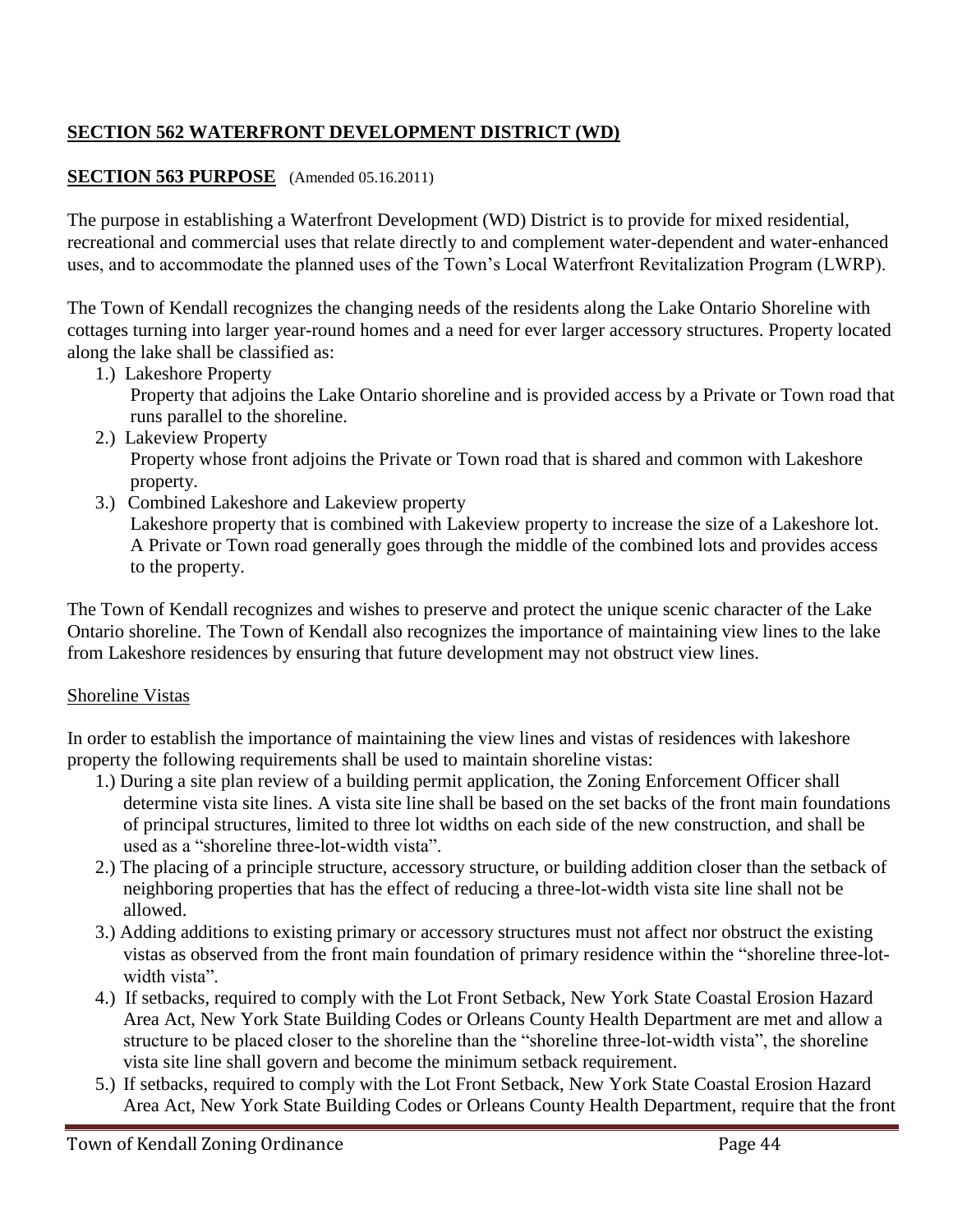setback be placed closer to the shoreline than the neighboring front foundations or "shoreline three-lotwidth vista", the mandated setbacks shall govern the vista requirements *.*

### **SECTION 564 PERMITTED USES**

- 1.) Uses which depend on proximity, access and/or utilization of the water including, but not limited to, the following:
	- Marinas, boat launch and docks.
	- Boat service, repair, rental and accessories. (Amended 08.05.06)
	- Fishing and tackle equipment.
	- Public recreation and swimming. Flood and erosion protection structures.
- 2.) Uses which are enhanced by a waterfront location and proximity to water-dependent uses including, but not limited to, the following:
	- One and Two Family dwellings.
	- Restaurants and eating establishments.
	- Tourist facilities such as restrooms, snack bars, information area, public cultural and recreation facilities, and places of public assembly. (Amended 08.05.06)
	- Retail and service facilities and professional offices that are complementary to the above uses, provided that no manufacturing or processing shall take place anywhere on the premises.
	- Mixed uses and facilities that are consistent with the above uses, and which are approved by the Planning Board as being consistent with the Local Waterfront Revitalization Program (LWRP).

### **SECTION 565 PERMITTED ACCESSORY USES**

Accessory Structures Non-wind generated Alternative Energy Systems (Amended 08.28.08) Temporary Structures Other Similar Type Uses

### **SECTION 566 CONDITIONAL USES REQUIRING A SPECIAL PERMIT ISSUED BY THE PLANNING BOARD (SUBJECT TO SPECIAL PERMIT REGULATIONS, ARTICLE VII)**

(Amended 05.16.2011) **Campgrounds** Essential Services Multiple Family Dwellings Bed and Breakfast Charter Boat Service Public and Semi-Public Buildings and Grounds, excluding clubs whose activities include the maintenance, storage, takeoff or landing of aircraft.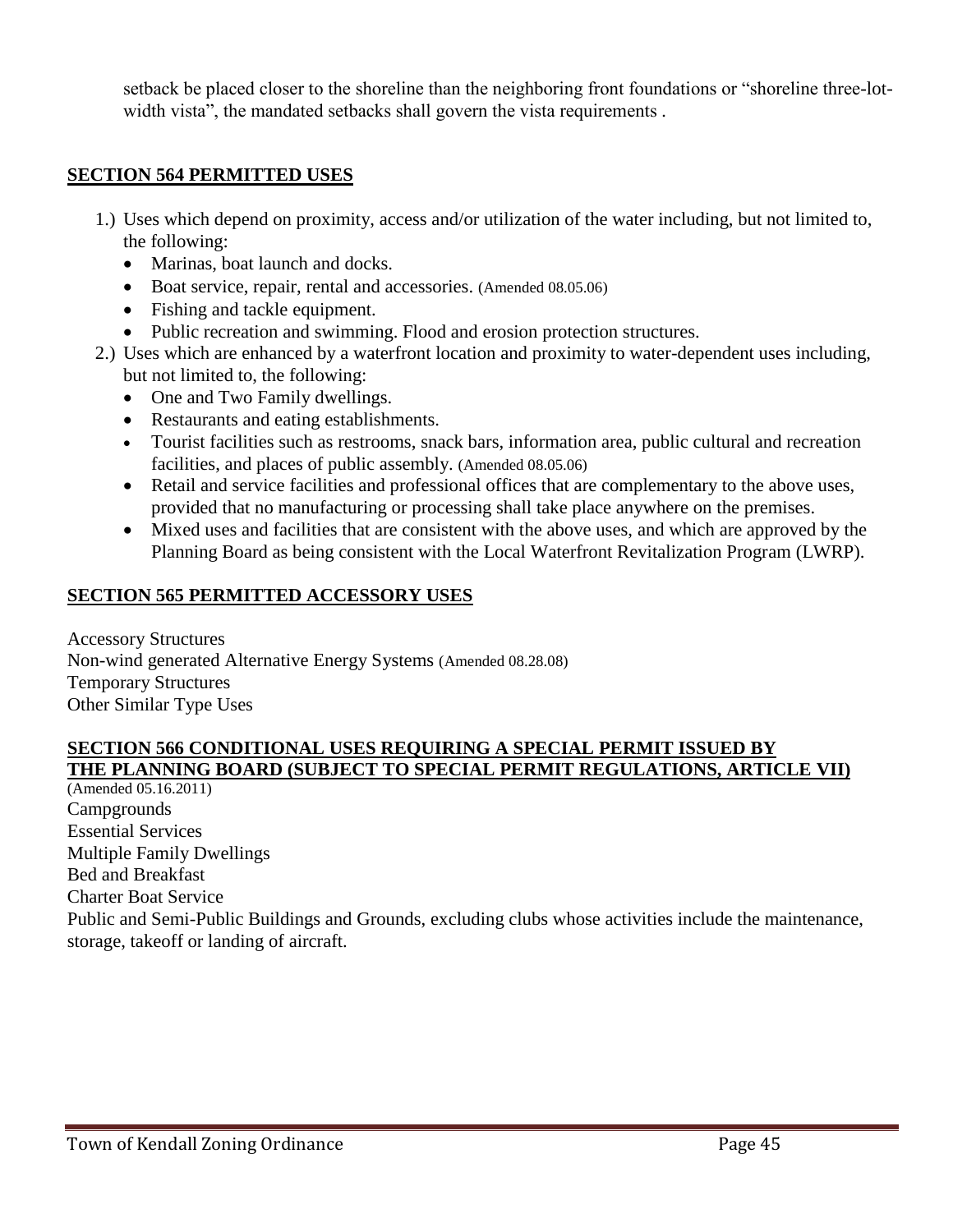### **SECTION 567 SPECIFICATIONS** (Amended 05.16.2011)

For the purpose of this section:

- A.) Lakeshore Property shall be defined as property with:
	- 1.) Lot Line, Front: The linear distance along a lot line that adjoins the Lake Ontario shoreline.
	- 2.) Lot Line, Rear: The lot line opposite and most distance from the front line and adjoins a Private or Town road which provides access to the lot.
	- 3.) Lot line, Side: Any lot line other than a front or rear lot line.
- B.) Lakeview Property (Non-Lakeshore Property) shall be defined as property with:
	- 1.) Lot Line, Front: The linear distance along a lot line which adjoins a Private or Town road that is shared and common with Lakeshore property and provides access to the lot.
	- 2.) Lot Line, Rear: The lot line opposite and most distance from the front lot line.
	- 3.) Lot line, Side: Any lot line other than a front or rear lot line.
- C.) Combined Lakeshore and Lakeview property shall be defined as property with:
	- 1.) Lot Line, Front: The linear distance along a lot line that adjoins the Lake Ontario shoreline.
	- 2.) Lot Line, Rear: The lot line opposite and most distance from the front lot line and a Private or Town road.
	- 3.) Lot line, Side: Any lot line other than a front or rear lot line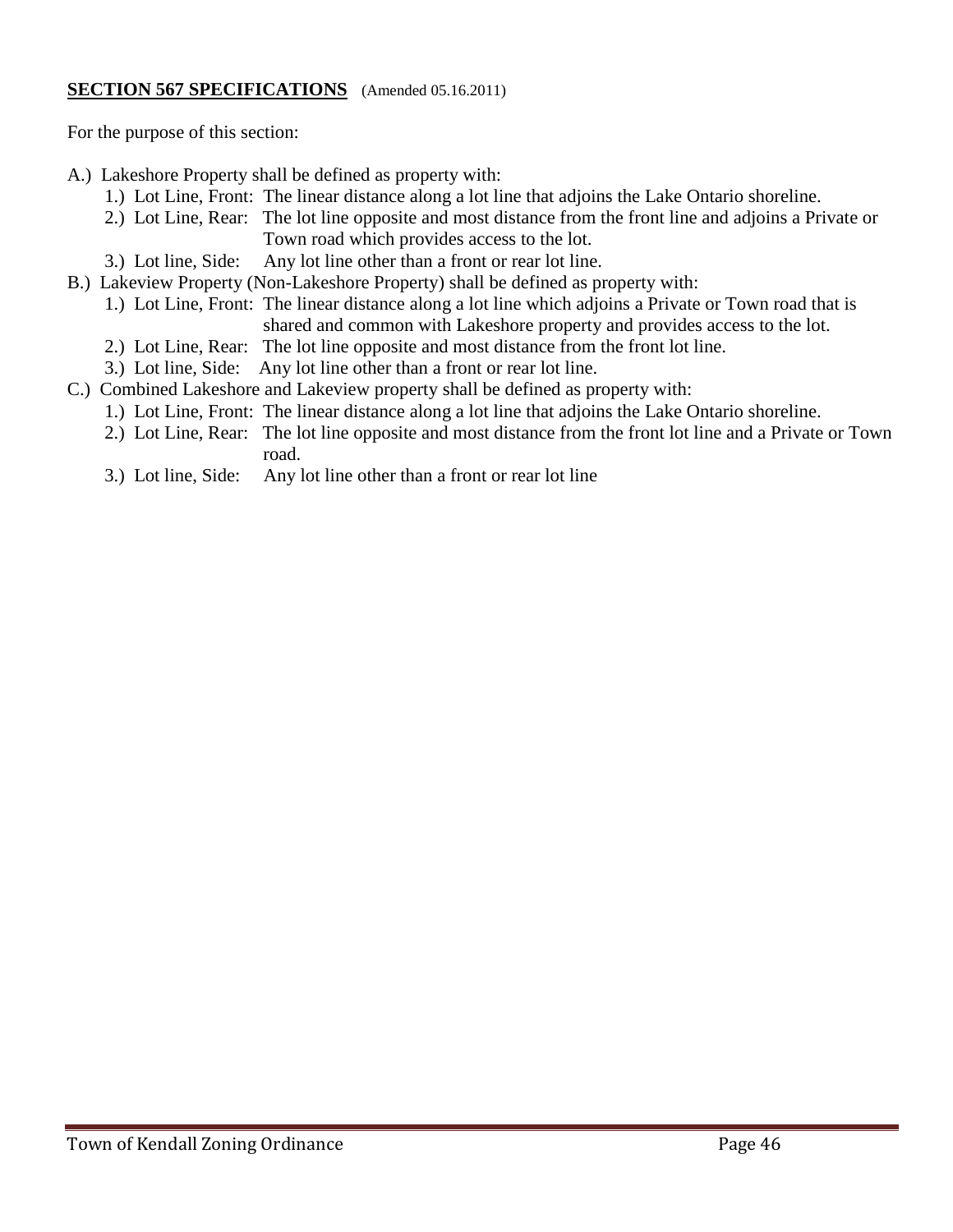### SPECIFICATIONS (Amended 05.16.2011)

## Minimum Setback Requirements: (For Residential Buildings Only)

| Lakeshore Property (Not combined with Lakeview Property) |                                                                                                                                                                                                            |
|----------------------------------------------------------|------------------------------------------------------------------------------------------------------------------------------------------------------------------------------------------------------------|
| Front Setback from mean high water mark                  | Principal Structure: 60 feet, plus any setback<br>required to comply with the New York State Coastal<br>Erosion Hazard Area Act with the exception of<br>flood and erosion protection structures. See also |
|                                                          | Section 563 – Vistas.                                                                                                                                                                                      |
| Side Setback:                                            | 5 Feet (principal and accessory structures) See<br>Section 568 subdivision A.                                                                                                                              |
| Rear Setback (See Note 1):                               | 20 feet (principal and accessory structures) from<br>Private or Town Road.                                                                                                                                 |

#### Lakeview Property (Non-Lakeshore Property)

| Front Setback (roadside) See Note 1: | 35 feet (principal and accessory structures) from<br>Private or Town Road. 90 feet from the center of a<br>State or County Road. See Section 568 subdivision<br>В. |
|--------------------------------------|--------------------------------------------------------------------------------------------------------------------------------------------------------------------|
| Side Setback:                        | 5 Feet (principal and accessory structures)                                                                                                                        |
| Rear Setback:                        | 20 feet (principal and accessory structures)                                                                                                                       |

#### Combined Lakeshore and Lakeview Property

| Front Setback from mean high water mark             | Principal Structure: 60 feet, plus any setback<br>required to comply with the New York State Coastal<br>Erosion Hazard Area Act with the exception of<br>flood and erosion protection structures. See also                                           |
|-----------------------------------------------------|------------------------------------------------------------------------------------------------------------------------------------------------------------------------------------------------------------------------------------------------------|
|                                                     | Section 563 – Vistas.                                                                                                                                                                                                                                |
| Side Setback:                                       | 5 feet (principal and accessory on Lakeshore side).<br>If an accessory structure is located on the Lakeview<br>side: See Section 568 subdivision C.                                                                                                  |
| Rear Setback:                                       | 20 feet (principal and accessory structure) from rear<br>lot line                                                                                                                                                                                    |
| Distance from Private or Town Road<br>(See Note 1): | 20 feet (principal and accessory structures) from the<br>lakeshore side of the right-of-way of a Private or<br>Town Road. 35 feet (principle and accessory<br>structures) from the lake view side of the right-of-<br>way of a Private or Town Road. |

#### All other Properties

| Minimum Front Setback (non Lakeshore and<br>Lakeview Property): | 90 Feet                                            |
|-----------------------------------------------------------------|----------------------------------------------------|
| Side Setback (non Lakeshore and Lakeview)                       |                                                    |
| Property):                                                      | 25 Feet                                            |
| Rear Setback:                                                   | 25 Feet                                            |
| Minimum Road Frontage:                                          | 140 feet                                           |
| Maximum Building Height:                                        | 35 Feet                                            |
| Minimum Lot Size:                                               | 20,000 square feet with public Sewer, 28,000       |
|                                                                 | Square Feet with Septic Tank System or larger if   |
|                                                                 | necessary to meet Health Department specifications |
|                                                                 | for adequate sewage/ septic tank disposal.         |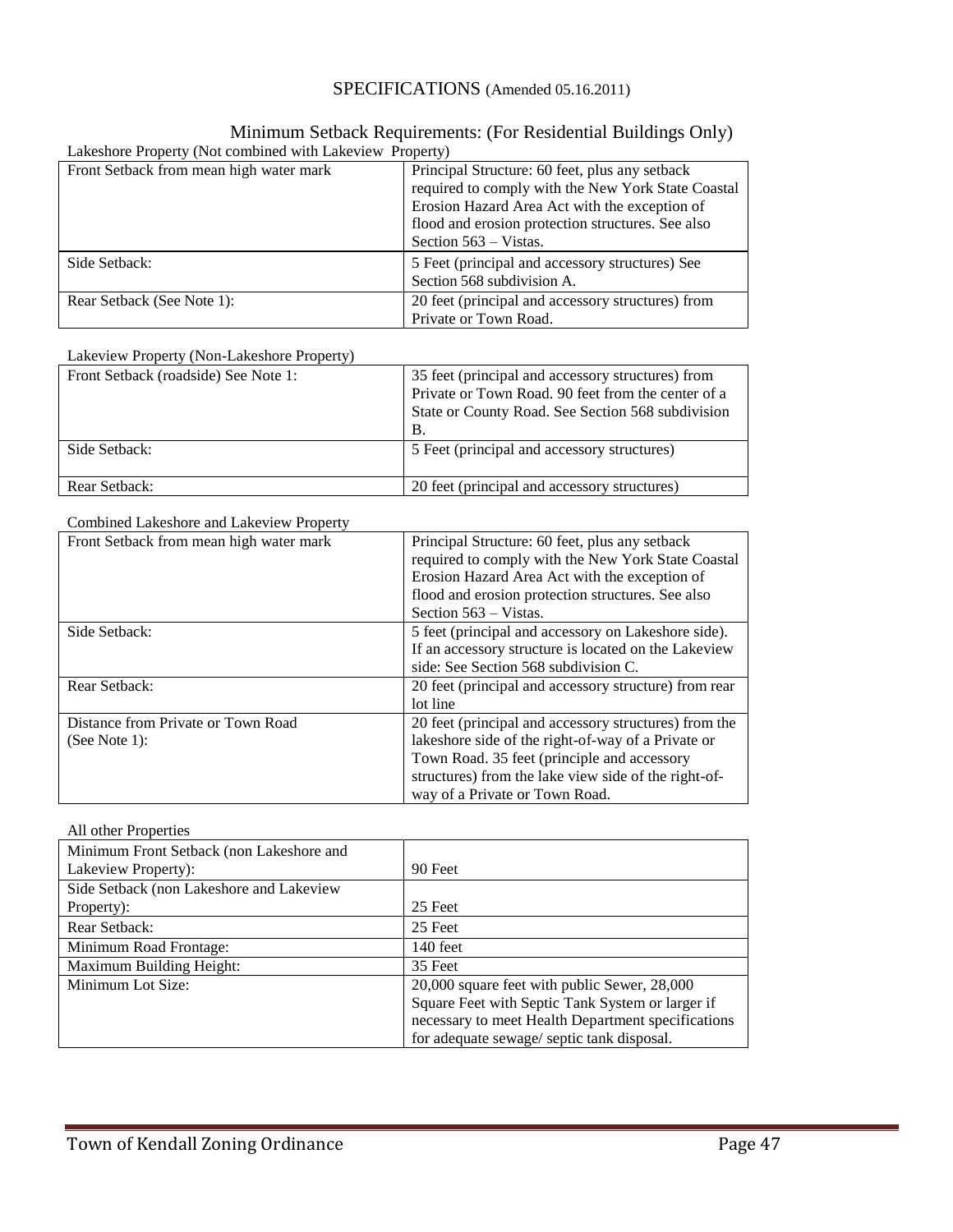All other uses shall have no yard, area or height restrictions except as may be imposed by the Planning Board in accordance with the approved plans and programs for the Local Waterfront Revitalization Program (LWRP), and as approved through special permit and site development review procedures.

### Note 1:

Front or roadside setbacks are to be measured either from the right-of-way or measured from the center of the public or private roadway in existence at the time of the application. If measured from the center of the roadway, add one half the width of the right–of–way for a private road, town road, county highway or State highway.

### **SECTION 568 OTHER PROVISIONS AND REQUIREMENTS**

- A.) Requirements for Lakeshore property (not combined with Lakeview property) (Amended 05.16.2011)
	- 1.) All accessory structures must be located at or behind the front main foundation on the same parcel as the principal building. For the purpose of this section an attached deck is not considered an accessory structure.
	- 2.) In order to allow construction-type vehicles access to the Lake Ontario shoreline for erosion control or repair and alteration of a structure, the following standard shall apply:
		- a.) Where a lot has a width of 60 or more feet at the time of the enactment of this section, the side yard requirements shall be modified so that one side yard shall have a setback of not less than 5 feet and the other side yard shall have a continuous setback of not less than 12 feet. Where a lot has a width of less than 60 feet at the time of the enactment of this chapter, the side yard requirements shall have a setback of not less than 5 feet. A minimum of ten feet clearance must be maintained between structures located on the same lot and between structures located on adjoining properties.
	- 3.) One private detached garage, carport or barn for the parking of vehicles or storage of property belonging to residents on the premises shall be allowed. The maximum allowed ground floor footage of an accessory building shall be determined by calculating the rate of 5% of the lot area in square feet, excluding all right-of-ways, and shall be limited in size to no more than1200 square feet.
	- 4.) An attached private garage may provide living space on the second floor subject to all New York State building codes. A detached garage or other accessory building may not provide living space nor shall be used as a dwelling.
	- 5.) Sheds and similar structures

Sheds, cabanas, gazebos and similar or other accessory structures are permitted, provided that such structures are incidental to the principal or primary residential use on the property and are subject to the following restrictions:

- a.) Sheds, cabanas, gazebos or similar accessory structures must be erected behind the front main foundation line of the principal dwelling on any lot. All roadside and side setback requirements shall be maintained.
- B.) Requirements for accessory structures added to Combined Lakeshore and Lakeview property. (Amended 05.16.2011)
	- 1.) One private detached garage, carport or barn for the parking of vehicles or storage of property belonging to residents on the premises sited on the Lakeshore side of a Private or Town road shall be allowed. The accessory structure shall: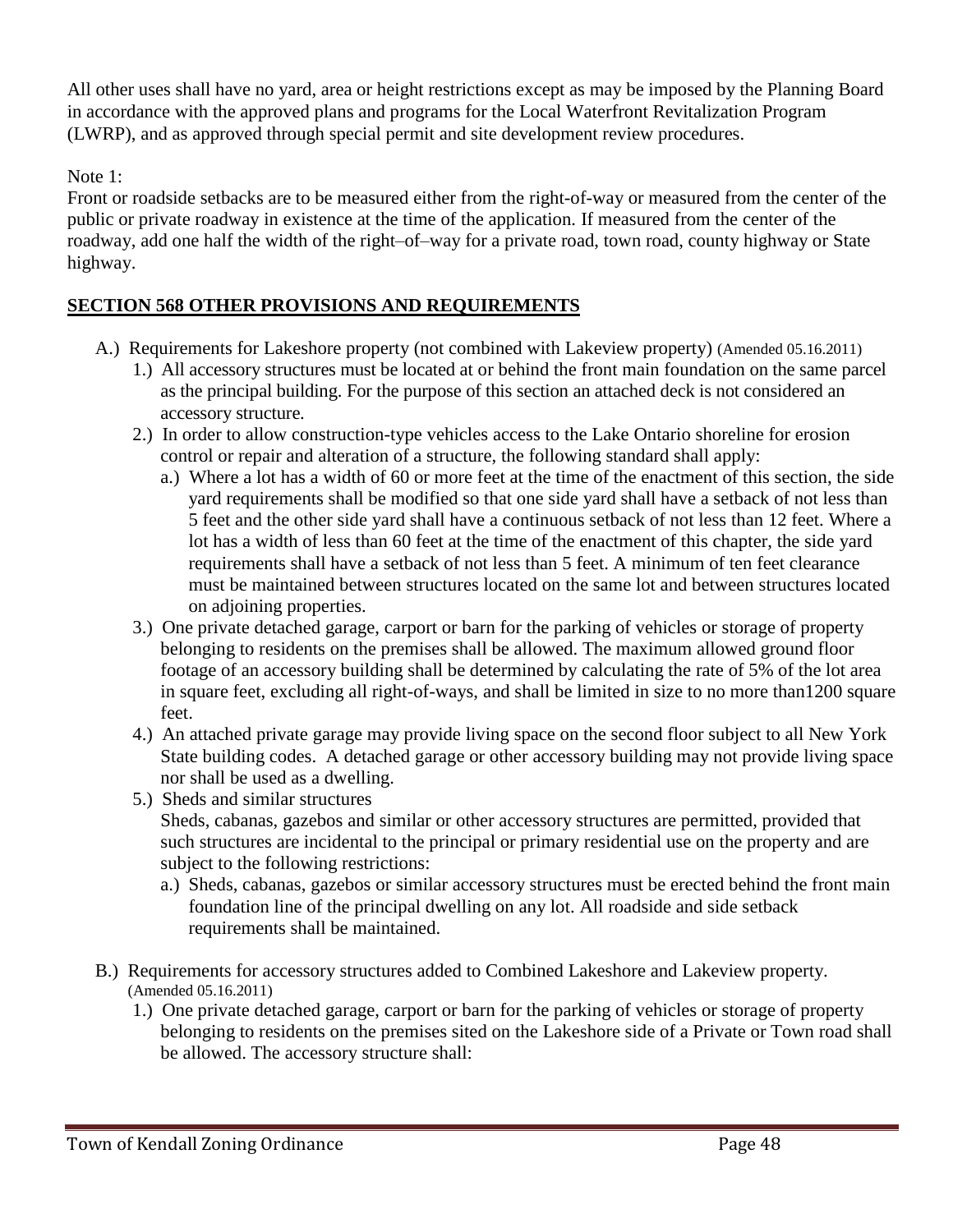- a.) Have the maximum ground floor footage of an accessory building be determined by calculating the rate of 5% of the Lakeshore side of the lot area in square feet, excluding all right-of-ways. The ground floor footage shall not exceed a total of 1200 square feet in size.
- 2.) One private detached garage, carport or barn for the parking of vehicles or storage of property belonging to residents on the premises sited on the Lakeview side of a Private or Town road shall be allowed. The accessory structure shall:
	- a.) Have the maximum ground floor footage of the accessory building be determined by calculating the rate of 5% of the combined lot area in square feet excluding all right-of-ways. The ground floor footage shall be limited in size to no more than 1200 square feet.
	- b.) Not be placed closer than 35 feet to the right-of-way of the Private or Town Road.
	- c.) Not be placed closer to a side property line than 15 feet. For each additional foot the height of such building exceeds 15 feet, the offset from the rear and side property line shall be increased by one foot. Where a lot has a width of less than 60 feet at the time of the enactment of this chapter, the side yard requirements shall have a set back of not less than 5 feet. A minimum clearance of ten feet must be maintained between structures located on the same lot and between structures located on adjoining properties.
	- d.) Not be placed closer than 20 feet from the rear property line.
	- e.) Not be placed closer to a side street center line than 55 feet or ½ the width of the lot, whichever is less.
- 3.) Sheds and similar structures. (Amended 05.16.2011)

Sheds and similar or other accessory structures are permitted, provided that such structures are incidental to the principal or primary residential use on the property and subject to the following restrictions:

- a.) Sheds, cabanas, gazebos or similar accessory structures must be erected behind the front main foundation line of the principal dwelling on any lot. All roadside and side setback requirements shall be maintained.
- C.) Requirements for Lakeview property (not combined with Lakeshore property).(Amended 05.16.2011)
	- 1.) All accessory structures must be located at or behind the front main foundation on the same parcel as the principal building. For the purpose of this section an attached deck is not considered a structure.
	- 2.) One private detached garage, carport or barn for the parking of vehicles or storage of property belonging to residents on the premises shall be allowed. Maximum ground floor footage of the accessory building will be determined by calculating the rate of 5% of the square feet of the lot size excluding all right-of-ways. The ground floor footage shall not exceed a total of 1200 square feet in size.
	- 3.) An attached private garage may provide living space on the second floor subject to all New York State building codes. A detached garage or other accessory building may not provide living space nor shall be used as a dwelling.
	- 4.) Sheds and similar structures Sheds, cabanas, gazebos and similar or other accessory structures are permitted, provided that such structures are incidental to the principal or primary residential use on the property and subject to the following restrictions:
		- a.) All roadside setback requirements shall be maintained**.**
- D.) Conservation Overlay District Where applicable, the provisions of the Conservation Overlay District specified in Section 549 shall be maintained.
- E.) Site Plans Notwithstanding any other provisions of this Ordinance, development within the Waterfront Development (WD) District shall be prohibited except as provided for, and in accordance with Article IX, Special Permits. All applications for development within the WD District must be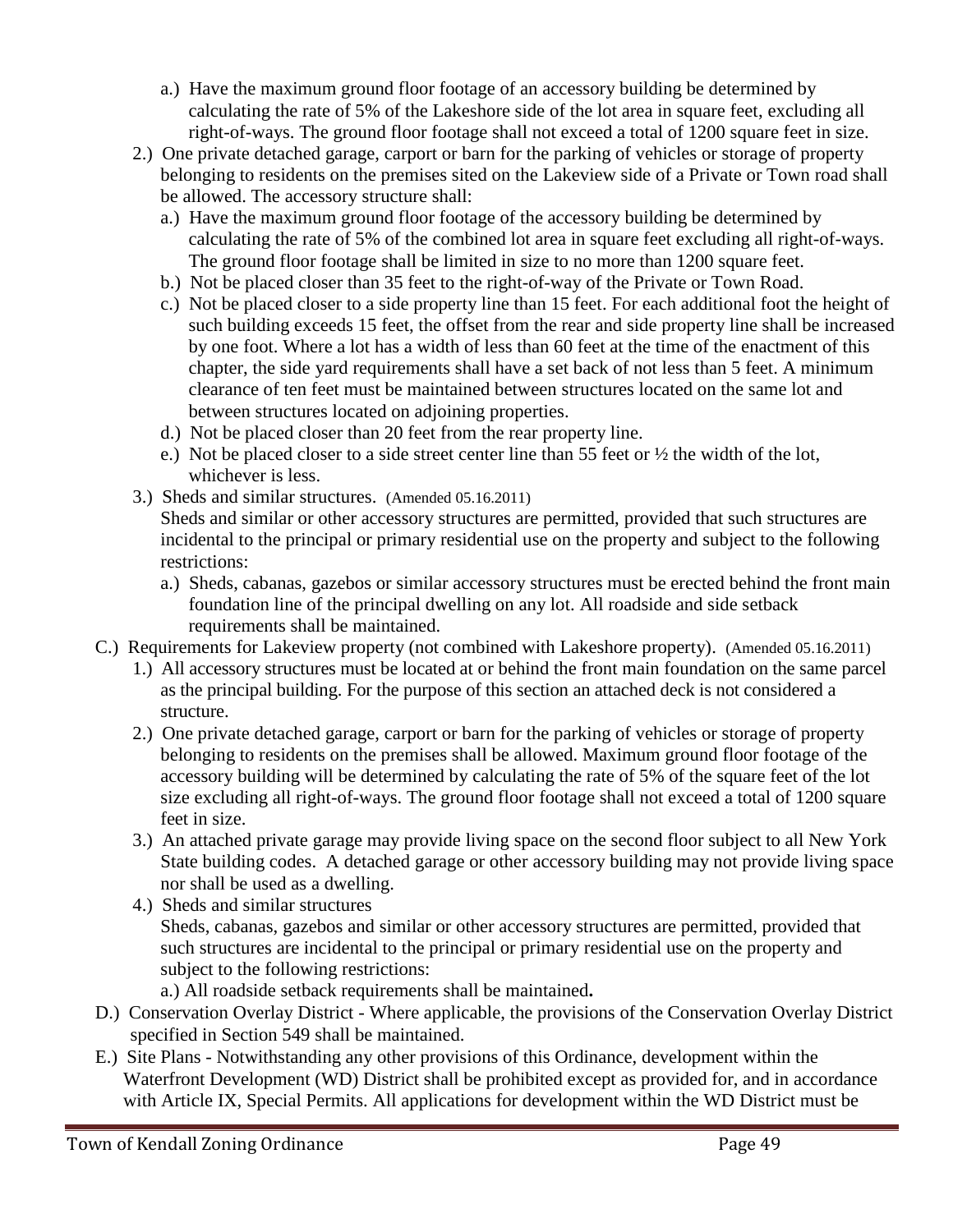accompanied by a Coastal Assessment Form and a Site Plan indicating, in addition to the requirements of Article X, Site Plan Review, that development will not create erosion or flooding or damage or reduction of the aesthetic quality of the waterfront, and will preserve the scenic qualities and vistas of the shorelines within the adopted LWRP area. The application for a Special Permit to establish a use or reuse in the WD District shall be accompanied with three (3) copies of the Site Plan, drawn to scale and showing property lines, the location of the proposed building or buildings, entrances and exits, parking, landscaping, signs and other improvements, and indicating the relationship to the waterfront and adjacent uses and a completed Coastal Assessment Form evaluating the plan's consistency with the Local Waterfront Revitalization Program. The Site Plan, as approved and/or modified by conditions, shall become part of the record.

- F.) Cluster Development The use of common easements and cluster development shall be encouraged to maximize public access to and enjoyment of the lakeshore.
- G.) Access Roadways shall be planned to provide the most effective access to individual parcels and lots and the land area devoted to roadways should utilize the minimum land area required to provide such access.
- H.) New Roadways: No new roadway or an extension of an existing roadway shall be permitted within three hundred (300) feet of Lake Ontario, except to allow for a private road to be dedicated to the Town or where extreme need is shown. (Amended 05.16.2011)
- I.) Buffer Strip Commercial structures shall provide a natural buffer strip to be perpetually maintained so as to provide visual screening and separation between commercial and residential uses.
- J.) Refuse Containers Commercial structures shall provide a commercial type refuse container on site. Such container shall be placed on concrete or stone areas and visually screened, and shall provide rodent control.
- K.) Residential Lot Line No commercial structure shall be permitted within fifty (50) feet of the nearest lot line of any resident or residential district.
- L.) Water's Edge All permanent structures, except docks, boathouses, and similar structures, shall be located at least fifty feet from the water's edge.
- M.) Signs All signs shall conform to the standards given in this ordinance, Section 601. In addition, all signs shall meet the following standard(s):
	- 1.) No brand-name sponsored sign shall be permitted.
	- 2.) Sample signs shall be available for inspection in the Town Offices.
	- 3.) These signs are indicative of preferred style to enhance the area's quiet fishing atmosphere and rustic quality.
- N.) Storage of Boats at a marina- Storage of boats at a marina is allowed and boats may be dry-docked when repairs are needed. All repairs shall be completed in a timely manner. All stored and dry-docked boats shall be located in areas as may be imposed by the Planning Board in accordance with the approved plans and programs for the Local Waterfront Revitalization Program (LWRP), and as approved through special permit and site development review procedures and shall be screened from neighboring views as much as practical. (Amended 05.16.2011)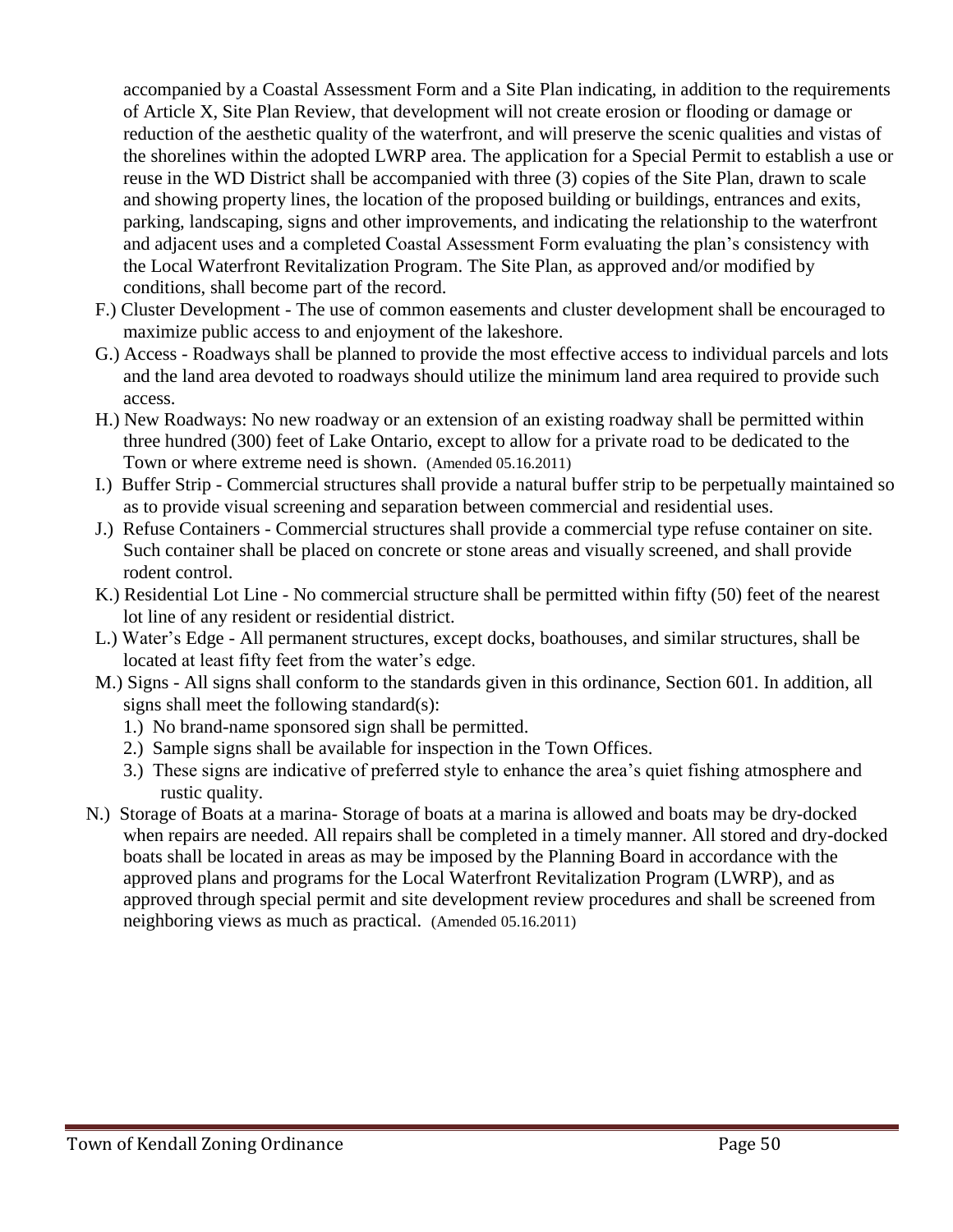# **ARTICLE VI REGULATIONS APPLICABLE TO ALL ZONING DISTRICTS**

#### **SECTION 600 SIGNS**

Signs shall be permitted only according to standards listed below unless otherwise stated in this Ordinance. A building permit is required with the exception of those signs as noted in subsection G., J. and 0. of Section 601 below. (Amended 08.05.06)

### **SECTION 601 GENERAL SIGN STANDARDS**

- A.) No sign shall consist of lights which flash, or move, or appear to move.
- B.) No sign shall be higher than the principal building to which it is accessory.
- C.) General advertising signs related to the permitted use of the premises are allowed such as secondary advertisement of products or services
- D.) No sign shall project into a public right-of-way, be less than thirty (30) feet from edge of street/road, create a traffic hazard, be unduly distracting to motorists and pedestrians, or reduce the effectiveness of signs needed to direct the public.
- E.) No sign shall project on a public utility pole or traffic control structure.
- F.) All existing signs that are legal at the time of the enactment of this ordinance shall be allowed to remain as long as they are properly maintained and their use remains current. Replacement of any existing sign for any cause shall be in accordance with the more restrictive clauses of this Ordinance.
- G.) Temporary lighted or unlighted signs erected by and for non-profit organizations such as churches, American Legion, Boy Scouts, Girl Scouts, political organizations, or military reserve associations which advertise suppers, banquets, benefits, fund raising sales, and similar functions may be erected for a period of (40) days without a permit in any district.
- H.) One on-site sign is permitted, not to exceed sixteen (16) square feet per side with a maximum of two printed sides (except as otherwise specified in this Ordinance).
- I.) Signs shall be informative and enhance the rural character of the community. Signs that are manufactured from wood, or wood simulated products, or stone, or stone simulated products (with the appearance of natural wood or stone may be considered as in compliance with this Ordinance. (Amended 08.05.96)
- J.) Permitted are small temporary signs, not to exceed sixteen (16) square feet, placed on premises while artisans, wrights, or makers are performing work on such premises, until thirty (30) days after completion of work.
- K.) Permitted are brand name sponsored signs; provided that the brand name, logo, trademark (or the combination thereof) shall not exceed 25% (twenty five percent) of the square footage of the sign.
- L.) Signs required by Federal, State, County or Town agencies for the operation of the use (such as NYS Motor Vehicle Inspection Station signs) are permitted signs. (Amended 08-05-96)
- M.)Any person desiring to place a sign on premises other than the site of the business advertised must seek approval from the Town Planning Board and may be subject to special conditions.
- N.) No general election signs shall be erected more than 30 days prior to the scheduled Election Day. All signs must be removed within 48 hours of the completed election.
- O.) Signs required by Federal, State, County or Town governments shall be exempt from the provisions found in Section 601 of this Ordinance. (Amended 08-05-96)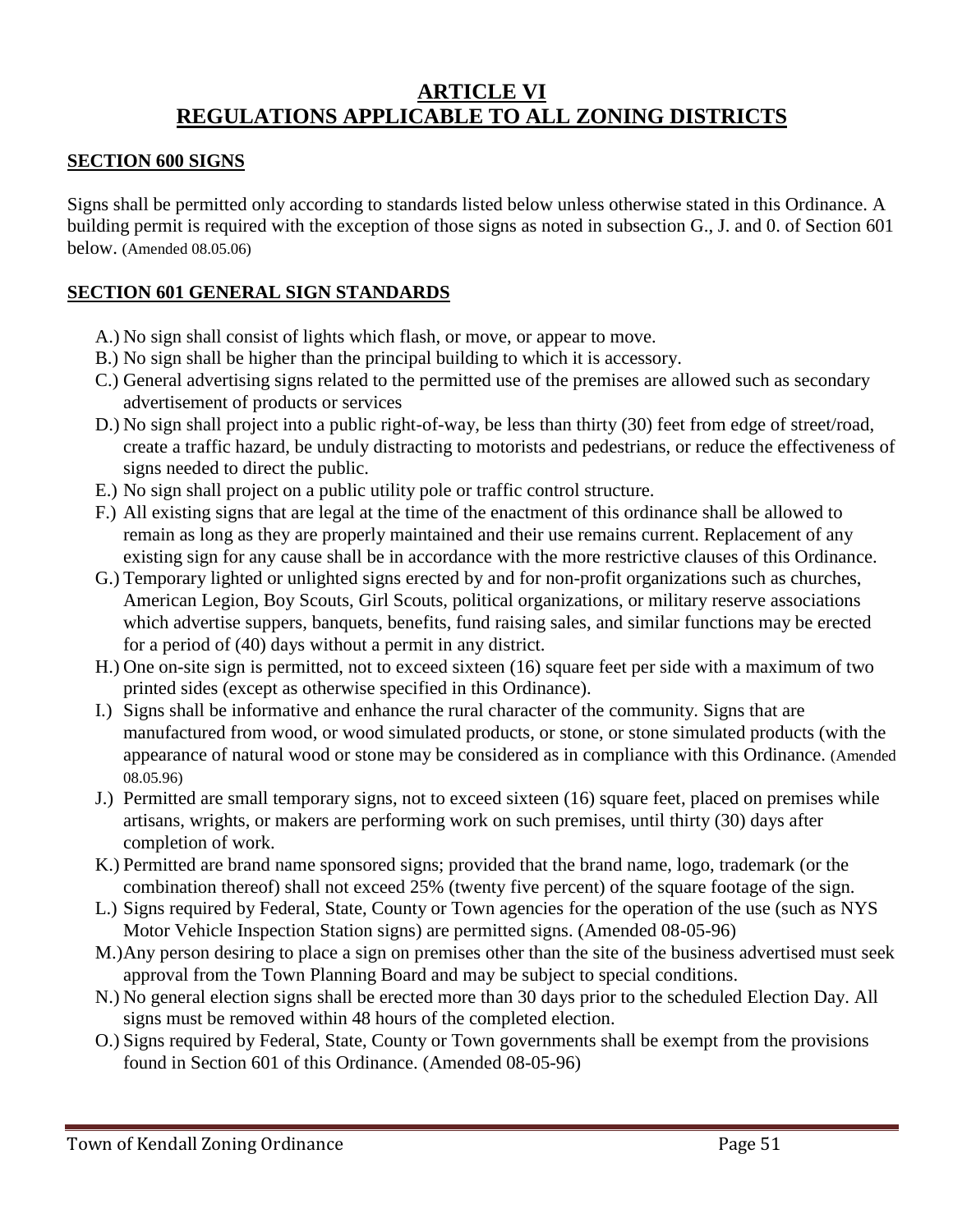### **SECTION 605 PARKING**

This section is designed to reduce problems caused by inadequate or poorly designed parking facilities.

- A.) All uses shall provide adequate off-street parking for all vehicles parked during typical peak periods. Parking should be designed to eliminate the need to back out or to park on the shoulder of public roads.
- B.) A parking space shall be not less than ten by twenty feet (10 by 20 feet), exclusive of accessways and driveways. Single family residences need not exclude driveway area.
- C.) Off-street parking areas for non-residential uses shall provide access lanes to parking spaces. Parking areas for fifty (50) or more vehicles shall delineate fire lanes and include no parking markers.

### **SECTION 606 MINIMUM PARKING STANDARDS**

Minimum standards supplementary to the basic standard cited above are as follows:

- A.) One parking space is required for every three seats in a public meeting place.
- B.) One parking space is required for each employee on the maximum working shift in an industrial or light industrial establishment and one parking space per two hundred and fifty (250) square feet of gross floor area in a commercial establishment unless otherwise specified herein.
- C.) One parking space is required for every two hundred (200) square feet of gross floor area in business and professional offices.
- D.) One parking space is required for every one hundred (100) square feet of gross floor area in supermarkets and self service food stores.

### **SECTION 607 OFF-STREET LOADING**

- A.) At least one off-street loading area shall be provided for each 5000 square feet of gross floor area in commercial or industrial establishments hereafter erected or altered. Each off-street parking area shall be a minimum of 20 feet by 50 feet in dimension.
- B.) Space for off-street loading shall be in addition to space for off-street parking.

#### **SECTION 608 UTILITY SHEDS** (Amended 05.16.2011)

A. Small Utility Shed

A small utility shed, not to exceed 10 feet in height or 144 square feet in horizontal area, shall be allowed and shall have the following requirements:

- 1.) A building permit is not required for the construction or installation of a small shed.
- 2.) A small shed does not have to meet the setback requirements of this ordinance and may be erected no less than five (5) feet from the side or rear property line.
- 3.) Small sheds do not require a wood or cement base or a foundation, but must be anchored to protect against wind damage.
- B. Large or multiple small sheds.

Utility sheds having dimensions larger than 10 feet in height or 144 square feet in horizontal area or requests for more than one small shed not exceeding 10 feet in height or 144 square feet in horizontal area shall require the issuance of a standard building permit and must comply with all the provisions of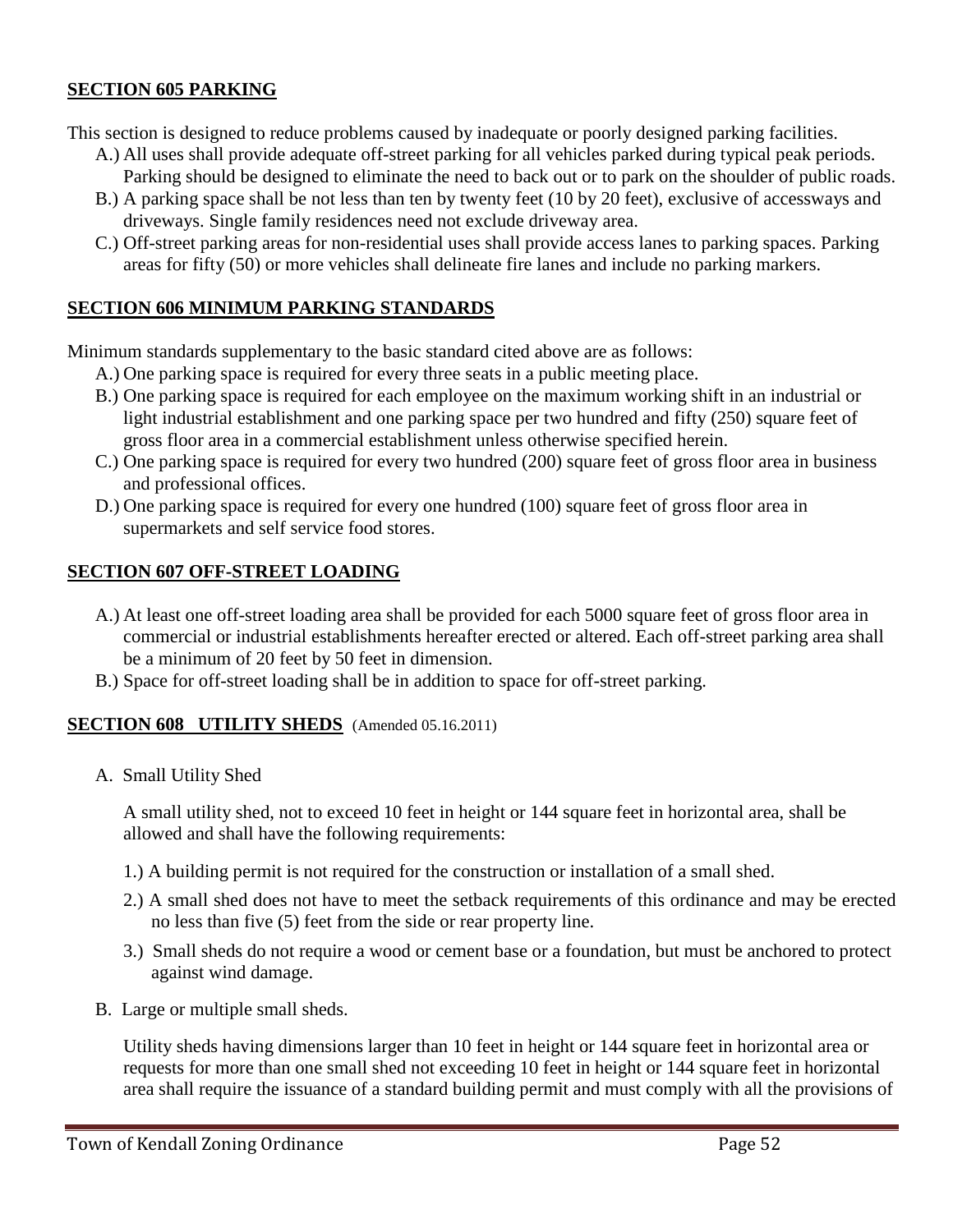this ordinance, including setback requirements, NYS building codes and all other local laws and statutory provisions.

### **SECTION 610 FENCES**

- A.) Unless otherwise authorized in this Ordinance, fences shall be erected, altered or reconstructed under the following conditions:
	- 1.) No fence shall be erected in any Rear Yard higher than six (6) feet above the highest point of ground directly below the fence.
	- 2.) No fence shall be erected in any Side Yard higher than six (6) feet above the highest point of ground directly below the fence.
	- 3.) No fence shall be erected in any Front Yard except for decorative open type fencing, and that to a maximum height of four (4) feet above the highest point of ground directly below the fence.
	- 4.) On corner lots, both yards fronting the joining streets shall be considered Front Yards and shall be subject to the fencing provisions specified in Section 610 A.3. of this ordinance.
	- 5.) The mounding of earth directly below any fence for the purpose of increasing the fence height shall not be permitted. (Amended 08.05.96)
- B.) Fences may be substituted for lot line landscaping during Site Plan Review upon the discretion of the Planning Board.
- C.) No fence shall cause obstruction of vision at street and driveway intersections as determined by the Zoning Enforcement Officer. (Amended 05.16.2011)
- D.) Fencing for farm purposes shall not exceed six (6) feet in height as measured above the highest point of ground directly below the fence. Farm fencing shall be exempt from the yard and height provisions found in Section 610A. of this Ordinance. . (Amended 08.05.06)
- E.) Any fence erected along a lot line shall be erected wholly on the property of the owner and neither the fence itself nor any supporting accessory components thereof shall encroach upon the adjoining properties.
- F.) A finished side of any fencing shall front the neighboring properties.
- G.) Barbed wire, single strand wire or electrification of any fence is permitted for the containment of livestock only, subject to applicable sections of this Ordinance. Electrified fencing products such as "Invisible Fencing $\sim$ ' shall be excluded from this requirement. (Amended 08.05.96)
- H.) All fencing shall be placed on the property so the fence can be maintained on both sides by the fence owner. The ZEO shall determine a reasonable distance from the property line for fence maintenance. (Amended 08-05-96)
- I.) Additional special fencing requirements for Lakeshore and Lakeview Property located within the Waterfront Residential (WR) and Waterfront Development (WD) Districts:
	- 1.) General
		- a.) A building permit is required, showing the location of the fence on a tape map, or other map, drawn to scale; and describing the length, height and materials from which the fence is to be constructed.
		- b.) The mounding of earth directly below any fence for the purpose of increasing the fence height shall not be permitted. (Amended 08.05.96)
		- c.) The height of a fence may be altered for the construction and operation of swimming pools within the Waterfront Residential (WR) and Waterfront Development (WD) Districts to allow a pool to conform to all applicable federal, state and local laws and codes, including but not limited to the rules of the state and county boards of health, the New York State Uniform Fire Prevention and Building Code and other applicable codes, rules and regulations. (Amended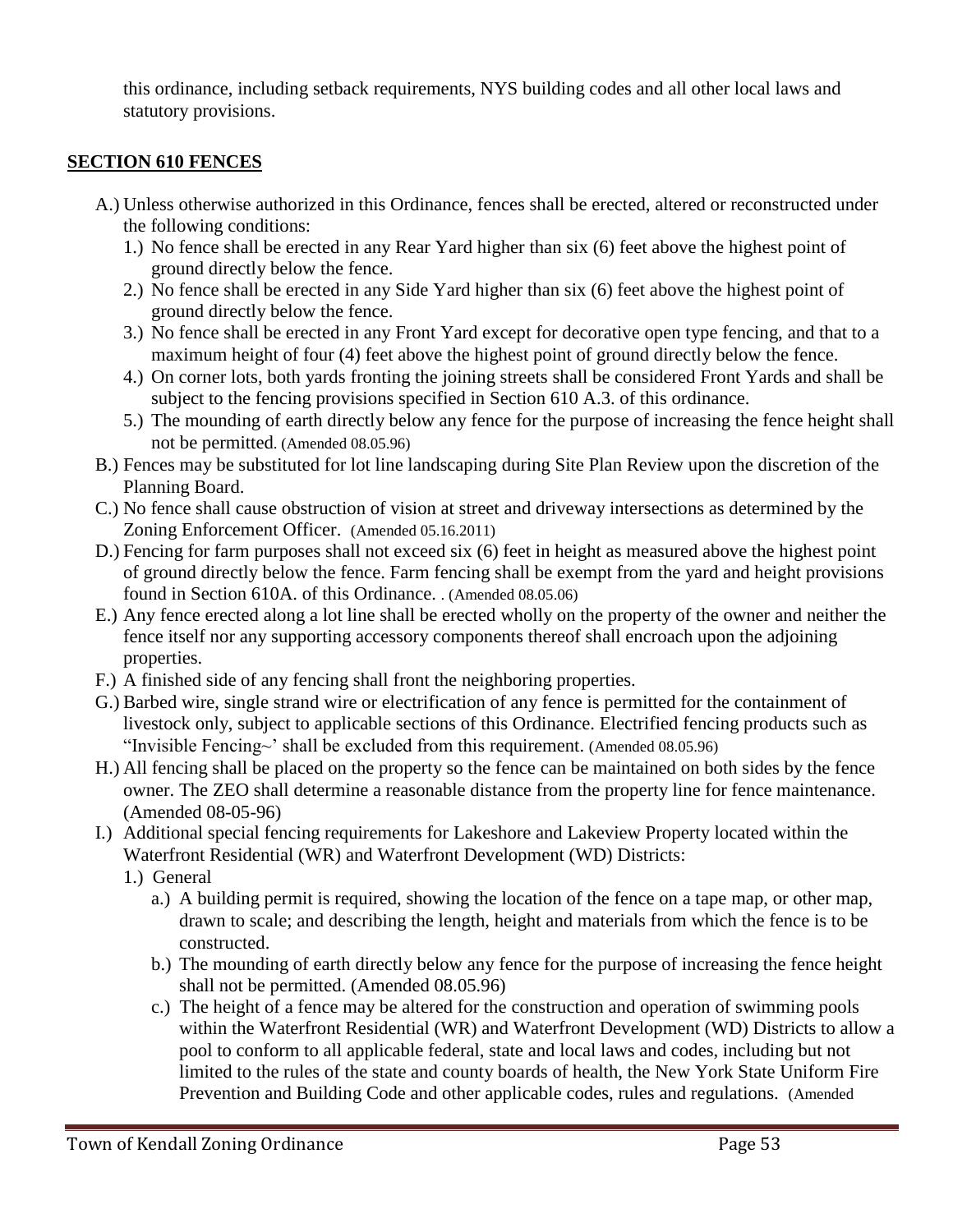05.16.2011)

- d.) Decorative enclosures used to surround propane tanks, backup generating systems, other similar uses, shall be constructed to be minimal in nature and shall be limited in height and width to only block the view of enclosed items. (Amended 05.16.2011)
- e.) Screens to create privacy for outdoor hot tubs or other similar uses shall be constructed to be minimal in nature and limited in height and width to only create privacy. This screening shall extend from the front foundation and shall be limited to no more than eight feet in length and six feet in height. (Amended 05.16.2011)
- 2.) Lakeshore Property. (Amended 05.16.2011)
	- a.) Fences, decorative enclosures, privacy vegetation, shrubbery type vegetation, trees and or natural buffers must be planted or constructed to retain views to the Lake Ontario Shoreline and must not affect or obstruct the views of the shoreline. No fence shall be allowed closer to the lake than 10 feet from the waters edge.
	- b.) No fence shall be erected in any yard that adjoins the Lakeshore in the WR or WD Districts higher than three (3) feet above the highest point of ground directly below the fence.
	- c.) No fence shall be erected in any Front Yard except for decorative open type fencing, and not to exceed a maximum height of three (3) feet above the highest point of ground directly below the fence.
	- d.) Plantings and shrubbery used as a fence line shall not be allowed to grow higher than three (3) feet above the ground unless maintained in an open and decorative design.

 Open design shall mean the area covered by the plantings will be no more than a maximum of fifty (50%) percent opaque as viewed perpendicular to the length of the fence line.

- e.) Plantings and shrubbery may be placed between the side lot line widths of primary structures of adjoining property owners without height restrictions provided the placement does not obstruct the three-lot-width vista site line of any resident.
- f.) Tree plantings are to be randomly spaced and are not to be planted as a fence line or clustered in such a way as to obstruct the lake views from neighboring properties.

Trees in existence at the adoption of this ordinance shall be exempt.

- 3.) Lakeview Property (Non-Lakeshore Property). (Amended 05.16.2011)
	- a.) Fences may be erected, altered or reconstructed to a maximum height of six (6) feet in the side and rear yards, for residential uses. Property whose front lot line and rear lot line both adjoin a Private or Town road shall not erect a fence exceeding a maximum height of three (3) feet above the highest point of ground directly below the fence.
	- b.) No fence shall be erected in any Front Yard except for decorative open type fencing, and not to exceed a maximum height of four (4) feet above the highest point of ground directly below the fence.
	- c.) Lots without a primary residence but adjoining a lot with a primary residence shall not be allowed to extend a side lot line six foot fence beyond the neighboring front yard.
- 4.) Combined Lakeshore and Lakeview Property. (Amended 05.16.2011)
	- a.) The area of the lot from the Lake shoreline to the Private or Town Road shall be in compliance with the fencing provisions specified in Section 610 I.2. of this ordinance.
	- b.) The area of the lot from the Private or Town Road to the rear lot line of the combined lot shall be in compliance with the fencing provisions specified in Section 610 I.3. of this ordinance.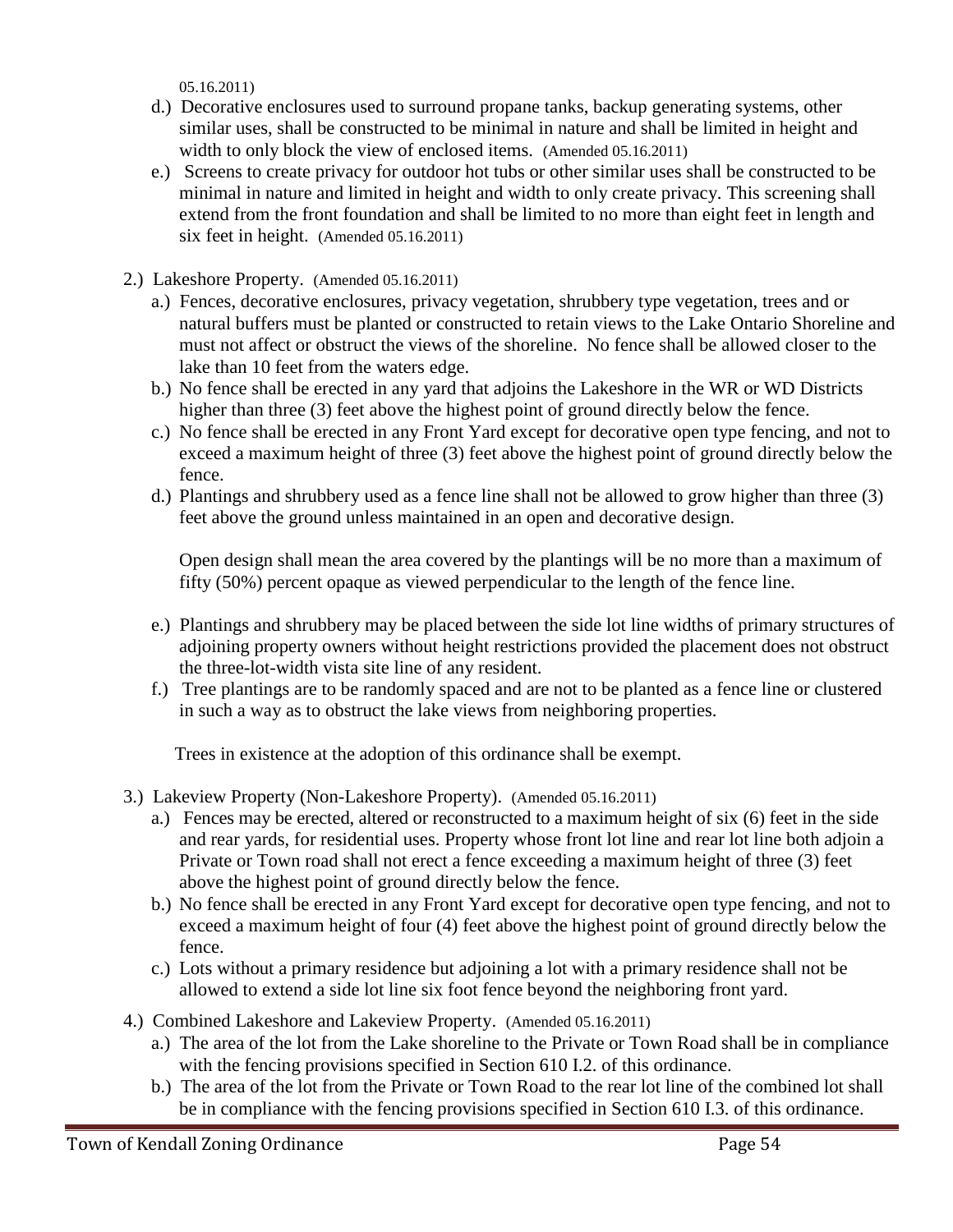### **SECTION 620 INDIVIDUAL MOBILE HOMES**

- A.) No individual Mobile/Manufactured Home, with the exception of those homes currently located on an individual parcel of land, shall be allowed to locate outside of an approved Mobile/Manufactured Home Park in the Town of Kendall. Refer to Article VII for Mobile/Manufactured Home Park provisions.
- B.) Those individual Mobile/Manufactured Homes located on single lots which lawfully exist at the time of enactment of this Ordinance, shall be allowed to remain subject to the provisions found in Section 640 of this Ordinance.
- C.) Existing Mobile/Manufactured Homes allowed outside an approved Mobile/Manufactured Home Park by Section 620 of this Ordinance, may be replaced with another Mobile/Manufactured Home under the following conditions:
	- 1.) May be replaced only by the owner/occupant.
	- 2.) May not be replaced with a unit more than seven (7) years old.
	- 3.) The replacement unit must meet all applicable federal, state and local standards and codes which were in effect on the date the unit was manufactured.
	- 4.) A Building Permit and Certificate of Compliance is required.
	- 5.) Provisions of Section 640 of this Ordinance do not apply. (Amended 08.05.96)

### **SECTION 625 CAMPING UNITS**

- A.) Camping units shall not be occupied outside of an approved camp ground for more than seventy-two (72) hours on any basis. A special permit may be granted by the ZEO for single camping units to be occupied outside of approved campgrounds for a period not to exceed two weeks in duration per calendar year. (Amended 08.05.96)
- B.) For the purposes of this section improved property shall be land (lot) upon which there is a dwelling that conforms to the articles of this Ordinance.
- C.) No more than two (2) Camping Units may be parked on any property at the same time.
- D.) All Camping Units are to be placed on the side and rear lots of improved property.
- E.) Placement of Camping Units must be in accordance with the setbacks required for buildings in the respective zone of the property.
- F.) The Camping Unit must either have self contained sanitation or be connected to adequate sanitation facilities.

## **SECTION 630 STATE ENVIRONMENTAL QUALITY REVIEW (SEQR)**

- A.) The State Environmental Quality Review Act requires that local government examine the environmental impact of all actions they permit, fund, or construct. Article 6 and Part 617 of Title 6 of the New York Code of Rules and Regulations are hereby adopted by reference.
- B.) All Type I actions (6NYCRR Part 617) shall require the submission and review of an Environmental Assessment Form.
- C.) For zoning action reviewed by the Town, the following bodies shall be lead agency, unless otherwise delegated by the Town Board.

Zoning Text Amendments - Town Board Zoning District Amendments - Town Board Special Permits - Planning Board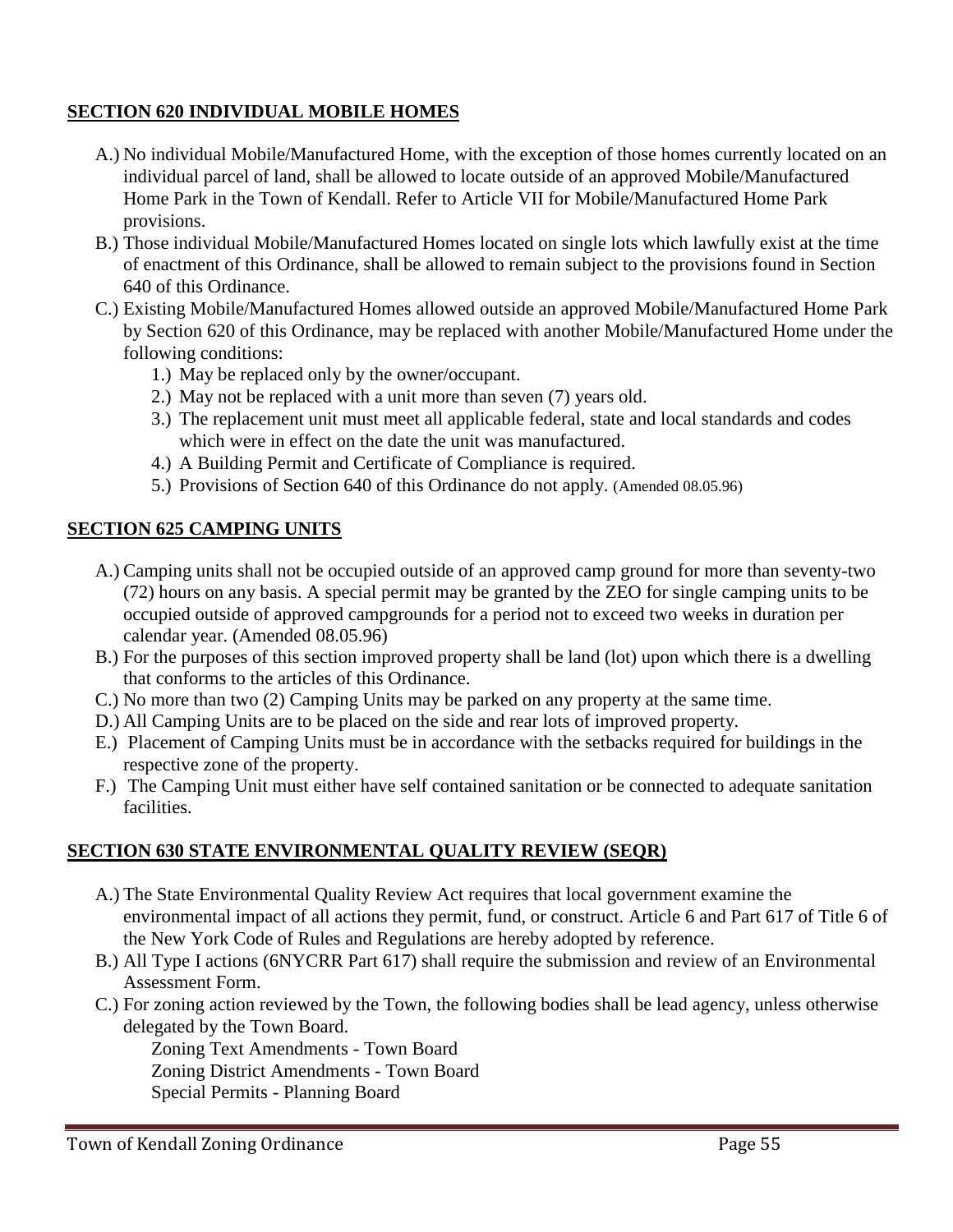Variances - Zoning Board of Appeals

- D.) If in the opinion of the local lead agency, after review of the Environmental Assessment Form, there appears the potential for a significant environmental impact, the lead agency shall cause the applicant to prepare a Draft Environmental Impact Statement. Review, notice and action on the EIS shall be conducted according to Part 617.
- E.) The local lead agency's review of the action shall include the following procedures and general considerations:
	- 1.) If the proposed action is located within the boundaries of the LWRP Area, as is described in Article II, Section 210, and as is shown on the maps of the adopted Local Waterfront Revitalization Program (LWRP) document, a Coastal Assessment Form (CAF) shall be completed and submitted by the applicant along with the application for any zoning action. The completed CAF shall state whether such proposed action may or will not have a significant effect on the coastal environment or on the coastal resources of the community.
	- 2.) Actions for which a Coastal Assessment Form (CAF) have been filed shall be reviewed and certified by the local lead agency as to consistency with the uses and policies of the Local Waterfront Revitalization Program prior to any final determinations being made by the local lead agency. Actions that are inconsistent with the Local Waterfront Revitalization Program shall be denied zoning approval or modified to become consistent with the LWRP. Thereafter the proposed action shall be reviewed and processed in accordance with the provisions of this Article and Part 617 of the Title 6NYCRR.
	- 3.) If the local lead agency determines that the proposed action is not an exempt action, or an action listed in Section 617.12 of Title 6 NYCRR as a Type II action and that it will not have significant effect on the environment or local plans, then the local lead agency shall prepare, file and circulate such determination as provided in Section 617.7(b) of Title 6 NYCRR, and thereafter the proposed action may be processed without further regard to this Article. The determination shall include certification as to consistency with the Local Waterfront Revitalization Program (LWRP) for those actions subject to a Coastal Assessment Form. Certification shall include a review and evaluation of coastal policies in accordance with the adopted Local Waterfront Revitalization Program (LWRP).
	- 4.) The local lead agency shall maintain files that are open for public inspection of all notices of proposed actions, draft and final environmental impact statements, coastal assessment forms, certifications of consistency with Local Waterfront Revitalization Program policies and written determinations.

## **SECTION 640 NON-CONFORMING USES, LOTS AND STRUCTURES**

Lots, structures, uses of land and structures and characteristics of use which lawfully existed at the time of the enactment of this Ordinance and which would be prohibited or restricted under the terms of these regulations may be continued subject to the following provisions:

- A.) Intent. It is the intent of this Ordinance to permit non-conforming uses to continue until they are removed, but not to encourage their survival. A change in the ownership of a non-conforming use, lot or structure shall not affect the right to continue the use. Where a use, lot or structure created before enactment of this Ordinance is rendered non-conforming by the subsequent enactment, the purchaser of the property will have the same rights as the seller. (Amended 08.05.96)
- B.) Enlargement. No non-conforming uses shall be enlarged or increased, nor extended to occupy a greater area of land than was occupied at the effective date of the adoption of this Ordinance.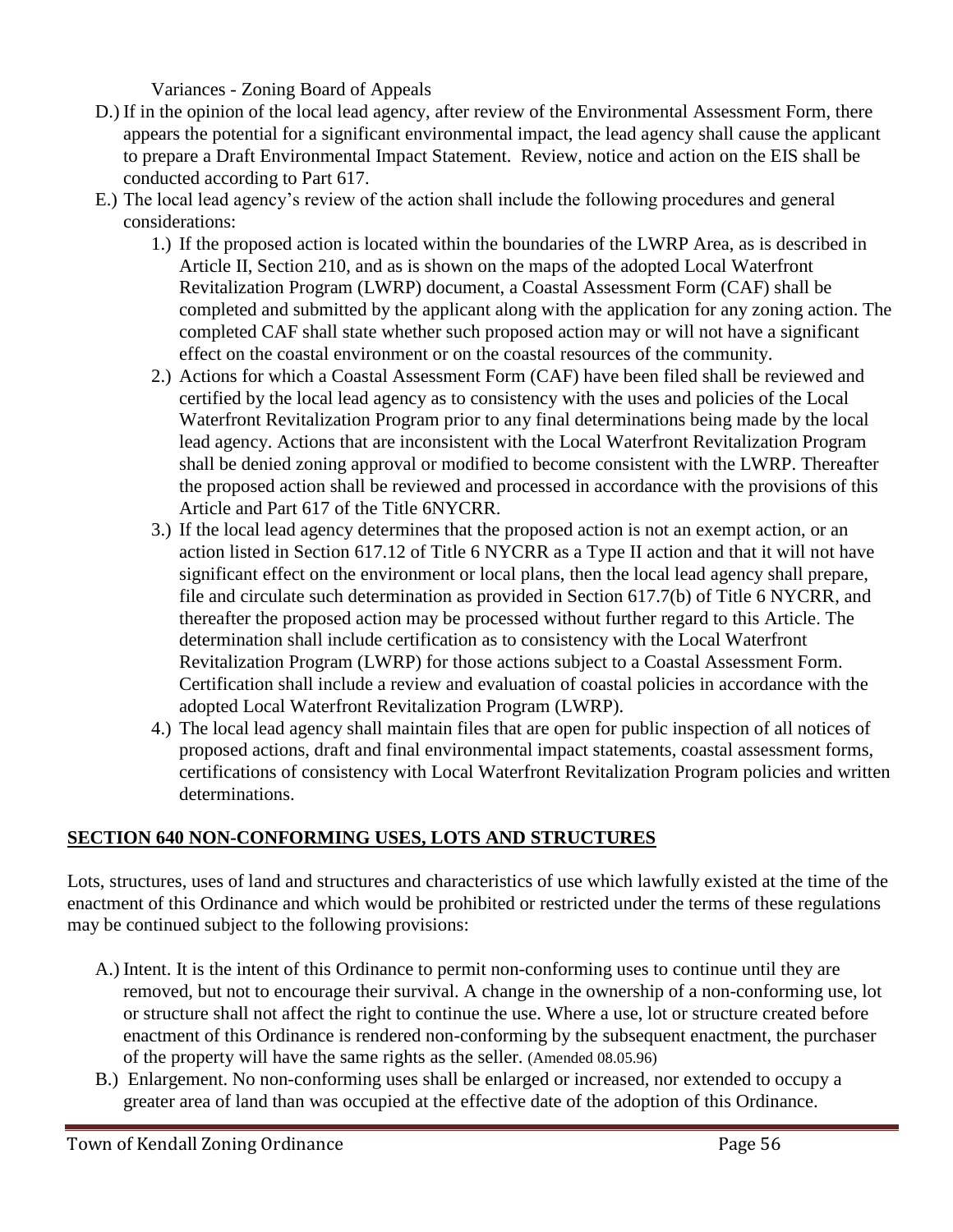- C.) Unsafe Structures. Any structure or portions thereto declared unsafe by a proper authority may be restored to a safe condition.
- D.) Alterations. A non-conforming structure may not be reconstructed or structurally altered to an extent exceeding in aggregate cost fifty (50%) of the assessed value of the structure, as adjusted to full value, based upon the State Board of Equalization and Assessment rates of said structure, unless the structure shall be changed to a conforming use.
- E.) Restoration. No non-conforming structure damaged by fire or other causes to the extent of more than seventy (75%) percent if its assessed value based upon the State Board of Equalization and Assessment rates, shall be repaired or rebuilt except in conformity with the requirements of these regulations; except residential property owners may rebuild a home on the same foundation area, provided that:
	- 1.) That the property owner provides the Zoning Enforcement Officer an instrument survey demonstrating that the foundation lies totally within the property boundaries.
	- 2.) The owner provides County Health Department approval for the new construction
	- 3.) All other applicable laws are in compliance with the new construction.
- F.) Discontinuance. Whenever a non-conforming use has been discontinued for a period of one (1) year, use shall not thereafter be re-established and any future use shall be in conformity with the provisions of this Ordinance.
- G.) Changes. Once changed to a conforming use, no structure or land so changed shall be permitted to revert to a non-conforming use.
- H.) Displacement. No non-conforming use shall be extended to displace a conforming use.
- I.) Moving. Should any structure be moved for any reason for any distance, it shall thereafter conform to the requirements for the district in which it is located after it is moved.
- J.) Existing Undersized Lots of Record.
	- 1.) Any record lot held in single and separate ownership prior to the adoption of this Ordinance and whose area and/or width and/or depth are less than minimum requirements specified herein for the district, shall be considered as complying with this Ordinance and no variance therefore shall be required provided that: (Amended 08.05.96)
	- 2.) The minimum lot size of land for such non-conforming lot is at least seventy-five by onehundred fifty feet (75 x 150 feet). (Amended 08.05.96)
	- 3.) In any district where residences are permitted, such undersized, non-conforming lots may be used for not more than one single-family dwelling.
	- 4.) A lot of non-conforming size may be subdivided if each and every subdivision of such lot is purchased by the owner or owners of the adjoining properties to increase the size of said owner's property.

# **SECTION 650 PINBALL AND VIDEO GAME ARCADES**

- A.) Pinball and video game arcades shall not be permitted as home occupations.
- B.) Arcades shall be closed between the hours of 12:00 midnight and 8:00 a.m.
- C.) No one under the age of sixteen (16) shall be permitted in an arcade while school is in session.
- D.) An owner or responsible person over the age of eighteen (18) must be on the premises during all hours of operations.

## **SECTION 660 ALTERNATE ENERGY SYSTEMS**

This section is intended to reduce impacts on neighboring property owners and health and safety problems which may accompany alternate energy systems.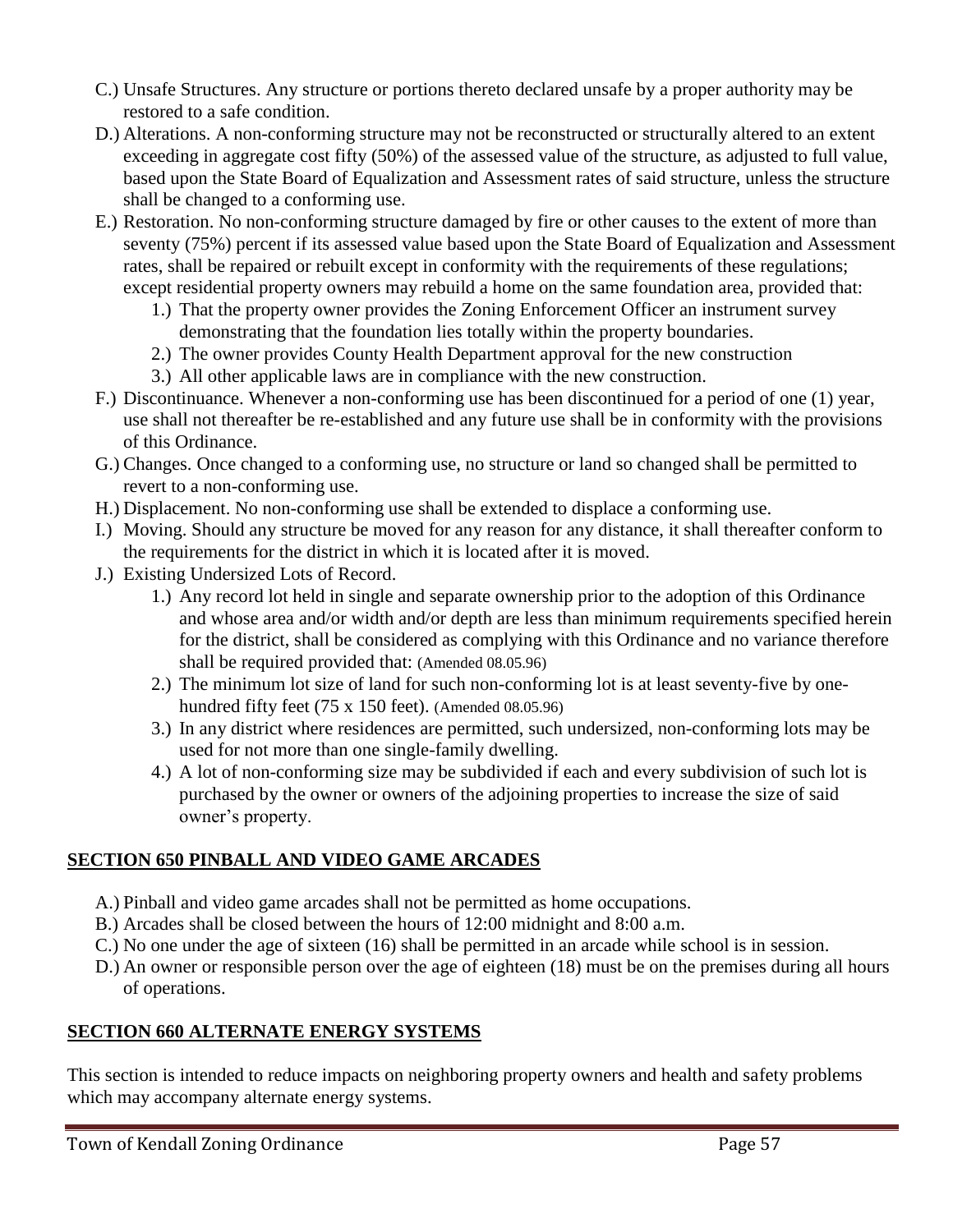- A.) Refer to the appropriate SECTION 724, 725, 726, 727, 728, 729 and 730 for all Wind Energy Conversion System standards and requirements. (Amended 08.28.08)
- B.) All energy collection/storage facilities and appurtenant electrical equipment shall cause no undue interference or noise, or glare.
- C.) The height limitations of this ordinance shall not apply to non-wind generated Alternative Energy Systems provided that such structures are erected only to such a height as is necessary to accomplish the purpose for which they are intended, and that such structures do not obstruct solar access to neighboring properties. (Amended 08.28.08)
- D.) Nothing in this Section shall be deemed to give any applicant the right to cut down surrounding trees and vegetation on the Site or any other property to reduce turbulence and increase wind flow to a Wind Energy Conversion System (WECS). Nothing in this Section shall be deemed to give any applicant the right to cut down surrounding trees and vegetation on other property not owned by the applicant to enhance solar access. Nothing in this Section shall be deemed a guarantee against any future construction or Town approvals of future construction that may in any way impact the solar access or wind flow to any WECS. It shall be the sole responsibility of the facility operator or owner to acquire any necessary solar, wind flow or turbulence easements, or rights to remove vegetation. (Amended 08.28.08)

# **SECTION 670 HABITATION**

All residential habitation shall be in residential dwellings as defined in this Ordinance. No basement sited independently of a structure shall be habited as a dwelling.

### **SECTION 675 EMERGENCY HOUSING**

The ZEO shall have the authority to issue a temporary permit for emergency housing when the principal residential dwelling is deemed uninhabitable by local, state or federal authorities due to fuel spills, fire, or other similar environmental or natural disasters.

The temporary permit shall have a term of 4 consecutive months, and shall be renewed up to a maximum of two times at the discretion of the ZEO. Each renewal shall be 4 consecutive months in duration. Individual mobile/manufactured homes or other types of housing units approved by the ZEO shall be allowed to be used as emergency housing.

The temporary permit shall be issued by the ZEO only if the following conditions are complied with in full:

- 1.) The emergency housing is connected to an acceptable water supply system (water line, holding tank, etc.) and an acceptable sewage disposal system (holding tank, leach field, etc.).
- 2.) A bond in the sum of \$5000.00 shall be posted by the applicant to assure the emergency condition is promptly corrected, and to assure the immediate removal of the temporary housing unit from the property upon correction of the emergency condition. (Amended 08.05.96)

## **SECTION 680 SWIMMING POOLS**

Swimming pools may be installed only as accessory structures to a dwelling for the private use of the owners or occupants of such dwelling and their families and guests. No swimming pool shall be installed or maintained unless:

- A.) Such pools are installed in the rear of or side yard of the premises, unless hardship is shown.
- B.) The setbacks from the side and rear lot lines shall be at least fifteen (15) feet.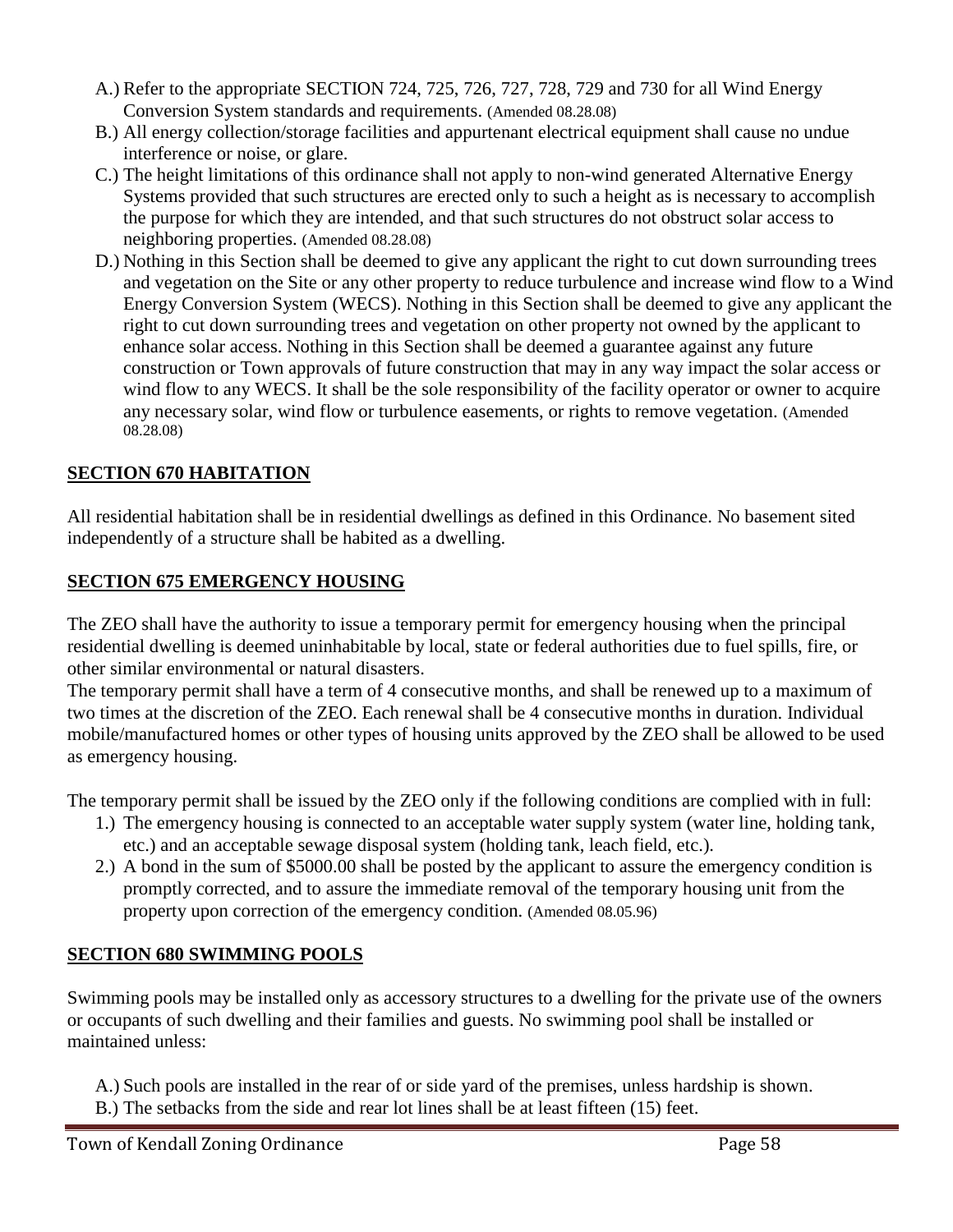- C.) Anything in this Ordinance to the contrary notwithstanding, for inground pools, there shall be erected and maintained a good quality fence four (4) feet in height, enclosing the entire portion of the premises upon which such pool exists, shall be installed and entirely surrounding the area in which such pool is located.
- D.) Every gate in a fence enclosing any pool, except an opening through the dwelling or other main building of the premises, shall be self-closing and self-latching as required in the NYS Uniform Fire Prevention and Building Code. Ladders on all above ground pools shall be retractable or capable of being locked at all times the owner or occupant of the premises is not present at such pool.
- E.) This section does not apply to farm ponds or other natural or artificial made bodies of water located in residential areas.

### **SECTION 690 SATELLITE PARABOLIC ANTENNAE**

This section is intended to provide the minimum level of control necessary to accomplish the health, safety, and aesthetic objectives of the town. The provisions in this section of the Ordinance shall only be applicable to satellite parabolic antennae where the dish dimension measures greater than 36" in diameter. Any antennae dish measuring 36" or less in diameter shall be exempt from the requirements found in this section of the Ordinance. (Amended 08.05.96)

- A.) All parabolic antennae shall be located on the ground at natural grade only and shall not be installed on or above any buildings.
- B.) All parabolic antennae will be located in rear yards, except they may be placed in a front yard if a 200 foot setback from the front lot line can be obtained.
- C.) One parabolic antennae shall be allowed per lot.

## **SECTION 695 HOME OCCUPATIONS**

- A.) No person other than a member of the immediate family occupying such dwelling shall be employed full-time as part of the home occupation.
- B.) No direct sales of products or merchandise from the home is allowed.
- C.) There shall be no outdoor storage or display of materials, goods, supplies or equipment related to the operation of the home occupation.
- D.) The use may increase vehicular traffic flow and parking by no more than one additional vehicle at a time, such parking shall be provided off the street and other than in a required front yard.
- E.) In no way shall the appearance of the structure be altered or the occupation within the residence be conducted in a manner which would cause the premises to differ from its residential character either by the use of colors, materials, construction, lighting, signs or the emission of sounds, noise, or vibration.
- F.) The use shall not generate traffic, parking, noise, vibration, glare, fumes, odors, or electrical interference beyond what normally occurs in the applicable zoning district.
- G.) One nameplate shall be allowed. It may display the name of the occupant and/or the name of the home occupation. It shall not exceed one (1) square foot in area and attached to the structure.
- H.) No more than twenty-five (25%) percent of the gross floor area of the residence shall be used for the conduct of a home occupation.
- I.) Only one (1) commercial type vehicle may be used in connection with the home occupation.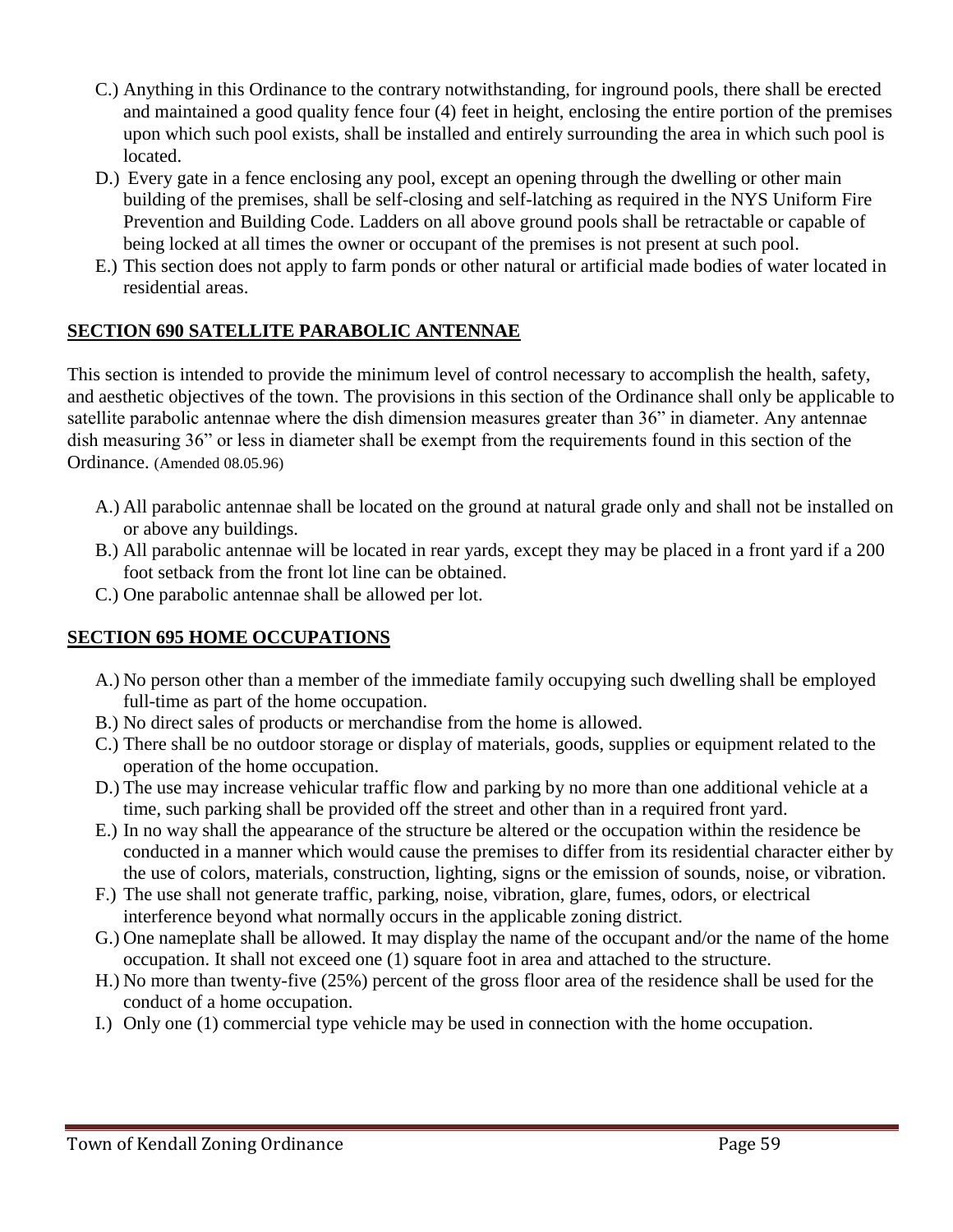# **ARTICLE VII SPECIAL PERMIT USE REGULATIONS**

Special Permit Uses in Article VII have permit renewal terms of 2, 3 or 5 years. Permit renewals shall be issued by the Zoning Enforcement Officer, provided the use continues to comply with all conditions of the original permit. However, the Planning Board may re-evaluate and/or revoke any special permit prior to its renewal date if flagrant and/or persistent violations of the special permit conditions are identified and confirmed by the Zoning Enforcement Officer.

### **SECTION 700 AIRPORTS**

An application for the establishment, construction, enlargement or alteration of an airport shall include, in addition to requirements for special use permits outlined in Article IX, the following statements and information:

- A.) Name and address of the proponent.
- B.) Classification of the proposed airport, such as commercial, non-commercial, or restricted.
- C.) Number of aircraft expected to be based at the airport initially and within five years.
- D.) Type of aircraft expected to be based at the airport initially and within five years.
- E.) Whether an instrument approach procedure will be offered.
- F.) Statement as to the anticipated number of daily operations.
- G.) Copy of the airspace clearance granted by the Federal Aviation Administration for this airport, including USGS topographic map.
- H.) A copy of the New York State Commissioner of Transportation's determination that the airport is in compliance with the provisions of Section 249 of the New York State Business Law.
- I.) A site plan of the airport which includes the following in addition to the requirements listed in Article  $X^{\cdot}$ 
	- 1.) Scale no smaller than one inch equals one hundred feet  $(1" = 100")$ .
	- 2.) Location of all existing and proposed structures.
	- 3.) Alignment of existing and/or proposed runways shown in their exact location.
	- 4.) Location of aircraft parking and tie-down areas.
	- 5.) Provision for vehicular access and off-street parking.
	- 6.) Location and method of all fuel storage facilities.
- J.) An area map at a scale of no less than one inch equals five hundred feet  $(1'' = 500' )$  showing:
	- 1.) Distances to power lines, or other possible obstructions, within two thousand (2,000) feet of the ends of runways shall be accurately plotted.
	- 2.) Properties within five hundred (500) feet shall be plotted and owners identified by name.
- K.) The special permit term for public airports shall be 5 years.
- L.) The Planning Board may in its discretion exclude from the requirements of paragraph I above, any private airport established, constructed or maintained by an individual on his own property for his personal or hobby use; provided, however, that the following conditions are met:
	- 1.) The average number of hours that the airport is in use each week does not exceed twelve hours.
	- 2.) The individual owns no more than three planes, none of which is designed to accommodate more than six persons, including the pilot.
	- 3.) The Planning Board may in its discretion require the applicant to submit proof that the requirements of Section 249 of the General Business Law are otherwise complied with, depending on the proposed airports proximity to highways and other airports.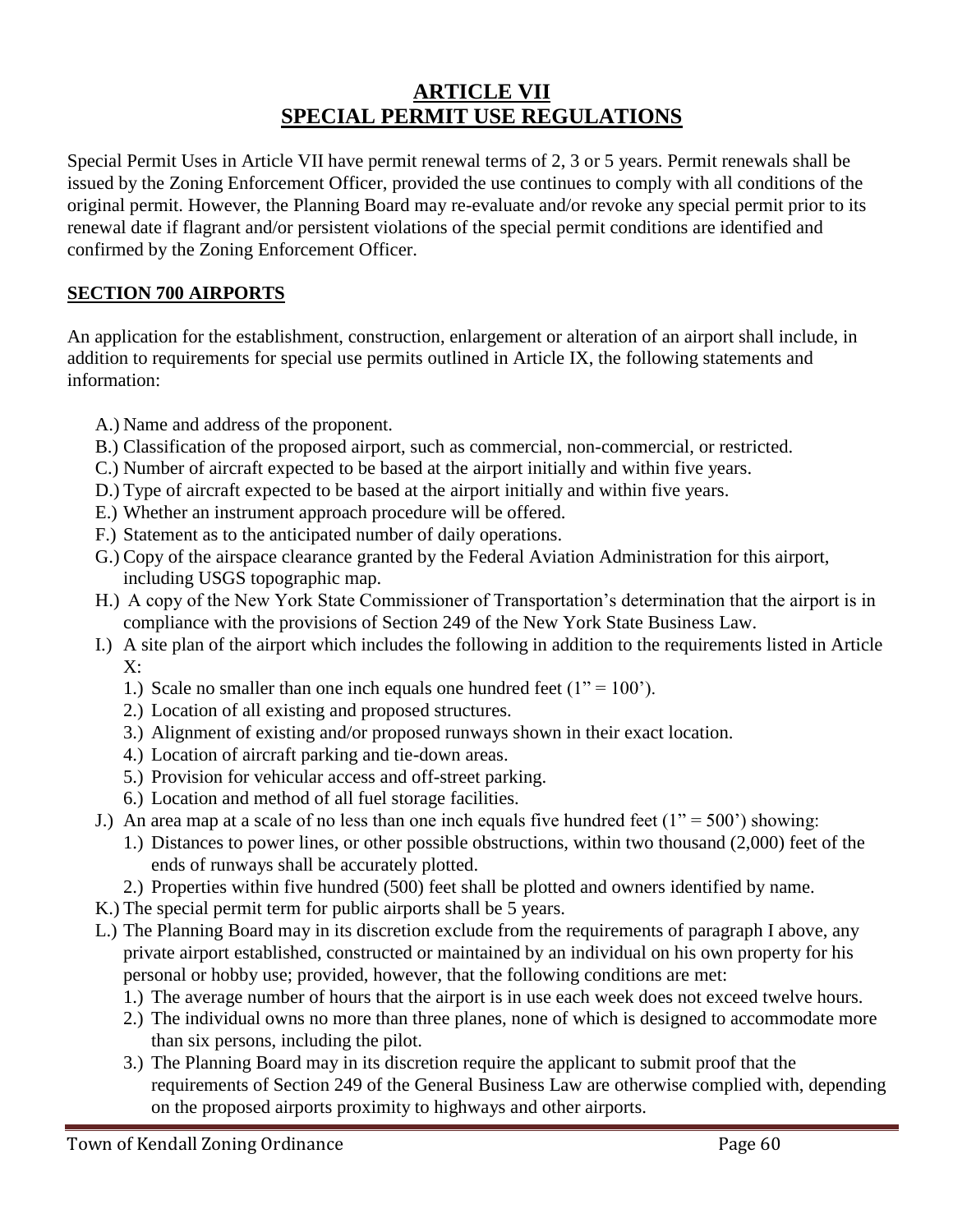4.) The special permit term for a private airport shall be 5 years.

### **SECTION 701 CAMPING GROUNDS**

Camping grounds shall be occupied only by travel trailers, pick-up coaches, motor homes, camping trailers, recreational vehicles, and tents suitable for temporary habitation and used for travel, vacation and recreation purposes. The removal of wheels and placement of a unit on a foundation in a camping ground is prohibited.

- A.) Minimum Lot Size: Ten (10) acres. (Amended 08.05.96)
- B.) Not more than ten (10) travel trailers, campers, tents, recreational vehicles or motor homes shall be permitted per acre of gross campground area. (Amended 08.05.9 6)
- C.) A camping ground shall be so located that no entrance or exit from an individual campsite shall discharge traffic into any residential area. A camping ground shall have a minimum of one hundred fifty (150) feet of frontage on a public street. (Amended 8.05.96)
- D.) Conditions of soil, groundwater level, drainage and topography shall not create hazards to the property or the health or safety of the occupants. The site shall not be exposed to objectionable smoke, noise, odors, or to other adverse influences, and no portion of the camping grounds subject to flooding, subsidence or erosion shall be used for any purpose which would expose persons or property to hazards.
- E.) Management headquarters, recreational facilities, toilets, dumping stations, showers, coin-operated laundries, and other uses and structures customarily incidental to the operation of camping grounds are permitted as accessory uses to the camping grounds. In addition, retail stores and other convenience establishments shall be permitted as accessory uses in camping grounds in such districts where such uses are not allowed as principal uses, subject to the following restrictions.
	- 1.) Such establishments and the parking areas primarily related to their operations shall not occupy more than five (5) percent of the gross area of the camping ground. Such establishments shall be restricted in their use to occupants of the camping ground.
	- 2.) Such establishments shall present no visible evidence from any street outside the camping ground of their commercial character which would attract customers other than occupants of the camping ground.
	- 3.) The structures housing such facilities shall not be directly accessible from any public street, and shall be only be accessible from a street within the camping ground.
- F.) Plans for sewage disposal and water supply shall be designed in accordance with standards promulgated by the New York State Department of Health and/or Environmental Conservation, and shall receive approval from said agencies
- G.) Streets in camping grounds shall be private, but shall be constructed with a stabilized travel way and shall meet the following minimum stabilized travel way width requirement:

One Way with no parking on either side: 12 feet

One Way with parking on one side: 24 feet

Two Way with no parking on either side: 24 feet

Two Way with parking on one side: 36 feet

- Two Way with parking on both sides: 48 feet
- H.) Each travel-trailer site shall be at least 2500 square feet in area, and shall have a minimum width of forty (40) feet.
- I.) A minimum of eight (8) percent of the gross area for the camping ground shall be set aside and developed as common use areas for open or enclosed recreation facilities. No travel-trailer, storage area, or utility site shall be counted as meeting recreational purposes.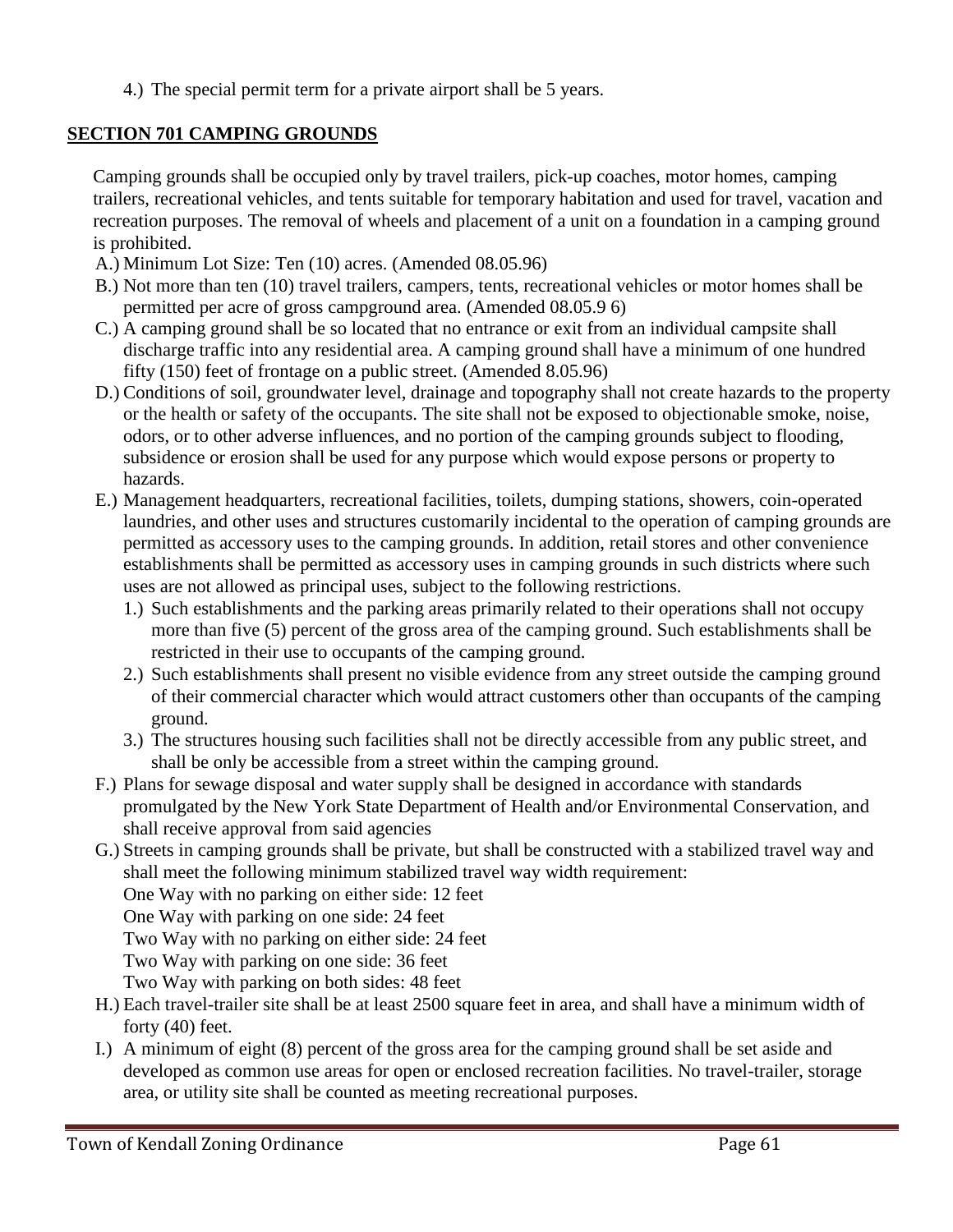- J.) Entrances and exits to camping grounds shall be designed for safe and convenient movement of traffic into and out of the camping ground and to minimize friction with movement of traffic on adjacent streets. All traffic into or out of the camping ground shall be through such entrances and exits. An adequate lighting system shall be provided for the camping ground.
- K.) All utilities shall be underground.
- L.) Not less than one covered twenty (20) gallon garbage receptacle shall be provided for each camp site. Garbage and rubbish shall be collected and disposed of as often as may be necessary to insure sanitary conditions.
- M.)All applicable sanitation standards promulgated by the State of New York, County of Orleans, or Town of Kendall shall be met.
- N.) Setbacks. Each building or structure within a camping ground shall comply with the setback regulations applicable to the zoning district in which such camping ground is located, except that travel trailers, campers, tents, motor homes, and the motor vehicles propelling or carrying the same may be located not closer than fifteen (15) feet of any side or rear lot line nor closer than sixty (60) feet to any front lot line.
- O.) The special permit term for this use shall be 5 years.

## **SECTION 703 CLUBS (LODGES, FRATERNAL ORGANIZATION, ETC.)**

- A.) Minimum Dimensional Requirements: Minimum Lot Size: 25,000 square feet. Minimum Lot Frontage: 120 feet
- B.) Landscaping areas or screening adequate to protect adjacent properties and land uses shall be provided on all side and rear lot lines.
- C.) Minimum parking shall be one per employee and one per each three members.
- D.) Entrances and exit points shall be from major or secondary roads.
- E.) The special permit term for this use shall be 3 years.

# **SECTION 704 DAY CARE CENTERS**

- A.) All Day Care Centers must have an active outdoor play area of 100 square feet per child.
- B.) Outdoor play areas must be appropriately fenced in or otherwise protected from roads and nearby properties.
- C.) No outdoor play equipment may be placed within ten feet of any property line, fence, or structure.
- D.) Minimum parking shall be one (1) space per staff member, plus one (1) space per each five (5) children.
- E.) The special permit term for this use shall be 3 years.

# **SECTION 705 DRIVE-IN BUSINESS**

- A.)The following information shall be submitted as part of the application for site plan approval and for a special use permit for a drive-in business, in addition to that information required in other sections of the ordinance.
	- 1.) The location and dimensions of all structures including buildings, screened trash areas, fencing, and lighting (show direction and level of illumination).
	- 2.) The locations and dimensions of all off-street parking areas and driveways.
	- 3.) Proposed landscaping of site.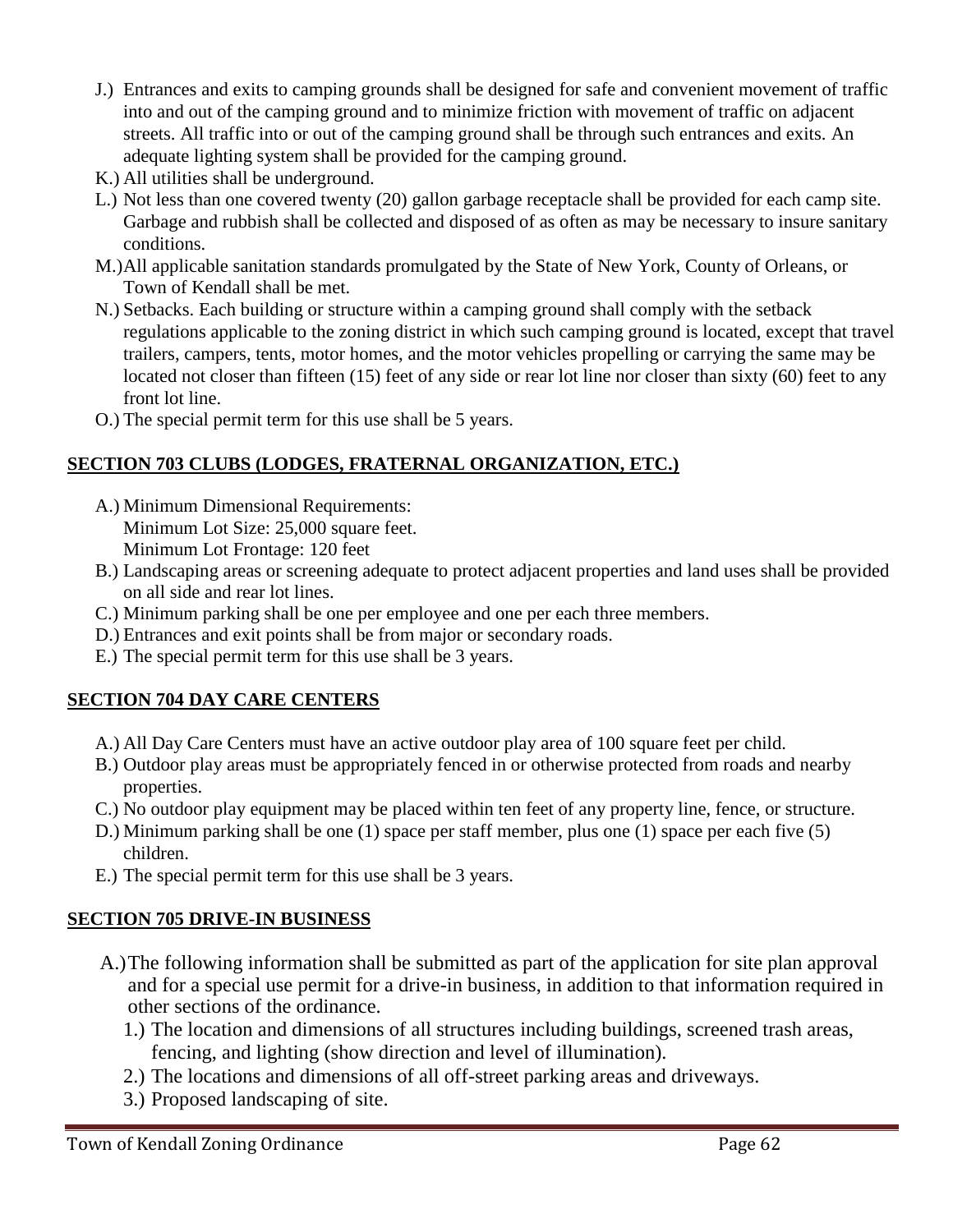- B.)All drive-in businesses shall be a minimum of 200 feet from other such businesses, which distances shall be computed as follows:
	- 1.) For such businesses on the same side of the street, 200 feet measured diagonally between the two (2) closest property lines.
	- 2.) For such businesses on opposite sides of the street, 200 feet measured diagonally between the two (2) closest property corners.
	- 3.) For four-corner intersections, one (1) such business may be located on diagonally opposite corner exclusive of the 200 foot distance requirement.
- C.)All drive-in businesses shall provide suitable storage of trash in areas which are so designated and constructed as to allow no view of the trash storage from the street, to prevent waste paper from blowing around the site or onto adjacent properties or public right-of-way, and to permit safe, easy removal of trash by truck or hand.
- D.)The minimum distance of any driveway to property line shall be fifteen (15) feet.
- E.) The minimum distance between driveways on the site shall be 65 feet measured from the two (2) closest driveway curbs.
- F.) The minimum distance into the site shall be from a street intersection shall be 30 feet measured from the intersection of the street right-of-way to the nearest end of the curb radius.
- G.)Drive-in Businesses adjacent to or integrated in a shopping center or cluster of commercial facilities shall use the common access with other business establishments in that center.
- H.)Exterior lighting proposed for the site shall be planned, erected and maintained so it will not cast direct light or glare upon adjacent properties or public right-of-way. The light source shall not be higher than twenty (20) feet.
- I.) Landscaping and fencing shall be provided in accordance with Section 610 to minimize visual impacts and minimize conflicts with adjacent land uses.
- J.) Water supply and sewage disposal systems shall be reviewed by the Orleans County Health Department.
- K.)The special permit term for this use shall be 5 years.

# **SECTION 706 ESSENTIAL SERVICES**

- A.)Essential services may be allowed as special permit uses in all districts by the Planning Board.
- B.)The Planning Board shall determine the following prior to approving a special permit:
	- 1.) The proposed installation in a specific location is necessary and convenient for the efficiency of the essential services or the satisfactory and convenient provision of service to the area in which the particular use is located.
	- 2.) The design of any building in connection with such facility shall conform to the general character of the area and will not adversely affect the safe and comfortable enjoyment of property rights in the district in which it is to be located.
	- 3.) Adequate landscaping will be provided to create a visual and sound buffer between such facilities and adjacent property.
	- 4.) All new and replacement electric distribution, telephone, cable TV and other lines shall be placed underground.
	- 5.) All services connections from distribution lines to consumers shall be placed underground.
	- 6.) All points of necessary access, or transformers, shall be placed in secure structures at ground level.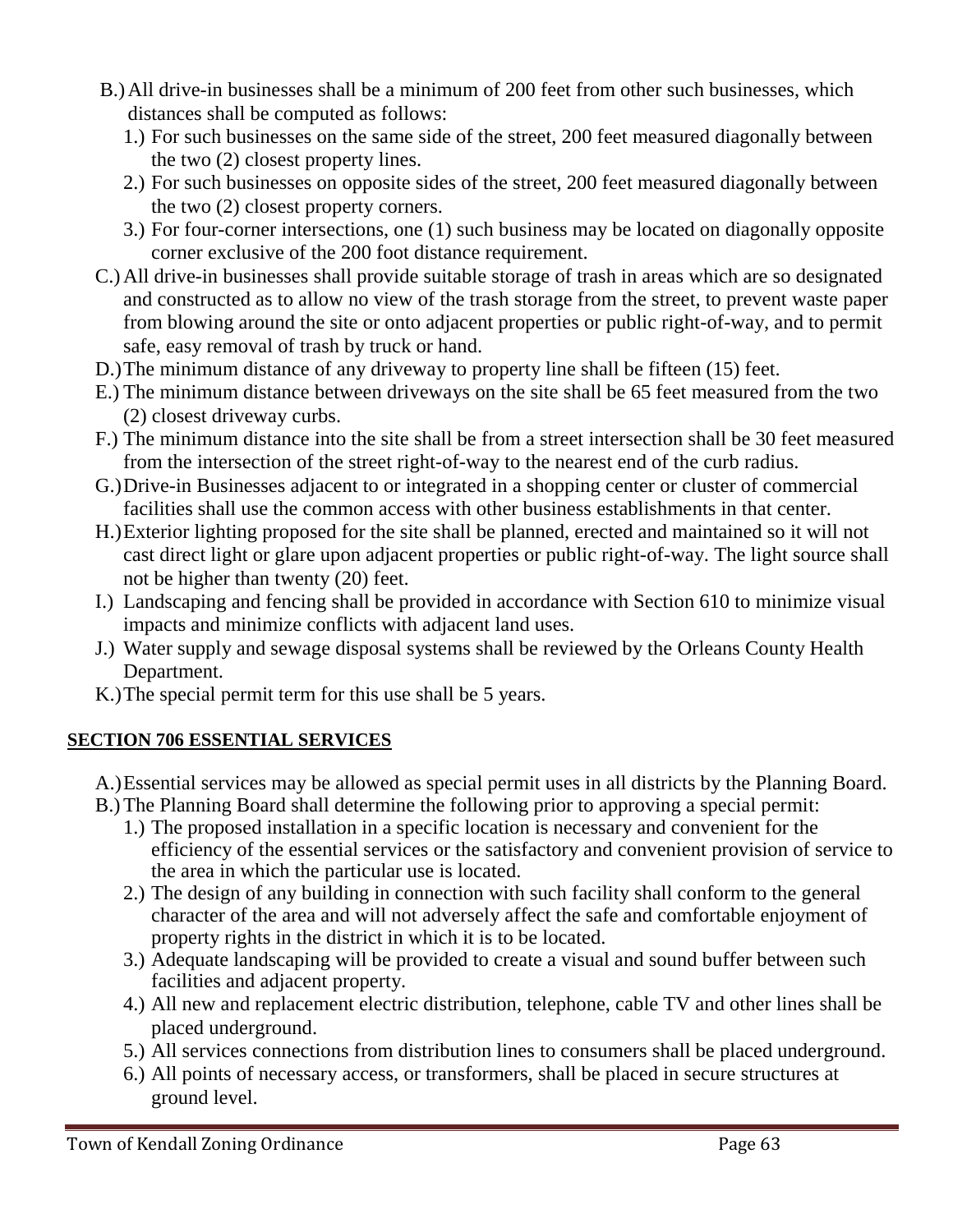- 7.) All major electrical transformer facilities or substations, if above ground, shall be secured by an outer and inner fence, each ten feet from each other at any point; also no transformer or associated switches shall be closer than 100 feet from any lot line.
- C.)The special permit term for this use shall be 3 years.

# **SECTION 707 EXCAVATION AND MINING**

- A.) The applicant shall furnish evidence of a valid permit from the New York State Department of Environmental Conservation pursuant to Title 27, Article 23 of the Environmental Conservation Law when applicable.
- B.) Minimum lot area: Ten (10) acres.
- C.) All buildings and excavation operations shall be located or shall occur not less than 100 feet from any street or property line.
- D.) All equipment used for excavations and processing shall be constructed, maintained, and operated in such a manner as to eliminate, as far as is practical, noises and vibrations and dust conditions which are injurious or a nuisance to persons living in the vicinity.
- E.) All operations shall be conducted between the hours of 7:00 a.m. and 6:00 p.m. with no Sunday or legal holiday operations, and except in the case of a public or private emergency or whenever any reasonable or necessary repairs to equipment are required to be made.
- F.) All land which has been excavated must be rehabilitated in accordance with reclamation plans approved by the Planning Board as part of the site development plan review and approval process within one (1) year after the termination of operations, at the expense of the operator.
- G.) A performance bond or some other financial guarantee shall be required to assure that the conditions stipulated in the approval of the special use permit are carried out.
- H.) The Planning Board shall consider the following criteria in their review of the special use permit request:
	- 1.) The current use of the property proposed to be excavated as well as the proposed use of the area subsequent to completion of the excavation and restoration thereof.
	- 2.) The potential short-term and long-term effects of the proposal on the aesthetics and environment of the area or of surrounding areas.
	- 3.) The potential effect that the proposed action will have on agricultural productivity in the area, and its effect on future development in the area.
	- 4.) The amount of time, as estimated by the applicant, that will be required for the completion of the proposed excavation and the restoration of the property.
	- 5.) Noise and/or vibrations that may be created by the proposed operation.
	- 6.) Additional traffic that may be created by the proposed operation. Deleterious effects, if any, on the property in the general area of the proposed operation.
- I.) The special permit term for this use shall be 2 years.
- J.) No persons, firm or corporation shall strip, excavate, or otherwise remove top soil for sale or other use other than on the premises from which taken, except in connection with the construction or alteration of a building on such premises and excavation or grading incidental thereto. Any area of land consisting of more than one (1) acre from which top soil has been removed or covered over by fill shall be seeded to provide an effective cover crop within the first growing season following the start of said operation.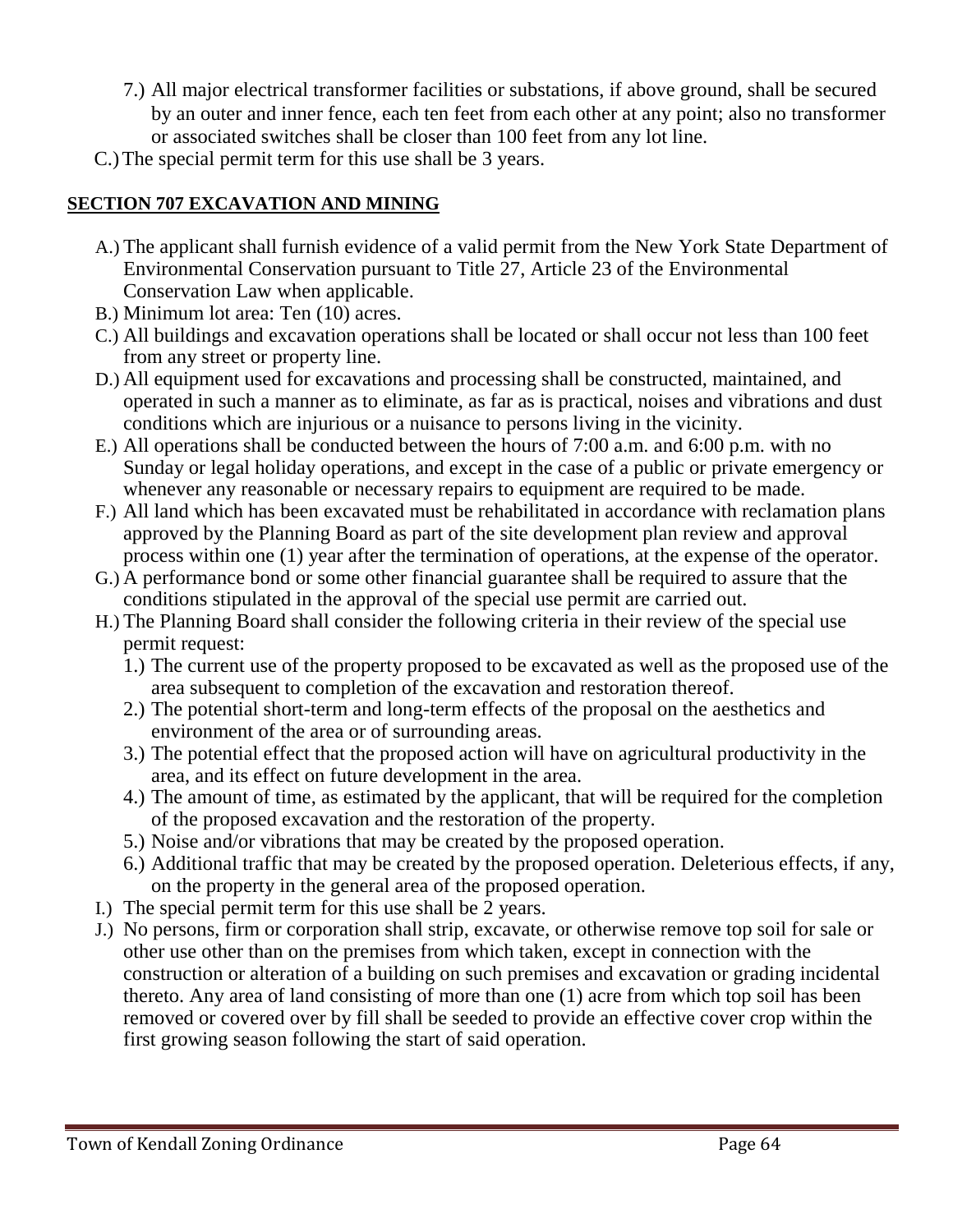### **SECTION 708 FARM LABOR CAMPS**

- A.) The special permit term for this use shall be 3 years.
- B.) The minimum lot size for a Farm Labor Camp shall be 20,000 square feet for the first four camp occupants, with additional area of land provided for each additional occupant inhabiting the camp thereafter as required by county, state, and federal laws and codes.
- C.) Farm Labor Camps shall comply with the setback regulations applicable to the zoning district in which they are located.
- D.) Labor Camps may only operate during the growing and harvesting season (May to November) except when extraordinary circumstances are shown.
- E.) The Zoning Officer may inspect the camp at any time on one (1) day's notice to assure the provisions of this Ordinance are being complied with.
- F.) The Labor Camp and camp buildings must continually comply with all applicable local, state and federal ordinances, rules and regulations.
- G.) The Planning Board, during site plan review, may take into consideration the general suitability of establishment of a Labor Camp in the particular area required.
- H.) The Planning Board, during site plan review, may take into consideration the general suitability of establishment of a Labor Camp in the particular area requested.

### **SECTION 709 HOME BUSINESS**

- A.) No more than two (2) persons other than a member of the immediate family occupying such dwelling shall be employed.
- B.) There shall be no outdoor storage or display of materials, goods, supplies, or equipment related to the operation of the home business.
- C.) The use shall not generate vehicular traffic in greater volumes than that normal to the zoning district in which the use is located. Minimum parking shall be one space per employee, plus one space for every 300 square feet of gross floor area committed to the business.
- D.) In no way shall the appearance of the structure be altered or the business be conducted in a manner which would cause the premises to differ from its residential character either by the use of colors, materials, construction, lighting, signs or the emission of sounds, noise, or vibrations.
- E.) The use shall not generate noise, vibration, glare, fumes, odors, or electrical interference beyond what normally occurs in the applicable zoning district.
- F.) One sign shall be allowed not to exceed four square feet in area per side with a maximum of two printed sides.
- G.) No more than 40 percent of the gross floor area of a dwelling shall be used for the conduct of a home business. The total gross floor area of a detached accessory structure shall be permitted for use of a home business provided that no part of the business is conducted within the principal structure.
- H.) No more than one commercial vehicle type shall be used in connection with the home business.
- I.) No home business shall be permitted where access is provided only by a shared private road.
- J.) There shall be no use of utilities or community facilities beyond that normal to the use of the property for residential purposes.
- K.) Motor vehicle repair shops shall not be deemed a home business.
- L.) A physician or dentist may use a residential structure owned by such practitioner for a professional office, even if he does not reside in such structure, subject to the following: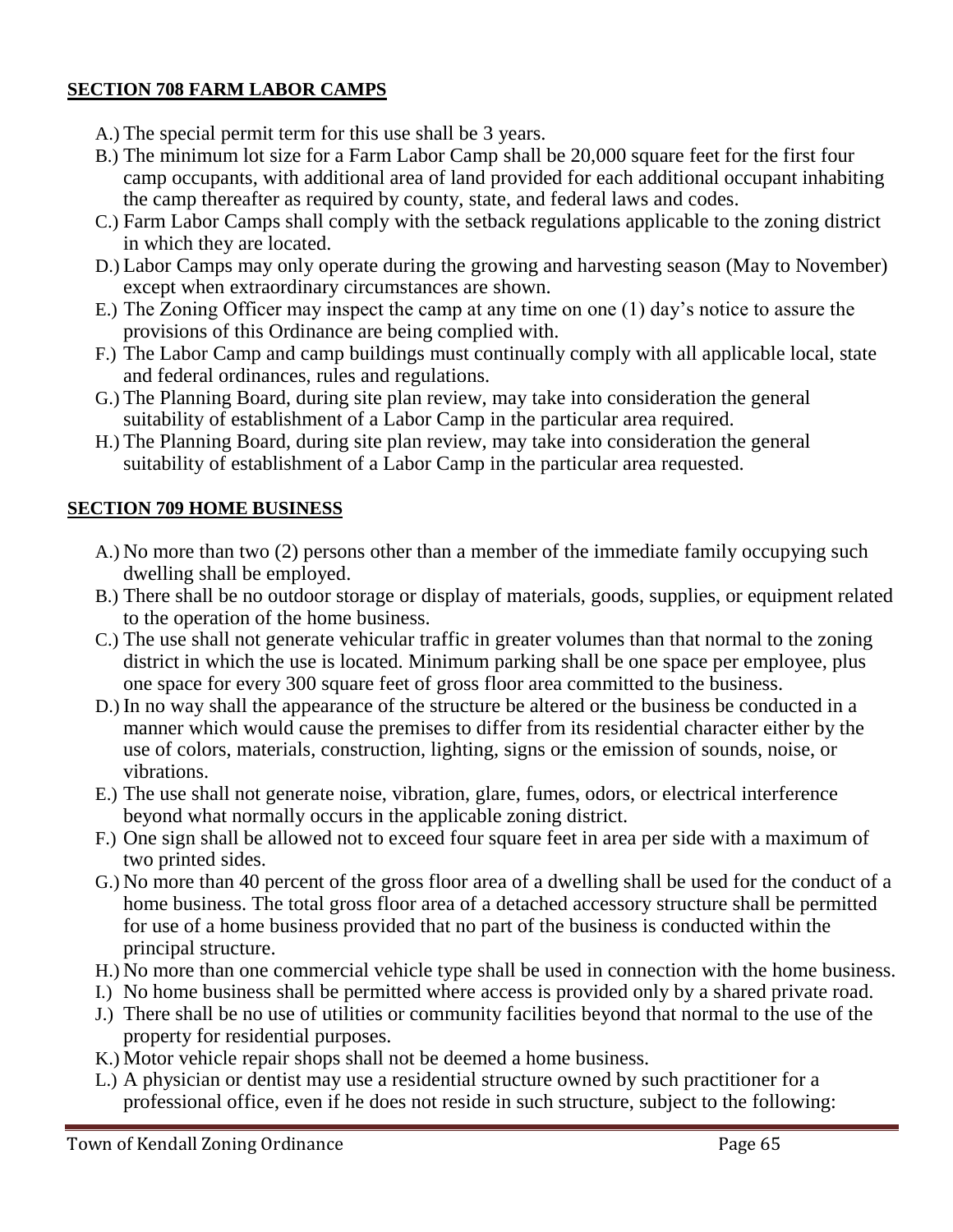1.) Section 7096, C, 0, E, F, H, I, and J shall apply.

2.) No more than four persons, including the practitioner, shall be employed.

M.) The special permit term for this use shall be 5 years.

### **SECTION 710 HOTELS AND MOTELS**

A.) Minimum Dimensional Requirements: Minimum Lot Size: 2 acres. Minimum Lot Width: 250 feet. Minimum Front Setback: 100 feet.

Minimum Side and Rear Setbacks: 50 feet.

- B.) Restaurants, cafeterias, swimming pools, newsstands, pharmacies, barber shops, hairdressers, gift shops, and other personal service shops for the convenience of guests may be permitted as accessory uses. With the exception of an identifying sign for the restaurant, no external evidence of their internal commercial activities is permitted.
- C.) All Motels shall provide a minimum of one parking space for each 100 square feet of gross floor area. Parking areas for more than 50 vehicles shall delineate fire lanes.
- D.) No driveway shall be located less than 50 feet from an intersection, and the use of common access with other similar uses is encouraged.
- E.) No driveway shall be less than 20 feet from a property line.
- F.) The minimum distance between driveways on the site shall be 70 feet, measured in a straight line between the two closest curbs.
- G.) No driveway shall be less than 20 feet in width.
- H.) All Motels shall provide a commercial type refuse container on site. Such containers shall be placed on a concrete or stone pad, visually screened from view, and shall provide adequate rodent control measures.
- I.) No exterior light source shall be erected in excess of 50 feet above the ground, and shall be placed so as to not cast direct light or glare on adjacent properties.
- J.) Landscaping and/or fencing shall be provided to minimize visual conflicts with adjacent land uses. All fencing shall comply with Section 610.
- K.) All signage shall comply with Section 600 and 601 of this Ordinance.
- L.) Water supply and sewage disposal systems shall be reviewed and approved by the Orleans County Health Department.
- M.) The special permit term for this use shall be 5 years.

# **SECTION 711 JUNK YARDS**

The, provisions of the State Junkyard Law (General Municipal Law, Section 136, as amended) are hereby adopted by reference and shall apply to all junk yards as defined in this Ordinance. The expansion or alteration of existing junk yards shall also be governed by the provisions of this section.

- A.) Minimum Dimensional Requirements: Minimum Lot Size: 5 acres. Maximum Lot Size: 15 acres Minimum Lot Width: 300 feet. Minimum Front, Side and Rear Setbacks: 100 feet
- B.) A junk yard shall be completely surrounded with a fence (or screen) at least eight feet in height which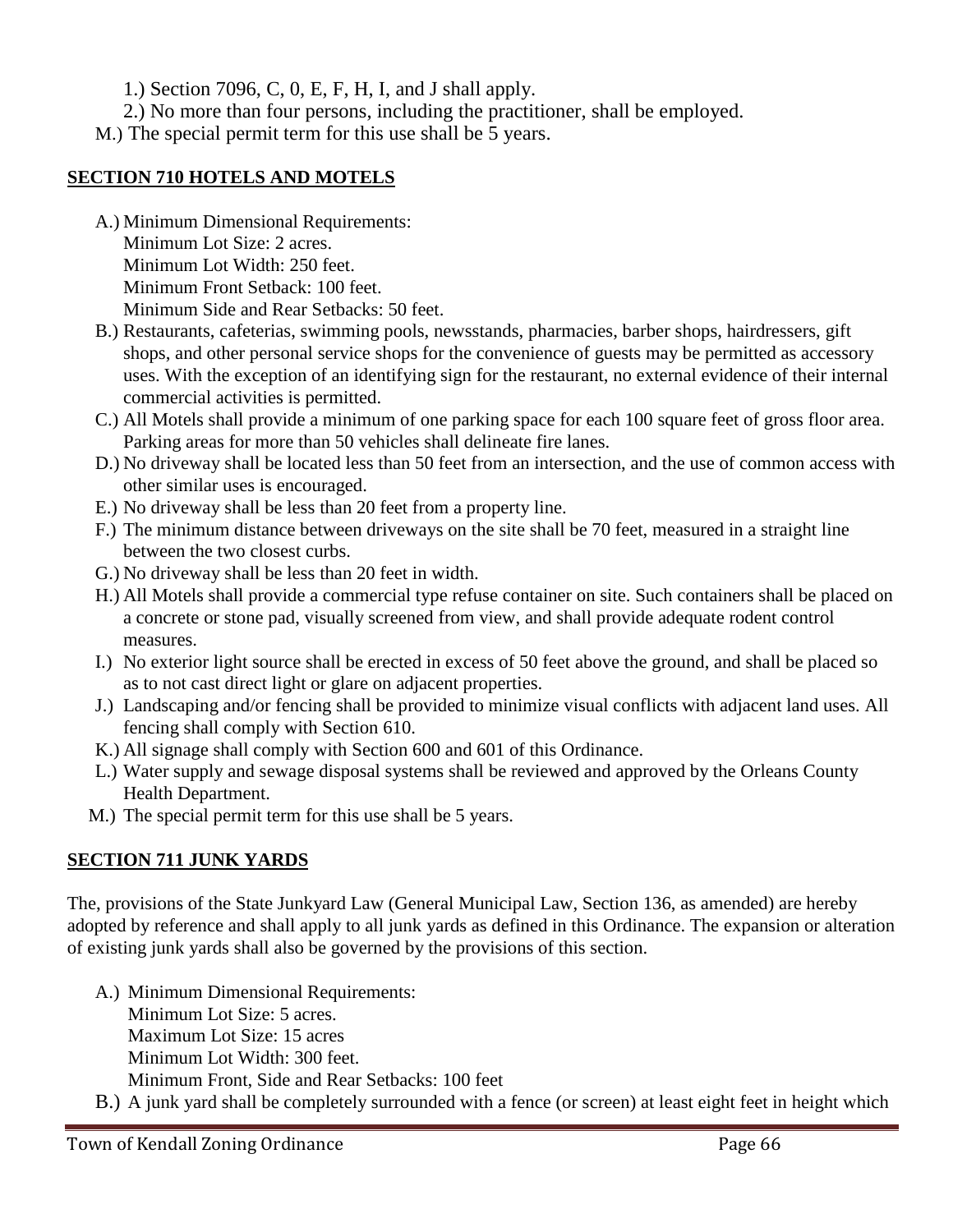completely screens the junk yard from public view and with a suitable gate which shall be closed and locked except during the working hours of such junk yard or when the applicant or his agent shall be within. Such fence shall be erected no nearer than the required setbacks.

- C.)All junk stored or deposited by the operator shall be kept within the enclosure of the junk yard except as removal shall be necessary for the transportation of same in the reasonable course of business.
- D.)The special permit term for this use shall be 2 years.

# **SECTION 712 KENNELS AND ANIMAL HOSPITALS**

- A.) Minimum Dimensional Requirements: Minimum Lot Size: 75,000 square feet. (Amended 08.05.96) Minimum Lot Frontage: 250 feet.
- B.) Adequate landscaping of fencing shall be provided to create a visual, sound and smell buffer between such facilities and adjacent properties.
- C.)All buildings, structures or other accessory uses shall be at least seventy-five (75) feet from any property line.
- D.)All animals shall be kept within a totally enclosed building between 8:00 p.m. and 6:00 a.m.
- E.) Lot coverage shall not exceed fifty (50) percent.
- F.) Entrance and exit points shall be from major or secondary roads only.
- G.)One parking space shall be provided for each employee and one space for every three kennel runs at all kennels and animal hospitals.
- H.)The special permit term for this use shall be 3 years.

# **SECTION 713 MOBILE/MANUFACTURED HOME PARK**

- A.)The special permit term for this use shall be 5 years.
- B.)The minimum site area of proposed mobile/manufactured home parks shall not be less than twenty (20) acres.
- C.)Individual mobile/manufactured home lots shall have an area of not less than 10000 square feet. Each individual lot shall front on an interior park roadway and have a minimum width of 75 feet.
- D.)Minimum Dimensional Requirements: Minimum Front Setback: 25 feet. Minimum Side Setback: 20 feet. Minimum Rear Setback: 10 feet.
- E.) The minimum setbacks of every mobile/manufactured home, building or other structure in a park from the nearest public street line shall be seventy (70) feet, and from every other lot line of the park shall be forty (40) feet.
- F.) Not more than one (1) mobile/manufactured home shall be located on any one (1) individual lot. Every mobile/manufactured home within a park shall be located on a mobile/manufactured home lot shown on the approved site plan for said park.
- G.)At least one (1) framed service building shall be constructed in each mobile/manufactured home park which shall be adequate to provide for storage of all equipment, tools, and materials necessary for the maintenance of the park, and all such equipment, tools, material shall be stored within said building when they are not in use.
- H.)Each individual lot must have not less than two (2) off-street parking spaces. Such parking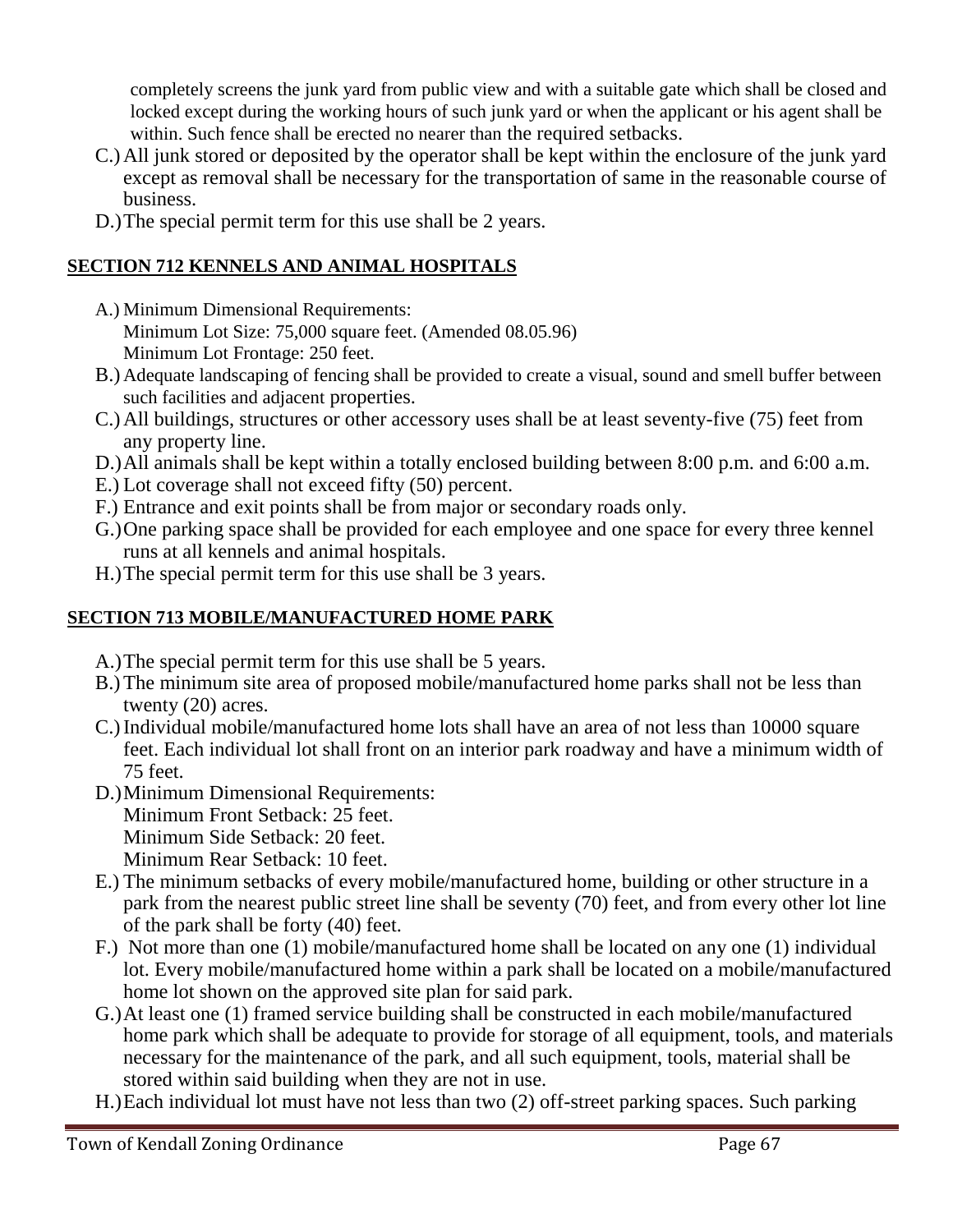spaces shall be connected to the entrance of the mobile/manufactured home by a paved sidewalk having a minimum width of thirty- six (36) inches.

- I.) No boats, campers, travel trailers, recreational vehicles, or unregistered and unlicensed motor vehicles shall be parked or stored at any place within a mobile/manufactured home park except in areas designated and approved for such storage as part of the site plan approval.
- J.) Every travel lane and parking lane within a mobile/manufactured home park shall have a minimum pavement width of twelve (12) feet and each roadway shall have a minimum rightof-way width of fifty (50) feet. If cul-de-sacs exist, they shall have a minimum diameter of eighty (80) feet.
- K.) A complete water distribution system approved by the Orleans County Health Department and other appropriate agencies, including a water-service pipe for each mobile/manufactured home lot and appropriately spaced fire hydrants shall be installed.
- L.) A public sanitary sewage disposal system approved by the Orleans County Health Department and other appropriate agencies shall be installed, including a sewer connection for each mobile/manufactured home lot.
- M.) All public utility, electric, gas, cable television and telephone lines shall be installed underground.
- N.) Appropriate street lighting shall be installed on interior roadways with the minimum number of lights being on at each intersection of interior roadways or with abutting public road, and at least every two hundred (200) feet where such intersections are more than two hundred (200) feet apart.
- O.) Pedestrian walkways shall be provided along at least one side of all interior streets and shall be five (5) feet in width.
- P.) A landscape plan shall be prepared and carried out which will assure the Planning Board that an appropriate planting of trees and shrubs will be included in the park design, including screening where necessary.
- Q.) No mobile/manufactured home shall be located on a mobile/manufactured home lot until the roadways, sanitary sewage disposal system, water supply system, storm drainage system, street lighting, landscaping, recreation areas, framed service buildings, and accessory vehicular storage buildings serving the mobile/manufactured home park have been installed in accordance with the approved site plan for the park.
- R.) Each roadway shall be named and noted upon signs at each roadway intersection. Each mobile/manufactured home lot shall be assigned a permanent number which shall be noted on the mobile/manufactured home lot in a location clearly visible from the roadway.
- S.) All fuel tanks used for heating within a mobile/manufactured home park, including all fuel tanks used for heating within individual homes, shall be installed underground in accordance with NFPA standards.
- T.) Every mobile/manufactured home park shall have a recreational area or open space area for use by the occupants of the park. Such areas shall be as centrally located as the topography and design of the park permit. Such areas shall be not less than one (1) acre for the first 20 mobile home lots, with an additional 1000 square feet provided for each additional mobile home lot established thereafter.
- U.) The park owner/operator shall provide for the regular collection and disposal of garbage, trash, and rubbish for all residents of the park
- V.) No more than one (1) accessory building shall be permitted on any individual mobile/manufactured home lot.
- W.) Each mobile/manufactured home shall be enclosed at the bottom with a fire resistant skirt or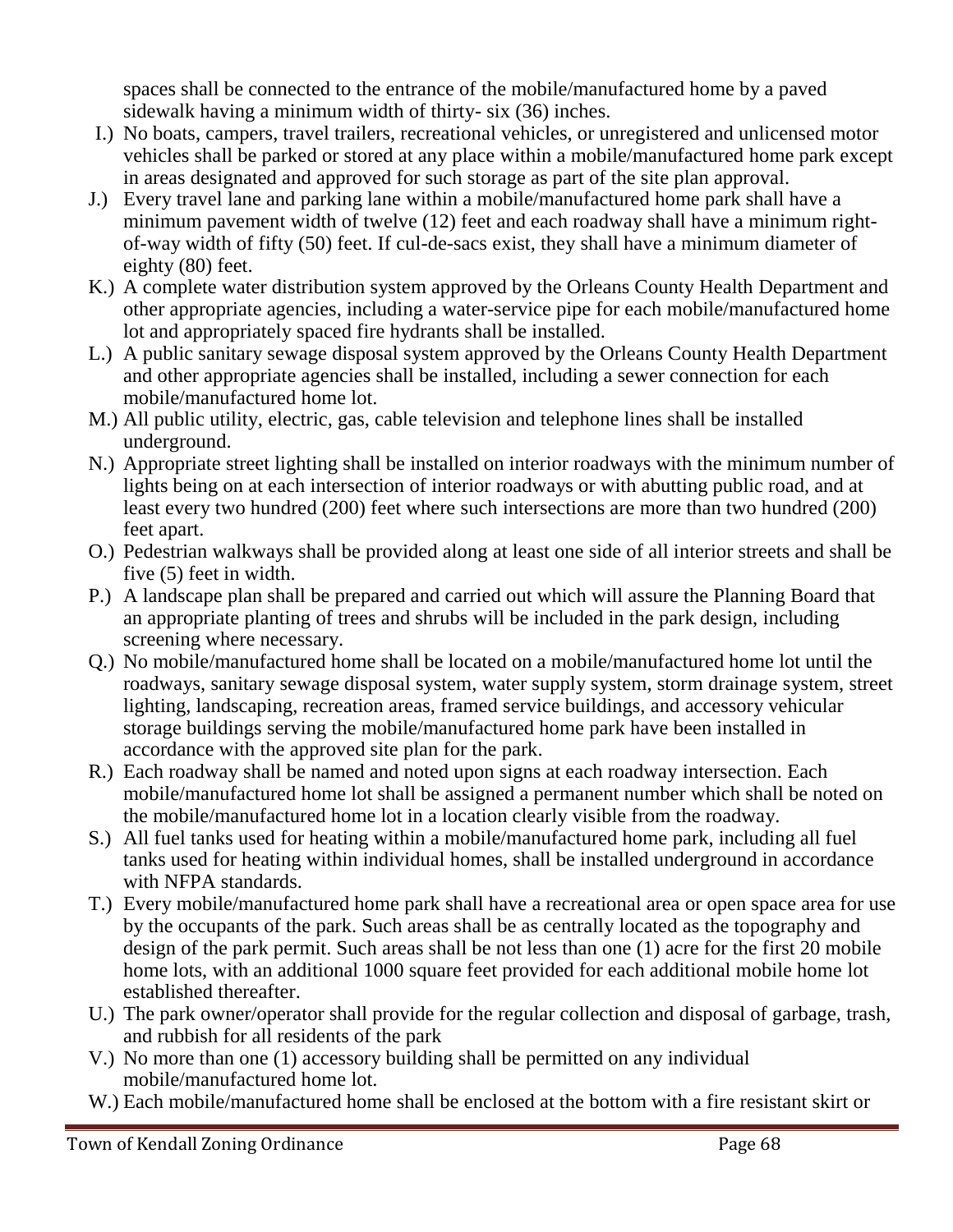enclosure within thirty days after the placement of the home on the lot.

- X.) No enclosure or addition, with the exception of carports, door porches, and patios, shall be constructed on, added to, or attached to the exterior of any mobile/manufactured home.
- Y.) No mobile/manufactured home shall be offered for sale, displayed for sale, or sold within a park unless such mobile/manufactured home is located on an individual mobile/manufactured home lot and is connected to electric, sewer and water services.
- Z.) Every roadway within a mobile/manufactured home park shall be maintained in good repair and shall be open at all times reasonably possible for travel by occupants of the park and necessary fire, police, ambulance, public utility maintenance and fuel supply vehicles. The park owner/operator shall be responsible for providing and paying the cost of such maintenance and for all necessary snow removal.
- AA.)Sale of Lots. Any sale of a mobile/manufactured home lot or lots, or a portion of a mobile/manufactured home park, other than the entire mobile/manufactured home park, as shown on the plan of such park approved by the town, shall thereupon immediately invalidate the special permit for such park approved by the Planning Board. Any use of any of the premises within the mobile/manufactured home park other than as a mobile/manufactured home park shall thereupon immediately invalidate the special permit of such park approved by the Planning Board.
- BB.) Home Occupations. Home occupations shall not be permitted in any individual mobile/manufactured home located within a park.

# **SECTION 714 MULTIPLE FAMILY DWELLINGS**

- A.)The maximum gross density shall not exceed eight (8) units per acre.
- B.)Minimum Habitable Floor Area Requirements:
	- 1.) Townhouse units with two bedrooms or less: 850 square feet.
	- 2.) Townhouse units with three bedrooms or more: 1,000 square feet.
	- 3.) Efficiency Apartment unit: 550 square feet.
	- 4.) Apartment unit with one bedroom: 675 square feet.
	- 5.) Apartment unit with two bedrooms: 800 square feet.
	- 6.) Apartment unit with three bedrooms: 950 square feet.
	- 7.) No more than twenty (20) percent of the total units within a multiple family development shall be three (3) or more bedroom units.
- C.) Setback Requirements:
	- 1.) The minimum front setback from any public street shall be 90 feet.
	- 2.) The side and rear setbacks shall be 50 feet from all other lot lines.
	- 3.) Minimum distance between buildings in a multiple family dwelling development shall be 80 feet.
- D.)All stairways to the second floor or higher shall be located inside the building
- E.) Access to public road:
	- 1.) All multiple-family dwelling developments must have direct access to public roads.
	- 2.) If there are more than twelve (12) dwelling units in a multiple-family development, direct access must be provided to a public road by a private driveway or a road dedicated to the Town by the developer.
	- 3.) If there are more than fifty (50) dwelling units in a multiple-family development, or if in the opinion of the Planning Board the location or topography of the site indicate the need for additional access, the Planning Board may require such additional access as a condition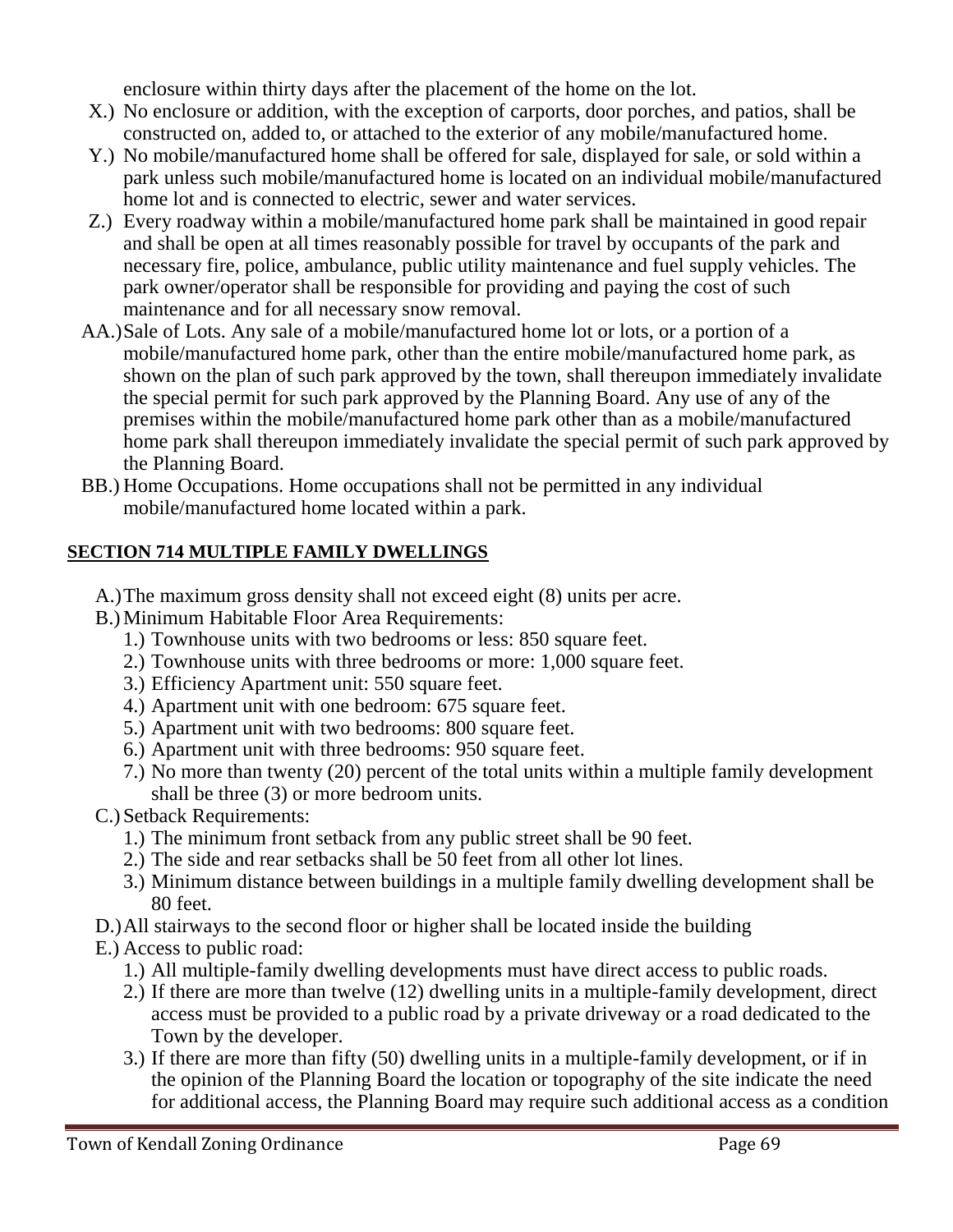of site plan approval.

- F.) Off-street parking shall be provided in the amount of two (2) spaces for each unit.
- G.)The aggregate of lot coverage of multiple-family dwelling development shall not exceed thirty (30) percent of the total lot area.
- H.)Plans submitted for site plan approval shall include: sewage disposal, water supply, storm drainage, landscaping, and lighting.
- I.) The special permit term for this use shall be 3 years.

## **SECTION 715 MOTOR VEHICLE REPAIR SHOPS**

- A.)Minimum Dimensional Requirements: Minimum Lot Size: 25,000 square feet Minimum Lot Width: 150 feet.
- B.)Entrance and exit driveways shall have an unrestricted width of not less than 25 feet and not more than 30 feet, and shall be located not nearer than 10 feet from any property line, and shall be designed as to avoid the necessity of any vehicle backing out into any public right-of-way.
- C.)No more than ten (10) licensed motor vehicles being serviced or repaired shall be stored or parked outdoors for more than 48 hours, and these shall be in areas effectively screened from all property lines. All such vehicles shall be stored in a neat, orderly manner.
- D.)No such establishment shall be located within a distance of 200 feet of a residence, cemetery, school, church, hospital, nursing home, senior citizen housing or other place of public assembly designed for occupancy by more than 50 persons or within 500 feet of another motor vehicle repair shop or gasoline station on the same side of the street. Said distance shall be measured in a straight line between the nearest points of each of the lots or premises.
- E.) A buffer strip shall be established, as determined by site plan review, along a side or rear property line facing any of the uses listed in D above.
- F.) The entire area of the site traveled by motor vehicles shall be hard surfaced.
- G.)All repairs of motor vehicles shall be performed in a fully enclosed building and no more than two (2) motor vehicles shall be offered for sale on the premises at any one time.
- H.)All motor vehicle parts or partially dismantled motor vehicle shall be stored inside an enclosed building.
- I.) The special permit term for this use shall be 2 years.

#### I **SECTION 716 PUBLIC AND SEMI-PUBLIC BUILDINGS AND GROUNDS**

- A.)Minimum Dimensional Requirements: Minimum Lot Size: 20,000 square feet
	- Minimum Lot Frontage: 100 feet.

If used for recreation purposes, as defined in this Ordinance:

Minimum Lot Size: One (1) acre

- Minimum Lot Frontage: Two hundred (200) feet.
- B.)Landscaped areas at least ten (10) feet in width or other suitable screening shall be provided for the entire length of any lot line adjacent to any residence or adjacent street.
- C.)No structure of use shall be located within fifteen (15) feet of any adjacent property line.
- D.)Entrance and exit points shall be from major or secondary roads.
- E.) Parking areas shall not be within ten (10) feet of any property line.
- F.) The special permit term for this use shall be 3 years.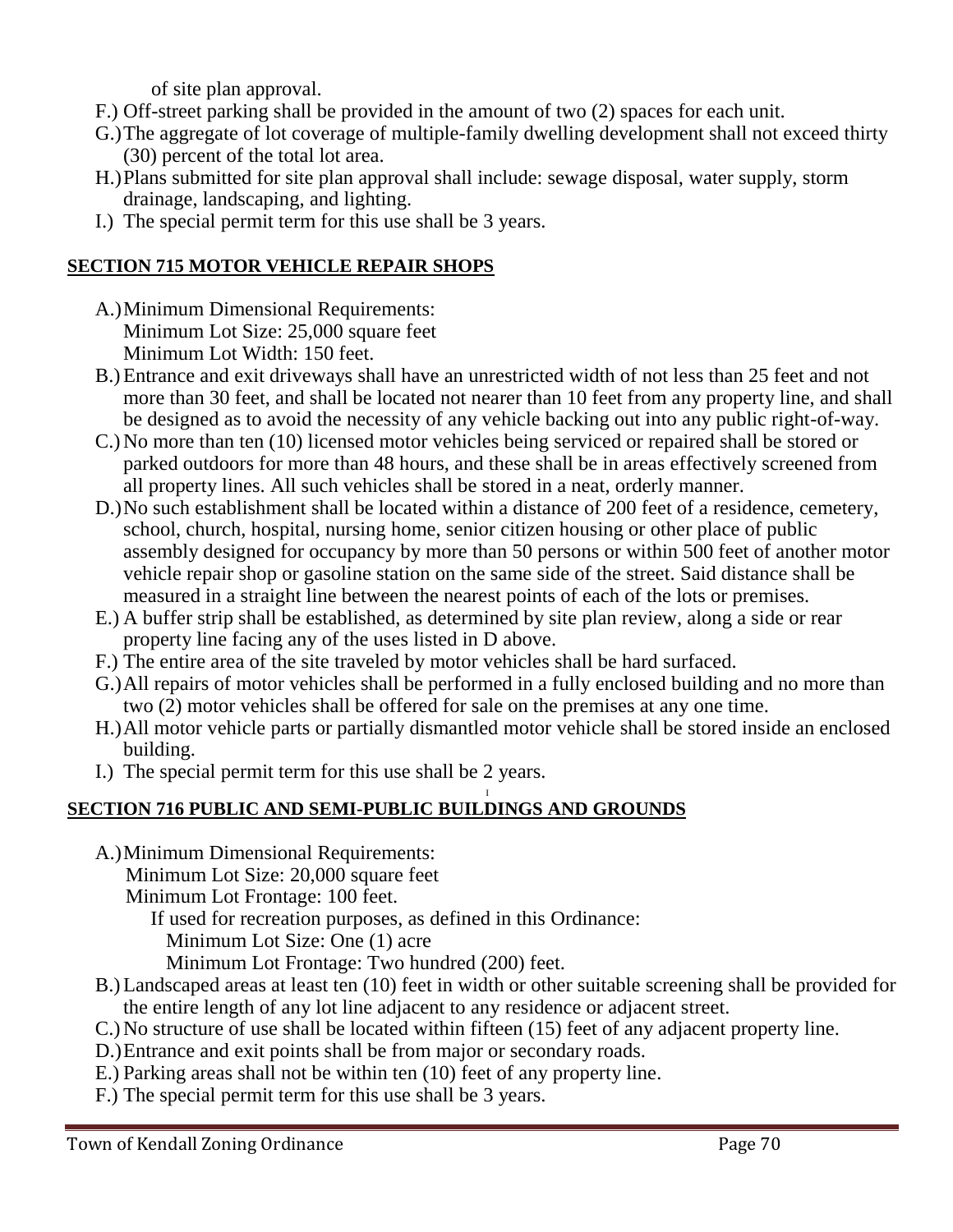## **SECTION 717 RETAIL FUEL OUTLET**

- A.)Minimum Dimensional Requirements: Minimum Lot Size: 22,000 square feet Minimum Lot Width: 100 feet
- B.) Entrance and exit driveways shall have an unrestrictive width of not less than 25 feet and not more than 30 feet, and shall be located not nearer than 15 feet from any property line, and shall be designed to avoid the necessity of any vehicle backing out into any public right-of-way.
- C.)Entrance and exit point shall be from a major or secondary road.
- D.)All buildings shall be set back from the major or secondary street line a distance of not less than 30 feet.
- E.) Fuel pumps shall be located not less than 50 feet from the street line and not less than 30 feet from all other property lines.
- F.) No such establishment shall be located within a distance of 200 feet of a school, church, hospital, nursing home, senior citizen housing or other place of public assembly designed for occupancy by more than 50 persons, or within 500 feet of another fuel station or repair garage on the same side of a street. Said distance shall be measured in a straight line between the nearest points of each of the lots or premises.
- G.)Landscaped areas of at least ten (10) feet in width shall be provided along property lines to lessen any visual unattractiveness.
- H.)The entire area of the site traveled by motor vehicles shall be hard surfaced.
- I.) Any repair of motor vehicles shall be performed in a fully enclosed building and no more than two (2) motor vehicles shall be offered for sale on site at any one time. No motor vehicles parts, or partially dismantled motor vehicle shall be stored outside of an enclosed building.
- J.) The special permit term for this use shall be 2 years.

## **SECTION 718 CHARTER BOAT SERVICE**

- A.)Charter fleet shall not exceed two (2) boats.
- B.)Adequate parking for the proposed operations shall be made in accordance with the terms and conditions of this Ordinance.
- C.)All other legal requirements for the operation of charter boat service shall be maintained.
- D.)The special permit term for this use shall be 5 years.

## **SECTION 720 ACCESSORY BUILDING USED FOR ANIMAL HOUSING**

A.)Stock animals are permitted in those districts specified in Article V of this Ordinance, and shall require a minimum of one acre of yard for each animal unit kept. Animal units are defined as follows: One horse or one cow per animal unit; Two goats or two pigs per animal unit; fifty rabbits or fifty fowl per animal unit.

Other provisions include:

- 1.) Animals must be confined within the yard area.
- 2.) Animals must be adequately sheltered in a structure placed no closer than fifty feet to any lot line.
- 3.) No objectionable odors, noise, unsightliness or contamination to water sources shall be encountered by adjoining properties.
- B.)The special permit term for this use shall be 5 years.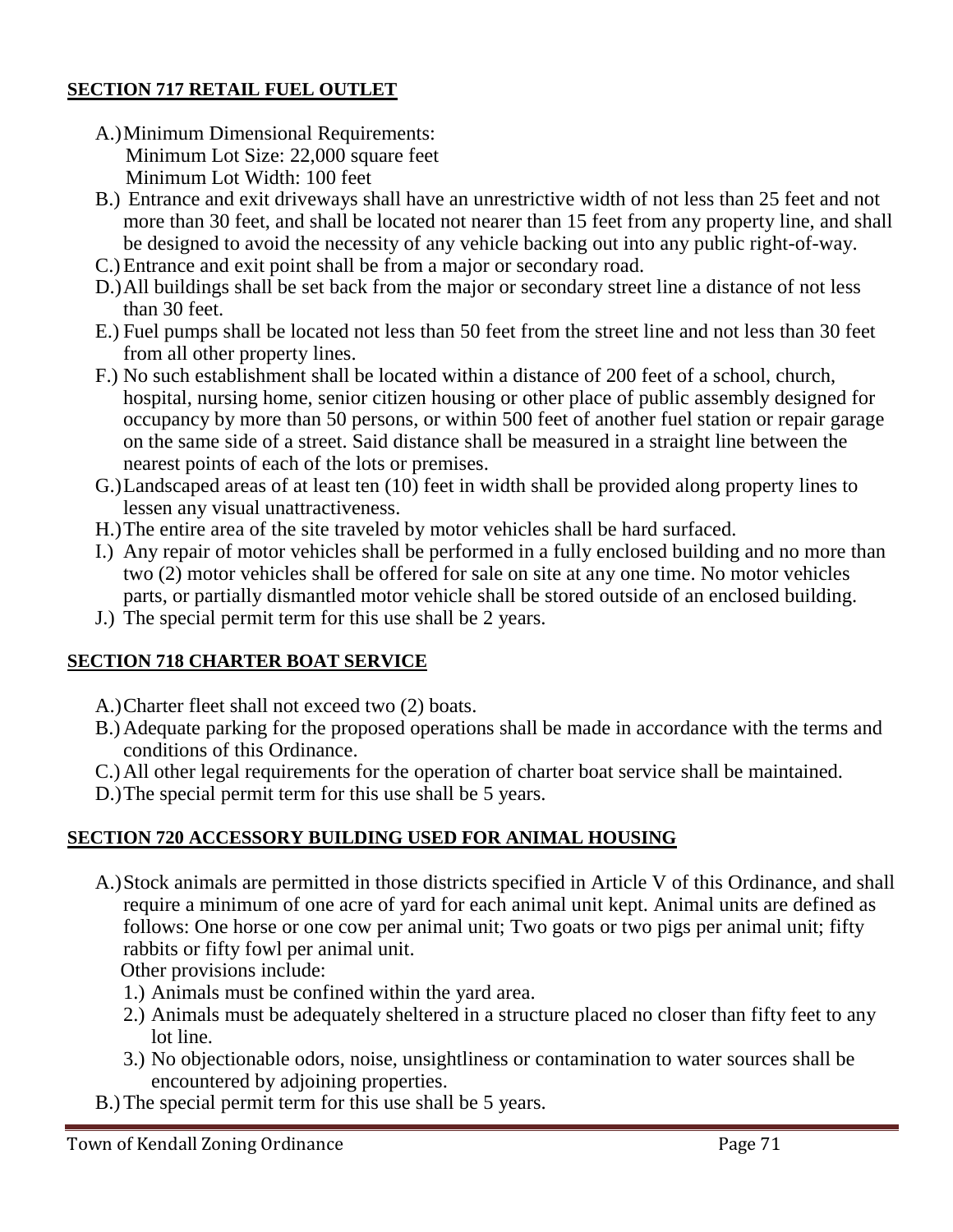## **SECTION 721 FISH CLEANING STATION**

A.)In order to obtain a special permit the following conditions will be required:

- 1.) Liquid waste (fish wash down) disposal must be done by means of a permanent or temporary holding tank system. Introduction of fish wastes into a conventional septic tank system is prohibited as the high degree of organic solids would overload the system and cause premature failure of the system. All holding tanks must be equipped with a buzzer/alarm which indicates when the tank is 2/3 full or stick measurements made daily to determine remaining capacity. All tanks must be pumped out by a registered septic tank hauler, receipts kept on file, and a log of pump-out dates submitted annually to the Town Clerk and made available upon request for inspection to verify pump-out frequency.
- 2.) Gurry waste (a mixture of fish wash down and ground-up fish solids) disposal must also be done by means of a holding tank system. Disposal of gurry waste shall only be performed by a registered septic tank hauler with the appropriate permits to transport and dispose of the waste either at a community sewage treatment plant or by land spreading.
- 3.) Solid wastes (fish guts and carcass) disposal must be a part of the fish cleaning station. It is neither desirable nor practical to expect fisherman to search out an approved disposal site for the disposal of solid fish wastes. Garbage cans with tight-fitting covers are acceptable if proof is submitted that the pickup of the wastes will be frequent enough to prevent odor problems. Commercial deodorizers shall be required if the frequency of disposal is not sufficient to eliminate odor problems. Dumpsters are permitted to be used if proof is submitted that they are to be emptied a minimum of 2 times per week. Commercial deodorizers shall be used in all dumpsters regardless of the frequency of disposal.
- 4.) Solids handling, disposal, and storage shall be located in an area as far removed from residential developments as possible, with the minimum distance from any property line being 50 feet.
- B.)The special permit term for this use shall be 3 years.

## **SECTION 722 BED AND BREAKFAST**

- A.)A maximum total of eight (8) guests shall be allowed to occupy a bed and breakfast establishment on an overnight basis.
- B.)A maximum of two (2) adult guests and accompanying minor children shall be allowed to occupy each rentable unit in a bed and breakfast establishment.
- C.)The principal dwelling shall be owner-occupied.
- D.)The dwelling shall not be altered in a manner which would cause the premises to differ from its residential character, nor shall any extensions or additions to the dwelling be made for the purpose of renting such space for overnight accommodations.
- E.) The use of out buildings detached from the principal dwelling shall not be used for the purpose of a bed and breakfast establishment.
- F.) A minimum of one (1) off-street parking space shall be provided for each rentable unit. No such parking space shall be located in the front yard area and each space shall not be less than ten by twenty (10x20) feet.
- G.) The dwelling may display a sign not to exceed two by two  $(2x2)$  feet in size.
- H.)No bed and breakfast establishment shall be permitted where access is provided by a shared driveway.
- I.) No bed and breakfast establishment shall be permitted in an individual mobile home or mobile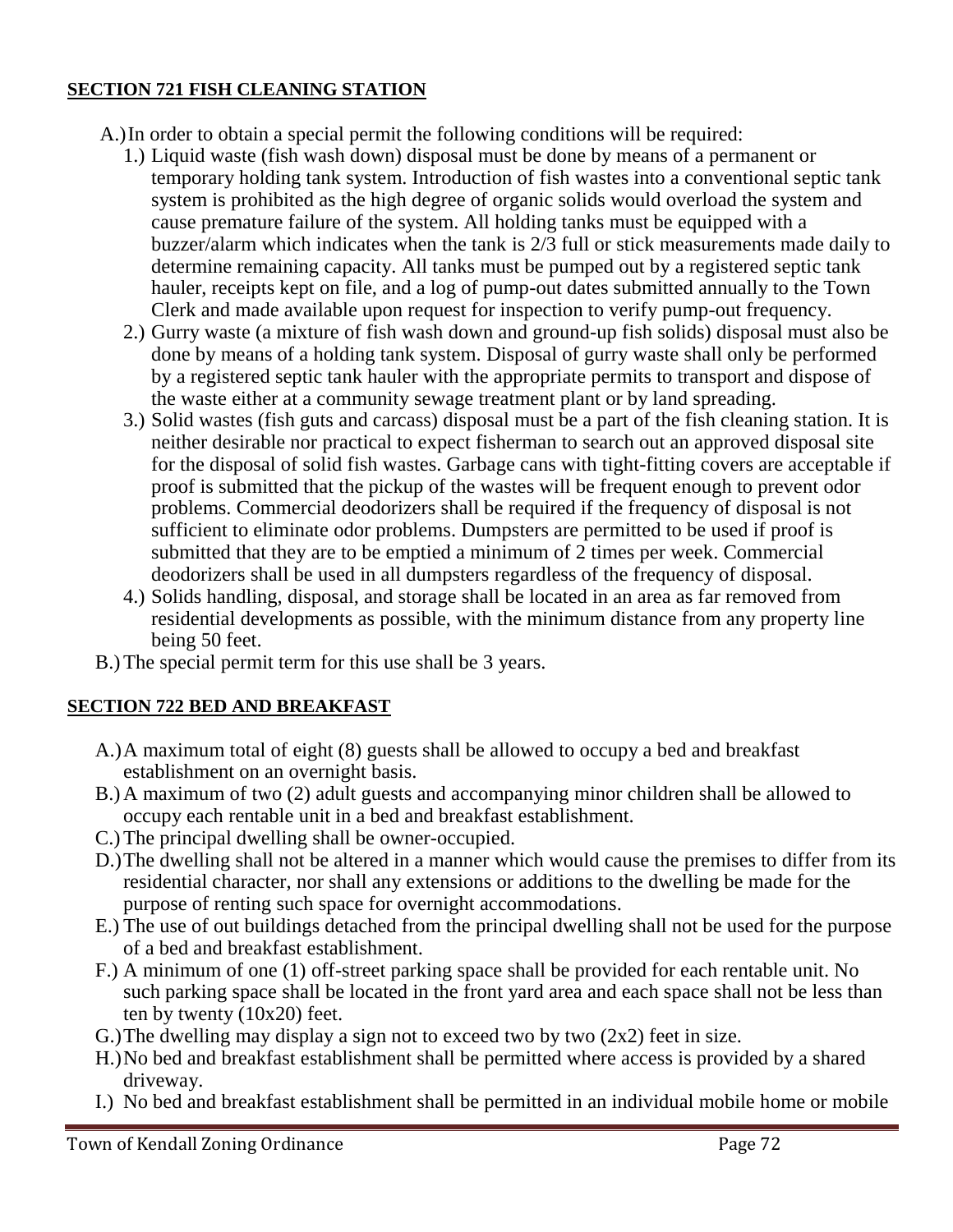home park.

- J.) Each rentable unit in a bed and breakfast establishment shall maintain a working smoke detector.
- K.)Such uses shall comply in full with the Orleans County Sanitary Code and the New York State Uniform Fire Prevention and Building Code.
- L.) The special permit term for this use shall be 3 years.

# **SECTION 723 AUTOMOBILE SALES/RENTAL**

- A.)Minimum Dimensional Requirements: Front Setback: 75 Feet Side Setback: 30 Feet Rear Setback: 30 Feet Lot Frontage: 200 Feet: Lot Size: 1Acre
- B.) Entrance and Exit driveways shall have a minimum width of 25 feet and shall be not less than 20 feet from any side property line.
- C.) Not more than 25 automobiles shall be offered for sale or rent on any lot at any one time, and all automobiles shall be displayed in a neat and orderly manner.
- D.) All automobiles shall be in proper working order at all times and shall bear a New York State Department of Motor Vehicle Registration.
- E.) The entire surface of the site to be traveled by motor vehicles shall be hard surfaced.
- F.) No vehicles shall be displayed for sale or rent within 25 feet of any property line.
- G.) No retail sale of fuels shall occur on the site at any time.
- H.) All signage must comply with Section 600 and 601 of this Ordinance.
- I.) No exterior light source shall be erected in excess of 50 feet above the ground surface and all lighting shall be placed to eliminate the casting of direct light or glare upon adjacent properties.
- J.) Repair of Motor Vehicles on site is prohibited unless the provisions found in Section 715 of this Ordinance are complied with in full.
- K.) The special permit term for this use shall be 3 years.

# **SECTION 724 METEOROLOGICAL TEST TOWERS (Met Towers)**

The Town of Kendall (TOK) will authorize the maximum of four (4) Meteorological Test Towers (Met Tower) Special Use Permits for this purpose.

A.) PURPOSE:

This supplemental regulation is to protect the interests of residents within the TOK by zoning laws controlling the location, Open Space Policy of the TOK Master Plan, engineering standards, restoration of permitted sites, roads and environment consistent with State of New York and Federal Statutes. Furthermore these regulations are intended to protect health, safety, general welfare and visual aspects presented by the erection of Met Towers. Met Towers are to be used only for the collection of anemometer information necessary within the development of CWECS design and location thereof. Met Towers shall be only permitted within the Residential/Agricultural Zones (R/A) (Map 1 of 2, Town of Kendall, 8-5-1996 as amended).

B.) GENERAL REQUIREMENTS:

A Special Use Permit is required as defined in Article IX of the TOK Zoning Ordinance. A Special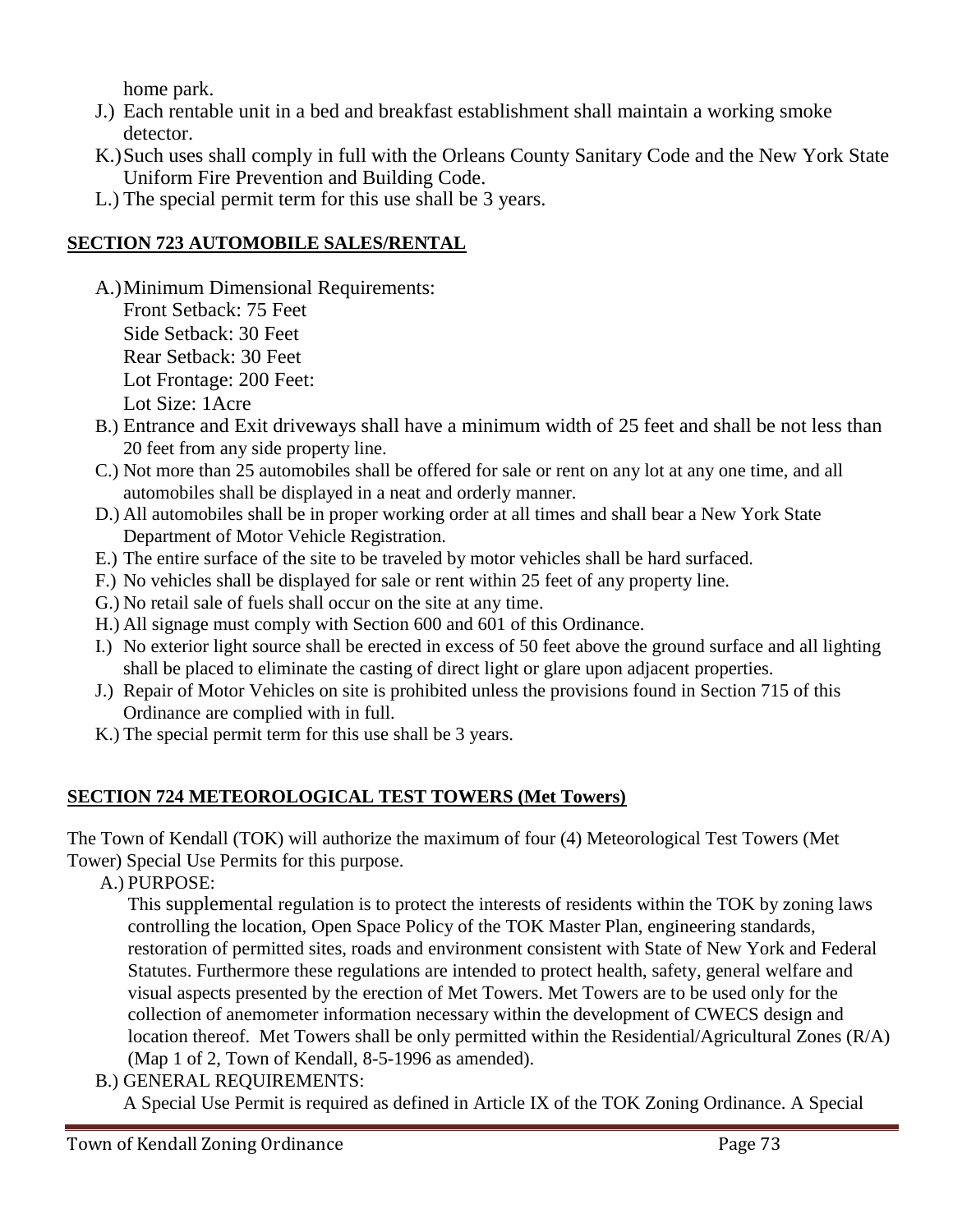Use Permit may be granted for a period of two (2) years. Once permit is granted, should nonperformance by the applicant for a period of twelve (12) months occur, a revocation will be made by the TOK Code Enforcement Officer (CEO) and reapplication will become necessary to proceed. Should applicant demonstrate necessity supporting extension of this permit and proper written presentation to CEO, reviewed by the TOK Planning Board, an additional year may be granted.

# 1.) PROCEDURE:

All applicants shall request in writing an informal consultation with the TOK CEO and Planning Board to assess, verify and direct applicant of Special Use Permit procedures.

# 2.) APPLICATION:

Shall comply with the TOK Zoning Ordinance or as amended by these regulations.

- a.) Shall provide proof of sufficient liability insurance and other insurances necessary to indemnify and hold harmless all government authorities of any claims resulting from this permit process.
- b.) Shall be submitted to the TOK CEO and Planning Board with completed State Environmental Quality Review (SEQR), full type 1 action, Environmental Assessment Form (EAF), Visual Environmental Assessment Form (VEAF) detailing visual and esthetic analysis impacting all residents of the TOK, Cemeteries and Historical sites.
- c.) Shall include *Statement of Necessity* indicating Met Towers are essential for the anemometer collection of data and only to be used within design of CWECS and construction thereof. Furthermore, agreement to completely share with the TOK Town Board summary information harvested from each test tower, which would support or reject site for development of wind energy systems.
- d.) Shall be requested for each Met Tower individually and will be processed by the TOK Authorities by date, accuracy and completeness of requested information, to include cost of legal, engineering, insurances, bonds, permits and fees as set forth by the TOK Town Board. Refer to Article IX, Section 902, Procedure of TOK Zoning Ordinance.
- e.) Shall provide name, address and phone number of the applicant. If request is by corporation proof shall be required that it is currently legally registered within the State of New York.
- f.) Shall provide notarized proof of permission, name, address and phone number of the property owner of record, Copy of Deed, lien holders (if mortgaged), tax map, lot and block numbers of each proposed site. Five copies of New York State Licensed Civil Engineer or Surveyor prepared site plan displaying location of proposed Met Tower with topographic description displayed; also current photos of the site and directional photos facing neighboring properties. Recent aerial photos may be offered in lieu of directional photos.
- g.) Shall include list of all adjoining property owners and property owners within twenty six hundred feet (2600ft.) of proposed Met Tower base. Property owners listed shall be sent, at the expense of the applicant by certified mail, letters advising each of impending action. These property owners must also be advised of this or future regulations that may affect their property values, rights and esthetics.

# C.) GENERAL MET TOWER DESIGN STANDARDS:

Shall closely reflect industry standards for safety, site, visual, material, security, environmental protection, decommissioning and restoration of the site. Met Towers shall not be installed within five hundred feet (500') from any roadway, building, or utility line, adjacent property line (other than land of owner), LWRP, Rural Residential (RR), General Business (B), Residential/Hamlet (RH) or School Zone.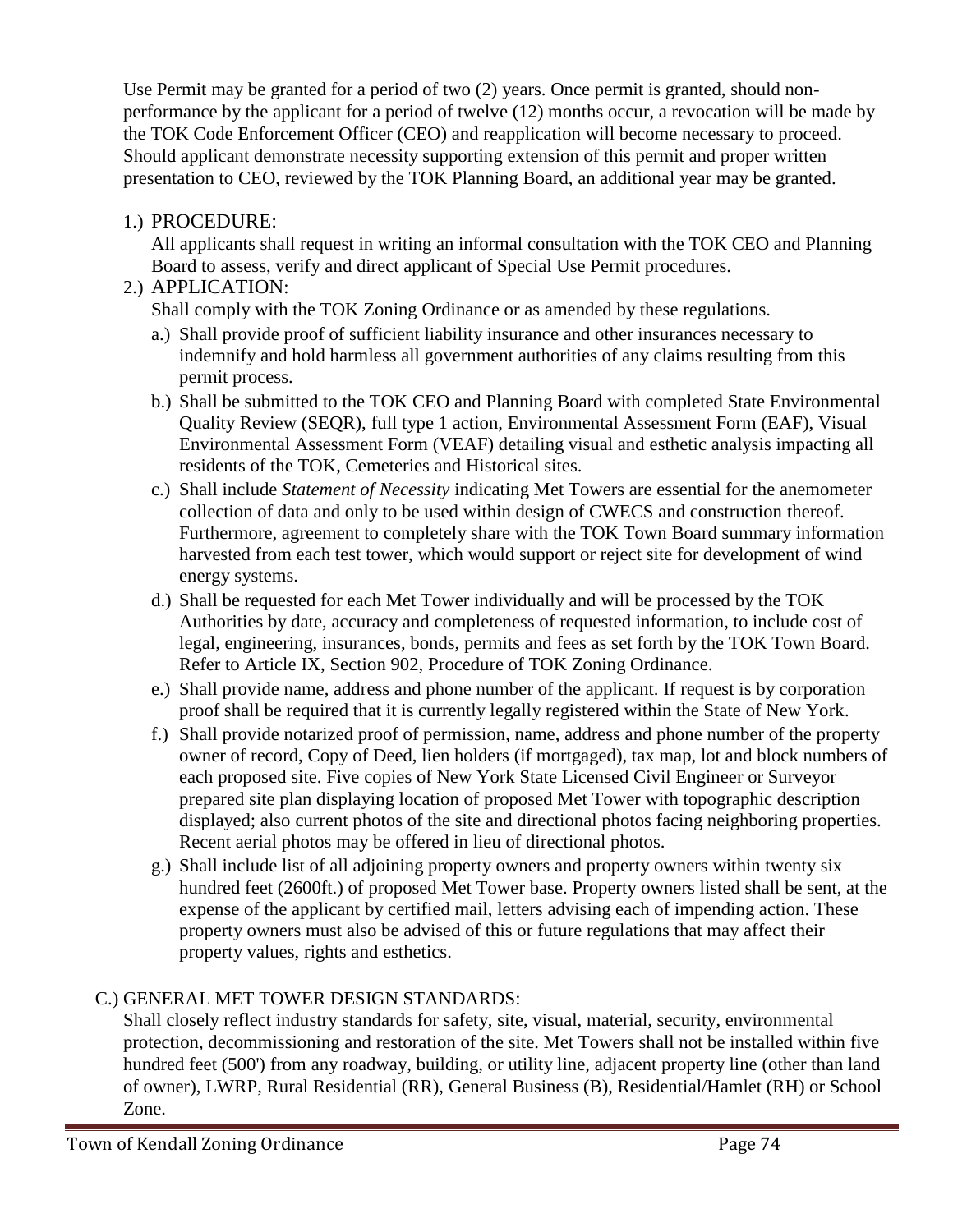- 1.) Met Tower design shall include guyed monopole or lattice-work Tower(s), antenna(s), anemometer, supporting masts, wires, guying system anchorage, structures, foundations and nonpermanent accessory buildings, if needed. Towers shall have a maximum height of one hundred and ninety-nine feet (199'). All designs/drawings shall be prepared and raised stamped by an insured registered New York State Professional Engineer. Within this drawing package a description of a Fall Zone exceeding 150% of the tower height is also required.
- 2.) Exterior surfaces of Met Towers and appurtenant structures shall be coated or finished in a color scheme to blend with surrounding environment. Acceptable color presentation to TOK Planning Board is required.
- 3.) Security fencing six feet in height (6') extended with arms securing three barbed wire strands around each tower and guying anchorages to discourage unauthorized entry. The applicant is responsible to prevent vandalism and unauthorized access to site, property damage, potential injury and possible legal claims against the TOK.
- 4.) Before use, Met Towers will be inspected by an independent structural testing authority, results certified by New York State Registered Engineer to affirm structural compliance, and submitted to the TOK Town Board for review. The TOK Town Board and Planning Board, at the expense of the applicant, may employ legal and consulting assistance to verify any conclusions presented. Among items to be reviewed include structural safety, visual standards, esthetics, communication interference, restoration of site at conclusion of permit period and all other pertinence to this permit.
- 5.) One (1) sign, displaying the name, address, phone number of responsible contact person is required at each Met Tower site. Refer to Zoning ARTICLE VI, SECTION 600 & 601 for remainder of sign regulation. No other display or advertisement is permitted.
- 6.) If access roads are constructed, they are to be maintained and secured against unauthorized entry. All roadways are to be removed after permit period and restored to pre-construction condition. No vehicles will be permitted overnight parking after erection period; during operation, parking is limited to three vehicles. Public roads will be kept clean. Damage to public roadways must be immediately reported to the TOK Highway Superintendent for his advice and repaired meeting TOK, Orleans County and State of New York Specifications.
- 7.) Compliance with all FAA regulations will be strictly enforced, such as lighting and marking. Proof of non-interference with established Microwave or Communication Towers is required. Local aircraft owners/flyers and aerial crop maintenance companies must be notified of sites and potential navigational hazards created.

# D.) DECOMMISSIONING, REMOVAL AND RESTORATION:

Shall commence within two weeks (2 weeks) of Special Use Permit expiration date. Formal application for extension may be presented to TOK CEO and Planning Board supporting reasons to extend. Unless extended Special Use Permit is granted, all towers, buildings, foundations, anchorages, security fencing, materials and trappings shall be promptly removed from site. The entire site, access roads, parking areas, disturbed trees, soils and grasses returned to original condition. Before a Special Use Permit is granted the applicant must provide financial security to the TOK Town Board in the amount of Fifty Thousand Dollars (\$50,000) for each permitted site to insure removal(s) and restoration thereof. After final compliance to these regulations and approval by TOK CEO said bond/cash security would be released. The TOK, Town Board reserves the option to adjust financial security bond/cash to adequately reimburse the TOK for actual costs incurred by non-performance or adherence to these regulations.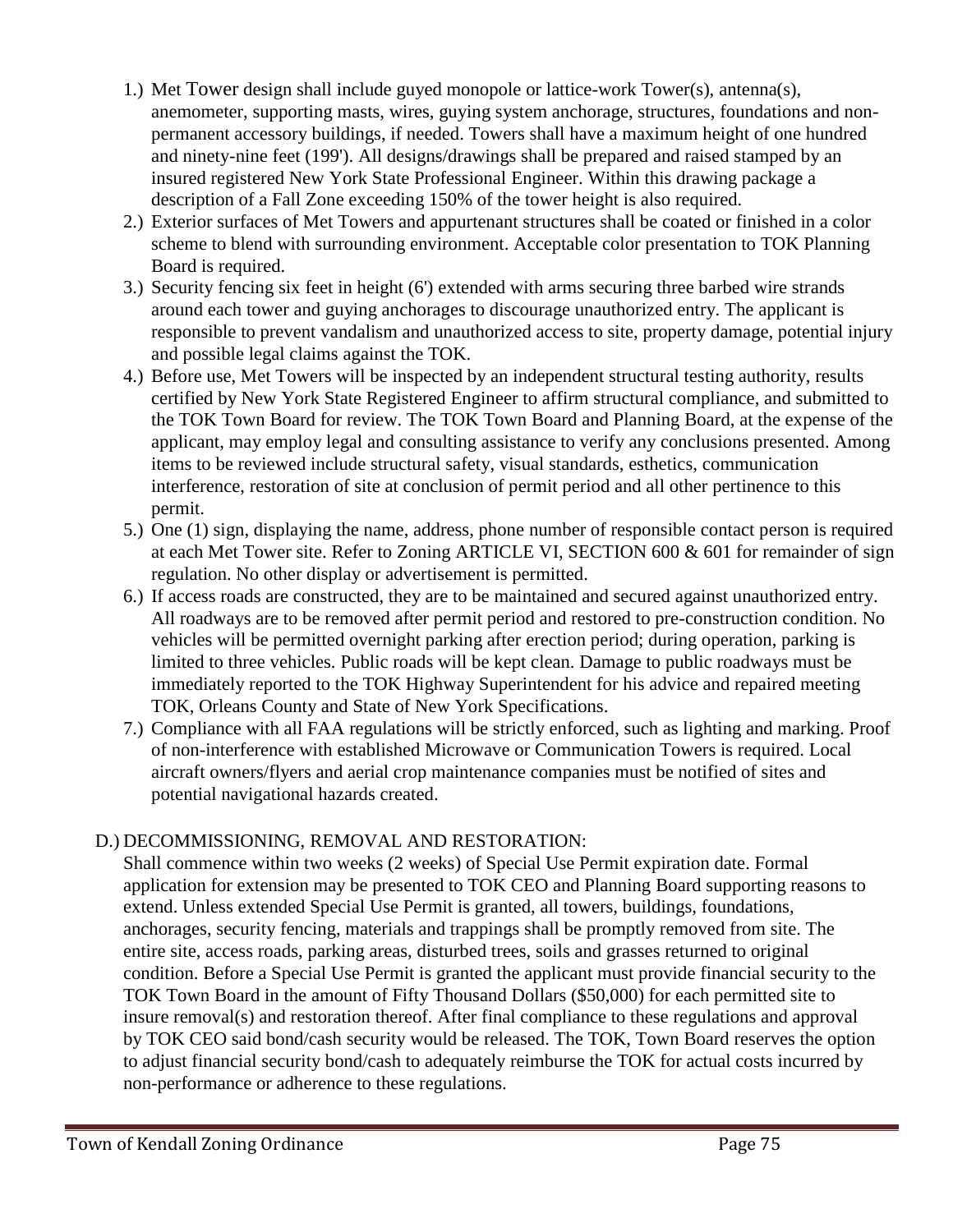# **SECTION 725 WIND ENERGY OVERLAY DISTRICT** (Amended 08.28.08)

### A.) CREATION:

The Town Board of the Town of Kendall hereby adopts the rules and procedures for creating Wind Energy Overlay Districts to allow consideration of use of the Town's wind energy resource through Commercial Wind Energy Conversion Systems (CWECS) and to regulate or prohibit the placement of such systems so that the public health, safety, and welfare will not be jeopardized.

# B.) AUTHORITY

The Town Board of the Town of Kendall adopts this Section under the authority granted by:

- 1.) Article IX of the New York State Constitution, § 2 (c) (6) and (10).
- 2.) New York Statute of Local Governments, § 10 (1), (6), and (7).
- 3.) New York Municipal Home Rule Law, § 10 (1)(i) and (ii) and § 10 (1)(a)(6), (11),(12), and (14)
- 4.) The supersession authority of New York Municipal Home Rule Law, § 10 (2)(d)(3).
- 5.) New York Town Law, Article 16 (Land Use).
- 6.) New York Town Law § 130(1) (Building Code), (3) (Electrical Code), (5) (Fire Prevention), (7) (Use of streets and highways), (7-a) (Location of driveways), (11) (Peace, good order and safety), (15) (Promotion of Public welfare), (15-a) (Excavated Lands), (16) (Unsafe buildings), (19) (Trespass), and (25) (Building lines).
- 7.) New York Town Law § 64(17-a) (protection of aesthetic interests) and (23) (General powers).
- C.) WIND ENERGY OVERLAY DISTRICT RULES
	- 1.) Under New York State statutes the Town is not required to act on rezoning requests to create Wind Energy Overlay Districts. The rezoning of districts is completely at the discretion of the Town Board.
	- 2.) Wind Energy Overlay Districts are permitted only in Residential Agricultural (RA) and Rural Residential (RR) Districts.
	- 3.) No Wind Energy Overlay District may be initially created without specific requests for a CWECS.
	- 4.) Once a Wind Energy Overlay District has been created, new Wind Energy Conversion Systems, accessory structures, or facilities may be added in that district by the granting of a Special Use Permit.
- D.) CREATION OF WIND ENERGY OVERLAY DISTRICTS
	- 1.) Upon receipt of an application, the recommendations of the County Planning Board, the recommendations of the Town Planning Board, the holding of public hearings and the completion of the SEQRA process, the Town Board may approve, approve with conditions, or deny the application, in accordance with the standards of this Section.
	- 2.) If approved, the Town Board will direct the Planning Board to modify the Official Zoning Map to reflect the creation of the wind energy overlay district.

# **SECTION 726 WIND ENERGY CONVERSION SYSTEMS** (Amended 08.28.08)

A.) PURPOSE

To permit and regulate the location, erection, operation and transmission lines of wind energy systems, thereby protecting the interests of Town of Kendall residents. Wind Energy Conversion Systems shall be classified as Residential, Agricultural and Commercial Systems, permitted by the Town of Kendall and regulated by the enactment of this ordinance.

B.) AUTHORITY

The Planning Board, as an advisory panel, is charged by the Town Board of the Town of Kendall to prepare ordinances as requested by the Town Board, returning the prepared land use ordinance to the Town Board for its disposition.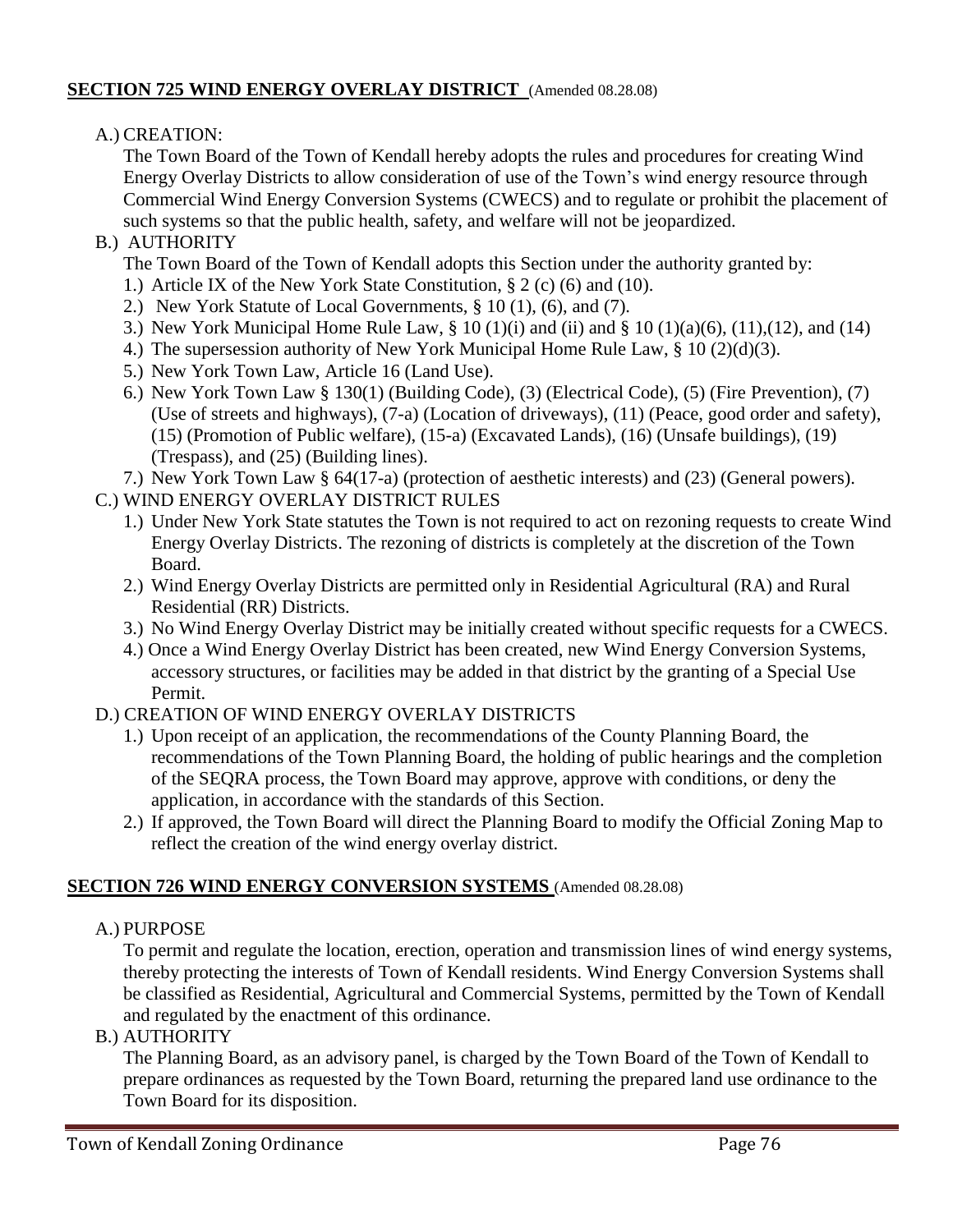## C.) FINDINGS

The Planning Board of the Town of Kendall finds that:

- 1.) Wind energy is an abundant, renewable, and nonpolluting energy resource of the Town of Kendall and its conversion to electricity may reduce dependence on nonrenewable energy sources and decrease the air and water pollution that results from the use of conventional energy sources.
- 2.) The generation of electricity from properly sited wind turbines has the potential to tie into existing power distribution systems, allowing for the transmission of electricity from wind generation stations to utilities or other users, or alternatively may be used to reduce or eliminate on-site consumption of energy.
- 3.) Regulation of the siting and installation of wind turbines is necessary for the purpose of protecting the health, safety, and welfare of neighboring property owners, the environment, and the general public. Wind Energy Conversion Systems need to be consistent with Article I of the Town of Kendall Zoning Ordinance and continue the Open Space Policy of the Town of Kendall Master Plan.
- 4.) Wind Energy Conversion Systems represent significant potential aesthetic impacts because of their large size, lighting and shadow flicker effects. The installation of Commercial Wind Energy Conversion Systems will change the landscape and appearance of the Town of Kendall.
- 5.) If not properly regulated, installation of Wind Energy Conversion Systems can create drainage problems through erosion and lack of sediment control for the facility and access roads and harm farmlands through improper construction methods.
- 6.) Wind Energy Conversion Systems may present risks to avian (bird) populations.
- 7.) If not properly sited, Wind Energy Conversion Systems may present risks to the property values of adjoining property owners.
- 8.) Without proper planning, construction of Wind Energy Conversion Systems can create traffic problems and damage local roads.
- 9.) If improperly Sited, Wind Conversion Energy Systems can interfere with various types of communications.

# **SECTION 727 COMMERCIAL WIND ENERGY CONVERSION SYSTEMS** (Amended 08.28.08)

# A.) GENERAL

- 1.) No Commercial Wind Energy Conversion System shall be constructed, reconstructed, modified, or operated in the Town of Kendall except in compliance with this section.
- 2.) No Commercial Wind Energy Conversion System shall be constructed, reconstructed, modified, or operated in the Town of Kendall, except in a Wind Energy Overlay District.
- 3.) The placement, construction, and major modification of all Commercial Wind Energy Conversion Systems (CWECS) within the boundaries of the Town of Kendall shall be permitted only by Special Use Permit.
- 4.) Commercial Wind Energy Conversion Systems are permitted only in the Residential Agricultural (RA) and Rural Residential (RR) Districts.
- 5.) The applicant shall pay all costs associated with the Town of Kendall's review and processing of each application. The applicant shall submit a deposit with the application in the amount as determined by resolution by the Town Board. The Town of Kendall may require the applicant to enter into an escrow agreement to cover the engineering and legal costs of reviewing and processing all applications. This agreement will include the cost of the review required by SEQRA, creation of an overlay district, or modification to the Town of Kendall Master Plan.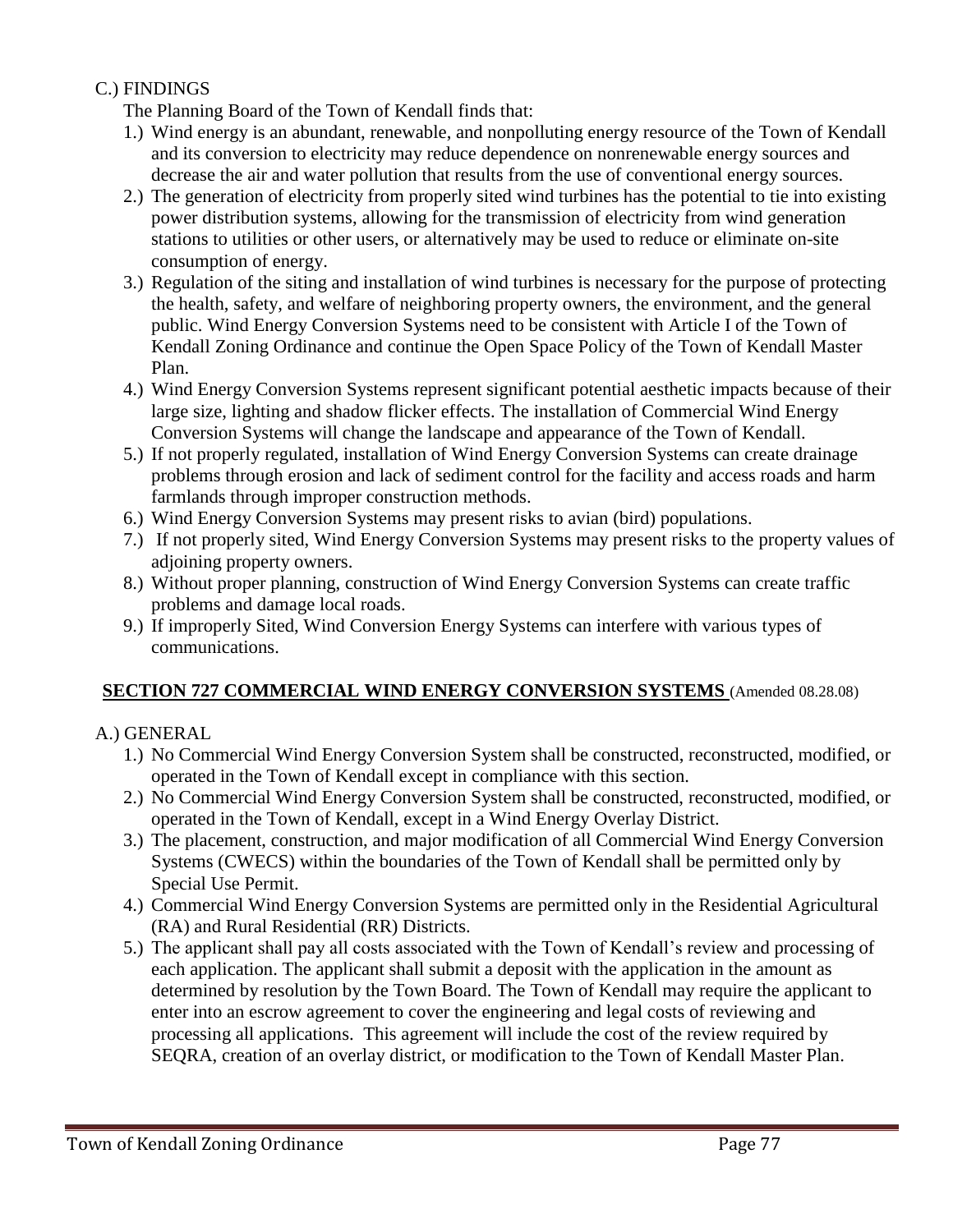- 6.) Prior to the creation of a Wind Energy Overlay District, the Town Board has the ability to negotiate a payment in lieu of taxes and/or host community agreement with any applicant to compensate the Town for expenses or impacts on the community.
- 7.) The Town of Kendall reserves the right to opt out of the provision of the New York State Real Property Tax Law (RPTL) Section **§**487 under the authority within its jurisdiction granted by Paragraph 8 of that law.
- 8.) Prior to the issuance of a building permit, the applicant shall provide the Town of Kendall with proof of insurance in a sufficient dollar amount to cover potential personal and property damage associated with the construction and operation thereof.
- 9.) The applicant shall, prior to the receipt of a building permit, demonstrate that the proposed facility meets the system reliability requirements of the New York Independent System Operator, or provide proof that it has executed an interconnection agreement with the New York System Operator and/or the applicable transmission owner.
- 10.) The applicant is responsible for remediation of damaged roads during construction and upon completion of the installation or during periods of maintenance of a Wind Energy Conversion System. A public improvement bond shall be posted prior to the issuance of any building permit in an amount determined by the Town Board, sufficient to compensate the Town of Kendall for any damage to local roads and infrastructure.
- 11.) The Town of Kendall shall be named as an additional insured under the general liability policy of the applicant, with an amount no less than an amount to be determined by the Town Board given the nature and scope of the project.

# B.) APPLICATION

- 1.) Applicants shall request a pre-application meeting(s) with the Planning Board, Code Enforcement Officer, and with any consultants retained by the Planning Board for preliminary application review.
- 2.) Upon submittal of an application, the Planning Board shall, within 30 days of receipt, or such longer time if agreed to by the applicant, determine if all information required under this application is included in the application. No application shall be acted on by the Planning Board until the application is deemed complete by the Planning Board.
- 3.) An Application for a Commercial Wind Energy Conversion System (CWECS) shall include the following:
	- a.) Name, address, and telephone number of the applicant. If the applicant is represented by an agent, the application shall include the name, address and telephone number of the agent as well as an original signature of the applicant authorizing the representation. The application shall include a certified list of individual and corporate officers of the applicant and their responsibilities to this project.
	- b.) Name, address, and telephone number of the property owner. If the property owner is not the applicant, the application shall include a letter or other written permission signed by the property owner confirming that:
		- 1.) The property owner is familiar with the proposed application.
		- 2.) The property owner authorizes the submission of the application.
	- c.) Proof of ownership of involved properties or long-term leases, legally executed and filed with the Orleans County Clerk.
	- d.) Address or other property identification of each proposed tower location, including Tax Map section, block and lot number with Global Positioning Satellite (GPS) location of each proposed wind tower and related structure.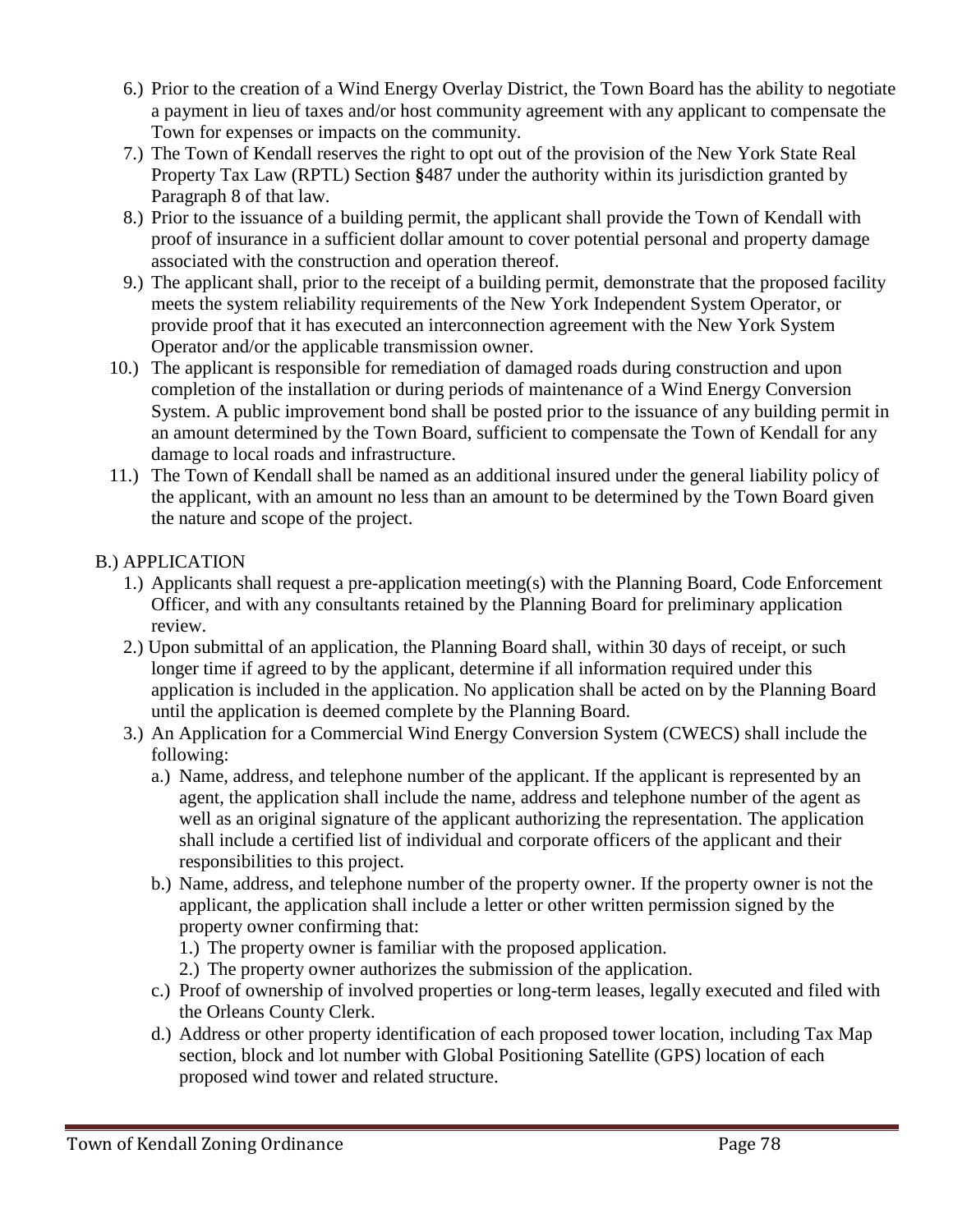- e.) A plot plan with a minimum scale of one (1) inch = four hundred (400) feet prepared by a Professional Engineer licensed in the state of New York, stamped and dated to include:
	- 1.) Six Copies of the Drawing Package.
	- 2.) North arrow and bar scale.
	- 3.) Property Lines and physical dimensions of the site provided by a surveyor licensed in the State of New York.
	- 4.) Topography by one foot (1 ft.) contours.
	- 5.) The applicant shall include an existing Site Plan and proposed Site Plan to include all roadways, fields, ponds, lakes, water courses, wetlands, residences, buildings, structures, historical sites, cemeteries, bridges or culverts, water wells, sewage systems, crop land and wood land by lot, block and tax identification number.
	- 6.) Location of public roads, adjoining properties, schools, hospitals, and public buildings within two-thousand five hundred (2500) feet of the boundaries of the proposed CWECS Site.
	- 7.) Each WECS clearly referenced including location and elevation.
	- 8.) To demonstrate compliance with fall zone and set back requirements, circles are to be drawn around each proposed tower location equal to:
		- a.) One and a half (150%) times the tower height as measured from the apex of the rotor blade to the base of the tower.
		- b.) Circles with a one-thousand five hundred (1500) foot and two-thousand five hundred (2500) radiuses.
- f.) A Construction Plan sequential by site designation, estimated dates and duration of construction displaying access/egress roads for delivery of construction equipment, staging areas, parking areas for receiving and off loading of materials and structural components. No parking on public roads or streets shall be permitted.
- g.) A pre-construction survey to be preformed by an independent third party, of roads, culverts and bridges shall be supplied to the Planning Board and Town of Kendall Highway Superintendent for review, verification, sign-off and record retention. The survey shall include photo and/or video documentation.
- h.) Vertical drawing of the CWECS showing total height, turbine dimensions, tower and turbine colors, ladders, distance between ground and lowest point of any rotor blade, location of climbing pegs, and access doors. One drawing may be submitted for each CWECS of the same type and total height.
- i.) A description of the total amount of land impacted by the construction and operation of a Wind Energy Facility. The description will include the impacts of land clearing, the loss of open spaces and the amount of agricultural land used during all phases of the project.
- j.) Landscaping Plan depicting existing vegetation and describing any areas to be cleared and all specimens to be added, identified by species and species size at installation with their location.
- k.) Lighting Plan:

The applicant shall submit a lighting plan that describes all lighting that will be required. Such plan shall include, but is not limited to, the planned number and location of lights, lighting that may be required by the FAA including, a copy of the FAA lighting determination, types of light, whether any such lights will be flashing, and mitigation measures planned to control the light so not to spill over onto neighboring properties.

l.) Adjacent Property Owners:

A list of all adjacent property owners of land within two-thousand five hundred (2500) feet as measured from the tower base to non-participating property lines shall be provided to the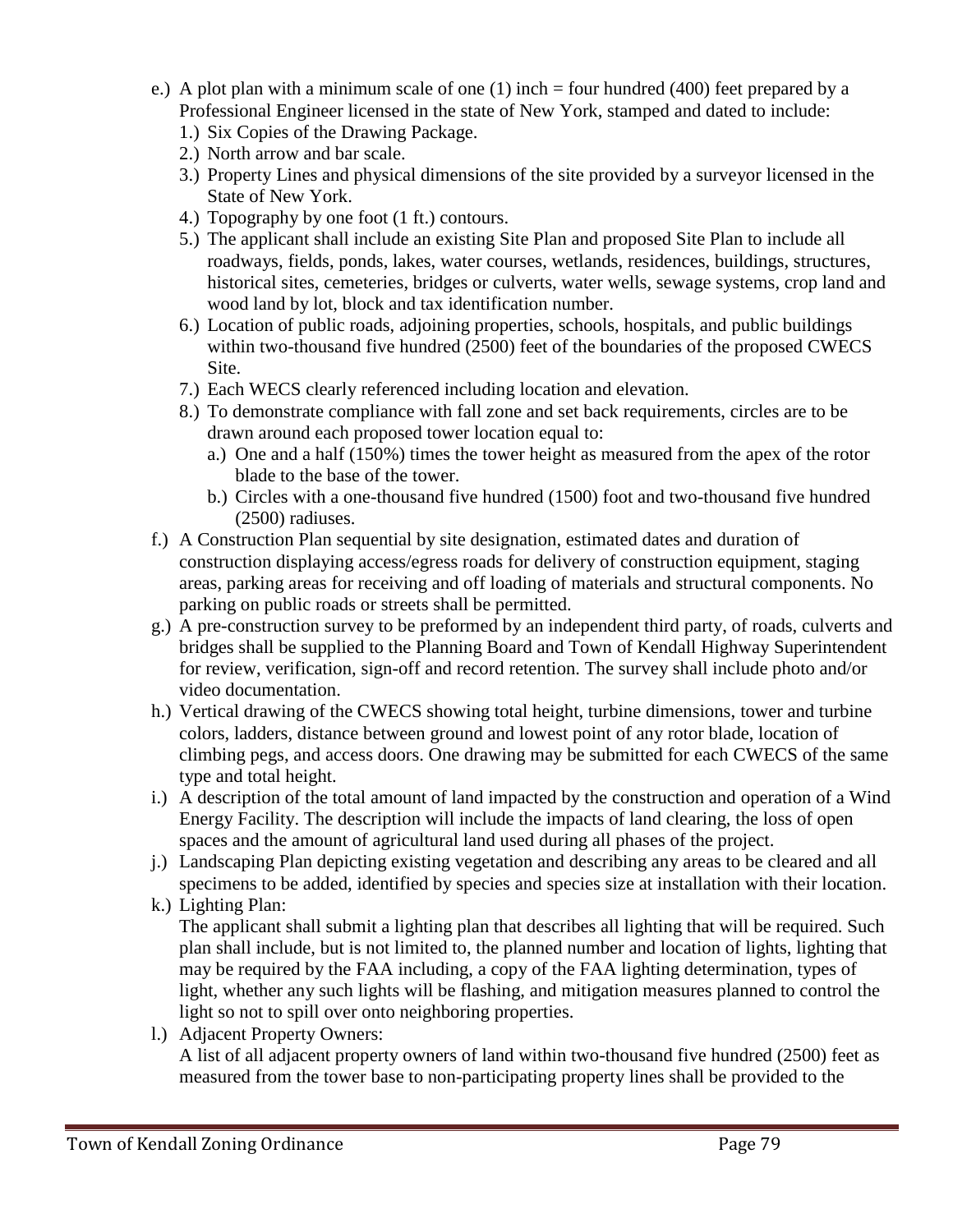Planning Board for review and record retention. The list shall contain the names, property addresses, mailing address and tax map numbers of the property owners.

m.) Decommissioning Plan:

The applicant shall submit a decommissioning plan which shall include:

- 1.) The anticipated life of the CWECS.
- 2.) The estimated decommissioning cost in current dollars.
- 3.) How said estimate was determined including the amount the cost is offset with salvage value.
- 4.) The method of ensuring that the funds will be available for decommissioning and restoration.
- 5.) The method, such as annual re-estimate by an independent licensed engineer or qualified estimator approved by the Town, by which the decommissioning cost will be kept current.
- 6.) The manner in which the CWECS will be decommissioned and the site restored and shall include the following:
	- a.) Removal of wind turbines and associated ancillary equipment.
	- b.) Removal of substations and associated ancillary equipment.
- 7.) Removal of the concrete base of the wind turbine to a depth of not less than five (5) feet and restoration of affected land to pre-construction grade.
- 8.) Removal of buried cables if less than five (5) feet in depth.
- 9.) A pre-decommissioning survey, to be preformed by an independent third party, of roads, culverts and bridges and affected land. The survey shall include photo and/or video documentation.
- 10.) Removal of access roads and restoration of affected land.
- 11.) Widening of roadways, if necessary for heavy equipment and final restoration of all roadways used during removal.
- 12.) Restoration of vegetation (consistent and compatible with surrounding vegetation) less any fencing or minor improvements requested by the landowner.
- n.) The application shall include information relating to the construction, installation and repair of the Wind Energy Facility as follows:
	- 1.) Construction schedule describing anticipated commencement and completion dates.
	- 2.) Hours of operation.
	- 3.) Designation of heavy haul routes.
	- 4.) A list of materials, equipment and loads to be transported.
	- 5.) Identification of temporary facilities intended to be constructed, and representatives in the field with name and phone number(s).
	- 6.) Specific turbine information on the type, size, height, rotor material, rated power output, performance, safety, and noise characteristics of each wind turbine model, tower, and electrical transmission equipment.
	- 7.) Method of delivery, both short and long term storage, and the method of removal from the Site of large components for repairs which may become necessary in the normal course of operation of the WECS over its operational life.
	- 8.) The amount of farm land removed from use during the construction period and after completion of the Wind Energy Conversion Facility.
- o.) SEQRA Review:
	- 1.) Applications for CWECS are deemed Type 1 projects under SEQRA. The town may conduct its SEQRA Review in conjunction with other agencies, in which case the records of review by said communities shall be part of the record of the Town of Kendall's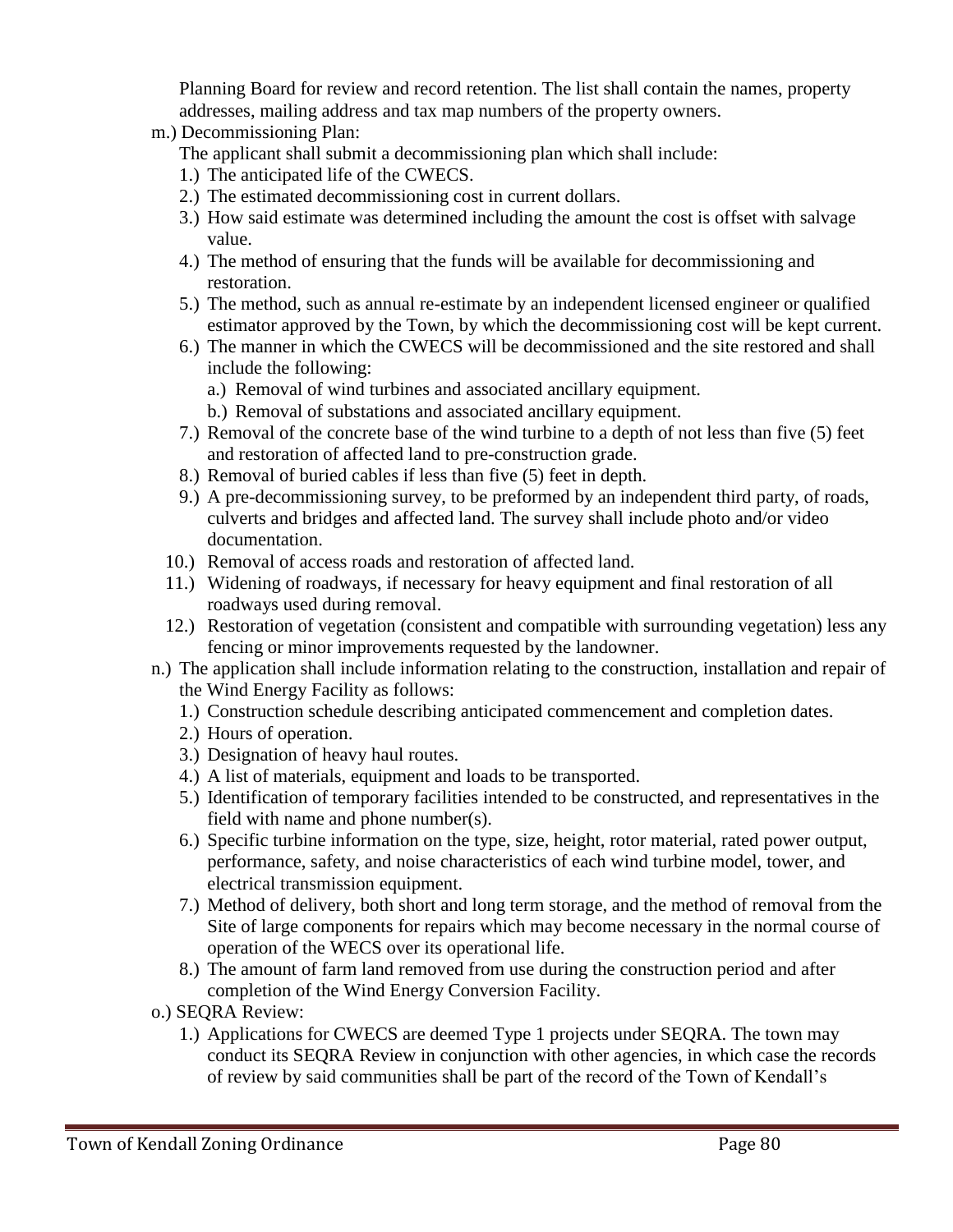proceedings. The SEQRA shall also include a Visual EAF Addendum (from SEQRA Part 617.20, Appendix B).

- 2.) At the completion of the SEQRA Review process, if a positive declaration of environmental significance has been issued and an environmental impact statement prepared, the Town of Kendall shall issue a Statement of Findings. The Statement of Findings may also serve as the Town's decision on the application.
- p.) Agricultural Data Statement:

Applications for a facility that are proposed on property within an agricultural district containing a farm operation, or on property with boundaries within five hundred (500) feet of a farm operation located within an agricultural district, shall include an Agricultural Data Statement. The statement shall include:

- 1.) The name and mailing address of the applicant.
- 2.) A description of the proposed project and its specific location.
- 3.) Identification of the agricultural district in which the site is located.
- 4.) A brief description of the farm operations and how they will be affected by the proposed wind system.
- 5.) The name and mailing address of any owner of land located in an agricultural district within five hundred (500) feet of the boundary of the property upon which the project is proposed.
- 6.) A tax map or other map showing the project site and the location of the farm operations involved.
- q.) Wind Energy Studies:

All studies, where applicable, shall comply with NYSDEC Visual and Noise Assessment and Mitigation Guidelines. The following studies shall be submitted with the application:

1.) Meteorological Data:

The applicant shall show evidence that a wind assessment has been conducted. Meteorological data such as air temperature, wind speed and wind direction shall be collected through a Meteorological Tower (MET Tower) sited within the Town of Kendall on or in close approximation to the proposed Site. Test data cannot be interpolated from areas outside the town of Kendall.

2.) Shadow Flicker:

The applicant shall conduct a study on potential shadow flicker. The study shall identify areas where shadow flicker may interfere with residences, churches, schools and all public areas and buildings and describe measures that shall be taken to eliminate or mitigate the problems.

3.) Visual Impact:

Applications shall include a visual impact study of the proposed CWECS as installed, which may include computerized photographic simulations. The study shall demonstrate any visual impacts from each strategic vantage point from residences, schools, churches, historic site and all public buildings and gathering places. Mapping at a minimum shall include visibility based on

topography-only and vegetation analysis with locations of residences, schools, churches, historic site and all public buildings and gathering places.

- 4.) Property value analysis prepared by a licensed appraiser in accordance with industry standards, regarding the potential impact of values of properties neighboring CWECS Sites.
- 5.) Fire Protection:

The application shall include a fire protection and emergency response plan, created in consultation with the fire departments having jurisdiction over the proposed sites. The plan may include but is not limited to the following: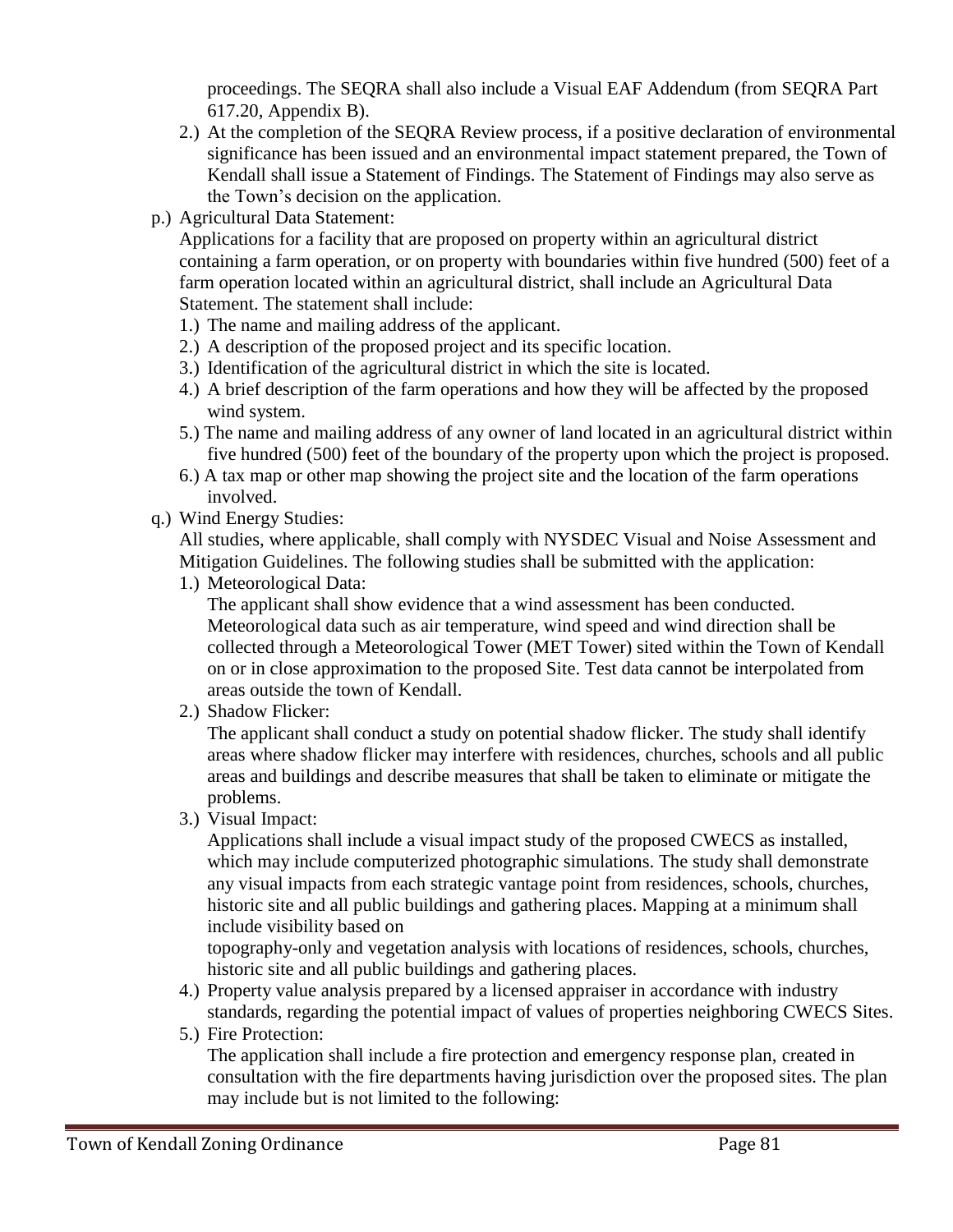- a.) Fireproof or fire resistant building materials.
- b.) Buffers or fire retardant landscaping.
- c.) Availability of water.
- d.) An automatic fire-extinguishing system for all buildings or equipment enclosures of substantial size containing control panels, switching equipment, or transmission equipment operated without regular human occupancy.
- e.) Identification of tower locations and inclusion into the county 911 emergency system.
- f.) Provision of training and fire fighting equipment for local fire protection personnel.
- 6.) Noise Analysis:

A noise analysis completed by a certified New York State acoustical engineer documenting the noise levels associated with the proposed CWECS. The study shall include the following:

- a.) A survey and report that analyzes the pre-existing ambient noise regime (including seasonal variations), including but not limited to separate day and night measurements of low frequency and A-weighted noise levels across a range of wind speeds (include near cut-in), turbulence measurements, distance from the turbines, with location of residences, buildings and facilities located within two miles of the proposed project site.
- b.) A description and map of the project's noise producing features, including the range of noise levels expected, and the tonal and frequency characteristics expected. The report shall include low frequency, infrasound, pure tone, and repetitive/impulsive sound.
- c.) A description and map of the noise sensitive environment, including the site property lines, residences, schools, places of worship and other facilities where quiet is important within two miles of the proposed site.
- d.) Manufacturers' noise design and field test data, both audible dB(A) and low frequency, for all proposed structures.
- 7.) A geological report shall be furnished which shall, at a minimum, include the following:
	- a.) Soils engineering and geological characteristics of the site based on on-site sampling and testing. Copies of soil boring logs are to be included in the report to the Town.
	- b.) Foundation design criteria for all proposed structures including the need for any blasting.
	- c.) Slope stability analysis.
	- d.) Grading criteria for ground preparation, cuts and fills, and soil compaction.
	- e.) Impact on existing water aquifers including a study and impact on existing wells.
	- f.) Submission of a storm water pollution prevention plan (SWPPP).
	- g.) Post construction monitoring plans for NYS Dept. of AG & Markets guidelines, NYSDEC Draft Bird/Bat guidelines, regular structural/operational inspections conducted by an independent licensed engineer(s), and operational noise monitoring.
- 8.) Ice throw calculations:

A report from a New York State Professional Engineer that calculates the maximum distance that ice from the turbine blades could be thrown for the make and model wind turbine proposed for the site. The basis of the calculation and all assumptions must be disclosed.

9.) Blade throw calculations:

A report from a New York State Professional Engineer that calculates the maximum distance, in the event of a failure, that pieces from the turbine blades could be thrown for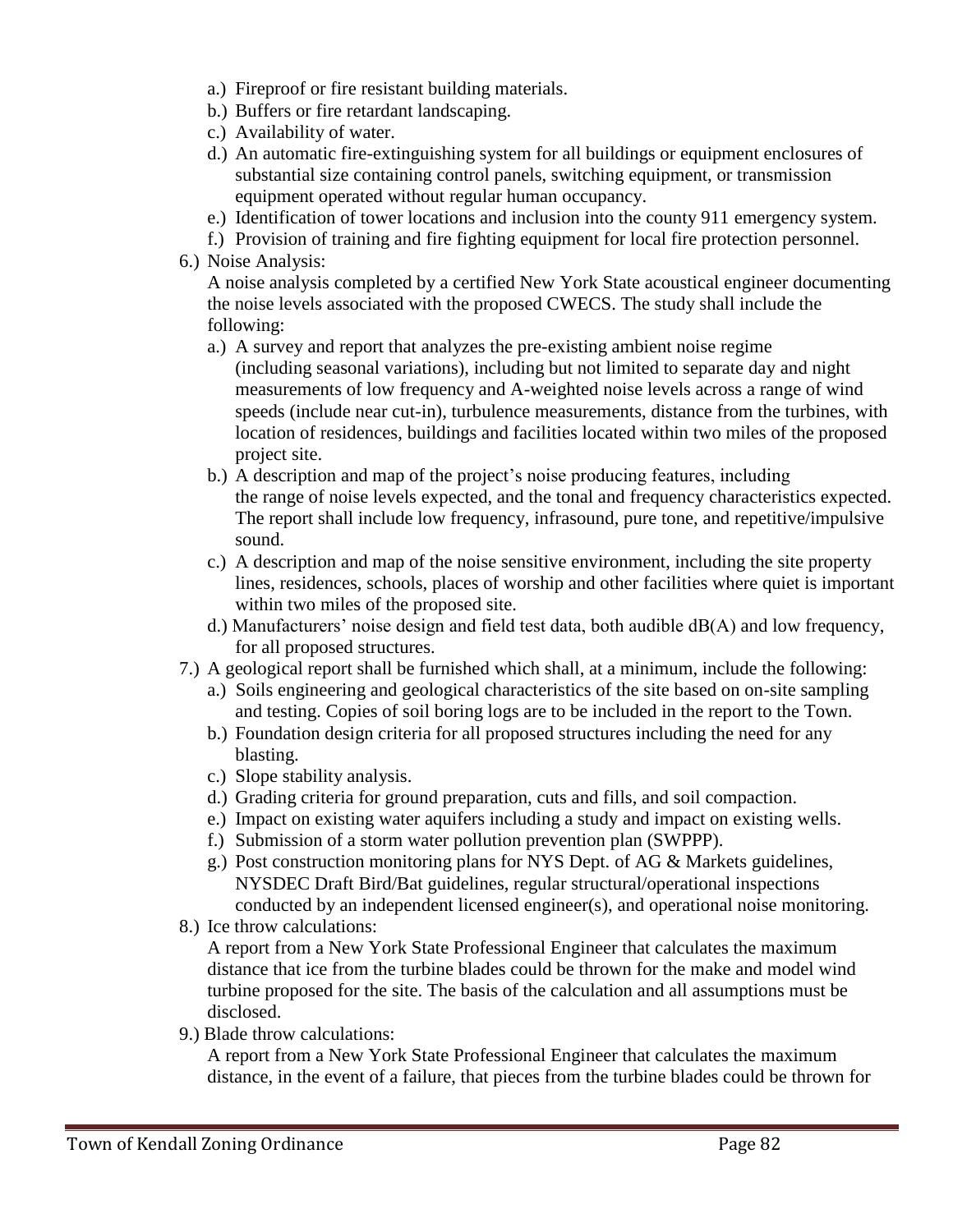the make and model wind turbine proposed for the site. The basis of the calculation and all assumptions must be disclosed.

10.) Catastrophic tower failure:

A report from the turbine manufacturer stating the wind speed and conditions with all assumptions that the turbine is designed to withstand.

- 11.) The applicant will include a complaint resolution process for both the construction and operational phase to address complaints from nearby residences. The process may use an independent mediator or arbitrator and include a time limit for acting on a complaint.
- 12.) Other Information: Such additional information as may be reasonably requested by the Town or the Town Engineer.

### C.) STANDARDS FOR CWECS

- 1.) Construction and Traffic Routes:
	- a.) Construction of a CWECS poses potential risks because of the large size of construction vehicles and their impact on traffic safety and their physical impact on local roads. Construction and delivery vehicles for WECS and/or associated facilities shall use traffic routes established as part of the application review process. Factors in establishing such routes shall include:
		- 1.) Minimize traffic impacts from construction and delivery vehicles.
		- 2.) Minimize WECS related traffic during times of school bus activity.
		- 3.) Minimize wear and tear on local roads.
		- 4.) Minimize impacts on local business operations.
	- b.) Permit conditions may require remediation during construction, limit WECS related traffic to specified routes, and include a plan for disseminating traffic route information to the public and all applicable state, county and municipal highway authorities and superintendents whose roads are included in the WECS traffic route plan. Notification to all applicable highway authorities and superintendents will include the number and type of vehicles and their size, their maximum gross weight, the number of round trips, and the dates and time periods of expected use of designated traffic routes.
	- c.) The applicant is responsible for remediation of damaged roads during construction and upon completion of the installation, periods of maintenance, and decommissioning/restoration of a Wind Energy Facility.
	- d.) Storm-water run-off and erosion control shall be managed in a manner consistent with all applicable State and Federal laws and regulations.
	- e.) Geological soil testing shall be done at each proposed tower foundation. Should testing suggest any interference with existing water aquifers the site will be disqualified.
	- f.) Access roads required for construction shall be adequate to support weight of trucks, erection cranes, facility sections and heavy construction equipment. Temporary roads are to be returned to pre-construction condition leaving only private driveways used for routine maintenance by facility and utility crews. Overnight parking of vehicles will be permitted only during established construction period or during periods requiring additional personnel or equipment for maintenance and repair of a wind energy system. Parking is prohibited on public roads at all times.
	- g.) Excavation shall be as required for foundation only, over-excavation shall be repaired as per NYS Building Codes. Excess-quarried materials shall not be used to raise existing grade at the tower base. These materials may be used elsewhere on the proposed site by permission of the owner and Town of Kendall Code Enforcement Officer. Excess materials may not be taken from the Town of Kendall; however, agreement may be pursued by the Town Board for use by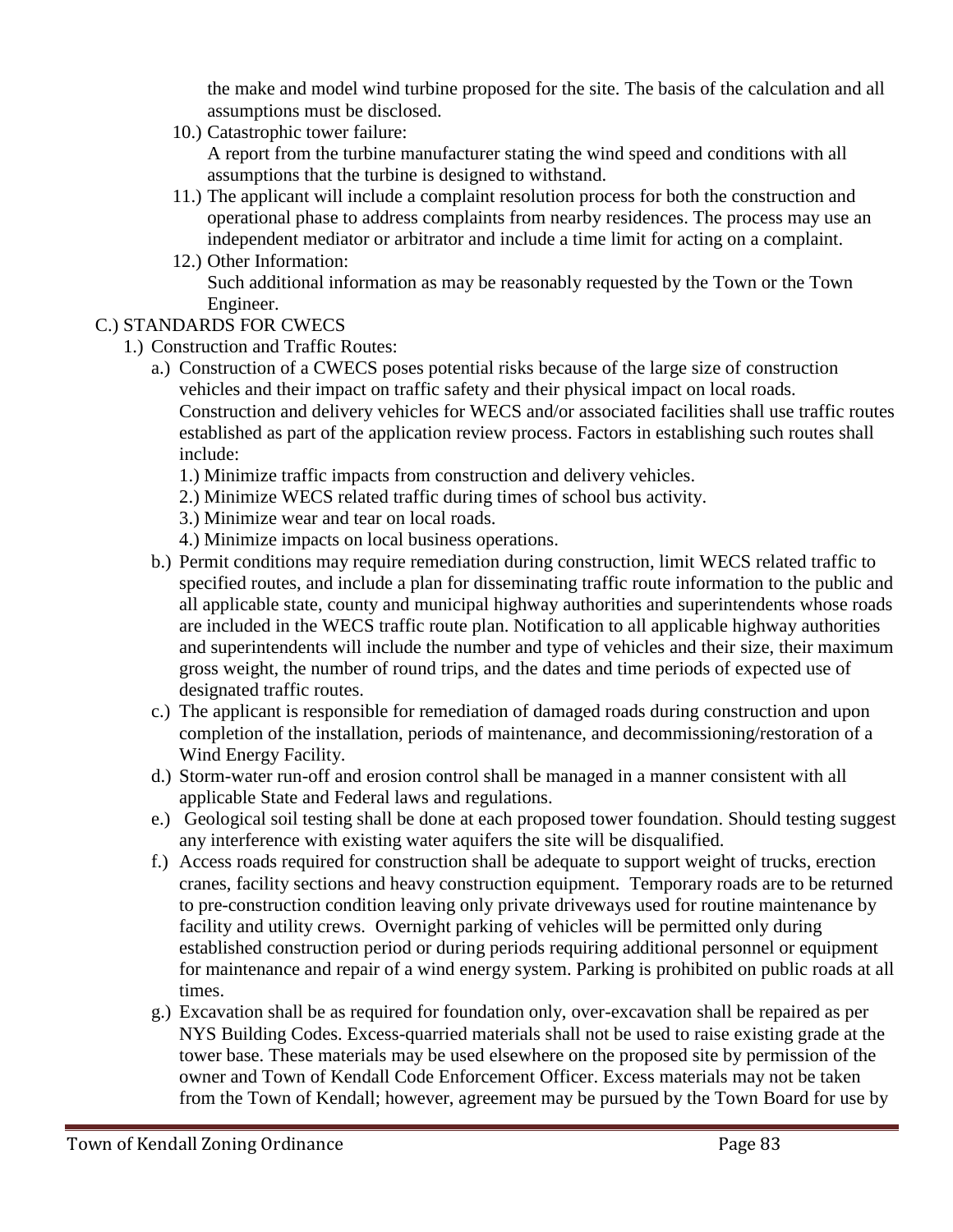the Town of Kendall Highway Department. (Refer to SECTIONS 660 and 707 Town of Kendall Zoning Ordinance.)

- h.) All underground work shall be clearly marked "As Built", documented during construction, plotted upon completed project drawings, and filed with the Town of Kendall with "Dig Safely New York (1-800-962-7962)" or its successor.
- i.) Utility Right of Ways shall not be renegotiated to take over more ground nor increase limits by removal of trees. Redesign of utility poles must consider impact of access for large farming machinery.
- j.) The Town of Kendall will employ an independent engineering inspection service to monitor all construction/erection activities. The facility developer shall assume all costs of this service.
- k.) All solid waste, hazardous waste and construction debris shall be removed from the Site and managed in a manner consistent with all appropriate rules and regulations as set forth by the appropriate agencies.
- l.) Any construction, ground disturbance or restoration involving agricultural land or land located in agricultural districts shall be done according to the New York State Department of Agriculture and Markets' publication titled "Guidelines for Agricultural Mitigation for Wind Power Projects."
- 2.) Certification

The facility developer shall employ an independent and Town of Kendall approved engineering service to certify to the Town that the facility is built as designed and is qualified for service before final permit is issued by the Code Enforcement Officer. The applicant shall provide the following certifications:

- a.) All structural components, including the foundation, tower and compatibility of the tower with the rotor and rotor-related equipment shall be certified in writing by an independent New York State licensed Professional Structural Engineer. The engineer shall certify compliance with all applicable local, state, and federal codes and regulations.
- b.) After completion of the Wind Energy Conversion System, the applicant shall provide a postconstruction certification from an independent New York State licensed Professional Engineer stating that the project complies with applicable codes and industry practices and has been completed according to the design plans.
- c.) The electrical system shall be certified annually in writing by an independent a New York State licensed Professional Electrical Engineer. The engineer shall certify compliance with good engineering practices and with the appropriate provisions of IEEE standards and any other explicit technical standards required in New York State.
- d.) The rotor overspeed control system shall be certified in writing by an independent New York State licensed Professional Engineer. The engineer shall certify compliance with applicable design and operational codes.
- e.) Certification of project completion must be supplied by the applicant and approved by the Town of Kendall Code Enforcement Officer.
- 3.) Color, Finish and Visual Impact
	- a.) All applicants shall use measures to reduce the visual impact of WECSs to the greatest extent possible. All structures shall be finished in a single, non-reflective matt finish color or a camouflage scheme and shall include a maintenance schedule and plan to maintain the finished color and appearance of the WECS.
	- b.) Individual WECSs within a Wind Energy Overlay District shall be constructed using wind turbines whose design and appearance shall exhibit uniformity to each other in all respects: height, color, size, geometry, and rotational speed.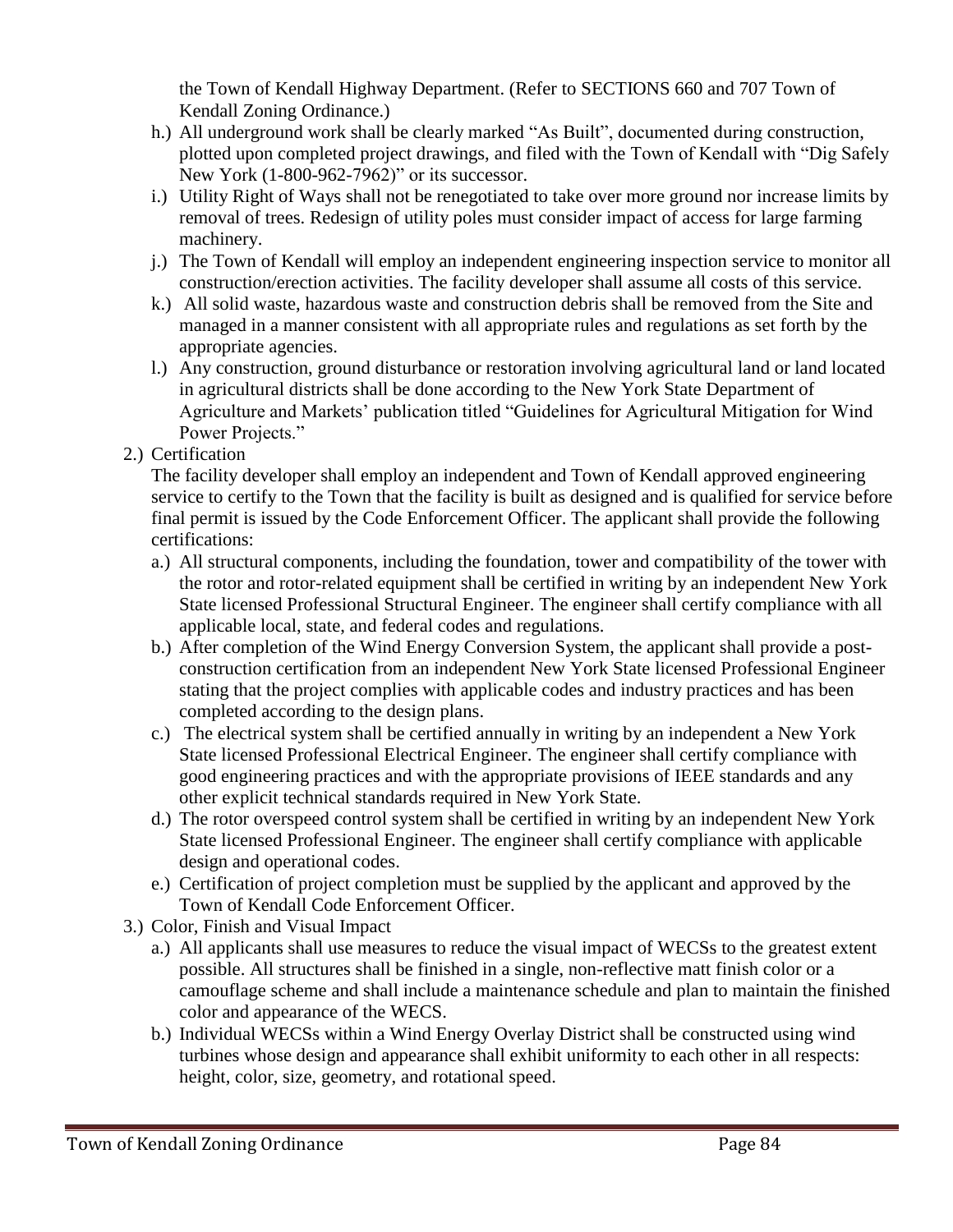- c.) No lettering, company insignia, advertising, or graphics shall be on any part of the tower, hub, or blades.
- d.) No television, radio, or other communication antennas may be affixed or otherwise made part of any WECS, except pursuant to the telecommunications provisions of the Town of Kendall Zoning Code.
- 4.) Compliance with Regulatory Agencies:

The applicant is required to obtain all necessary regulatory approvals and permits from all federal, state, county, and local agencies having jurisdiction and approval related to the completion of the Wind Energy Conversion System.

- 5.) Electrical
	- a.) All interconnecting lines and wires from generators to ground ancillary structures and utility transmission grid will be installed underground to the maximum extent practicable. The Planning Board shall have the authority to waive this requirement only if the Planning Board has sufficient engineering data submitted by the applicant to demonstrate that underground transmission lines are unfeasible.
	- b.) Underground high voltage lines shall have five-foot (5') cover to existing grade, per NEC burial guidelines. Burial depth may be reduced in areas of bedrock with less than five feet in depth per NYSDAM, NEC permits and New York State Department of Agriculture and Markets guidelines.
	- c.) All precautions shall be applied to prevent stray voltage leakage; should such occur, immediate remedial correction must be taken. A report of complaint and remediation must be given to the Town of Kendall Code Enforcement Officer for immediate analysis and remedial action.
- 6.) Electromagnetic Interference
	- a.) No Commercial Wind Energy System shall be installed in any location where its proximity with existing fixed broadcast, retransmission, or reception antenna for radio, television, or wireless phone or other personal communication systems would produce electromagnetic interference with signal transmission or reception.
	- b.) No CWECS shall be installed in any location along the major axis of an existing microwave communication link where its operation is likely to produce electromagnetic interference in the link's operation.
	- c.) If it is determined that a CWECS is causing electromagnetic interference, the operator shall take necessary corrective action to eliminate this interference, including relocation or removal of the facilities, or resolution of the issue with the impacted parties.
	- d.) Failure to remedy electromagnetic interference is grounds for revocation of the Special Use Permit for the specific WECS or WECSs causing the interference.
- 7.) Fire Prevention
	- a.) Shall have automatic fire suppression system within the nacelle.
	- b.) All Wind Energy Facilities shall be designed and constructed in compliance with the applicable requirements of the New York State Uniform Fire Prevention Code, as currently in effect and as hereafter amended.
- 8.) Height Restrictions
	- a.) The total height of any Commercial Wind Energy Conversion System shall be four hundred (400) feet. The total height shall be measured from the ground elevation from the preconstruction or post construction grade whichever is lower to the top of the tip of the blade at the apex of rotation.
	- b.) The blade tip of any wind turbine shall, at its lowest point, have a ground clearance of not less than fifty (50) feet.
- 9.) Landscaping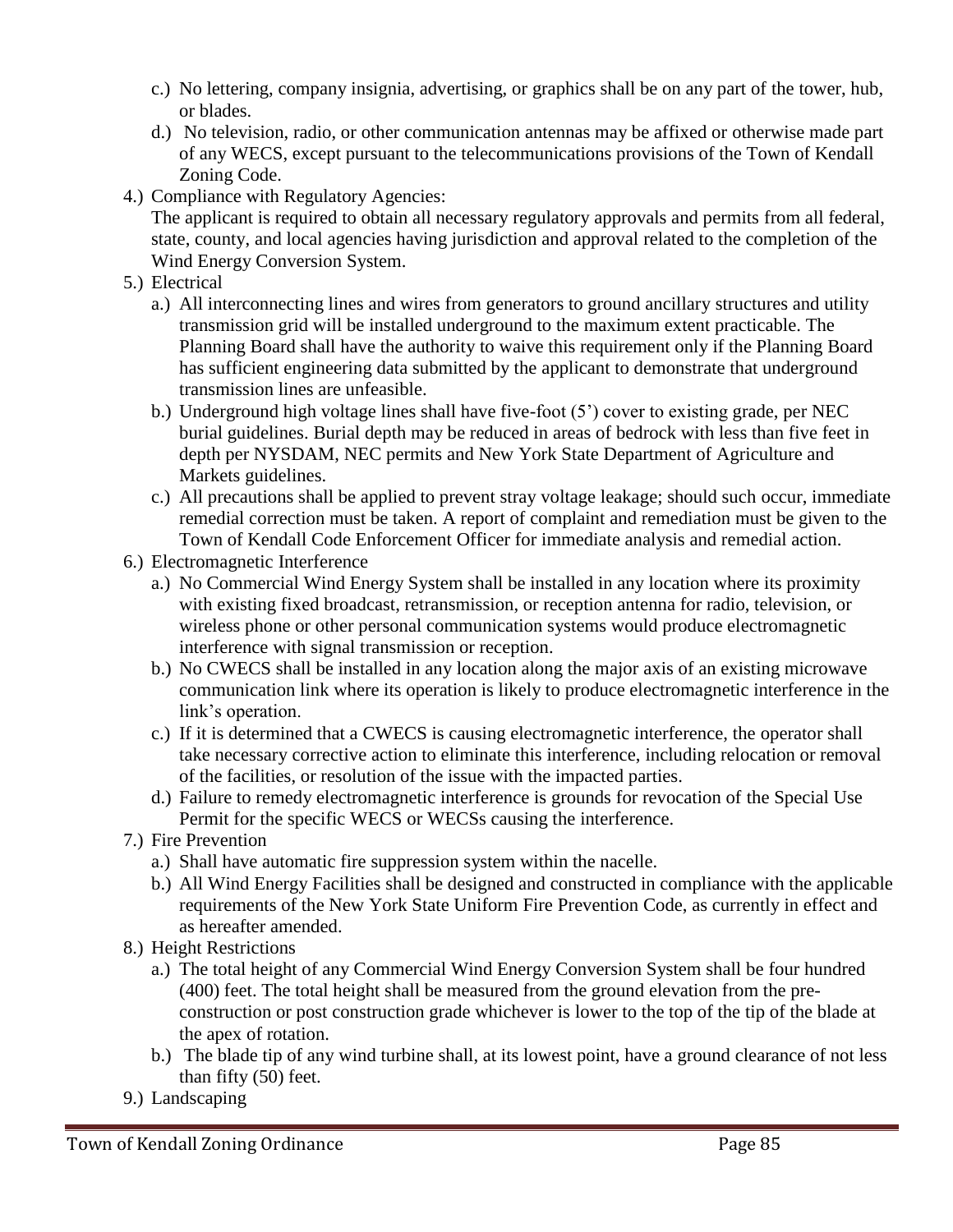Upon completion of the installation, the Site shall be returned as close as possible to its natural state, including, but not limited to, restoring the subsoil and topsoil to preconstruction condition and reforestation of any woodland that have been cleared for Site preparation. Vegetation shall be planted in a natural pattern on the Site to screen as much of the facility as possible without restricting air flow. Existing vegetation may be used to supplement new plantings.

10.) Lighting

Towers and turbines shall not be artificially lighted or marked beyond the requirements of the Federal Aviation Administration (FAA). Minimum security or safety lighting may be allowed as approved on the Site Plan. Any lighting systems shall be designed to minimize light pollution and shall include the use of light hoods, low glare fixtures or directing lights at the ground. Lighting shall not shine onto adjacent properties.

- 11.) Local Waterfront Revitalization Program The applicant is required to conform to all requirements of the Town of Kendall Local Waterfront Revitalization Program (LWRP).
- 12.) Maintenance and Replacement
	- a.) A permitted facility may be maintained and repaired at any time, which becomes necessary in the normal course of operation of the Wind Energy Facility, without a Special Permit or Building Permit, provided the maintenance does not involve the following:
		- 1.) An increase in the number of towers.
		- 2.) An increase in the number of wind turbines.
		- 3.) An increase in the tower height.
		- 4.) A change in the tower location.
		- 5.) A change in the type of wind turbine, nacelle or tower used.
		- 6.) A change in the number or size of accessory structures.
		- 7.) A change that increases the sound pressure level or shadow flicker produced by the facility.
		- 8.) The transportation of heavy equipment, cranes and large spare parts that are oversize loads and require public road use, the widening of access roads, or pose potential damage to the infrastructure of the Town of Kendall, or surrounding communities.
	- b.) Replacement in kind of a Wind Energy Facility may occur with Town Board approval when:
		- 1.) There will be no increase in total height.
		- 2.) No change in location of the WECS.
		- 3.) No additional lighting change or facility color.
		- 4.) No increase in noise or shadow flicker produced by the WECS.
	- c.) Overnight parking of vehicles will be permitted only during periods requiring additional personnel, equipment, or extended periods of time necessary for the maintenance and repair of a wind energy system. There will be no parking on public roads.
	- d.) Any damaged or unused parts shall be removed from the Site within thirty (30) days or stored in a locked on-site storage building. All maintenance equipment, spare parts, oil or chemicals shall also be stored in said on-site locked storage building.
- 13.) Safety and Security Requirements
	- a.) Shall have lightning arresting systems.
	- b.) Wind turbines shall be equipped with electromagnetic (automatic) and mechanical (manual) braking systems to prevent over rotation, reducing stress on tower and rotor blades. No wind turbine shall be permitted that lacks an automatic breaking, governing, or feathering system to prevent uncontrolled rotation, over speeding, and excessive pressure on the Tower structure, rotor blades, and turbine components.
	- c.) Security signs for public safety and warnings shall be allowed. At least one sign shall be posted at the base of the tower warning of electrical shock or high voltage. A sign shall be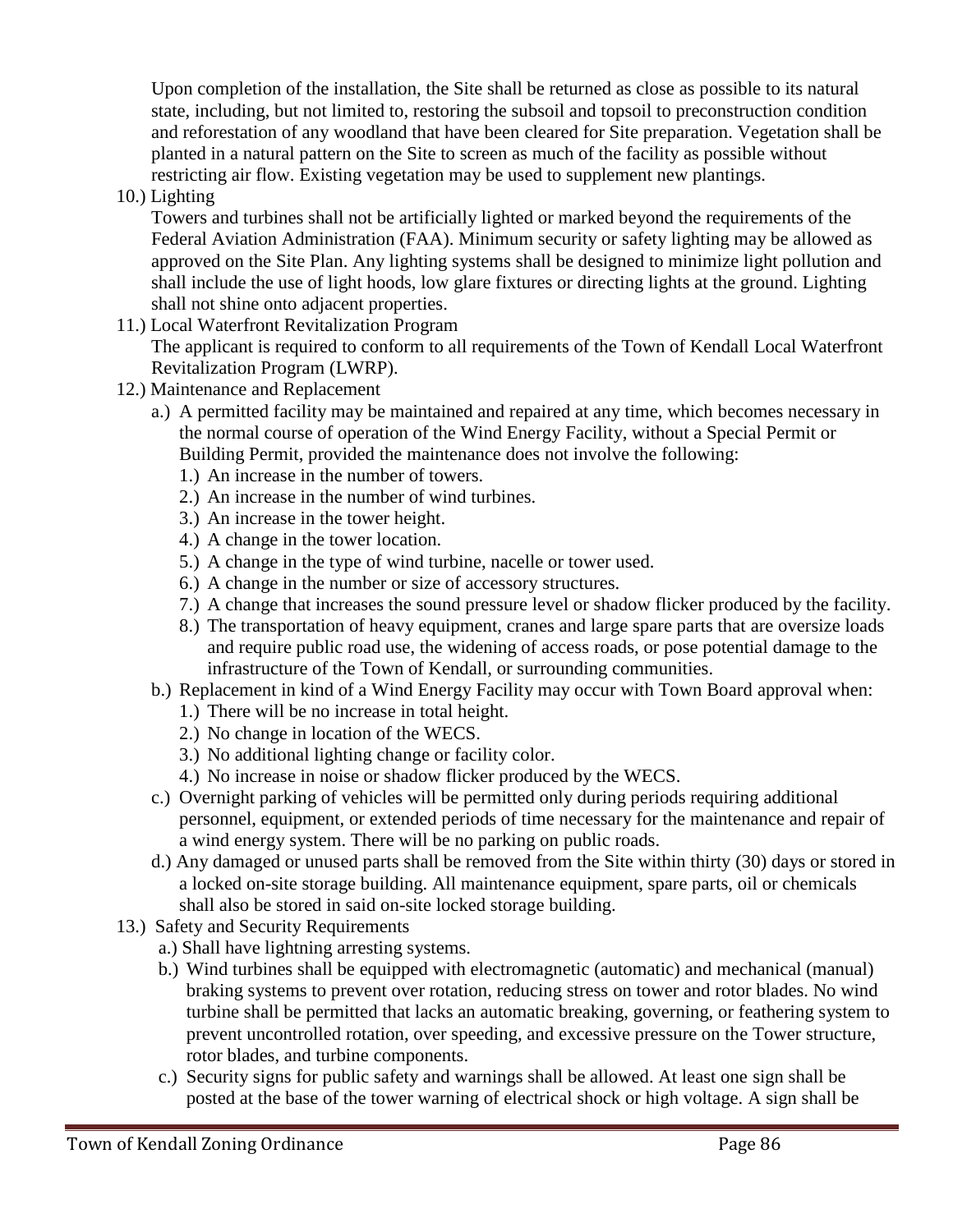posted on the entry area of fence around each tower or group of towers and any building (or on the tower or building if there is no fence), containing emergency contact information, including a local

 telephone number with 24 hour, 7 day per week coverage. The Planning Board may require additional signs as approved on the Site Plan.

- d.) A security plan shall be required, including the training of first responders, with emergency personnel contacts and responsibilities posted at the site, including the Town of Kendall Emergency Services, and the Town of Kendall Town Clerk.
- e.) A locked gate shall be provided at the junction of a driveway and a public road to restrict access. Access points shall be guarded by physical structure, fencing or bollards to block nonpermitted access to driveways.
- 14.) Setbacks for Wind Energy Conversion Systems
	- a.) The statistical sound pressure level generated by a WECS shall not exceed L10 -50dBA measured at the off-Site property line. However, this sound pressure level may be exceeded during short-term events such as severe wind storms and utility outages. Sites can include more than one piece of property and the requirement shall apply to the combined properties. If the ambient sound pressure level exceeds 50 dBA, the standard shall be ambient dBA plus 5dBA.

 Impendent certification shall be provided by a qualified and Town approved licensed acoustic engineer before and after construction demonstrating compliance with this requirement. The measurement of sound pressure levels shall be performed in accordance with the latest revision of International Standards for acoustic noise measurement techniques for Wind **Generators** 

(IEC 61400-11) or other industry accepted procedures.

- b.) In the event audible noise due to the WECS operations contains a steady pure tone, such as a whine, screech or hum, the standards for audible noise shall be reduced by five (5) dBA. A pure tone is defined to exist if the one-third  $(1/3)$  octave band sound pressure level in the band, including the tone, exceeds the arithmetic average of the sound pressure levels of the two (2) contiguous one third  $(1/3)$  octave bands by five  $(5)$  dBA for center frequencies of five hundred (500) Hz and above, by eight (8) dBA for center frequencies between one hundred and sixty (160) Hz and four hundred (400) Hz, or by fifteen (15) dBA for center frequencies less than or equal to one hundred and twenty-five (125) Hz.
- c.) In the event the ambient noise level (exclusive of the development in question) exceeds the applicable standard given above, the applicable standard shall be adjusted so as to equal the ambient noise level. The ambient noise level shall be expressed in terms of the highest whole number sound pressure level in dBA, which is exceeded for more than five (5) minutes per hour. Ambient noise levels shall be measured at the exterior of potentially affected existing residences, schools, places of worship and public buildings. Ambient noise level measurement techniques shall employ all practical means of reducing the effect of wind generated noise at the microphone. Ambient noise level measurements may be performed when wind velocities at the proposed Project Site are sufficient to allow wind turbine operation, provided that the wind velocity does not exceed thirty (30) mph at the ambient noise measurement location.
- d.) A CWECS shall not be operated so that impulsive sound below 20 Hz affects the habitability or use of any dwelling, existing residences, schools, places of worship and public buildings.
- e.) Each CWECS shall be set back from Site boundaries as measured from the center of the CWECS:

1.) One-thousand five hundred (1500) feet from any Hamlet district boundary line.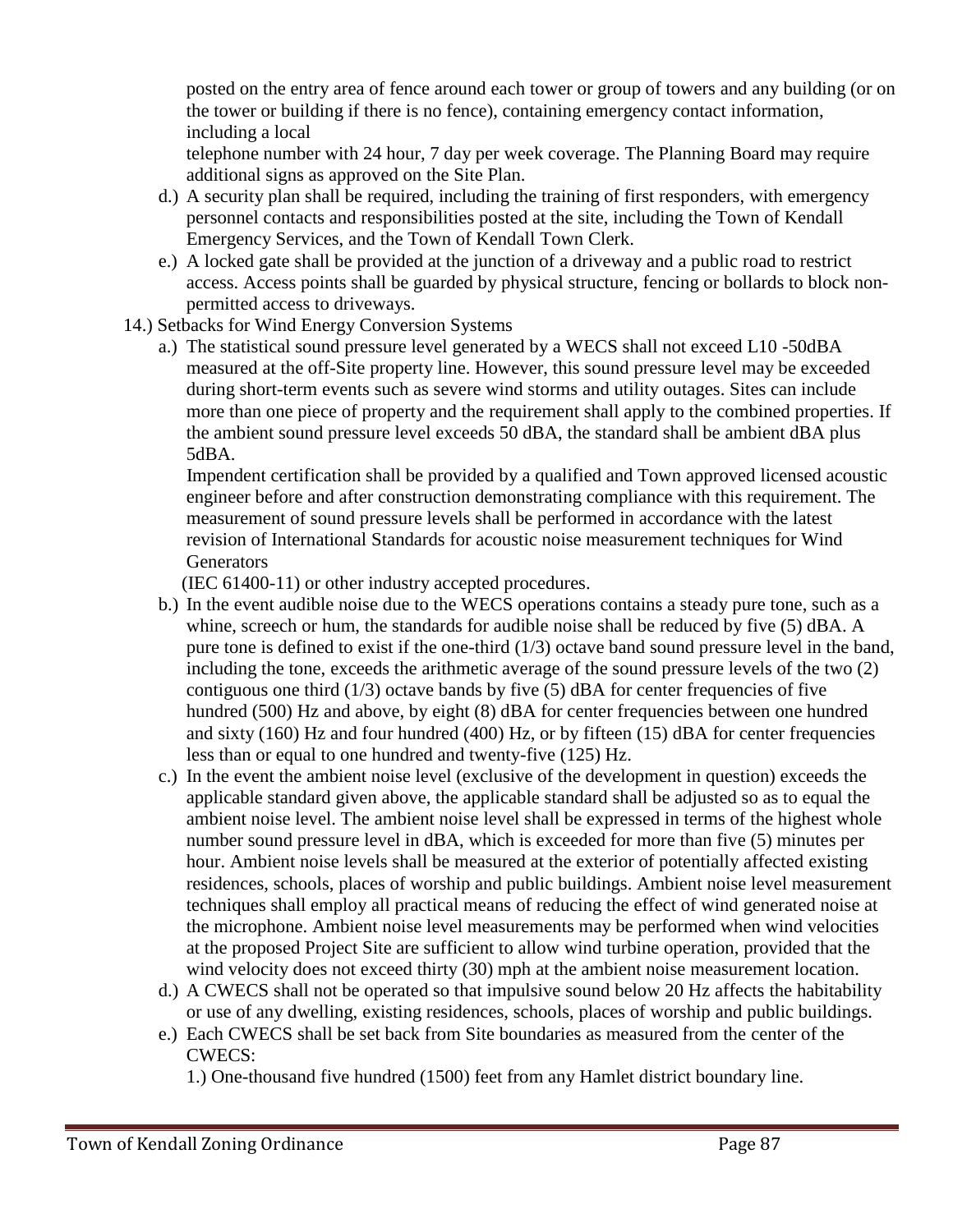- 2.) One hundred (100) feet plus fall zone radius from state and federally identified wetlands. This distance may be adjusted to be a greater distance at the discretion of the Planning Board, based on topography, land cover, land uses, state or federal requirements, and other factors such as the influence CWECS has on any endangered species or the flight patterns of resident birds.
- f.) Two-thousand five hundred (2500) feet from the property line of any school, places of worship, or any public facility.
- g.) One-thousand five hundred (1500) feet from the nearest off-site residence existing at the time of the application. The setback is to be measured from the exterior of such residence to the center of the WECS and include all residences in and outside the Town of Kendall.
- h.) One-thousand five hundred (1500) feet from the right of way of any public road and highway. The setback shall be measured from the centerline of such right-of-way.
- i.) One hundred (100) feet plus the fall zone radius from the nearest farm building, and utility lines.
- j.) Two hundred (200) feet plus the fall zone radius from on-site occupied structures (human and farm animal), any historical site, LWRP District, and bridges.
- k.) Six hundred (600) feet from the nearest site boundary line or tax property boundary (nonresidential).
- l.) The Planning Board may impose a setback that exceeds the other setbacks set out in this section if it deems that such greater setbacks are necessary to protect the public health, safety and welfare of the community.
- 15.) Tower Structures
	- a.) The Fall Zones of a WECS shall not overlap one another.
	- b.) Multiple Towers may be sited on a contiguous property and on legally leased adjacent parcels.
	- c.) Towers will only be of a mono-tubular, freestanding design with interior stairs accessed by a security door within the tower column. The use of guy wires is prohibited.
	- d.) Nacelle will be of the latest upwind design accessed via interior stair only.
	- e.) Wind Turbine Towers shall not have external ladders or climbing devices, fire suppression systems or extinguishers.
- 16.) Wildlife Species and Habitat
	- a.) Development and operation of a Commercial Wind Energy Facility shall not have a significant adverse impact on endangered or threatened fish, wildlife, or plant species or their critical habitats or other significant habitats identified in the Town of Kendall. Studies, plans and guidelines will be used to demonstrate criteria established by Federal or State regulatory agencies.
	- b.) Migratory birds:

 Development and operation of a Commercial Wind Energy Facility shall be evaluated based on SEQRA findings.

- c.) Design and layout of the facility shall not create artificial habitats which draw rodents or prey and entice raptors to frequent the site, leading to increased bird strikes.
- D.) TRANSFER

No transfer of any Wind Energy Facility or Special Use Permit, nor sale of the entity owning such facility including the sale of more than 30% of the stock of such entity (not counting sales of shares on a public exchange), will occur without prior approval of the Town Board, which approval shall be granted upon written acceptance of the transferee of the obligations of the transferor under this section, and the transferee's demonstration, in the sole discretion of the Town Board, that it can meet the technical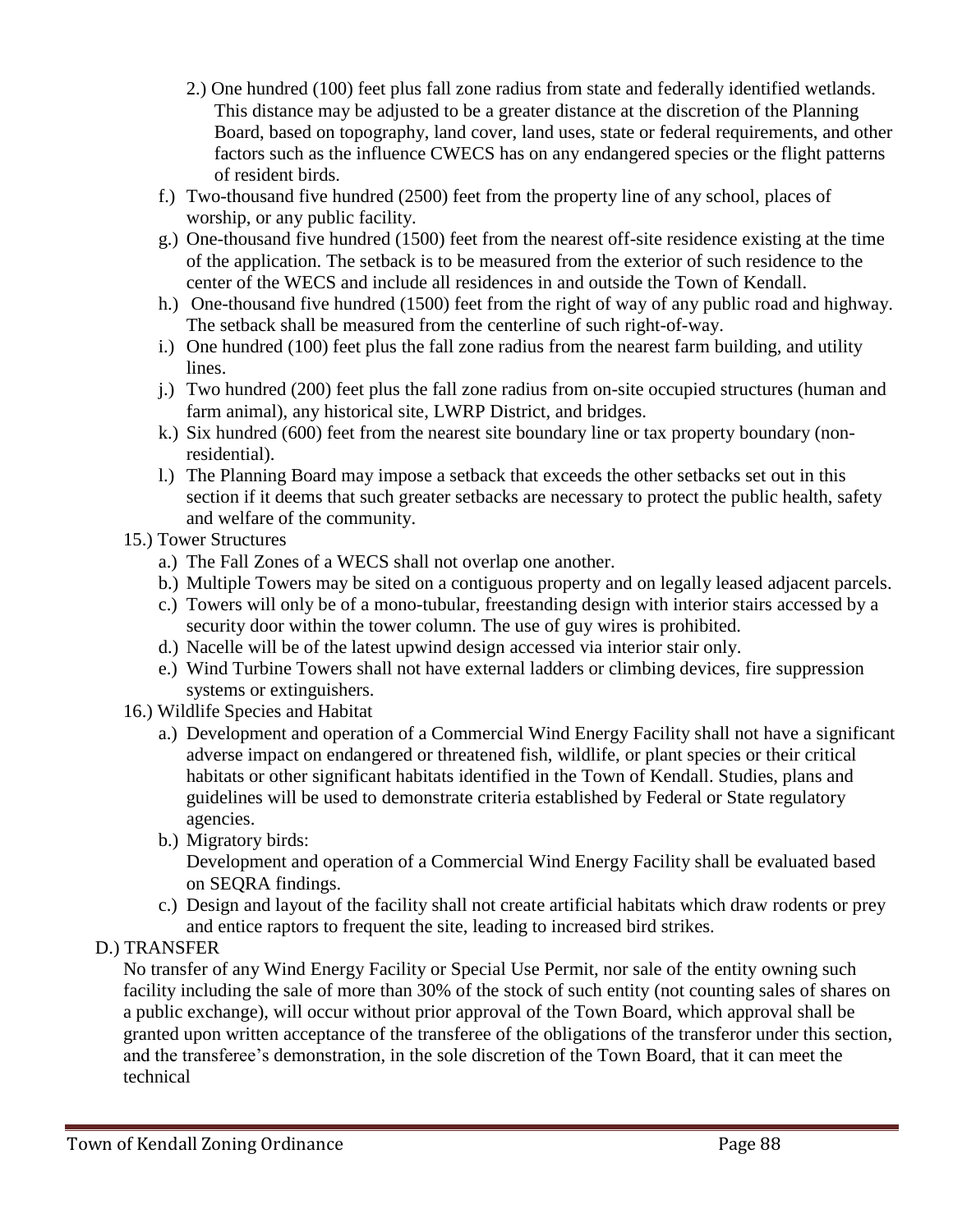and financial obligations of the transferor. No transfer shall eliminate the liability of the transferor, nor of any other party, under this Section unless the entire interest of the transferor in all facilities in the Town is transferred and there are no outstanding obligations or violations.

#### **SECTION 728 RESIDENTIAL WIND ENERGY CONVERSION SYSTEMS** (Amended 08.28.08)

- A.) GENERAL
	- 1.) The placement, construction, and major modification of all Residential Wind Energy Conversion Systems (RWECS) within the boundaries of the Town of Kendall shall be permitted only by Special Use Permit.
	- 2.) Residential Wind Energy Conversion Systems shall require a site plan review and approval by the Planning Board, a Special Permit issued by the Planning Board and a Building Permit issued by the Zoning (Code) Enforcement Officer per Article III of the Town of Kendall Zoning Ordinance.
	- 3.) The applicant shall pay all costs associated with the Town of Kendall's review and processing of the application. The applicant shall submit a deposit with the application in the amount as determined by resolution by the Town Board. The Town of Kendall may require the applicant to enter into an escrow agreement to cover the engineering and legal costs of reviewing and processing the application. This agreement will include the cost of the review required by SEQRA.
	- 4.) Any WECS proposed within a distance of five hundred (500) feet from: Any county boundary line; any town boundary line; any village boundary line; any existing or proposed county or state park; any right-of-way of a county or state road or parkway; any stream or canal owned by the county; any existing or proposed county or state owned land on which a public building or institution is situated must be referred to the Orleans County Planning Board. The Orleans County Planning Board shall have thirty (30) days from the date of county receipt to take action on the matter.
	- 5.) Residential Wind Energy Conversion Systems are permitted in the Residential Agricultural (RA), Rural Residential (RR) and General Business (GB) Districts.
	- 6.) The applicant is required to conform to all requirements of the Town of Kendall Local Waterfront 6. The applicant is required to conform to all requirements of the Town of Kendall Local Waterfront Revitalization Program (LWRP).
	- 7.) Only one Residential Wind Energy Conversion System per legal single-family residential site shall be allowed and the system shall be primarily used to reduce the on-site consumption of electricity of the residence. At no times shall electricity be distributed across property lines except to tie into the electrical grid system.
	- 8.) Residential Wind Energy Conversion Systems shall be placed or located only in rear yards.
	- 9.) The Minimum Lot Size shall be no less than two acres (87,120 Sq. Ft.) in area.
	- 10.) With the sale or transfer of any portion of the existing property, current or subsequent owners must submit, within thirty (30) days of the property transfer, to the Planning Board, an application for renewal of the Special Use Permit. Approval of the renewal of the Special Use Permit shall be conditional upon:
		- a.) Written acceptance of the transfer of obligations from the previous owner to the new owner and the new owner's demonstration, in the sole discretion of the Planning Board, that said new owner can meet the technical and any financial obligations of the original Special Use Permit.
		- b.) The applicant can still meet all requirements of the Town of Kendall Zoning Ordinance and all conditions of the Special Use Permit. No sale or transfer of property shall eliminate the liability of either the original owner or of any other party of the Residential Wind Energy Generating System under this Section, unless there are no outstanding obligations or violations.
- B.) APPLICATION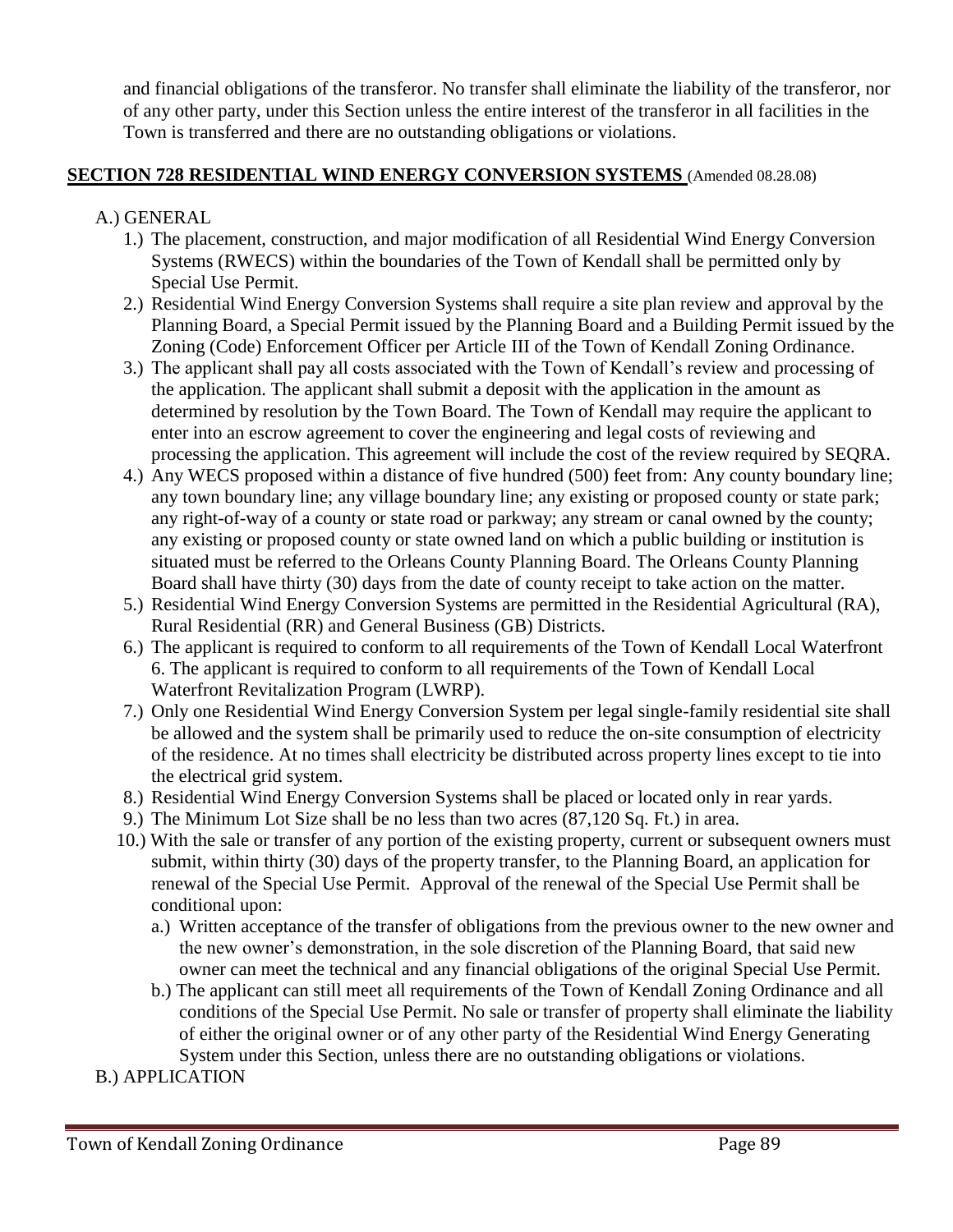- 1.) Applicants shall request a pre-application meeting(s) with the Planning Board, Code Enforcement Officer and with any consultants retained by the Planning Board for preliminary application review.
- 2.) Upon Submittal of an Application the Planning Board shall, within 30 days of receipt, or such longer time if agreed to by the applicant, determine if all information required under this application is included in the application. No application shall be acted on by the Planning Board until the application is deemed complete by the Planning Board.
- 3.) An Application for a Residential Wind Energy Conversion System shall include the following:
	- a.) Name, address and telephone number of the applicant. If the applicant is represented by an agent, the application shall include the name, address and telephone number of the agent as well as an original signature of the applicant authorizing the representation.
	- b.) Name, address and telephone number of the property owner. If the property owner is not the applicant, the application shall include a letter or other written permission signed by the property owner confirming that:
		- 1.) The property owner is familiar with the proposed application.
		- 2.) The property owner authorizes the submission of the application.
	- c.) Project description: Provide a comprehensive description of the project, including project location, total height of the tower, maximum rated capacity of the wind turbine and the utilities required.
	- d.) A list of all adjacent property owners The names, property addresses, mailing address and tax map numbers of all owners of land within five hundred (500) feet of the boundary of the property upon which the property is proposed shall be provided to the Planning Board for review and record retention.
	- e.) Site Plan

A scaled site plan (prepared by a licensed Professional Engineer, licensed Land Survey or Landscape Architect) which shall include all of the information listed below. The Planning Board may require additional information, if necessary to complete its review.

- 1.) Title block showing the drawing title, date of preparation, name and address of applicant, name and address of a the person or firm preparing the drawing, and the signature and seal of a licensed Professional Engineer, Land Surveyor or Landscape Architect.
- 2.) North arrow and bar scale.
- 3.) Boundaries and physical dimensions of the site.
- 4.) Existing watercourses and bodies of water, including any state and federal wetlands.
- 5.) Public and private roads within one hundred (100) feet of the site boundaries.
- 6.) Existing residential and non-residential structures and driveways located on-site.
- 7.) Existing residential and non-residential structures located off-site and within five hundred (500) feet of the site boundaries.
- 8.) Location of the proposed tower, equipment, foundations, guy points, substations, accessory structures, fences and any other amenities.
- 9.) Existing and proposed above ground and underground utilities located on the site.
- 10.) Shall present construction plan detailing access routes, on-site disturbance of landscape, trees, soils and restoration thereof at completion of facility erection period.
- 11.) A circle drawn to scale around the tower which includes the fall zone equal to 150% of rotor blade height at apex.
- f.) Engineering Drawings

The applicant shall include scaled engineering drawings (prepared by a licensed Professional Engineer, licensed Land Survey or Landscape Architect) which show details and dimensions of the following: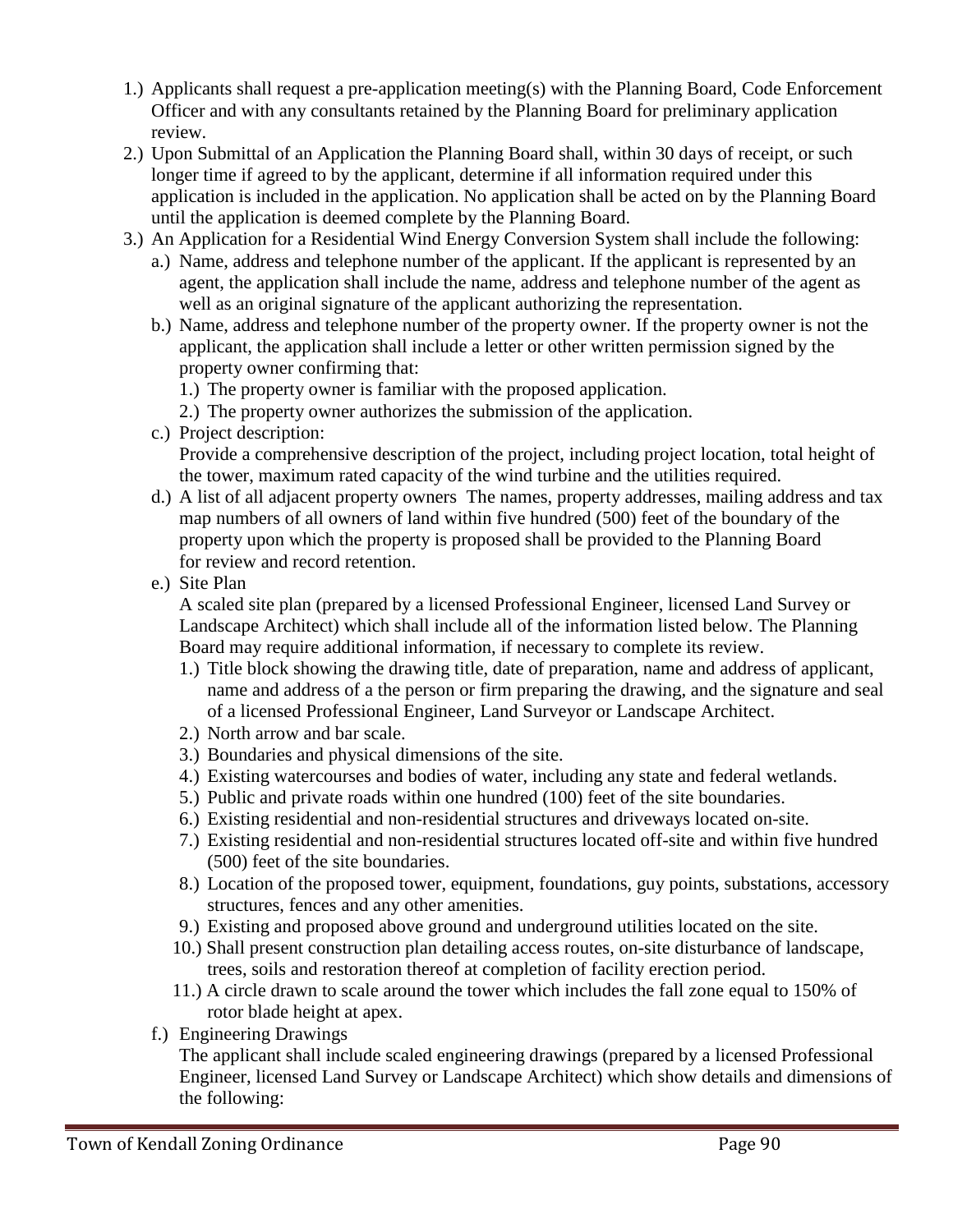- 1.) Tower.
- 2.) Tower Guy wire and anchor details if any.
- 3.) Turbine.
- 4.) Foundation.
- 5.) Distance between ground and the lowest point of any rotor blade.
- 6.) Height and location of climbing pegs and ladders.
- 7.) Fencing and the color and finish of each major component.
- 8.) Details and dimensions of all proposed equipment, accessory structures, access roads and driveways.
- g.) Manufacturers Product Information
	- 1.) Applications shall include product information from the manufacture of the proposed wind turbine or rotor blade, tower, supporting foundations, anchorage, inverter, structures and transmission lines as a composite.
	- 2.) Supporting documentation shall include a company history and operational facilities in service as reference information and a statement of projected operational life of the facility.
	- 3.) Supporting evidence showing that the proposed tower height does not exceed the height recommended by the manufacturer or distributor of the system.
- h.) The application shall include a full SEQRA Environmental Assessment Form (EAF) with Part 1 prepared by the applicant. The SEQRA shall also include a Visual EAF Addendum (from SEQRA Part 617.20, Appendix B).
- i.) Agricultural Data Statement

Applications for a facility that are proposed on property within an agricultural district containing a farm operation, or on property with boundaries within five hundred (500) feet of a farm operation located within an agricultural district, shall include an Agricultural Data Statement. The statement shall include:

- 1.) The name and mailing address of the applicant.
- 2.) A description of the proposed project and its specific location.
- 3.) Identification of the agricultural district in which the site is located.
- 4.) A brief description of the farm operations and how they will be affected by the proposed wind system.
- 5.) The name and mailing address of any owner of land located in an agricultural district within five hundred (500) feet of the boundary of the property upon which the project is proposed.
- 6.) A tax map or other map showing the project site and the location of the farm operations involved.
- j.) Agreement to Remove Facilities

Applications shall include a written agreement in which the applicant agrees to remove the facility and to restore the site when the facility reaches the end of its design life, or if the facility ceases to operate for more than six (6) consecutive months, or if the property is sold and the new property owner does not want to continue operation of the facility, or if directed by the Town of Kendall due to non-compliance. The agreement must include or declare that:

- 1.) All work will be arranged and paid for by the applicant.
- 2.) A description of how the facility will be removed.
- 3.) A description of how the site will be restored.
- 4.) Specify the estimated cost for removal and restoration.
- 5.) Specify the source and/or method of funding that will be available for removal and restoration.
- k.) The Applicant Shall Agree to provide annually, a "Cost of Living" Adjusted Bond, escrow account or financial security sufficient for the removal of Wind Energy System at it's maturity,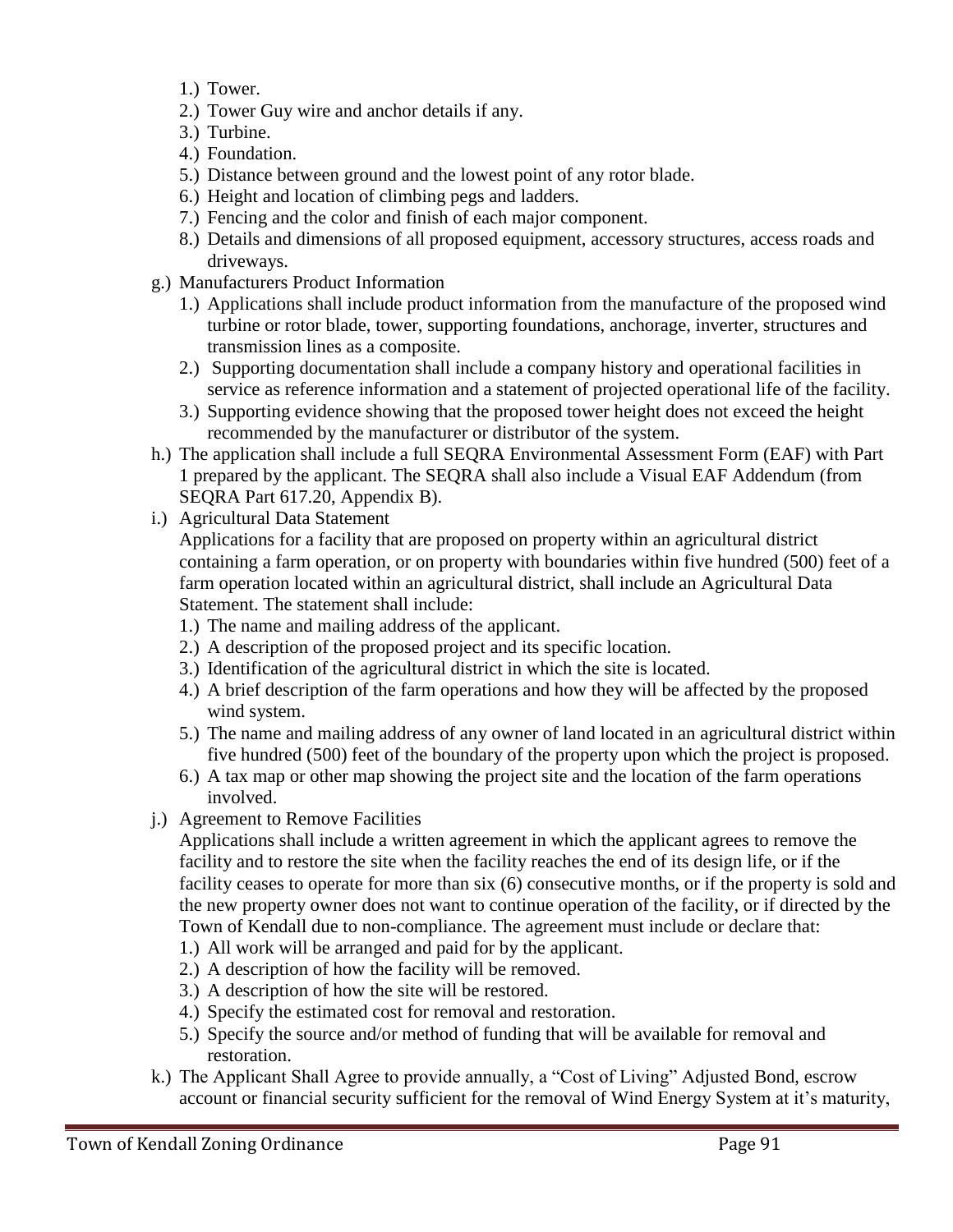continued malfunction or disability of system and/or egregious violation of any portion of this Ordinance which causes the Code Enforcement Officer or Planning Board to issue a Stop Order and/or rescind the Special Permit. If the applicant secures a surety bond to insure funds are available for removal and restoration, a copy of the bond shall be attached to the agreement. The company issuing the bond must appear on the U.S. Department of the Treasury's listing of approved surety and have a valid New York State surety license. The penal sum of the bond must be equal to the estimated cost of removal and restoration. The agreement must be signed by the applicant and bear the seal and signature of a Notary Public.

l.) Agreement to Pay Town Consultant Fees:

The application shall include a written agreement in which the applicant agrees to pay for reasonable legal fees and consultant fees incurred by the Planning Board should they choose to employ a consultant to review the drawings, analyses, studies, reports and certifications submitted by the applicant. The applicant must also agree to pay for reasonable consultant fees incurred by the Planning Board should they choose to employ a consultant to assist with the SEQRA process. The agreement must be signed by the applicant and bear the seal and signature of a Notary Public.

- m.) Agreement to Provide Sound Pressure Level and Shadow Flicker Testing: Applications shall include a written agreement in which the applicant agrees to provide and pay for a reasonable amount of pre-construction ambient noise level testing and post-construction sound pressure level testing and/or shadow flicker analysis when requested by the Planning Board. Testing may be requested at any time during the term of a Special Permit to ensure compliance or to resolve noise or visual complaints received from nearbyproperty owners. The agreement must be signed by the applicant and bear the seal and signature of a Notary Public.
- n.) The applicant shall provide proof of liability insurance. The Town of Kendall shall be named as an additional insured under the general liability policy of the applicant, with an amount no less than an amount to be determined by the Town Board given the nature and scope of the project.

#### C.) STANDARDS FOR RESIDENTIAL WIND ENERGY CONVERSION SYSTEMS

- 1.) The Tower Design must be certified by a NYS Licensed Engineer.
- 2.) The Tower Height shall be no more than:
	- a.) Sixty five (65) feet or less on parcels of land between two and less than five acres.
	- b.) One hundred twenty (120) feet on parcels of land of five acres or more.
	- c.) The allowed height shall be reduced if necessary to comply with all applicable Federal Aviation Administration Requirements, including Subpart B (commencing with Section 77.11) of Part 77 of Title 14 of the Code of Federal Regulations regarding installations close to airports.
- 3.) Ground Clearance of horizontal axis rotor blades shall not be less than thirty-five feet (35ft). To prevent harmful wind turbulence from existing structures, the minimum height of the lowest part of any horizontal axis wind turbine blade shall be at least 30 feet above the highest structure or tree within a two hundred fifty (250) foot radius. Modification of this standard may be made when the applicant demonstrates that a lower height will not jeopardize the safety of the wind turbine structure.
- 4.) Rooftop and Tower Systems supported in part or wholly by a non-residential accessory building shall be of Vertical Axis Wind Turbine design only. All buildings must be evaluated for the stress and loads developed by a VAWT and certified by a New York State licensed Engineer.
- 5.) The System Maximum Turbine power output is limited to a rated capacity of thirty (30) kW.
- 6.) Storm Water Run-Off and Erosion control shall be managed in a manner consistent with all applicable State and Federal laws and regulations.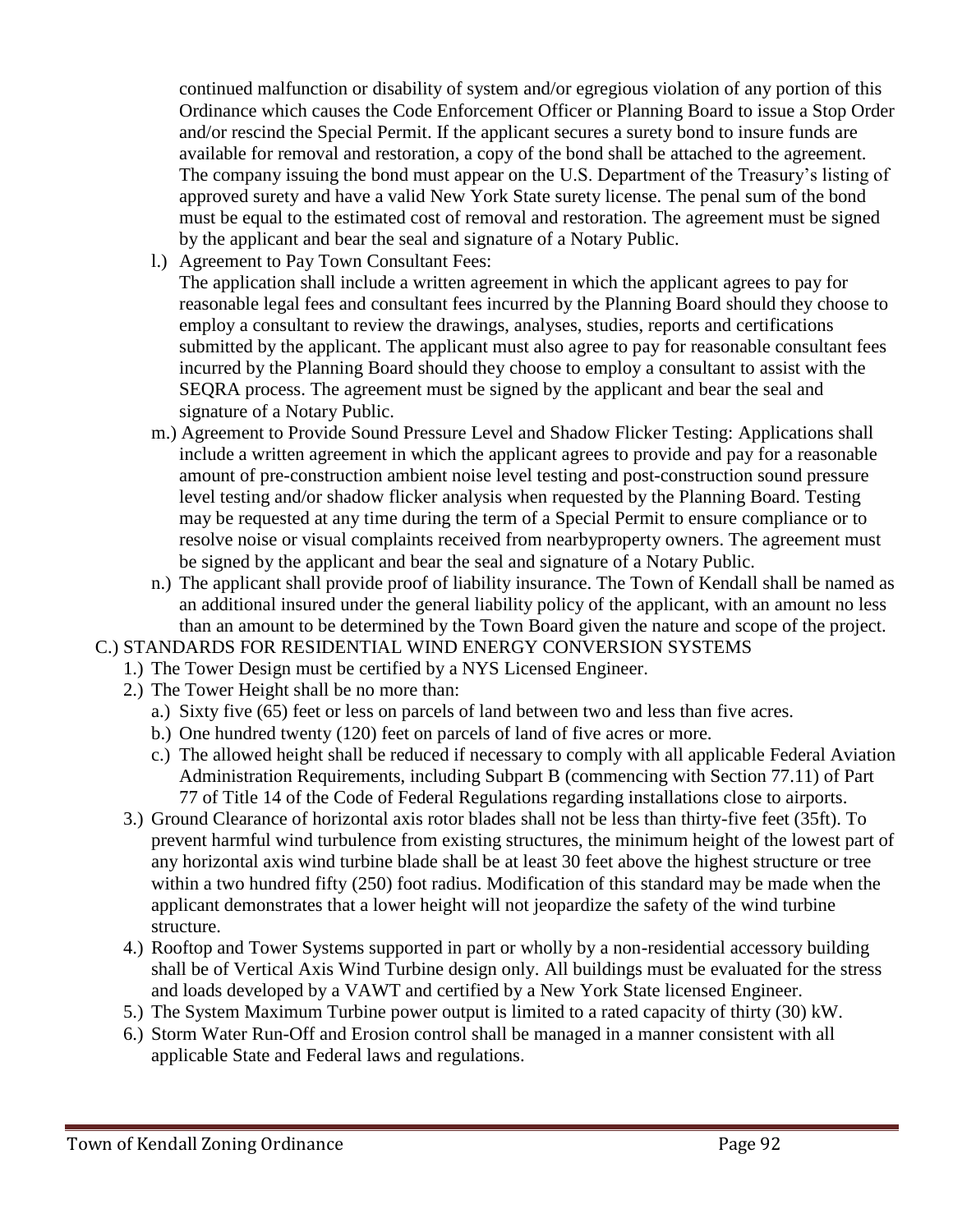- 7.) Any Construction or Ground Disturbance involving agricultural land or land located in agricultural districts shall be done according to the New York State Department of Agriculture and Markets' publication titled Guidelines for Agricultural Mitigation for Wind Power Projects.
- 8.) The use of guy wires is disfavored. A guyed system may be approved only by compelling evidence and documentation submitted to the Planning Board as to why a free standing tower cannot be used. Should a guyed system be approved, the tower shall incorporate appropriate measures to protect the guy wires from damage which could cause tower failure. All ground attachment points and tower
	- base must be enclosed by six foot (6ft.) high security fencing.
- 9.) Wind Turbine Towers shall not be climbable for the first twelve feet above ground level. The tower shall be constructed to provide one of the following means of access control or other appropriate method of access:
	- a.) Tower climbing apparatus "pegs" or "rungs" located no closer than twelve feet from the ground.
	- b.) A locked, protective fence six foot (6ft.) in height that encloses the tower.
	- c.) A locked anti-climb device installed on the tower.
- 10.) The Proposed Site shall include a fall zone radius of no less than 150% of rotor blade height at the apex.
	- a.) The fall zone shall be:
		- 1.) Free of obstructions, residences or structures and shall not include public or private roads.
		- 2.) No closer than fifty (50) from the site property line.
		- 3.) No closer than 500 feet from the nearest off-site residence (including residences outside the Town of Kendall).
	- b.) The fall zone and any tower guy wires shall not be located on or across any above ground electrical transmission or distribution lines.
- 11.) No tower shall be lit except to comply with FAA requirements. Minimum security lighting for ground level facilities shall be allowed as approved on the Site Plan. Security lighting shall be designed to minimize light pollution, including the use of light hoods, low glare fixtures, and directing lights at the ground.
- 12.) The System's Tower, nacelle, and blades shall be painted a non-reflective, unobtrusive color that blends the system and its components into the surrounding landscape to the greatest extent possible and incorporates non-reflective surfaces to minimize any visual disruption.
- 13.) The Wind Energy Conversion System shall be screened to the maximum extent feasible by natural vegetation or other means to minimize potentially significant adverse visual impacts on neighboring residential areas.
- 14.) All Horizontal Axis WECSs shall be equipped with electro-magnetic and manual brake controls to limit the rotational speed of the rotor blade so it does not exceed the design limits of the rotor and over stress the tower and components. Vertical axis wind turbines shall be controlled to prevent overspeed, and exceeding the design limits of the rotor, support structure, and other components.
- 15.) All On-Site electrical wires associated with the system shall be installed underground, whether netmetered or a stand alone system, except for "tie-ins" to a public utility company and public utility company transmission poles, towers and lines. This standard may be modified by the Planning Board if the project terrain is determined to be unsuitable due to reasons of excessive grading, biological impacts, or similar factors.
- 16.) The Statistical Sound Pressure Level generated by a WECS shall not exceed L10 45dBA measured at the nearest residence located off the Site. Sites can include more than one piece of property and the requirement shall apply to the combined properties. If the ambient sound pressure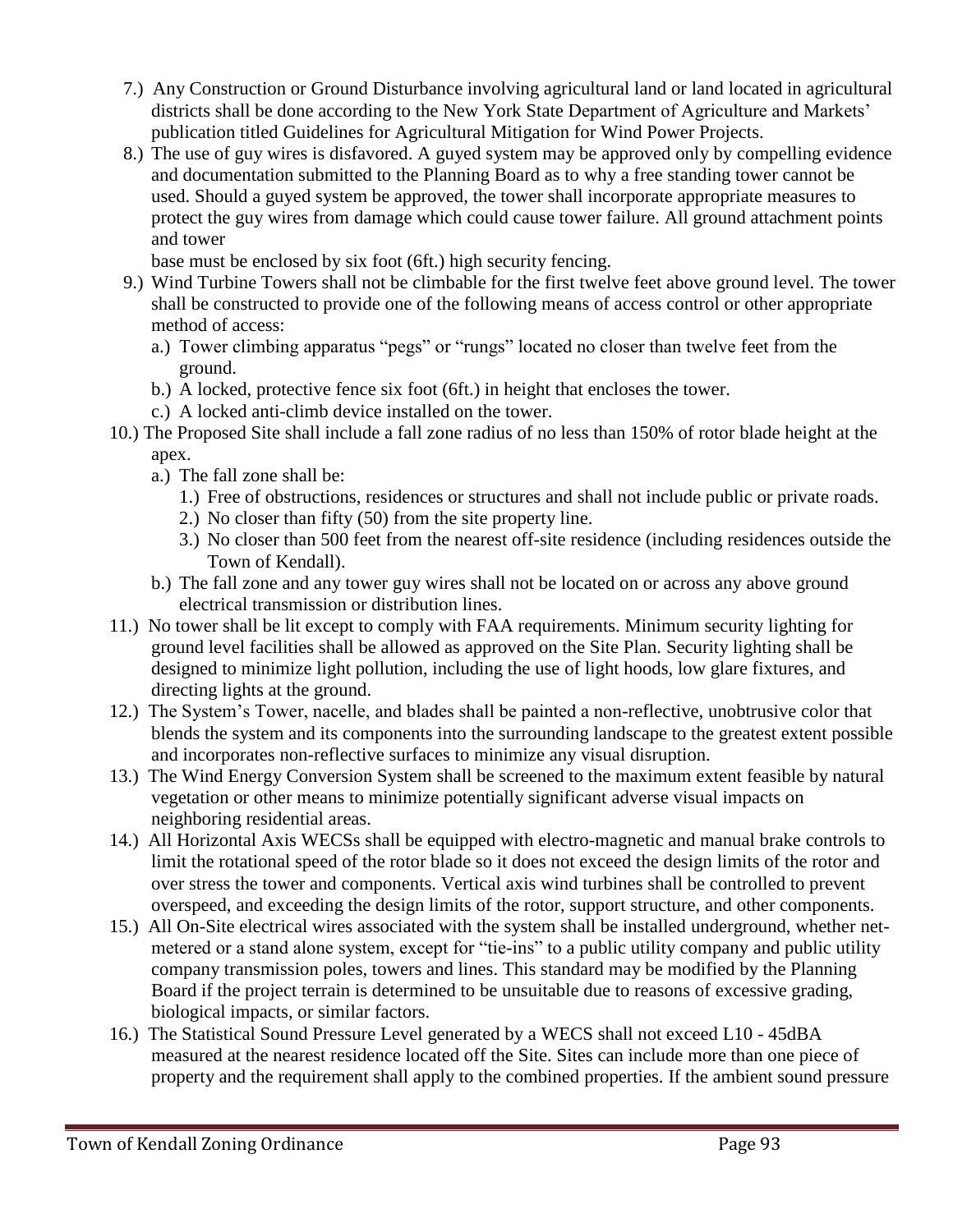level exceeds 45 dBA, the standard shall be ambient dBA plus 5dBA. Certification shall be provided after construction demonstrating compliance with this requirement.

- 17.) The system shall be operated such that no disruptive electromagnetic interference is caused to neighboring residences or cell phone and microwave towers. If it has been demonstrated that a system is causing harmful interference, the system operator shall promptly mitigate the interference or cease operation of the system.
- 18.) No brand names, logo, antennas, or advertising shall be allowed on any part of the facility or placed or painted on the tower, rotor, generator or tail vane where it would be visible from the ground, except that a system or tower's manufacturer's logo may be displayed on the system generator housing in an unobtrusive manor. However, permanent identification of manufacturer and responsible contact information in case of failure or malfunction will be mounted on the Tower Base.
- 19.) The applicant is required to obtain all necessary regulatory approvals and permits from all federal, state, county, and local agencies having jurisdiction and approval related to the completion of the Wind Energy Conversion System.
- 20.) A residential WECS which is not used for six (6) consecutive months shall be deemed abandoned and a public nuisance and shall be subjected to the requirements of SECTION 730.
- D.) RENEWAL OF SPECIAL PERMITS FOR RESIDENTIAL WIND ENERGY CONVERSION **SYSTEM**

Three (3) Copies of the following information must be submitted to the Planning Board, and shall constitute a complete application for special permit renewal.

- 1.) Special Use Permit Application Form. The application shall be marked "RENEWAL" by the applicant.
- 2.) Special Use Permit Renewal Fee The applicant shall pay a non-refundable renewal fee as established by the Town of Kendall Town Board.
- 3.) At the request of the Planning Board the applicant/owner shall make available (subject to a nondisclosure agreement) to the Town, all reports to and from the purchaser of energy from individual Wind Energy Conversion Systems as necessary to prove the WECS is functioning. Requested reports may be edited as necessary to protect proprietary information.
- 4.) Structural Integrity Certification If the facility has been installed for longer than the manufacturer's warranty period, the renewal application shall include a certification that the facility was inspected for structural and mechanical integrity by a New York State licensed Professional Engineer, and that the facility is structurally sound and poses no risk of failure or harm to residences on the Site or to the public. The inspection must be performed within thirty (30) days of the date of the application, and the certification shall include the date of inspection, a description of the inspection, methodology used, computations, and any other data used to determine the facility's structural integrity. The certification must be signed by the permit holder and bear the seal and signature of a licensed Professional Engineer. If the inspection report identified structural deficiencies, the Special Use Permit will not be renewed until all deficiencies are corrected and the facility is determined to be structurally sound by a licensed Professional Engineer.

# **SECTION 729 AGRICULTURAL WIND ENERGY DERIVING SYSTEMS** (Amended 08.28.08)

- A.) GENERAL
	- 1.) Agricultural Wind Energy Generating Systems shall require a site plan review and approval by the Planning Board, and a building Permit issued by the Zoning (Code) Enforcement Officer per Article III of the Town of Kendall Zoning Ordinance.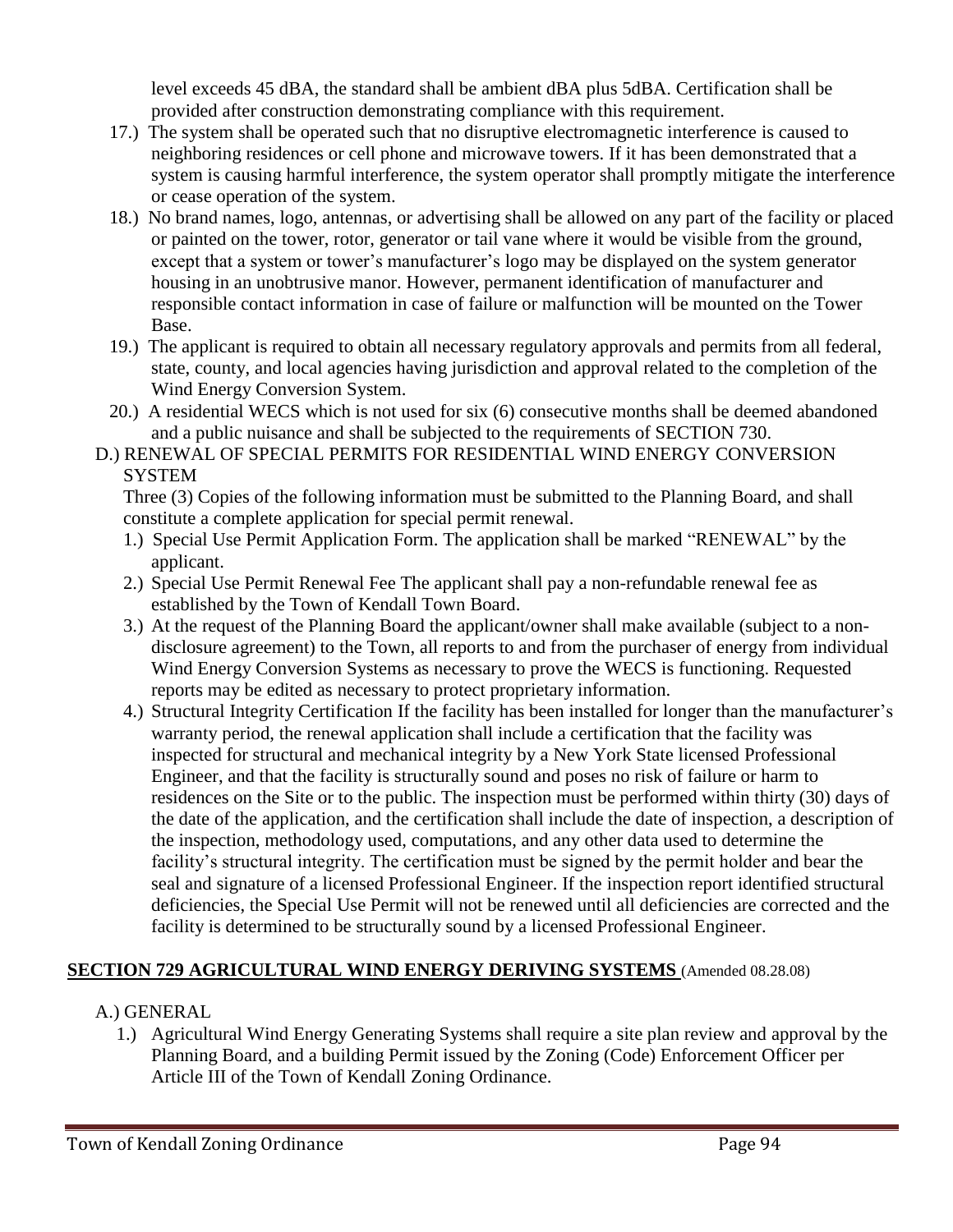- 2.) The applicant shall pay all costs associated with the Town of Kendall's review and processing of the application. The applicant shall submit a deposit with the application in the amount as determined by resolution by the Town Board. The Town of Kendall may require the applicant to enter into an escrow agreement to cover the engineering and legal costs of reviewing and processing the application. This agreement will include the cost of the review required by SEQRA.
- 3.) Any Wind Energy Conversion System proposed within a distance of five hundred (500) feet from: Any county boundary line: any town boundary line; any village boundary line; any existing or proposed county or state park; any right-of-way of a county or state road or parkway; any stream or canal owned by the county; any existing or proposed county or state owned land on which a public building or institution is situated must be referred to the Orleans County Planning Board. The Orleans County Planning Board shall have thirty (30) days from the date of county receipt to take action on the matter.
- 4.) Agricultural Wind Energy Generating Systems are permitted in the Residential Agricultural (RA) and Rural Residential (RR) Districts.
- 5.) The applicant is required to conform to all requirements of the Town of Kendall Local Waterfront Revitalization Program (LWRP).
- 6.) The minimum lot size shall be no less than seven (7) acres in area.
- 7.) The Agricultural Wind Energy Facility shall be primarily used to generate electricity for the generation of energy for predominantly agricultural purposes only, and includes any farming residence and Farm Labor camp(s).
- B.) APPLICATION
	- 1.) Applicants shall request a pre-application meeting(s) with the Planning Board, Code Enforcement Officer and with any consultants retained by the Planning Board for preliminary application review.
	- 2.) Upon submittal of an application the Planning Board shall, within 30 days of receipt, or such longer time if agreed to by the applicant, determine if all information required under this application is included in the application. No application shall be acted on by the Planning Board until the application is deemed complete by the Planning Board.
	- 3.) An application for an Agricultural Wind Energy Conversion System shall include the following:
		- a.) Name, address, telephone number of the applicant. If the applicant is represented by an agent, the application shall include the name, address and telephone number of the agent as well as an original signature of the applicant authorizing the representation.
		- b.) Name, address, telephone number of the property owner. If the property owner is not the applicant, the application shall include a letter or other written permission signed by the property owner confirming that:
			- 1.) The property owner is familiar with the proposed application
			- 2.) The property owner authorizes the submission of the application
		- c.) Address or other property identification of each proposed tower location, including Tax Map section, block and lot number.
		- d.) Project description:
			- Provide a comprehensive description of the project, including project location, total height of the tower, maximum rated capacity of the wind turbine and the utilities required.
		- e.) A List of all adjacent property owners: The names, property addresses, mailing address and tax map numbers of all owners of land within one-thousand (1000) feet of the boundary of the property upon which the property is proposed shall be provided to the Planning Board for review and record retention.
		- f.) Site Plan: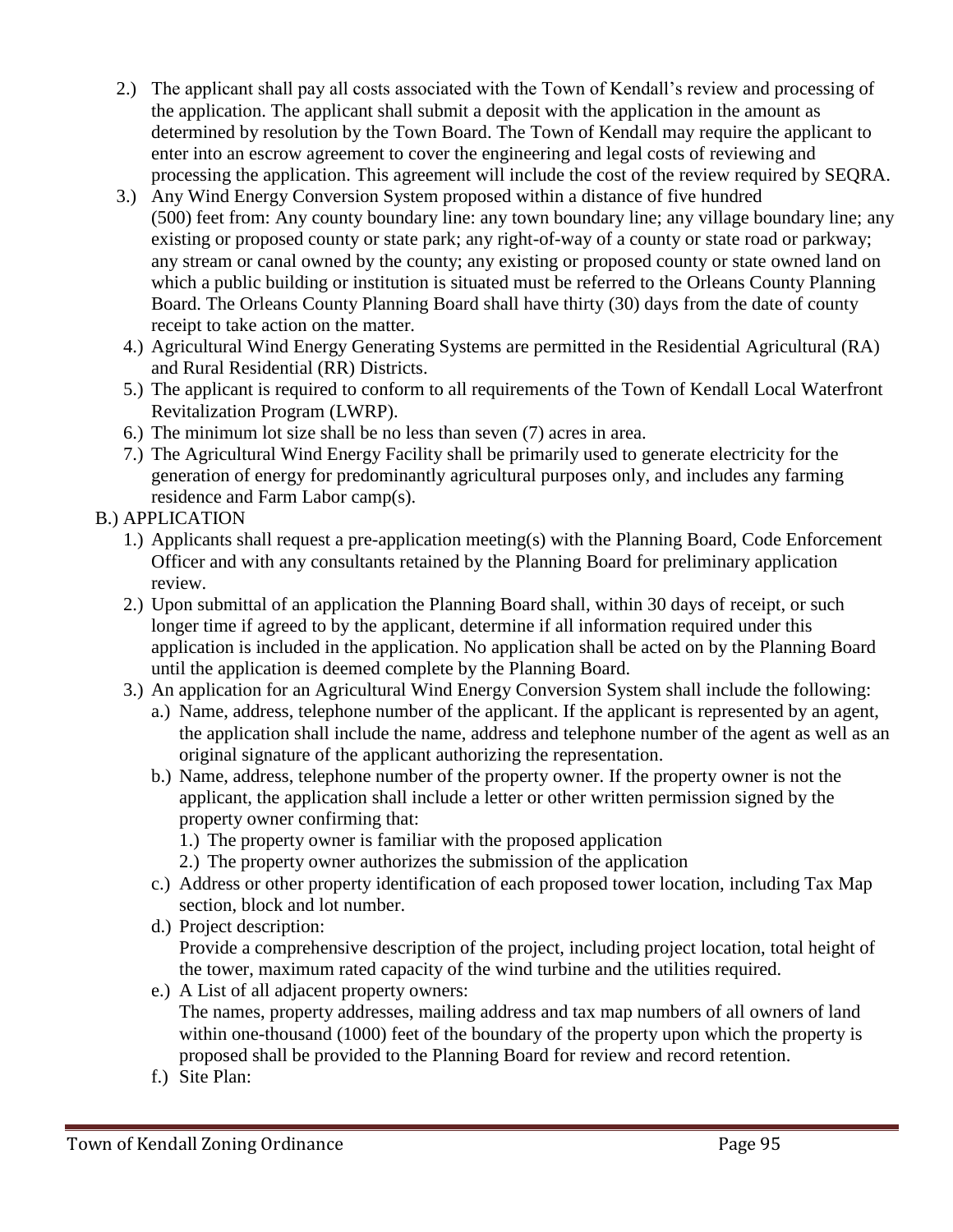A scaled site plan (prepared by a licensed Professional Engineer, licensed Land Survey or Landscape Architect) which shall include all of the information listed below. The Planning Board may require additional information, if necessary to complete its review.

- 1.) Title block showing the drawing title, date of preparation, name and address of applicant, name and address of a the person or firm preparing the drawing, and the signature and seal of a licensed Professional Engineer, Land Surveyor or Landscape Architect.
- 2.) North arrow and bar scale.
- 3.) Boundaries and physical dimensions of the site in sufficient scale to verify setbacks.
- 4.) Existing watercourses and bodies of water, including any state and federal wetlands.
- 5.) Public and private roads within one hundred (100) feet of the site boundaries.
- 6.) Existing residential and non-residential structures and driveways located on-site.
- 7.) Existing residential and non-residential structures located off-site and within five hundred (500) feet of the site boundaries.
- 8.) Location of the proposed tower, equipment, foundations, guy points, substations, accessory structures, fences and any other amenities.
- 9.) Existing and proposed above ground and underground utilities located on the site.
- 10.) Shall present construction plan detailing access routes, on site disturbance of landscape, trees, soils and restoration thereof at completion of facility erection period.
- 11.) A circle drawn to scale around the tower which includes the fall zone equal to 150% of rotor blade height at apex
- g.) Engineering Drawings

The applicant shall include scaled engineering drawings (prepared by a licensed Professional Engineer, licensed Land Survey or Landscape Architect) which show details and dimensions of the following:

- 1.) Tower
- 2.) Turbine
- 3.) Foundation
- 4.) Distance between ground and the lowest point of any rotor blade.
- 5.) Height and location of climbing pegs and ladders.
- 6.) Fencing and the color and finish of each major component.
- 7.) Details and dimensions of all proposed equipment, accessory structures, access roads and driveways.
- h.) Manufacturers Product Information

Applications shall include product information from the manufacturer of the proposed wind turbine or rotor blade, tower, supporting foundations, anchorage, inverter, structures and transmission lines as a composite. Supporting documentation shall include a company history and operational facilities in service as reference information and a statement of projected operational life of the facility.

- i.) The Application shall include a Full SEQR Environmental Assessment Form (EAF) with Part 1 prepared by the applicant. The SEQRA shall also include a Visual EAF Addendum (from SEQRA Part 617.20, Appendix B).
- j.) Agricultural Data Statement Applications for a facility that is proposed on property within an agricultural district containing a farm operation, or on property with boundaries within five hundred (500) feet of a farm operation located within an agricultural district, shall include an Agricultural Data Statement. The statement shall include:
	- 1.) The name and mailing address of the applicant.
	- 2.) A description of the proposed project and its specific location.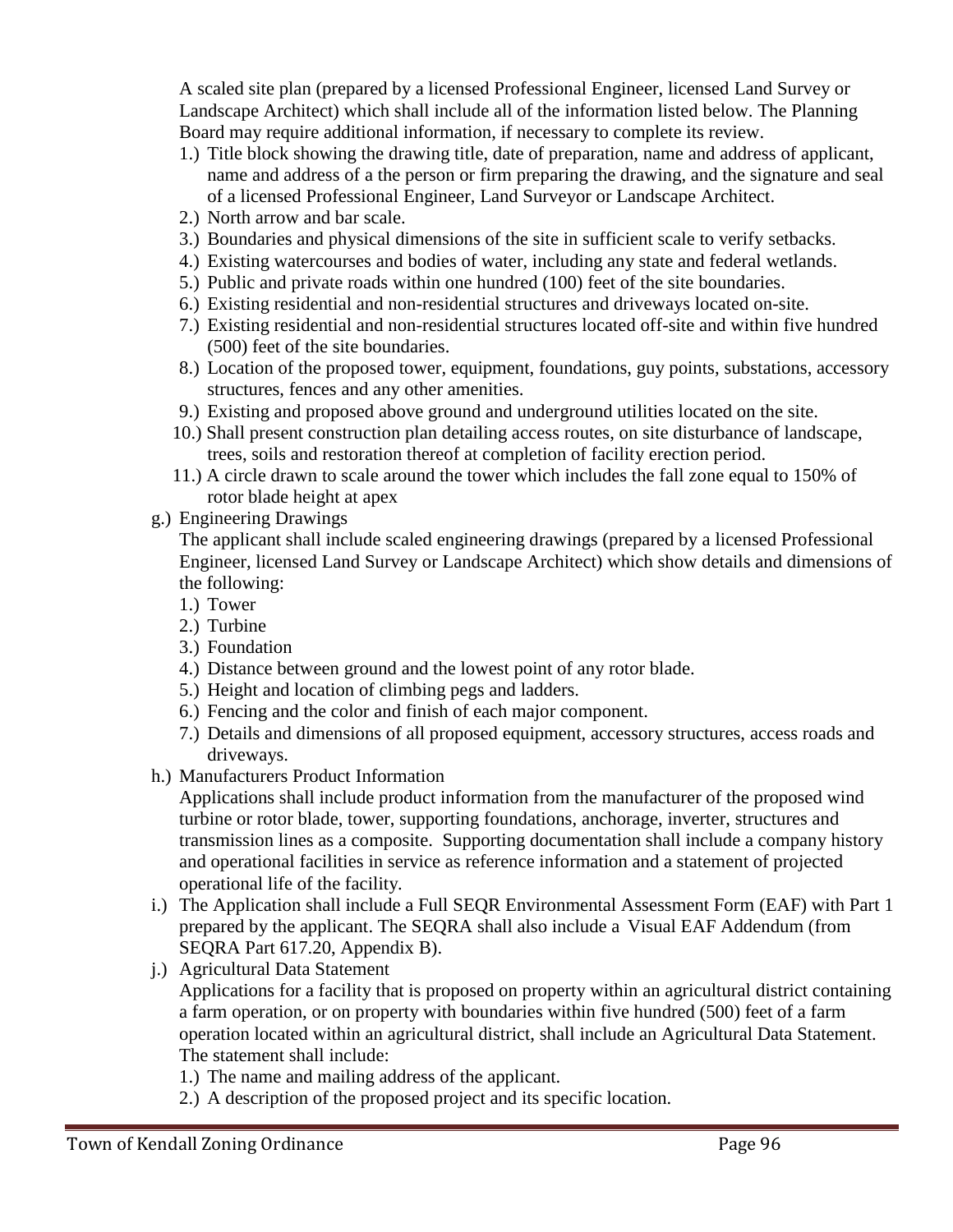- 3.) Identification of the agricultural district in which the site is located.
- 4.) A brief description of the farm operations and how they will be affected by the proposed wind system.
- 5.) The name and mailing address of any owner of land located in an agricultural district within five hundred (500) feet of the boundary of the property upon which the project is proposed.
- 6.) A tax map or other map showing the project site and the location of the farm operations involved.
- k.) Agreement to Remove Facilities

Applications shall include a written agreement in which the applicant agrees to remove the facility and to restore the site when the facility reaches the end of its design life, if the facility ceases to operate for more than six (6) consecutive months, or if directed by the Town of Kendall due to noncompliance. The agreement must include or declare that:

- 1.) All work will be arranged and paid for by the applicant.
- 2.) A description of how the facility will be removed
- 3.) A description of how the site will be restored.
- 4.) Specify the estimated cost for removal and restoration.
- 5.) Specify the source and/or method of funding that will be available for removal and restoration.
- l.) The Applicant shall agree to provide an annually, "Cost of Living" adjusted Bond, escrow account or financial security sufficient for the removal of Wind Energy System at it's maturity, continued malfunction or disability of system and/or egregious violation of any portion of this Ordinance which causes the Code Enforcement Officer or Planning Board to issue a stop order and/or rescind the Special Permit. If the applicant secures a surety bond to insure funds are available for removal and restoration, a copy of the bond shall be attached to the agreement. The company issuing the bond must appear on the U.S. Department of the Treasury's listing of approved surety and have a valid New York State surety license. The penal sum of the bond must be equal to the estimated cost of removal and restoration. The agreement must be signed by the applicant and bear the seal and signature of a notary public.
- m.) Agreement to pay Town Consultant Fees:

The application shall include a written agreement in which the applicant agrees to pay for reasonable consultant and legal fees incurred by the Planning Board should they chose to employ a consultant to review the drawings, analyses, studies, reports and certifications submitted by the applicant. The applicant must also agree to pay for reasonable consultant fees incurred by the Planning Board should they choose to employ a consultant to assist with the SEQRA process. The agreement must be signed by the applicant and bear the seal and signature of a notary public.

n.) Agreement to provide sound pressure level and shadow flicker testing: Applications shall include a written agreement in which the applicant agrees to provide and pay for a reasonable amount of sound pressure level testing and or shadow flicker analysis when requested by the Planning Board. Testing may be requested at any time during the term of a special permit to ensure

compliance or to resolve noise or visual complaints received from nearby property owners. The agreement must be signed by the applicant and bear the seal and signature of a notary public.

## C.) STANDARDS FOR AGRICULTURAL WIND ENERGY CONVERSION **SYSTEMS**

1.) The Tower Design must be certified by a New York State Licensed Engineer.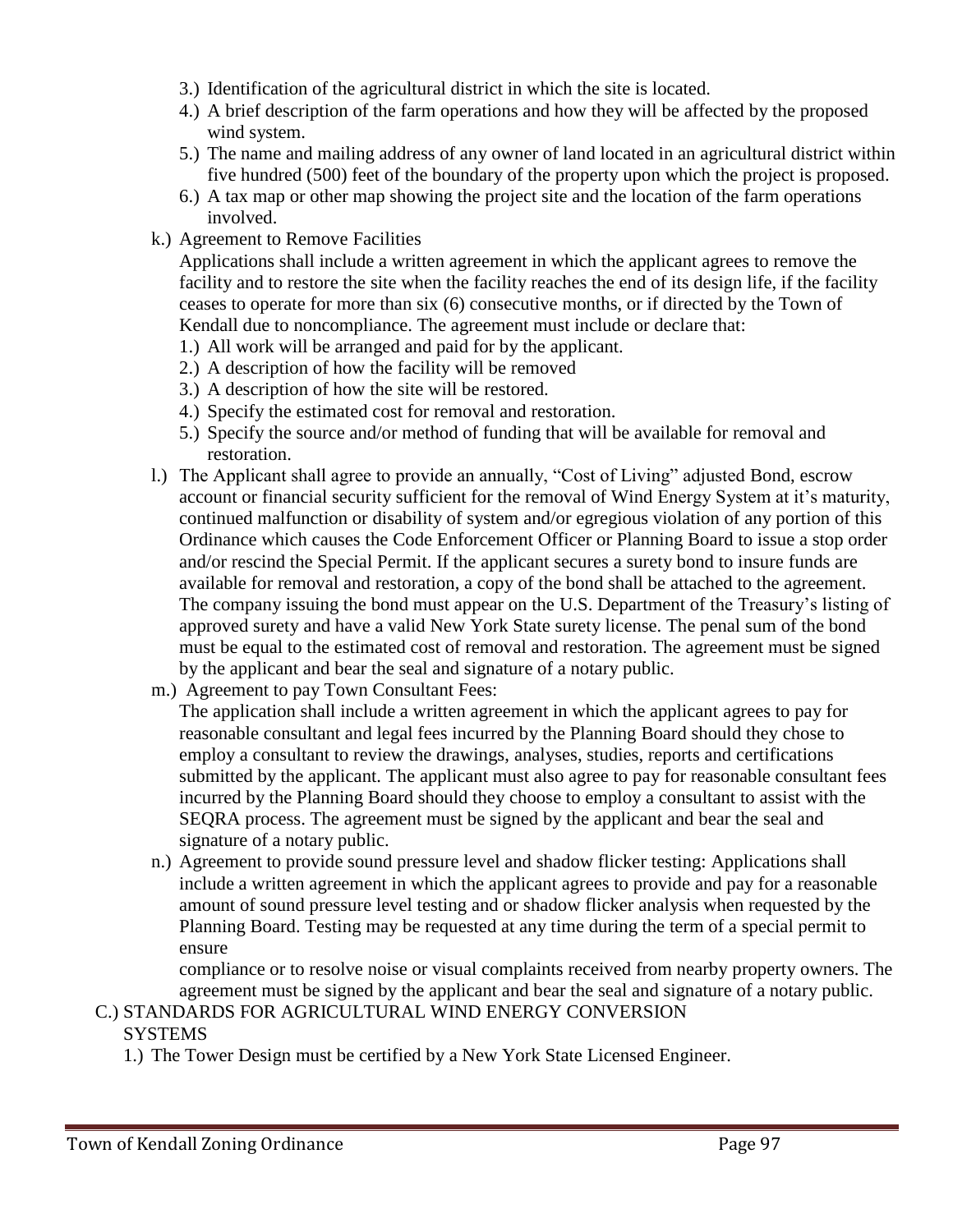- 2.) The Tower Height shall be reduced if necessary to comply with all applicable Federal Aviation Requirements, including Subpart B (commencing with Section 77.11) of Part 77 of Title 14 of the code of federal regulations regarding installations close to airports.
- 3.) Ground Clearance of horizontal axis rotor blades shall not be less than thirty-five feet (35ft). To prevent harmful wind turbulence from existing structures, the minimum height of the lowest part of any horizontal axis wind turbine blade shall be at least 30 feet above the highest structure or tree within a two hundred fifty (250) foot radius. Modification of this standard may be made when the applicant demonstrates that a lower height will not jeopardize the safety of the wind turbine structure.
- 4.) Rooftop and Tower Systems supported in part or wholly by a non-residential structure shall be of Vertical Axis Wind Turbine design only. All buildings must be evaluated for the stress and loads developed by a VAWT and certified by a New York State licensed Engineer.
- 5.) All Towers shall be free-standing (self supporting). The use of guy wires is prohibited.
- 6.) Wind Turbine Towers shall not be climbable for the first twelve feet above ground level. The tower shall be constructed to provide one of the following means of access control or other appropriate method of access:
	- a.) Tower climbing apparatus "pegs" or "rungs" located no closer than twelve feet from the ground.
	- b.) A locked, protective fence six foot (6ft.) in height that encloses the tower.
	- c.) A locked anti-climb device installed on the tower.
- 7.) The Proposed Site shall include a fall zone radius of no less than 150% of rotor blade height at the apex.
	- a.) The fall zone shall be:
		- 1.) Free of obstructions, and shall not include public or private roads.
		- 2.) No closer than fifty (50) from the site property line.
		- 3.) No closer than 1000 feet from the nearest off-site residence (including residences outside the Town of Kendall).
	- b.) The fall zone shall not be located on or across any above ground electrical transmission or distribution lines.
- 8.) Storm-water Run-off and Erosion Control shall be managed in a manner consistent with all applicable State and Federal laws and regulations.
- 9.) No Tower shall be lit except to comply with FAA requirements. Minimum security lighting for ground level facilities shall be allowed as approved on the Site plan. Security lighting shall be designed to minimize light pollution, including the use of light hoods, low glare fixtures, and directing lights at the ground.
- 10.) The System's tower, nacelle, and blades shall be painted a non-reflective, unobtrusive color that blends the system and its components into the surrounding landscape to the greatest extent possible and incorporates non-reflective surfaces to minimize any visual disruption.
- 11.) The Wind Energy Conversion System shall be screened to the maximum extent feasible by natural vegetation or other means to minimize potentially significant adverse visual impacts on neighboring residential areas.
- 12.) All Horizontal Axis WECS shall be equipped with electro-magnetic and manual brake controls to limit the rotational speed of the rotor blade so it does not exceed the design limits of the rotor and over stress the tower and components. Vertical axis wind turbines shall be controlled to prevent overspeed, and exceeding the design limits of the rotor, support structure, and other components.
- 13.) All On-site electrical wires associated with the system shall be installed underground, whether netmetered or a stand alone system, except for "tie-ins" to a public utility company and public utility company transmission poles, towers and lines. This standard may be modified by the Planning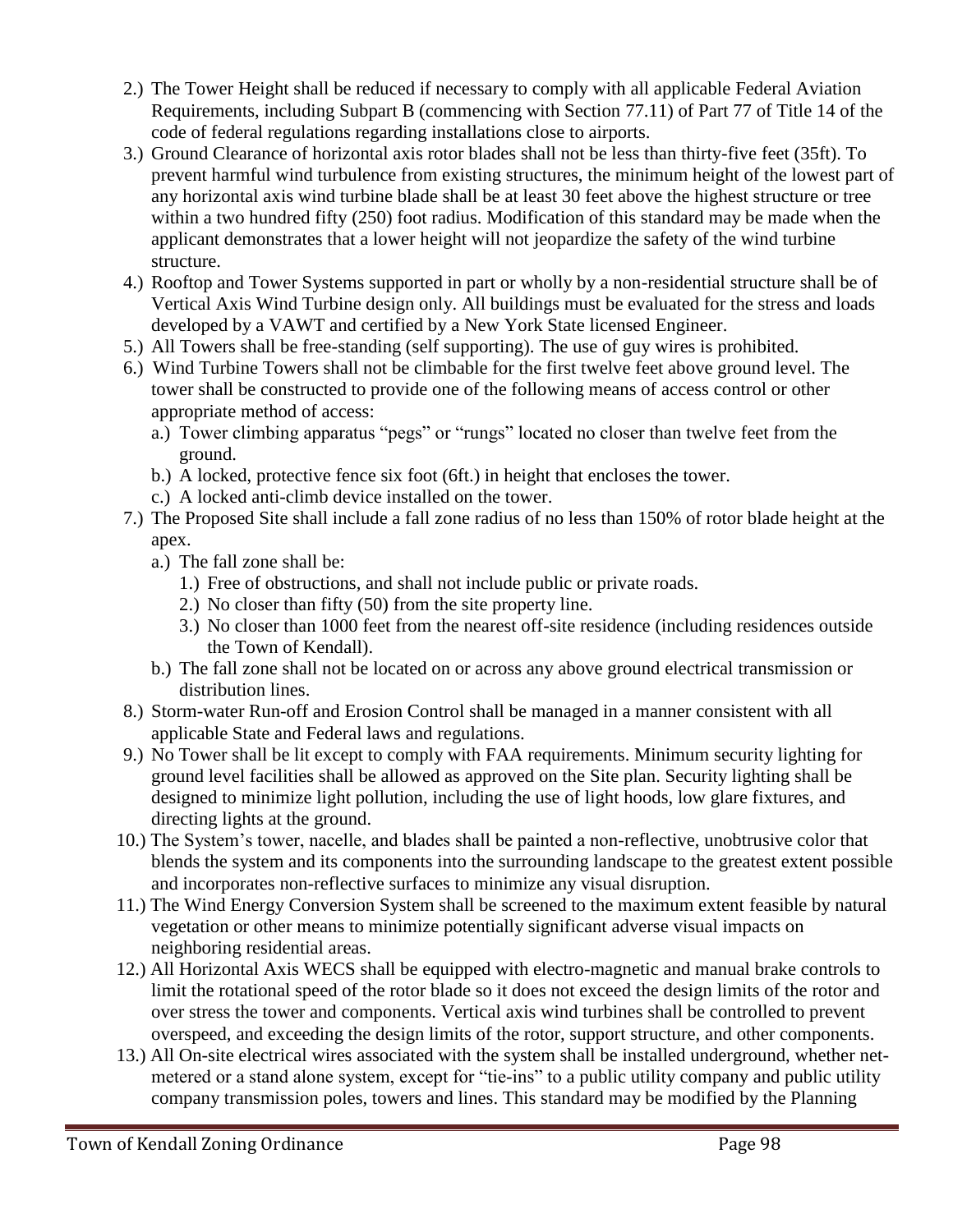Board if the project terrain is determined to be unsuitable due to reasons of excessive grading, biological impacts, or similar factors.

- 14.) The Statistical sound pressure level generated by a WECS shall not exceed L10 50dBA measured at the nearest residence located off the Site. Sites can include more than one piece of property and the requirement shall apply to the combined properties. If the ambient sound pressure level exceeds 50 dBA, the standard shall be ambient dBA plus 5dBA. Certification shall be provided after construction.
- 15.) The System shall be operated such that no disruptive electromagnetic interference is caused to neighboring residences or cell phone and microwave towers. If it has been demonstrated that a system is causing harmful interference, the system operator shall promptly mitigate the interference or cease operation of the system.
- 16.) No brand names, logo, antenna, or advertising shall be allowed on any part of the facility or placed or painted on the tower, rotor, generator or tail vane where it would be visible from the ground, except that a system or tower's manufacture's logo may be displayed on the system generator housing in an unobtrusive manor. However, permanent identification of manufacturer and responsible contact information in case of failure or malfunction will be mounted on the tower base.
- 17.) Access roads required for construction shall be adequate to support weight of trucks, erection cranes, facility sections and heavy construction equipment. The applicant is responsible for remediation of damaged roads during construction and upon completion of the installation or maintenance of a Wind Energy Conversion System.
- 18.) Any construction or ground disturbance involving agricultural land or land located in agricultural districts shall be done in according to the New York State Department of Agriculture and Markets' publication titled Guidelines for Agricultural Mitigation for Wind Power Projects.
- 19.) The applicant is required to obtain all necessary regulatory approvals and permits from all federal, state, county, and local agencies having jurisdiction and approval related to the completion of the Wind Energy Conversion System.

### **SECTION 730 ENFORCEMENT; PENELTIES; ABATEMENT; LIMITATIONS; BONDS; FUNDS; AND REMEDIES FOR VIOLATION FOR ALL WECS** (Amended 08.28.08)

A.) ENFORCEMENT

In addition to the Code Enforcement Officer, the Town Board may appoint such town staff or outside consultants as it sees fit to enforce this section.

B.) PENALTIES

Any person owning, controlling, or managing any building, structure, or land who shall undertake a wind energy conversion facility in violation of this Section or in noncompliance with the terms and conditions of any permit issued pursuant to this Section, or any order of the enforcement officer, and any person who shall assist in so doing, shall be guilty of an offense and subjected to:

- 1.) For a first offense, a fine of not more than \$400 or imprisonment for a period of not more than fifteen days, or subject to both such fine and imprisonment.
- 2.) For a second offense (both within a period of five years), a fine of not less than \$400 or more than \$700 or imprisonment for a period not to exceed six months, or subject to both such fine and imprisonment.
- 3.) For a third offense (all within a period of five years), a fine of not less than \$700 or more than \$1000 or imprisonment not to exceed six months, or subject to both such fine and imprisonment.
- 4.) Every such person shall be deemed guilty of a separate offense for each week such violation shall continue. The Town may institute a civil proceeding to collect civil penalties in the amount set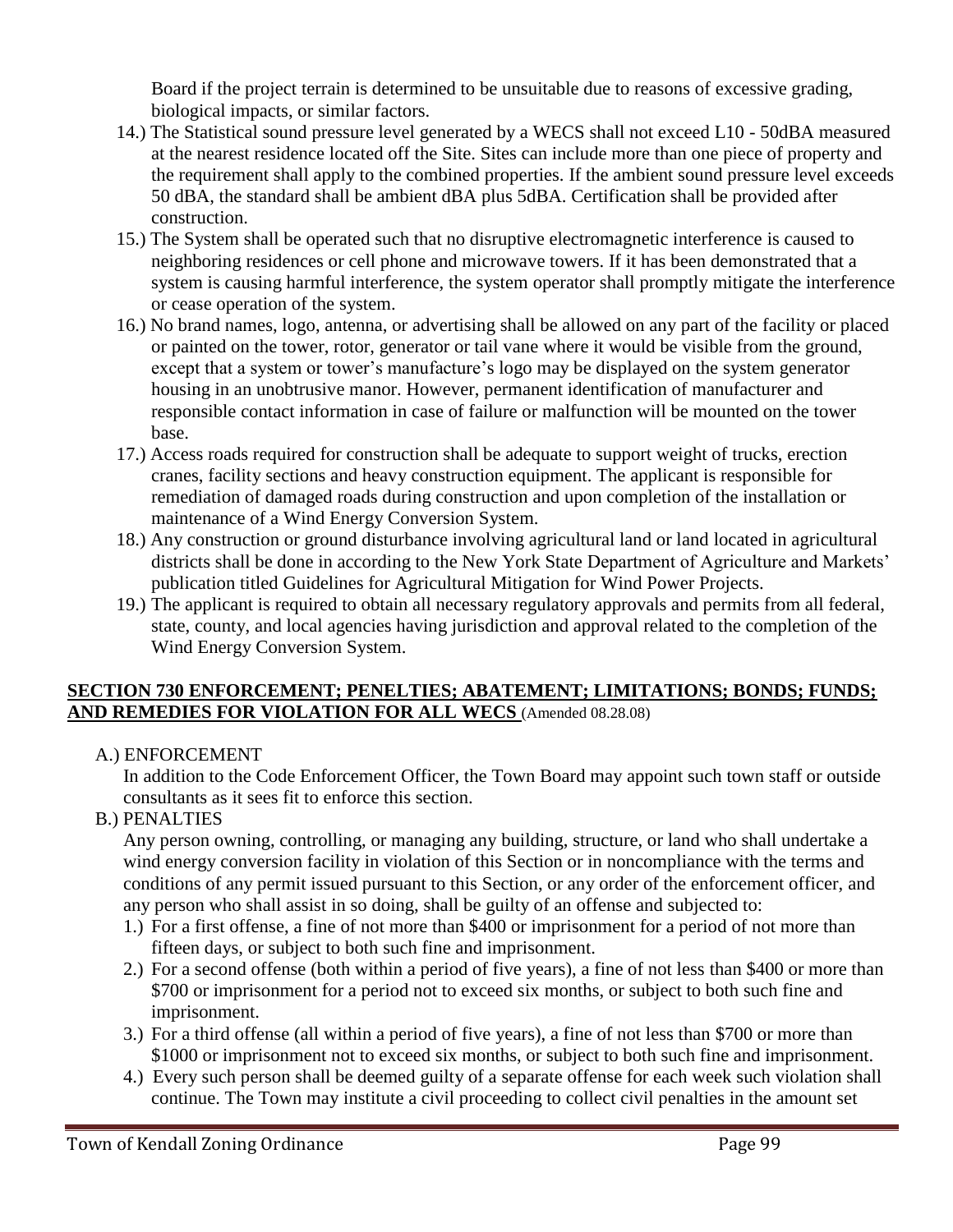forth herein for each violation and each week said violation continues shall be deemed a separate violation.

5.) In case of any violation or threatened violation of any of the provisions of this section, including the terms and conditions imposed by any permit issued pursuant to this section, in addition to other remedies and penalties herein provided, the Town of Kendall may institute any appropriate action or proceeding to prevent such unlawful erection, structural alteration, reconstruction, moving, and or use, and to restrain, correct, or abate such violation, to prevent the illegal act.

## C.) ABATEMENT

1.) Public Nuisance

Every unsafe, incomplete, abandoned, or inoperable Wind Energy Facility is hereby declared a public nuisance which shall be subjected to abatement by repair, rehabilitation, demolition, or removal.

- 2.) Inoperable:
	- a.) Non-function or lack of operation may be proven by reports to the Public Service Commission, NYSERDA, by lack of income generation or physical damage. The applicant/owner shall make available (subject to a non-disclosure agreement) to the Town, all reports to and from the purchaser of energy from individual Wind Energy Conversion Systems, if requested as necessary to prove the WECS is functioning. Requested reports may be edited as necessary to protect proprietary information.
	- b.) Safety issues deemed to be of an imminent threat to the health, safety and/or welfare of any person affected by a Wind Energy Conversion System as determined by the Code Enforcement Officer shall require the immediate shut down of the WECS, an immediate corrective action shall be taken and the imminent threat fully mitigated.
- 3.) If any WECS remains non-functional or inoperative for a continuous period of six months, the applicant agrees that, without any further action by the Town Board, it shall remove said system and return the land to pre-existing conditions at its own expense. Removal of the system shall include but not limited to:
	- a.) All above ground structures including support buildings, transmission equipment, and fencing from the property.
	- b.) Removal of the concrete base of a wind turbine to a depth of not less than five (5) feet to preconstruction grade elevation.
	- c.) All agricultural areas shall be restored to as close to pre-construction conditions as possible and shall be in compliance with NYS Dept. of Ag and Markets guidelines. A remediation plan shall be put in place to identify and correct any remaining or recurring impacts derived from a WECS or WECSs.
- 4.) This Provision may be waived at the discretion of the Town Board if the applicant demonstrates to the Town that it has been making good faith efforts to restore the WECS to an operable condition, but nothing in this provision shall limit the Town's ability to order a remedial action plan after a public hearing.
- 5.) Notwithstanding any other abatement provisions, if the WECS is not repaired, made operational, or brought into permit compliance after said notice, and after a public meeting at which time the operator or owner shall be given opportunity to be heard and present evidence, including a plan to come into compliance, the Town may:
	- a.) Order either remedial action within a particular timeframe.
	- b.) Or order revocation of the Special Use Permit for the WECS and order removal of the WECS within 90 days. If the WECS is not removed, the Town Board shall have the right to use the security posted as part of the Decommissioning Plan to remove the WECS.
- D.) LIMITATIONS ON APPROVALS; EASEMENTS ON TOWN PROPERTY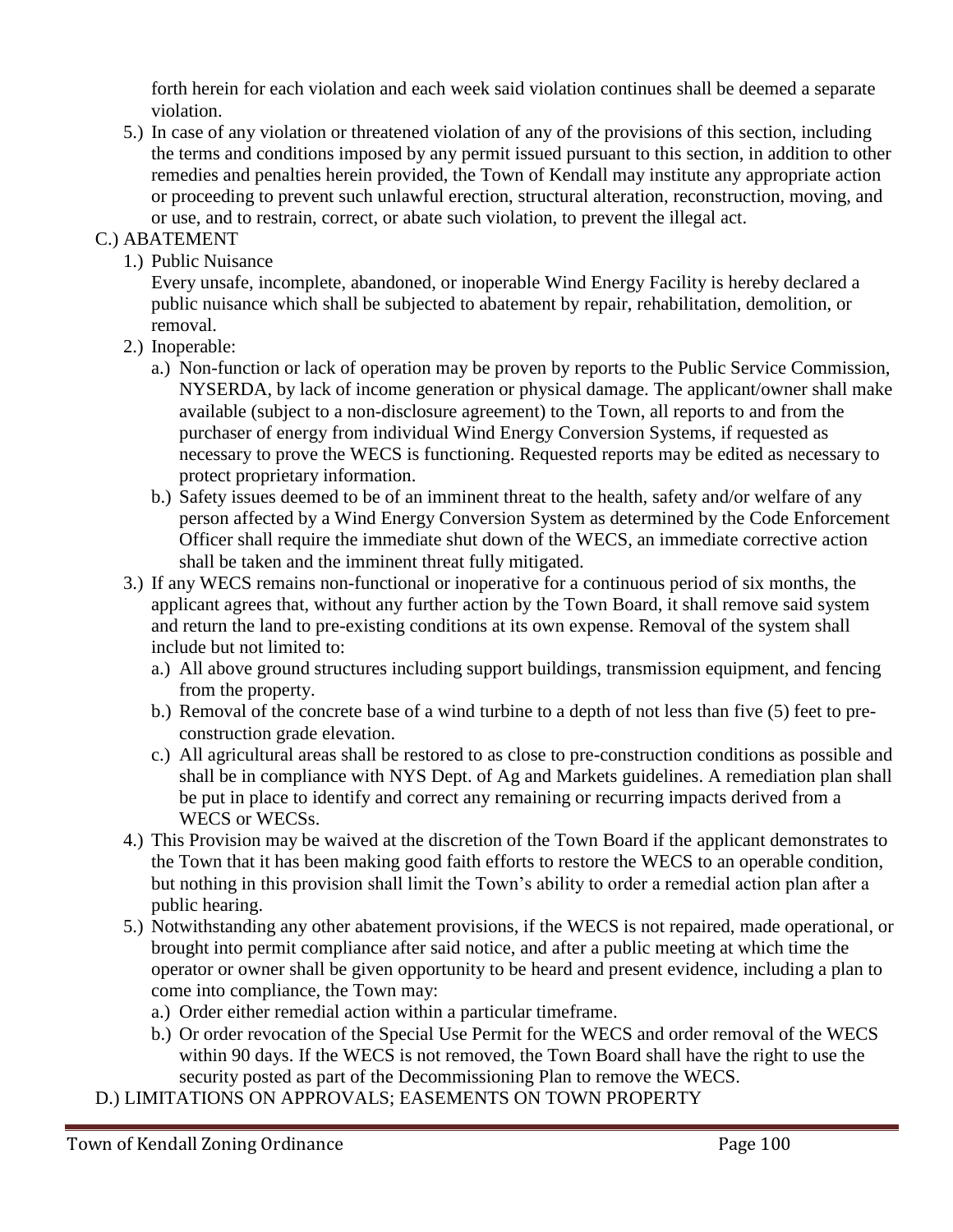1.) Nothing in this Section shall be deemed to give any applicant the right to cut down surrounding trees and vegetation on the Site or any other property to reduce turbulence and increase wind flow to the Wind Energy Conversion System. Nothing in this Section shall be deemed a guarantee against any

future construction or Town approvals of future construction that may in any way impact the wind flow to any WECS. It shall be the sole responsibility of the Facility operator or owner to acquire any necessary wind flow or turbulence easements, or rights to remove vegetation.

2.) Pursuant to the powers granted to the Town to manage its own property, the Town may enter into noise, setback, or wind flow easements on such terms as the Town Board deems appropriate, as long as said agreements are not otherwise prohibited by state law or this Section.

### E.) DECOMMISSIONING BOND OR FUND

- 1.) An Applicant, developer, successors, property owner, heirs, or assigns, private or court appointed and of record shall continuously maintain a fund or bond payable to the Town of Kendall for the removal of non-functioning towers, accessory facilities, and land restoration in an amount and frequency of review to be determined by the Town Board for the period of the life of the facility. This fund may consist of a letter of credit from a State of New York-licensed financial institution. All cost of the financial security shall be borne by the applicant, developer, successors, property owner, heirs, or assigns, private or court appointed and of record.
- 2.) Any cost incurred by the Town that exceeds the amount of such financial surety or is not covered by said surety shall be the complete and sole responsibility of the applicant. If the applicant is insolvent and such costs cannot be practicably collected from said applicant, then such costs shall become a lien upon the property in which the costs were incurred. The lien shall thereafter be assessed on the next succeeding year's tax bill for such parcel and collected in accordance with normal tax foreclosure proceedings if such tax bill remains unpaid thereafter.
- 3.) Upon completion of all such removal activities by the Town, any remaining portion of the posted surety shall be returned to the applicant.

#### F.) TESTING FUND

A Special Use Permit shall contain a requirement that the applicant fund periodic noise and/or shadow flicker testing by a qualified independent third-party measurement consultant, which may be required as often as every two years, or more frequently upon request of the Town in response to complaints by neighbors. The scope of the testing shall be to demonstrate compliance with the terms and conditions of the Special Use Permit or Site Plan and shall also include an evaluation of any complaints received by the Town. The Applicant shall have 90 days after written notice from the Town Board, to cure any deficiency. An extension of the 90 day period may be considered by the Town Board, but the total period may not exceed 180 days.

#### G.) SEVERABILITY

Should any provision of this Local Law be declared by the courts to be unconstitutional or invalid, such decision shall not affect the validity of this Local Law as a whole or any part thereof other than the part so decided to be unconstitutional or invalid.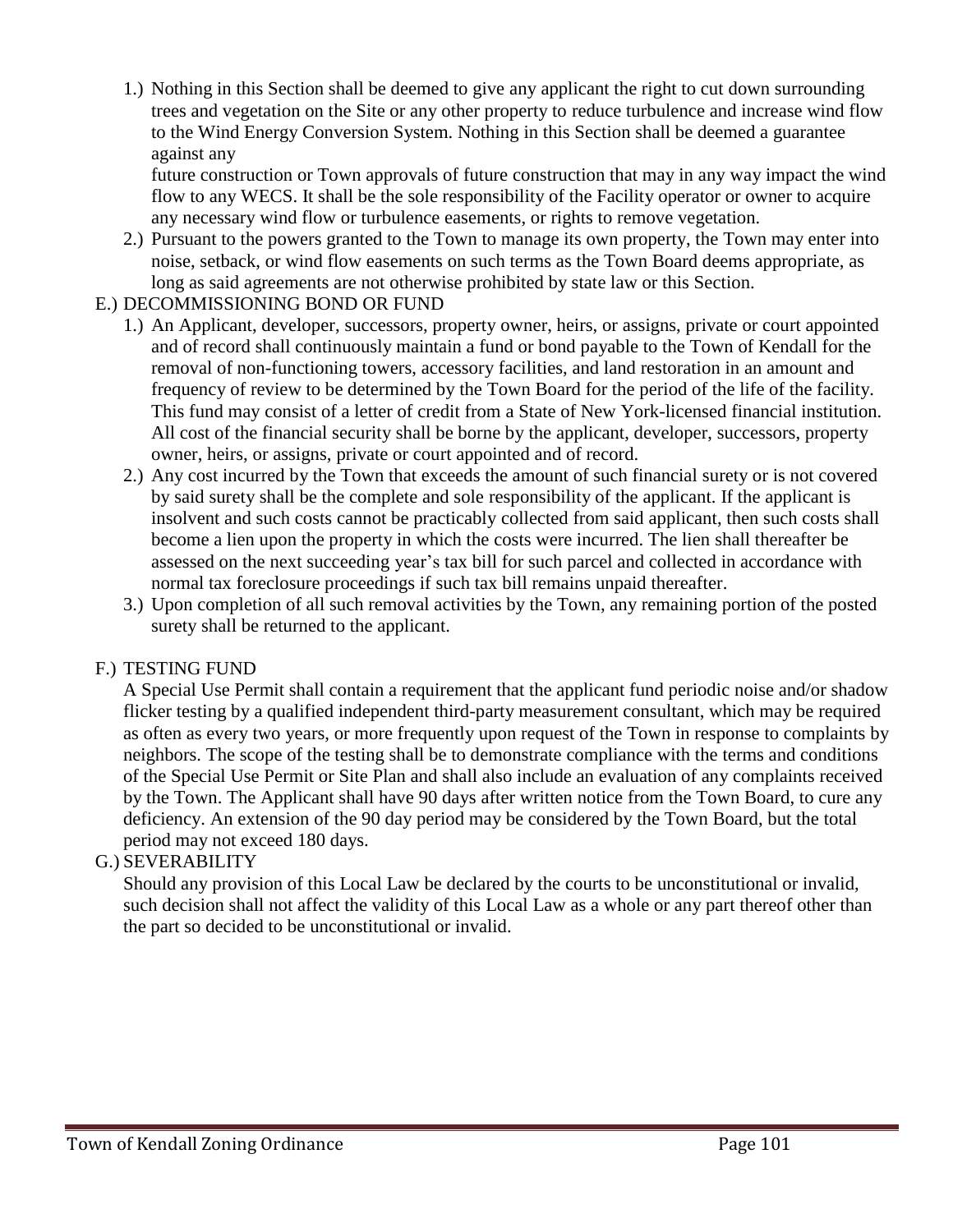# **ARTICLE VIII ADMINISTRATION AND ENFORCEMENT**

# **SECTION 800 ENFORCEMENT**

The duty of administering and enforcing the provisions of this Ordinance is hereby conferred upon the Zoning Enforcement Officer, who shall be appointed by the Town Board and receive compensation, as the Town Board shall determine.

# **SECTION 801 DUTIES AND PROCEDURES OF THE ZONING ENFORCEMENT OFFICER**

- A.)Administer the Zoning Law. The Zoning Enforcement Officer shall review all applications for building permits and, if the minimum requirements of this Ordinance are met, the Officer shall issue a permit. If the applicant's plans do not meet the Zoning requirements, the Officer must deny the permit. The Zoning Enforcement Officer may not use discretionary judgement. The Officer must enforce the "Letter of the Law".
- B.)Referral to the Zoning Board of Appeals. An applicant, after being denied a building permit, may appeal the Zoning Officer's findings to the Zoning Board of Appeals (ZBA) for an interpretation or a variance. Should an appeal be requested, the Zoning Enforcement Officer shall notify the Secretary of the ZBA of the request and forward all necessary supporting information on to the ZBA for action.
- C.)Referral to Town Planning Board. Any application for a special permit, a change in a zoning district, or a change in use that requires site plan review, shall be forwarded by the Zoning Enforcement Officer to the Secretary of the Town Planning Board for action. All necessary supporting information shall also be forwarded.
- D.)Site Zoning Violations. For any plans, construction, building, use on premises found in violation of this Ordinance, the Zoning Enforcement Officer shall order the responsible party, in writing, to remedy the conditions. He shall have the authority to commence proceedings to punish violations pursuant to Section 106 of this Ordinance.
- E.) Report to Town Board. A monthly report shall be given to the Town Board describing and enumerating actions taken and permits issued.
- F.) Public Record. The Zoning Enforcement Officer shall file all permit actions with the Town Clerk.

# **SECTION 810 PLANNING BOARD**

The Town Board authorizes the appointment of a five (or seven) member Planning Board as more fully described in Town Law Section 271. It shall be recommended that at least one member shall be a person engaged in agricultural pursuits as defined in Town Law Section 271, Subsection 2. Terms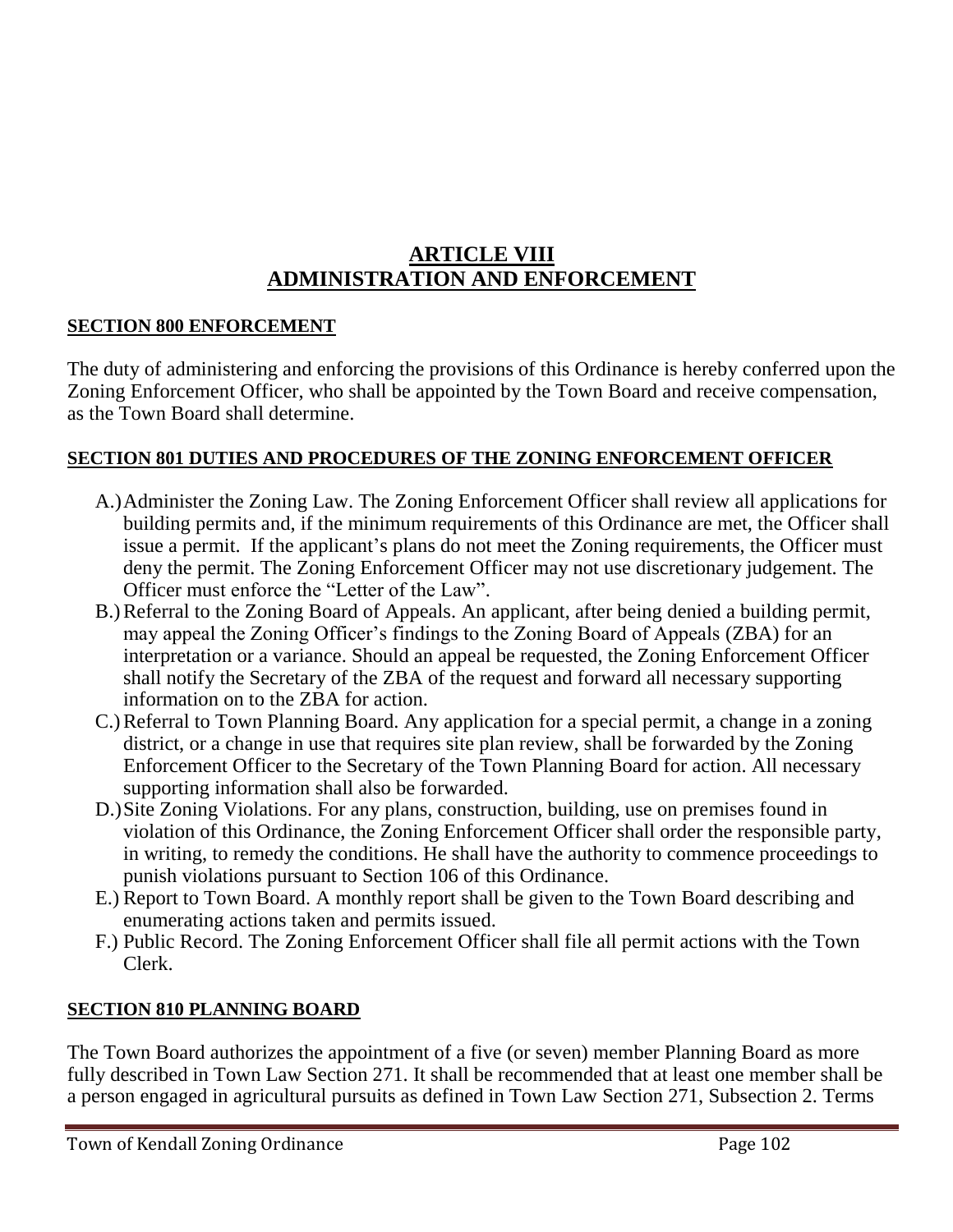of all Planning Board members shall be staggered as the law requires.

# **SECTION 812 OFFICER, RULES AND EXPENSES**

- A.)The Town Board may select a Chairman of the Planning Board, or on failure to do so, the Planning Board shall elect a chairman from its own members.
- B.)The Planning Board may adopt rules or bylaws for its operations.

# **SECTION 813 FUNCTIONS OF THE PLANNING BOARD**

- A.) Prepare or change a comprehensive land development plan for the Town. The Planning Board shall be responsible for review and evaluation of proposals and projects in the coastal area of the town. The planning board is authorized to prepare and recommend to the Town Board for adoption a Local Waterfront Revitalization Program (LWRP), with its policies, maps and uses, for the entire Lake Ontario shoreline and coastal area that is located within town boundaries, along the boundary lines defined in Section 210 of this Zoning Ordinance. Considerations and recommendations made by the planning board as to a proposed action's consistency with the LWRP shall be submitted to the town board for final determination and certification of compliance with LWRP policies, maps and uses.
- B.) Review and comment on all proposed zoning amendments before referral to the County Planning Board.
- C.) Conduct Site Plan Review as authorized by Town Law 274A and prescribed in Article X of this Ordinance.
- D.) Review and grant or deny special permits as authorized by Article IX.
- E.) Render assistance to the Zoning Board of Appeals at its request.
- F.) Research and report on any matter referred to it by the Town Board.
- G.) Make investigations, maps, reports, and recommendations in any matter related to Planning and Development as it seems desirable providing expenditure of the Board do not exceed appropriations (Town Law Section 275).
- H.) The Town Board can by resolution authorize the Planning Board to modify applicable provisions of the zoning ordinance simultaneously with plat map approval in accordance with Town Law Section 281.

# **SECTION 814 COUNTY PLANNING BOARD REPRESENTATIVES**

The Town shall nominate a member of the Planning Board to serve on the County Planning Board when vacancies occur. An alternate member shall also be nominated by the Town Board and shall attend the County Planning Board meetings on those dates when the full member cannot. Final appointment to the County Planning Board is made by the County Legislature.

# **SECTION 820 ZONING BOARD OF APPEALS**

# **SECTION 821 APPOINTMENT OF ZONING BOARD OF APPEALS**

Pursuant to Section 267 of Town Law, there shall be a Zoning Board of Appeals consisting of five (5) members holding staggered five (5) year terms appointed by the Town Board. The Town Board shall appoint the ZBA's Chairman.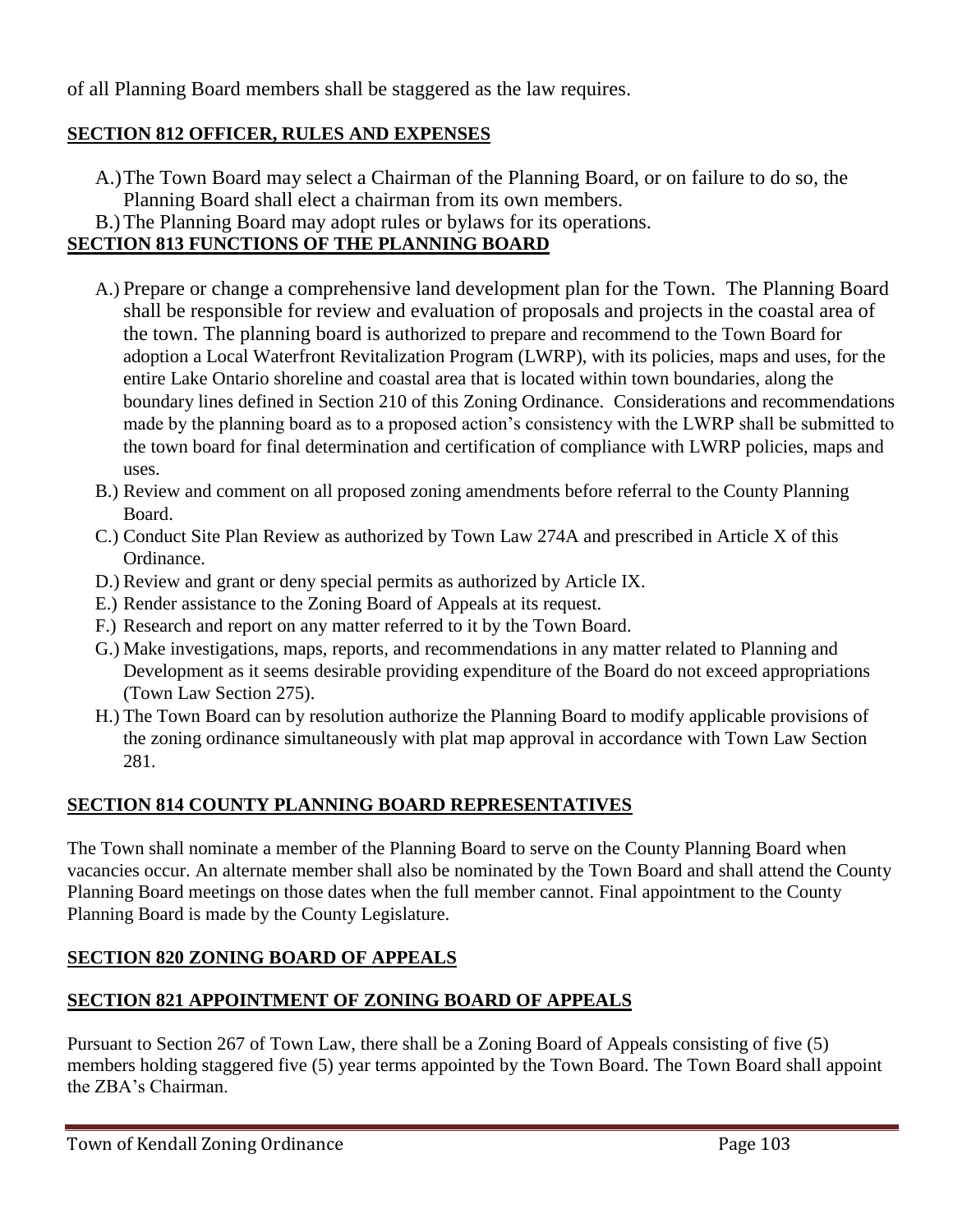# **SECTION 822 OFFICERS, RULES, AND EXPENSES**

- A.) The ZBA may adopt rules or bylaws for its operations.
- B.) All decisions shall be by a majority vote of the membership (three), except in the case of the County Planning Board recommending disapproval or modification of a referral. In such cases, a majority plus one vote (total vote of four) shall be required to override the County Planning Board recommendation.

## **SECTION 823 FUNCTIONS OF THE ZONING BOARD OF APPEALS**

- A.) Interpretation. Upon appeal from a decision by the Zoning Enforcement Officer, the ZBA shall decide any question involving interpretation of any provision of this Ordinance.
- B.) Appeals for Variances. Upon denial of building permit by the Zoning Enforcement Officer, the ZBA shall hear requests for variances as more fully described in Section 834 of this Ordinance.

#### **SECTION 830 APPEALS FOR VARIANCE THROUGH THE ZONING BOARD OF APPEALS (ZBA)**

All requests for variances shall be made to the ZBA after denial of a building permit by the Zoning Enforcement Officer.

# **SECTION 831 VARIANCE POLICY**

The granting of variances shall be principally for those seeking an area variance. Use variances allow activities prohibited in the Zoning District, and such requests shall be carefully reviewed.

# **SECTION 832 GRANTING AREA OR DIMENSIONAL VARIANCES**

- A.) Area variances may be granted where setback, frontage, lot size density or yard requirements of this Ordinance cannot be reasonably met. (Amended 08.05.96)
- B.) In determining whether to grant or deny a request for an area variance, the ZBA shall respond in its findings to each of the following factors:
	- 1.) Whether an undesirable change will be produced in the character of the neighborhood or a detriment to nearby properties will be created by the granting of the area variance.
	- 2.) Whether the benefit sought by the applicant can be achieved by some other feasible method other than an area variance.
	- 3.) Whether the requested variance is substantial.
	- 4.) Whether the proposed area variance will have an adverse effect or impact on the physical or environmental condition as in the neighborhood or district.
	- 5.) Whether the alleged difficulty was self-created. (Amended 08.05.96)
- C.) Area Variance Procedures:

Area variances shall be granted by the procedure established in Section 834.

### **SECTION 833 GRANTING USE VARIANCES**

- A.) A use variance may be granted by the ZBA only after the findings of the ZBA establish that "Unnecessary Hardship" exists.
- B.) In determining whether "Unnecessary Hardship" exists, the ZBA's findings must establish each of the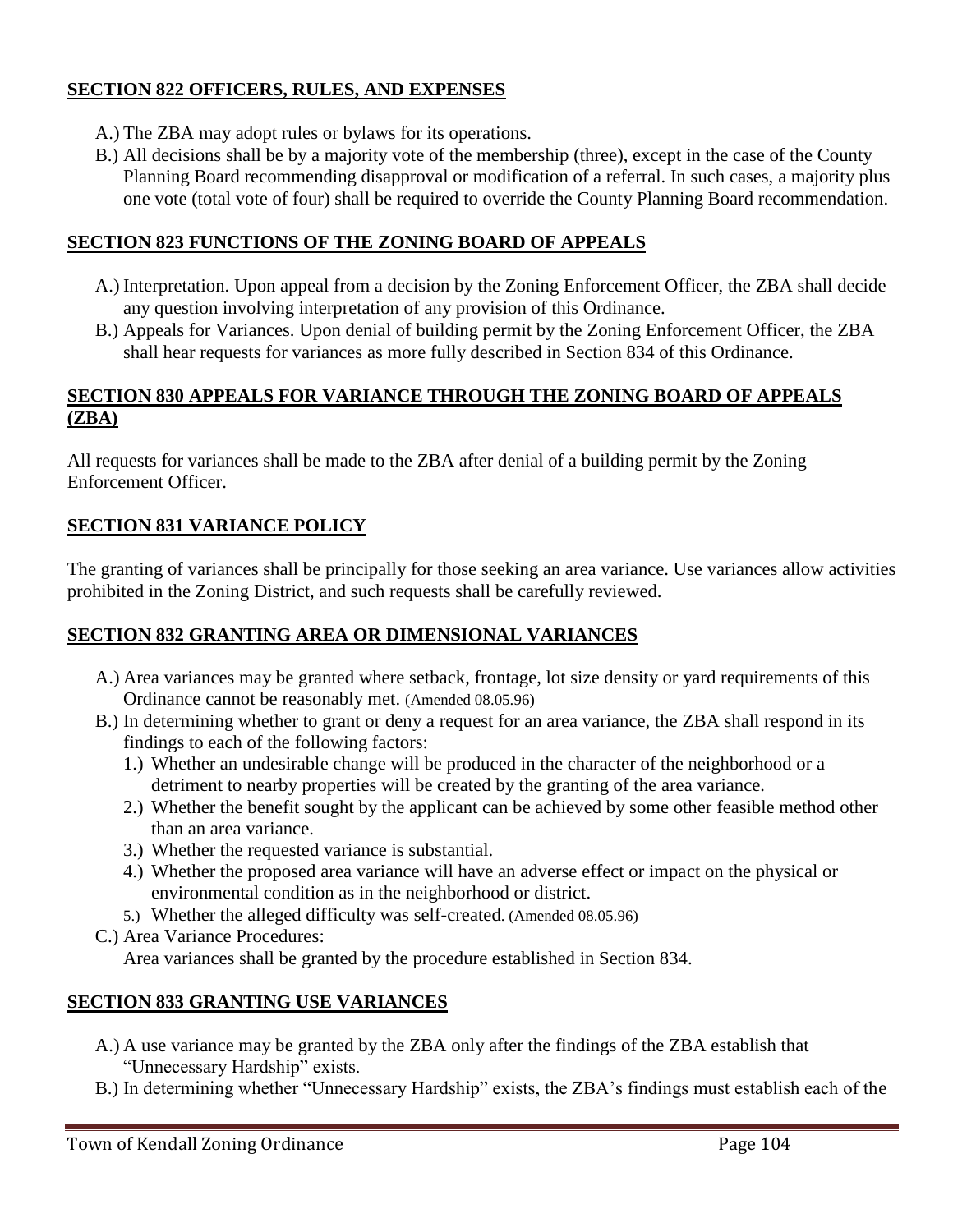following criteria:

- 1.) That for each and every permitted use under the zoning regulations for the particular district where the property is located, the applicant cannot realize a reasonable return, provided that the lack of return is substantial as demonstrated by competent financial evidence.
- 2.) That the hardship is unique, and does not apply to a substantial portion of the district or neighborhood.
- 3.) That the variance will not alter the essential character of the neighborhood.
- 4.) That the hardship is not self-created. (Amended 08.05.96)
- C.) Use Variance Procedure. Use variances shall be granted only by the procedure established in Section 834.

### **SECTION 834 PROCEDURES FOR GRANTING A VARIANCE**

- A.) All applications for variances shall be in writing on forms established by the ZBA. They are available from the Zoning Enforcement Officer.
- B.) Every application shall refer to the specific provision of the law involved and establish the details of why the variance should be granted.
- C.) Upon receipt of the completed application the ZBA shall:
	- 1.) Schedule a public hearing.
	- 2.) Arrange publication of notice of the public hearing as described in Section 835.
	- 3.) Refer the application to the County Planning Board as required by General Municipal Law Section 239, if required.
	- 4.) Determine whether a Draft Environmental Impact Statement should be required.
- D.) Within 62 days of the public hearing, the ZBA shall render a decision. If the matter was referred to the County Planning Board, a copy of the ZBA's findings and decision must be sent to the County Planning Board. (Amended 08.05.96)

# **SECTION 835 NOTICE OF PUBLIC HEARING**

A.) The Board shall fix a reasonable time for the hearing of appeals not to exceed *60* days from date of ZBA receipt, or *90* days where cases are referred to the County Planning Board, and shall give due notice of the time met for the hearing to the applicant. Public notice shall be by the publication of a notice in the official newspaper of the town pursuant to law, and shall briefly describe the nature of the appeal and the time and place of the hearing. (Amended 08.05.96)

### **SECTION 836 MEETINGS OF THE BOARD**

- A.) The Zoning Board of Appeals shall hold meetings at the call of the Board.
- B.) The presence of three (3) members shall constitute a quorum for the conduct of business before the Board.
- C.) The presence of three (3) members of the Board shall be necessary to act on the application for any variance or to decide upon any other matter brought before the Board, unless otherwise stipulated in the ordinance.
- D.) All votes of the Zoning Board of Appeals shall be taken by roll call.
- E.) In accordance with General Municipal Law, Section 908, a member of the Zoning Board of Appeals having a conflict of interest shall abstain from any discussion or voting on that matter.
- F.) The Zoning Board of Appeals may request and obtain any advice or opinions on the law relating to any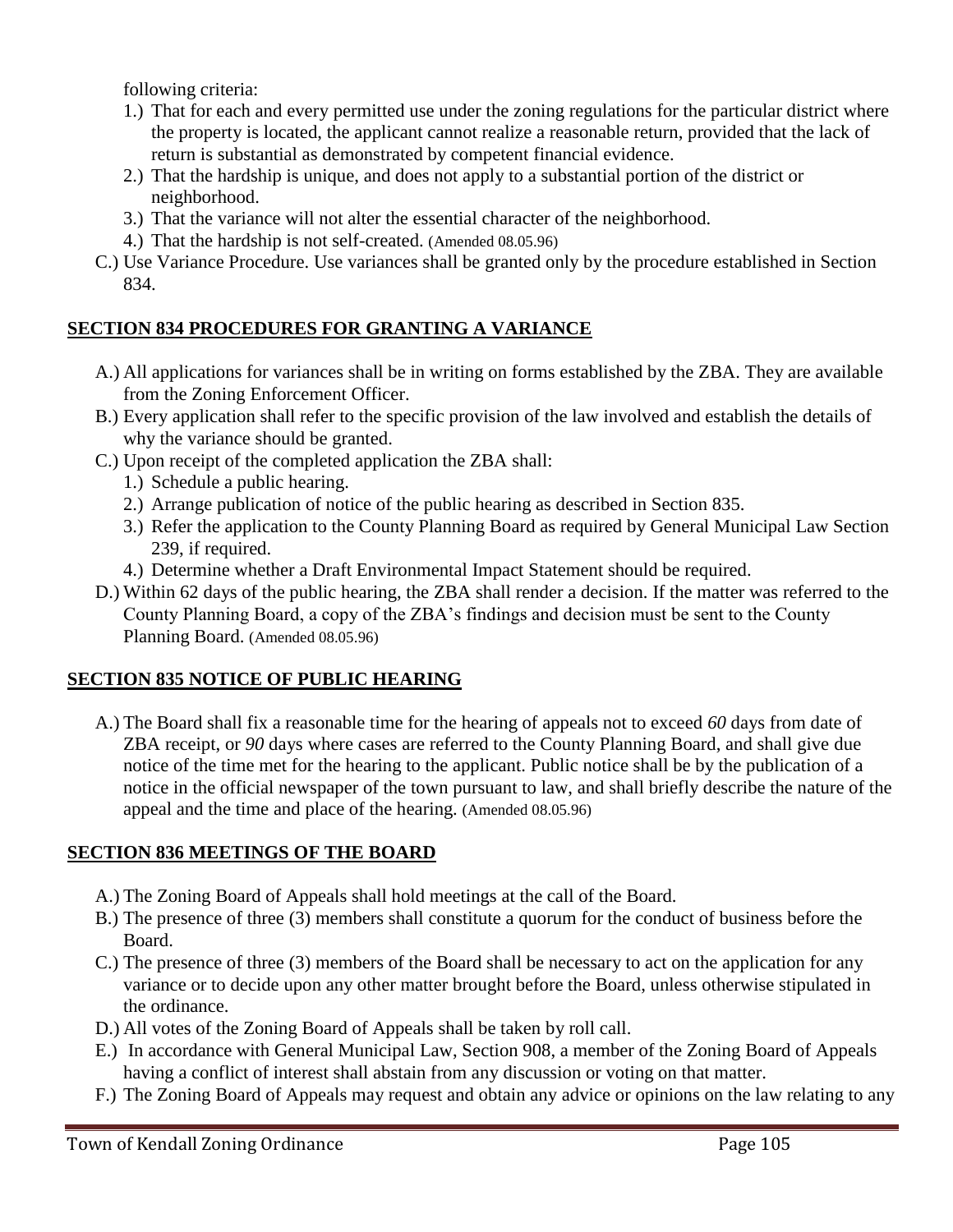matter before the Board from the town attorney, and require the town attorney to attend its meetings.

- G.) The Zoning Board of Appeals may require the Zoning Enforcement Officer to attend its meetings to present any facts relating to any matter before the Board.
- H.) All meeting of the Zoning Board of Appeals shall be open to the public.
- I.) The Zoning Board of Appeals shall make factual record of all its proceedings including the reading of the case, public hearing, deliberation, voting and decisions of the Board. These factual records shall be taken by stenographic and/or tape recorder means and shall be accurate but not necessarily a verbatim transcript, but may be in narrative form. The factual record shall be taken by the secretary to the Board.

#### **SECTION 840 REQUIRED REFERRALS TO THE COUNTY PLANNING BOARD**

The Zoning Enabling Laws require that any of the following local zoning actions must be referred to the County Planning Board prior to action by the local board. Any proposal for a special permit, variance, site plan approval, change in the zoning law text or map (rezoning, amending the zoning law) which would affect real property lying within a distance of 500 feet from the boundary of:

any county; any town; any village; any right-of-way of any county or state road or parkway; any stream or canal owned by the county; any existing or proposed county or state owned land on which a public building or institution is situated;

must be referred to the County Planning Board who shall have 30 days from date of County receipt to take action on the matter. By mutual agreement of the county and the municipality, such 30 day period may be extended in special cases.

Certain zoning actions may be exempt from County Planning Board review using local agreements allowed under NYS General Municipal Law, Article 12-B, Section 239-m.3.(c) of the Laws of 1991. Refer to the agreement between the Orleans County Planning Board and the Town of Kendall (if executed) for a list of minor land use actions exempt from referral to the County Planning Board. (Amended 08-05-9 6)

### **SECTION 845 EFFECT OF COUNTY PLANNING BOARD REVIEW**

- A.) If the County Planning Board approves a referral, then the local board's decision is governed by a majority vote.
- B.) If the County Planning Board disapproves or approves a referral subject to stated conditions or modifications, the local board may override the county opinion only by a majority plus one vote.

### **SECTION 846 REPORT ON FINAL LOCAL ACTION**

The local board must send a copy of its final decision on a county referral, and reasons for its decision to the County Planning Board within 7 days after the local decision is reached.

### **SECTION 847 AGRICULTURAL DATA STATEMENT**

In accordance with Section 283-a of Town Law, any application for a special use permit, site plan approval, use variance, or subdivision approval requiring municipal review and approval by the planning board or zoning board, that would occur on property within an agricultural district containing a farm operation or on property with boundaries within 500' of a farm operation located within an agricultural district, shall include an agricultural data statement. The planning board or zoning board shall evaluate and consider the agricultural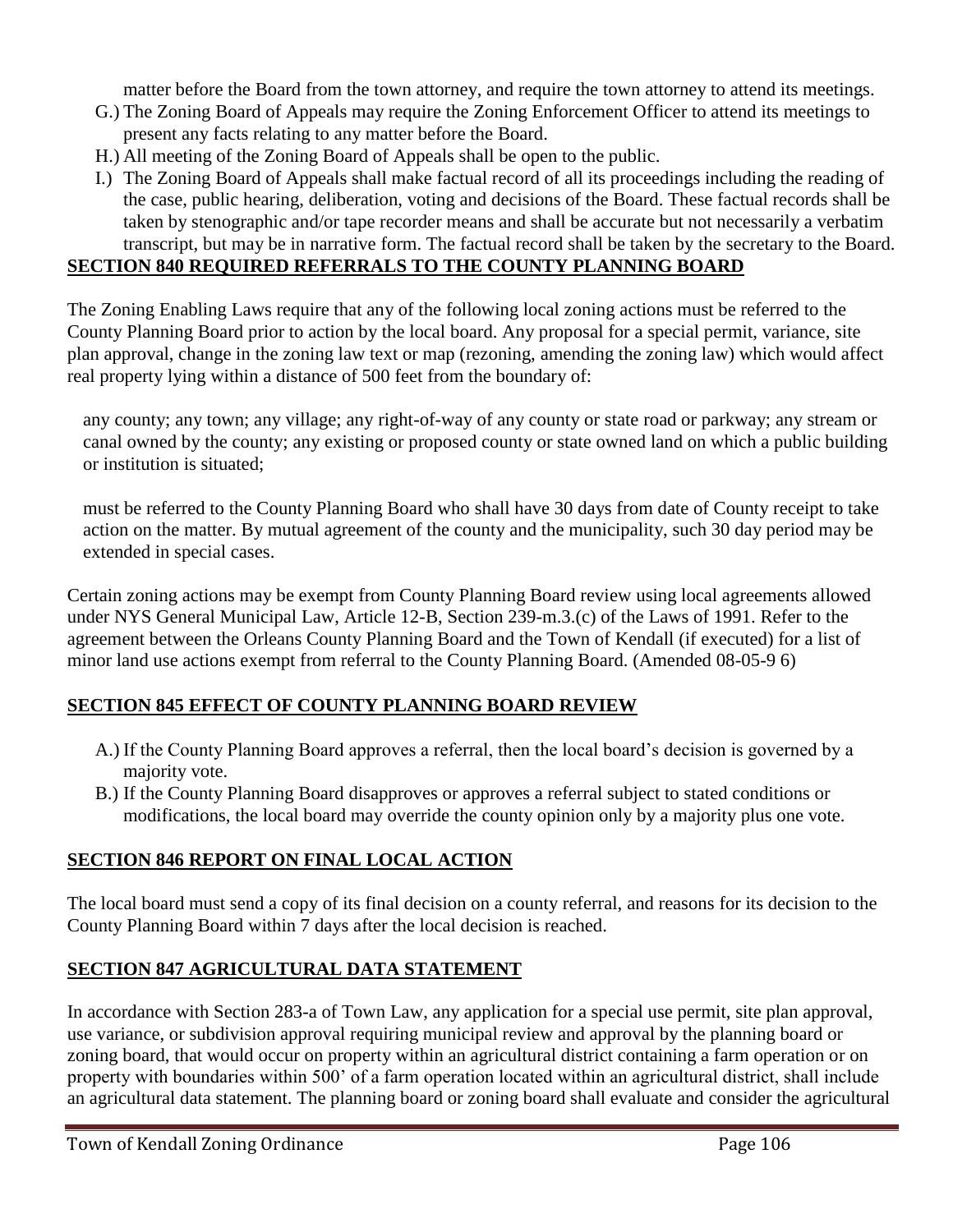data statement in its review of the possible impacts of the proposed project upon the functioning of farm operations within such agricultural district.

Upon receipt of such application by the planning board or zoning board, the clerk of such board shall mail written notice of such application to the owners of land as identified by the applicant in the agricultural data statement. Such notice shall include a description of the proposed project and its location, and may be sent in conjunction with any other notice required by state or federal law, ordinance, rule or regulation for the said project. The cost of mailing the notices shall be borne by the applicant.

An agricultural data statement shall include the following information: the name and address of the applicant; a description of the proposed project and its location; the name and address of any owner of land within 500' of the boundary of the property upon which the project is proposed; and a tax map or other map showing the site of the proposed project relative to the location of farm operations identified in the agricultural data statement.

If the project location meets any of the criteria set forth in Section 840 of this Ordinance, the clerk of the planning board or zoning board shall refer all applications and the agricultural data statement to the County Planning Board as required under Sections 239m. and 239n. of the General Municipal Law. (Amended 08.05.96)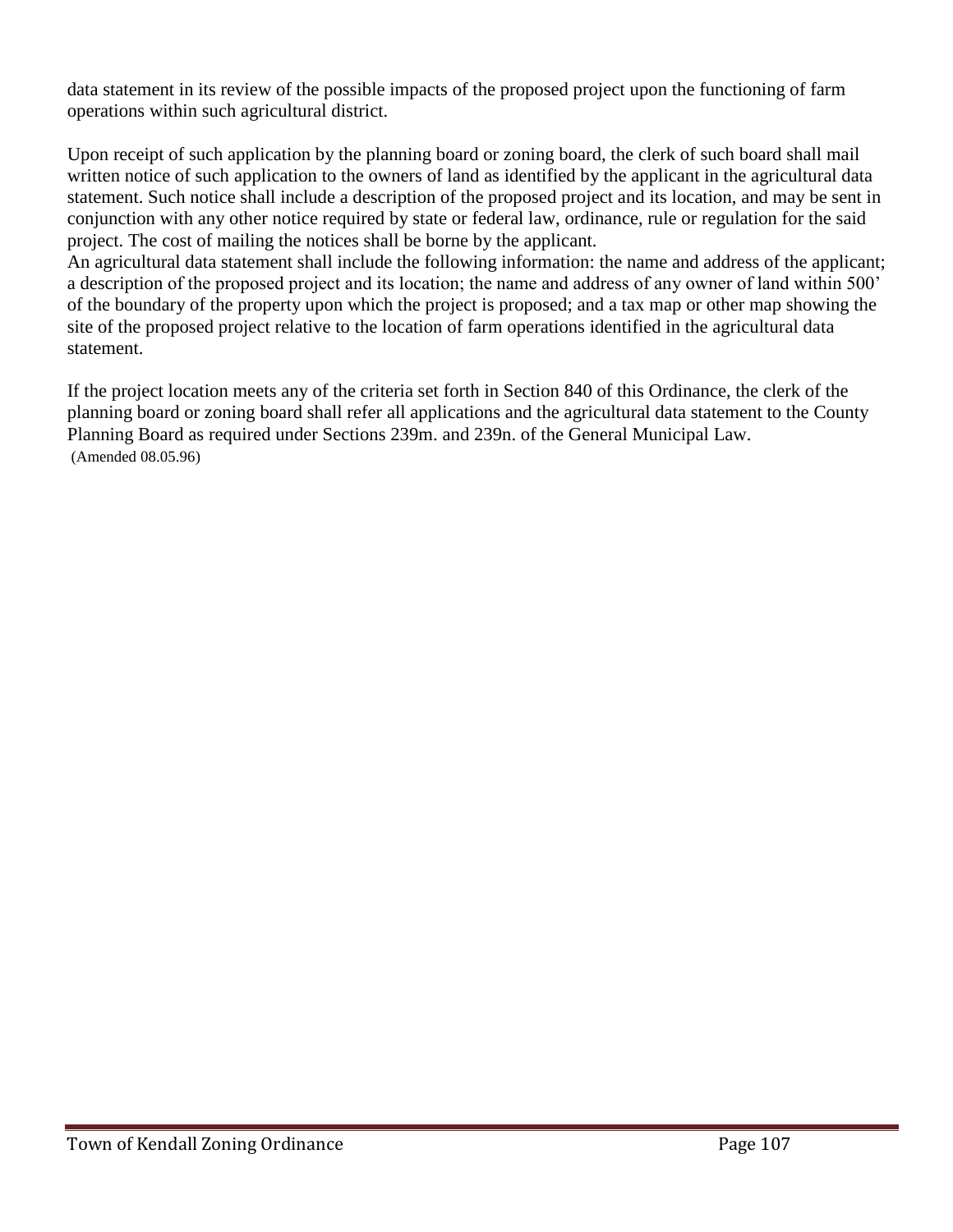# **ARTICLE IX SPECIAL PERMITS**

#### **SECTION 900 PURPOSE**

It is the intent of this ordinance to use Special Permits to control the impact of certain uses upon areas where they will be incompatible unless conditioned in a manner suitable to a particular location. Special Permits bring needed flexibility and individuality to the otherwise rigid controls of zoning regulations.

#### **SECTION 901 ADMINISTRATION**

Pursuant to Section 274a of Town Law, the Town Planning Board will administer the review and granting of Special Permits.

#### **SECTION 902 PROCEDURE**

- A.) The Zoning Enforcement Officer shall refer the completed special permit application to the Town Planning Board within ten (10) days after receiving a completed application.
- B.) At its next regular or special meeting, the Town Planning Board shall designate a public hearing date within a reasonable period of time, not to exceed *62* days from the date application was made or *90*  days in cases when the application must be referred to the County Planning Board (in accordance with General Municipal Law, Section 239m). (Amended 08-05-96)
- C.) The Town Planning Board shall send a notice of the public hearing to the applicant and publish a notice of the public hearing in the official newspaper, one of general circulation in the Town.
- D.) The notice of the public hearing shall be sent and published at least *5* calendar days prior to the date of public hearing as well as sufficient information so as to identify the property involved and the nature of the proposed action. (Amended 08-05-96)
- E.) The Town Planning Board shall make a factual record of all its proceedings involving the granting of a special permit. The decision of the Planning Board shall contain the reasons for its decision.
- F.) The Town Planning Board shall render its decision, either approving, approving with conditions, or denying the special permit within *62* days after the hearing unless an extension is mutually agreed upon. (Amended 08.05.96)
- G.) Each application for a special permit shall be accompanied by a proposed plan showing the information required for site plan approval as described in Article X of this Ordinance.
- H.) No permit shall be issued in the Local Waterfront Revitalization Program (LWRP) area unless the application is accompanied by a completed Coastal Assessment Form (CAF). Such form shall be reviewed by the Planning Board and certified by the Town Board as consistent with the Local Waterfront Revitalization Program prior to issuance of a Zoning Permit.
- I.) Each special permit application must also receive site plan approval before the special permit may be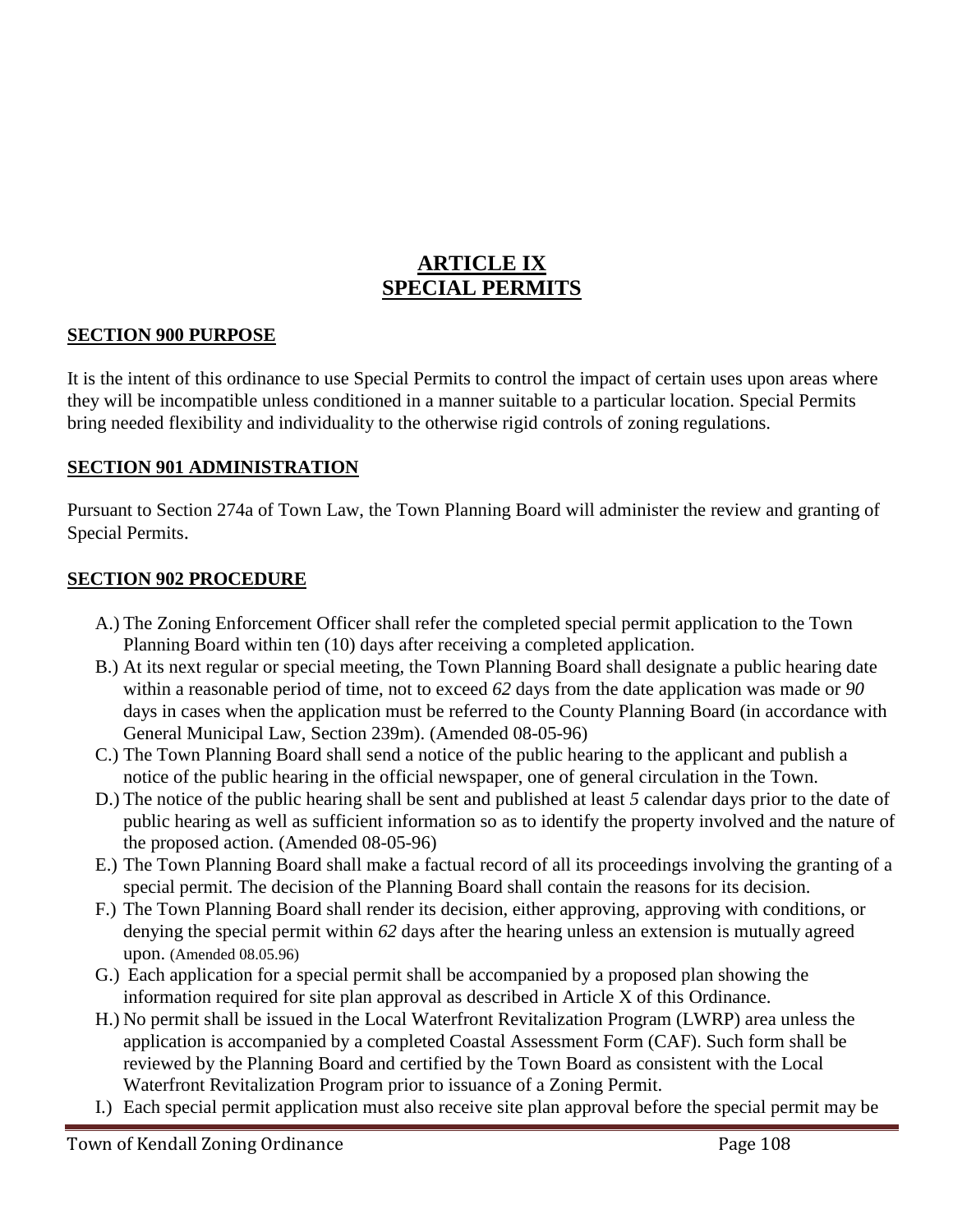granted.

## **SECTION 903 FINDINGS**

- A.)The Town Planning Board may grant a special permit for uses described in Article VII provided that all requirements and conditions set forth in that Article are complied with.
- B.)The Planning Board shall make written findings for each special permit decision. Findings shall state the reasoning behind, the basis for, and the evidence relied upon to reach the decision. Compliance with the requirements of Article VII shall also be substantiated.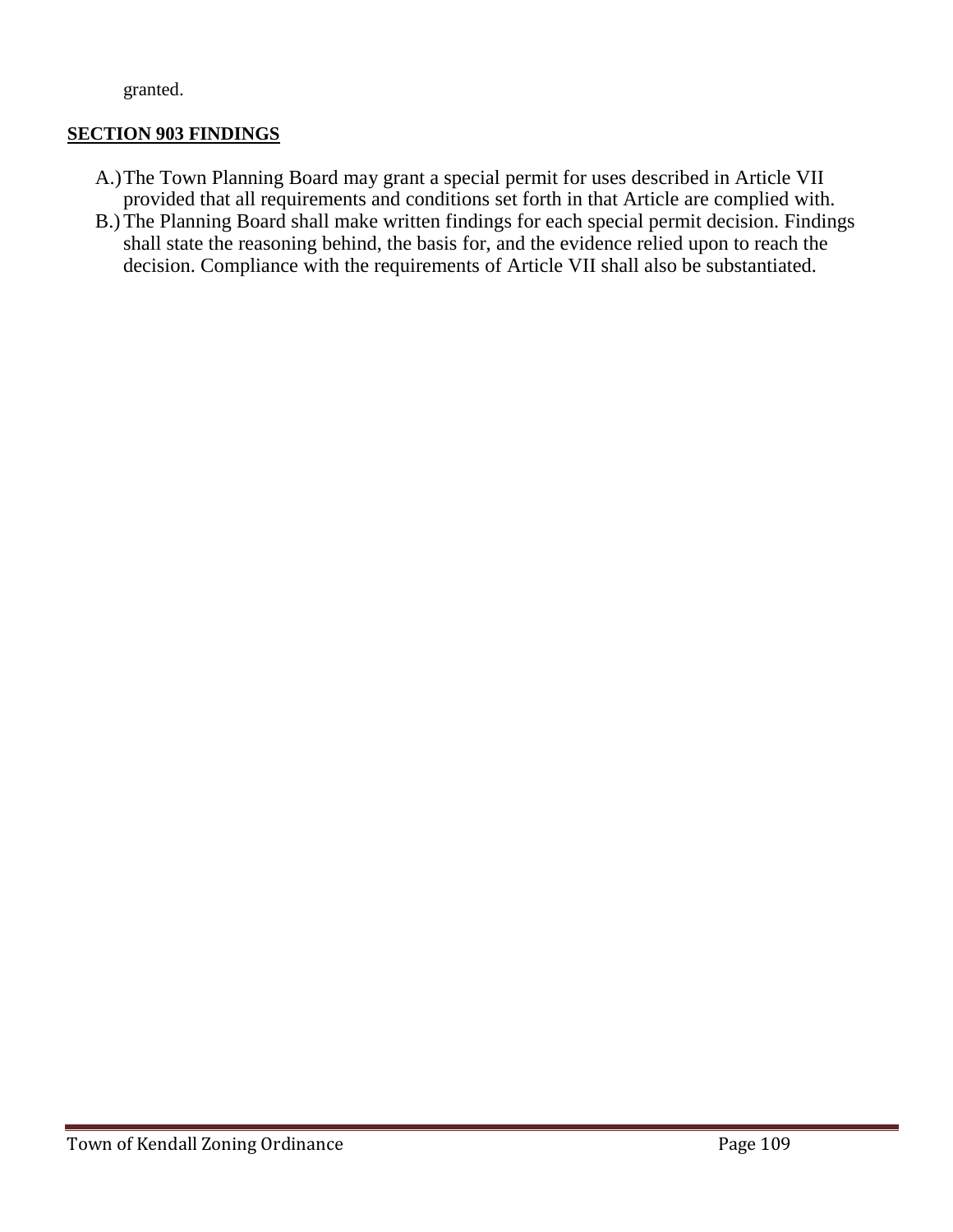# **ARTICLE X SITE PLAN REVIEW**

#### **SECTION 1000 PURPOSE**

The intent of this section is to set forth additional general standards applying to certain uses and activities. The nature of these uses and activities require special consideration of their impacts upon surrounding properties, the environment, community character and the ability of the Town to accommodate development consistent with the objectives of this Ordinance.

#### **SECTION 1001 APPLICATIONS**

All applications for zoning permits, zoning variances, or special permits, except for one and two family dwellings, their permitted accessory uses, any addition to a single family dwelling, or general farming use, shall be accompanied by a site plan approval. Residential development within a Historic District, all development in the Waterfront Development District, and all Home Businesses must also have site plan approval. No zoning permit shall be issued until all the requirements of this Article and all other applicable provisions of the Ordinance have been met.

#### **SECTION 1002 PROCEDURE**

- A.) Each application for a building permit, variance or special permit for any structure, building or use other than a one or two family dwelling, their permitted accessory use, any addition to a single family dwelling or general farming use shall be referred to the Town Planning Board. The application shall be made to the Planning Board by filing it with the Zoning Enforcement Officer. The Zoning Enforcement Officer shall present it to the Planning Board at their next regularly scheduled meeting. The applicant may wish to attend the Planning Board meeting to answer questions concerning the application.
- B.) Within *62* days of receipt of the application or *90* days in cases when the application must be referred to the County Planning Board, the Planning Board shall render a decision to approve, approve with conditions, or deny the site plan, and shall forward the decision to the Zoning Enforcement Officer. Any extension of this *62* day period may be granted upon consent of both the applicant and the Town Planning Board. If the Planning Board fails to act within the *62* day period or the extension period that has been granted, the site plan shall be considered approved. (Amended 08.05.96)
- C.) A full written record of the Planning Board minutes and decisions together with all documents pertaining to the case shall be filed in the Office of the Town Clerk and shall be mailed to the applicant.

### **SECTION 1003 PREAPPLICATION CONFERENCE**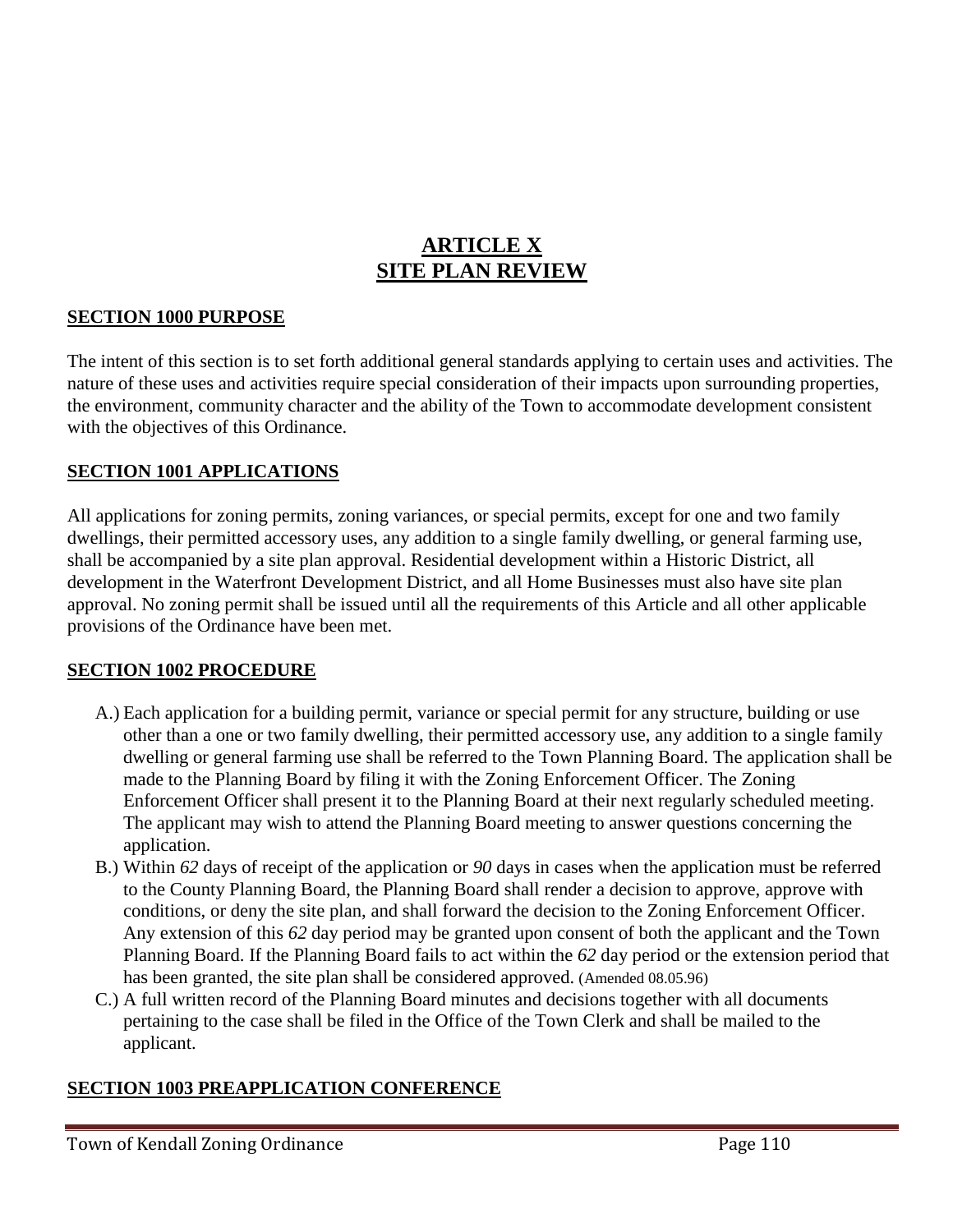A pre-application conference may be held between the Planning Board and applicant to review the basic site design concept and to determine the information to be submitted with the site plan.

# **SECTION 1004 APPLICATION FOR SITE PLAN APPROVAL**

An application for a non-wind energy conversion system site plan approval shall be made in writing to the Zoning Enforcement Officer and shall be accompanied by information drawn from the following checklist. An application for a commercial, residential or agricultural wind energy system shall meet the application requirements of the appropriate wind energy application section 724, 725, 727, 728 or 729. The Planning Board may require additional information if necessary, to complete its review. (Amended 08.28.08)

- A.) Plan checklist for all non-wind energy conversion system site plans: (Amended 08.28.08)
	- 1.) Title of drawing, including name and address of applicant and person responsible for preparation of such drawing.
	- 2.) North arrow, scale and date.
	- 3.) Boundaries of the property plotted to scale.
	- 4.) Existing watercourse and bodies of water.
	- 5.) Location of any slopes of 5% or greater.
	- 6.) Proposed grading and drainage.
	- 7.) Location, proposed use, and height of all buildings and site improvements including culverts, drains, retaining walls and fences.
	- 8.) Location, design and construction materials of all parking and truck loading areas, showing points of entry and exit from the site.
	- 9.) Location of outdoor storage, if any.
	- 10.) Description of the method of sewage disposal and location of the facilities.
	- 11.) Identification of water source; if well, locate on drawing.
	- 12.) Location, size and design and construction materials of all proposed signs.
	- 13.) Location and proposed development of all buffer areas, including existing vegetation cover.
	- 14.) Location and design of outdoor lighting facilities.
	- 15.) General landscaping plan.
	- 16.) Copy of property deed and a listing of all deed restrictions.
- B.) As necessary, the Planning Board may require the following:
	- 1.) Provision for pedestrian access, if necessary.
	- 2.) Location of fire lanes and hydrants.
	- 3.) Designation of the amount of building area proposed for retail sales or similar commercial activity.
	- 4.) Other elements integral to the proposed development as considered necessary by the Planning Board.

# **SECTION 1005 PLANNING BOARD REVIEW OF SITE PLAN**

The Planning Board's review of the site plan shall include, as appropriate, the following:

- A.) General considerations:
	- 1.) Adequacy and arrangement of vehicular traffic access and circulation, including intersections, road